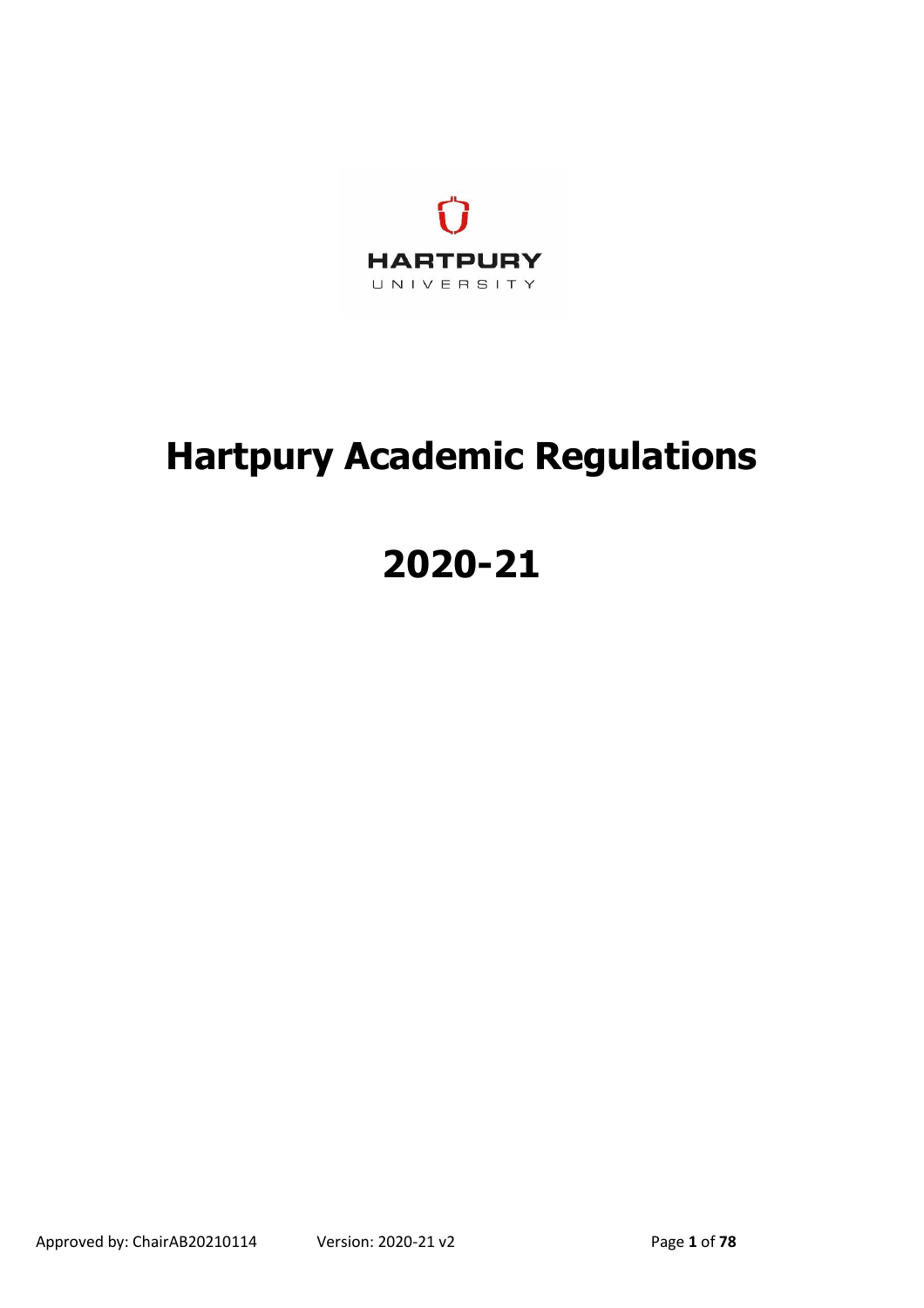# <span id="page-1-0"></span>**Contents**

| D4. Absence of assessment marks as a consequence of significant disruption 30 |  |
|-------------------------------------------------------------------------------|--|
|                                                                               |  |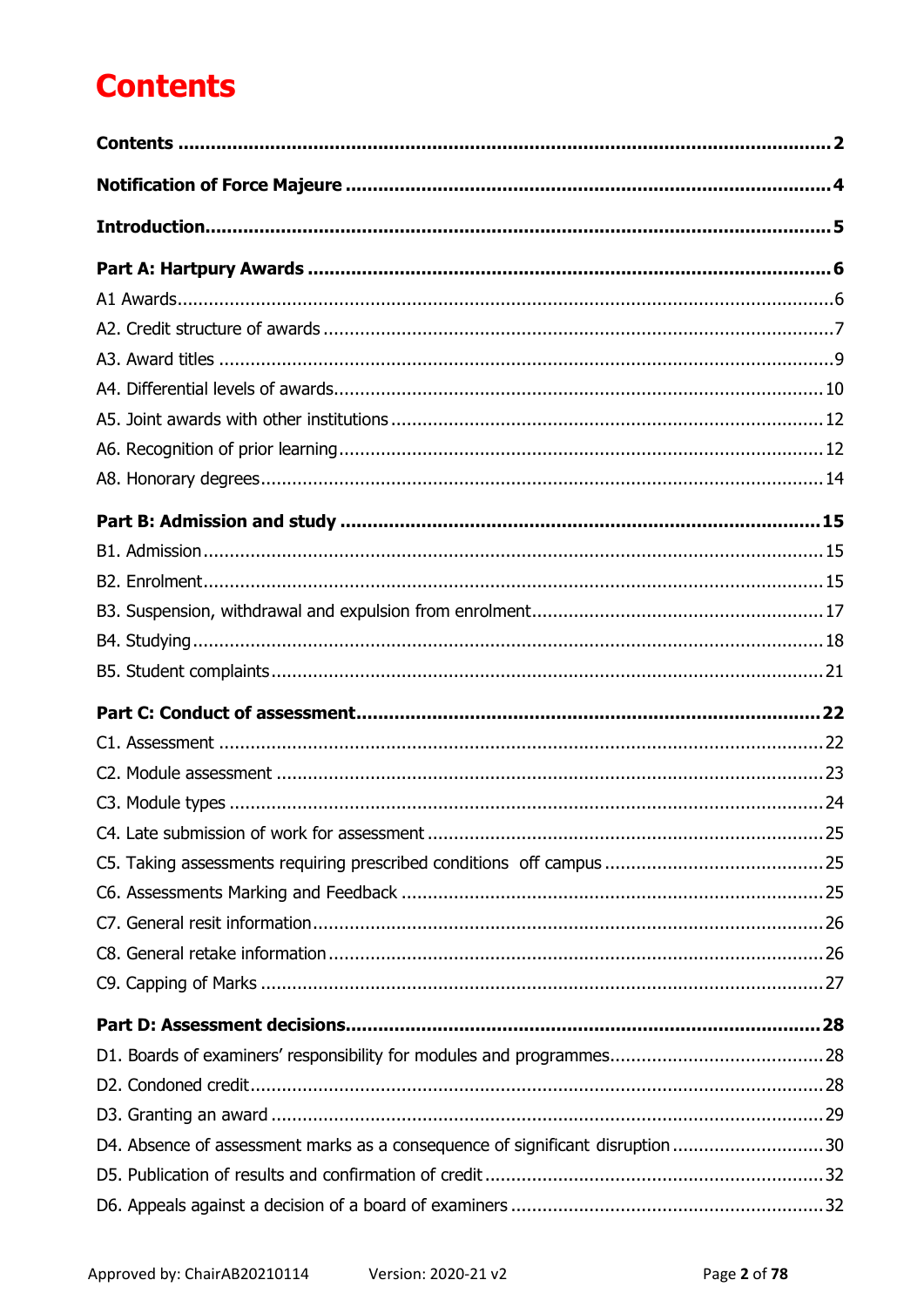| Appendix. Extenuating Circumstances: Students experiencing difficulties which impact |
|--------------------------------------------------------------------------------------|
|                                                                                      |
| Appendix. Reasonable Adjustments to Assessment Arrangements 74                       |
|                                                                                      |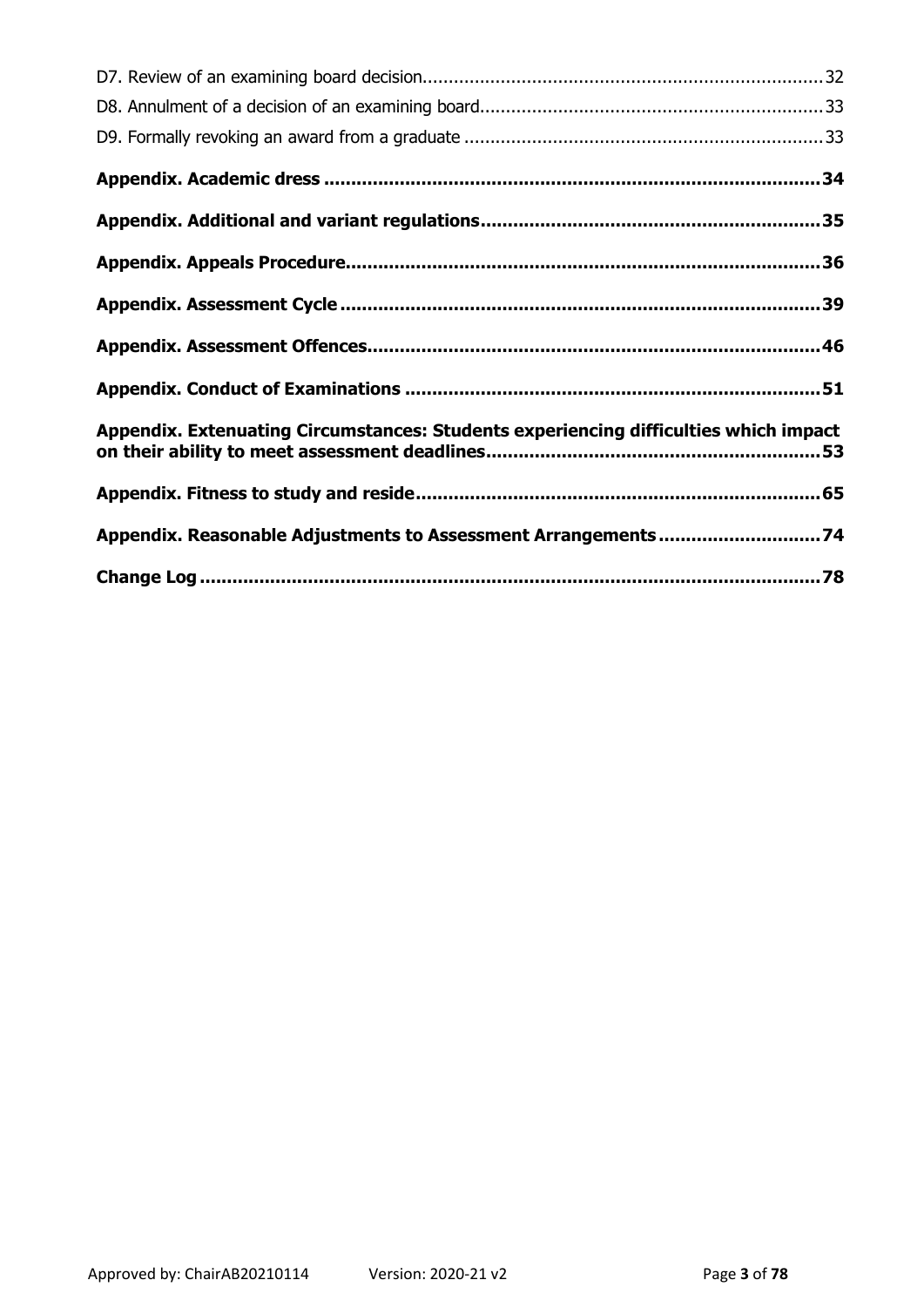# <span id="page-3-0"></span>**Notification of Force Majeure**

These Academic Regulations, version 2 for 2020-21, include the invocation of mitigating processes in response to force majeure in the form of the Covid-19 pandemic and support the resulting government response. They come into effect from 06 January 2021.

The mitigating processes include activation of section D4 of these regulations during this force majeure period.

The Chair of Academic Board has approved two further new regulations (D4.6 and D4.7), which will remain in force during the period of disruption and until formal cessation is approved.

An amendment to C4.1 regulation has been approved to replace the previously published version.

**C4.1.R** Except when business has been significantly affected by force majeure late submission of an element of assessment without documented and approved extenuating circumstances (see Appendix Extenuating Circumstances) is penalised in accordance with the following criteria:

- a. The mark for the element of non-examination assessment submitted up to 24 hours after the published deadline will be reduced by 10% or to the module pass threshold, whichever results in the higher mark, if above the module pass threshold. If the mark for the element of assessment is at or below the module pass threshold it will have no reduction.
- b. The mark for the element of non-examination assessment submitted more than 24 hours after the published deadline will be 0% or 'not pass'.
- c. The mark for the element of examination assessment submitted after the published deadline will be 0% or 'not pass'.

The resultant mark for the element of assessment will be used in the calculation of the component and overall module marks and outcome.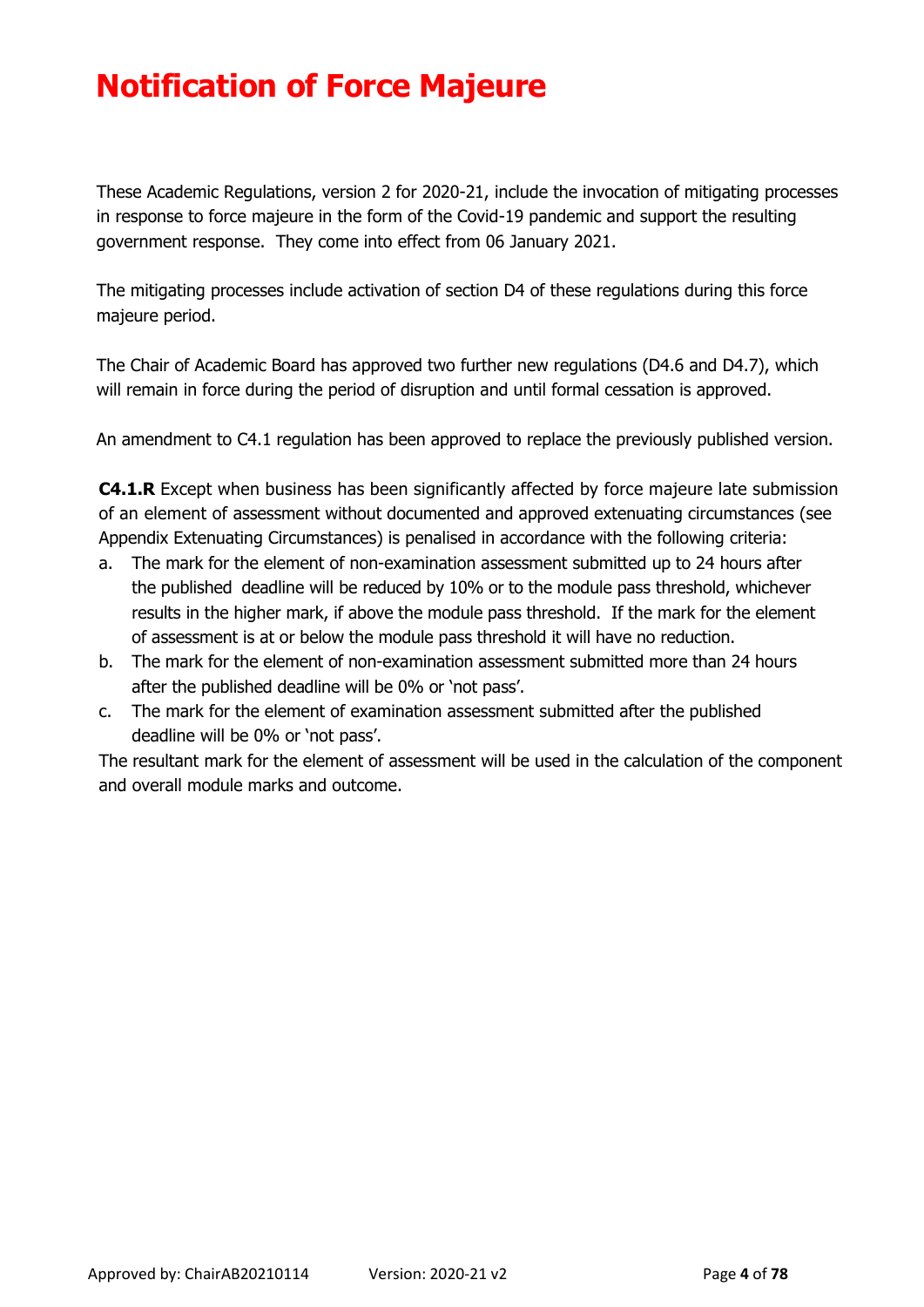# <span id="page-4-0"></span>**Introduction**

Hartpury University (prior to 13 September 2018 Hartpury College) is an autonomous UK degree awarding body with the power to award taught academic qualifications up to the level of taught Master's. For the purposes of this document it will be referred to as Hartpury. These Academic Regulations are intended to:

- a. provide the framework of rules governing academic practice relating to the provision of learning and teaching leading to Hartpury awards and taught elements of research degrees;
- b. be deployed consistently across all areas of operations;
- c. inform all decision-making designed to enhance the quality of Hartpury's educational provision;
- d. be written in clear language and available in a range of forms upon request;
- e. be the basis for the assurance and maintenance of academic standards.

### **Scope**

The Academic Board authorises committees, boards and panels of Hartpury to act on its behalf in applying the Academic Regulations. Reference is made to these delegated powers at appropriate points within the Academic Regulations.

Students enrolled on programmes validated by the University of the West of England (UWE) should refer to UWE's Academic Regulations.

### **Annual review**

The Academic Regulations are reviewed annually with due regard to The Standards and Guidelines for Quality Assurance in the European Higher Education Area, the Office for Students Regulatory Framework for Higher Education in England, the UK Quality Code for Higher Education and Hartpury's Student Protection Plan. The Academic Regulations may be up-dated, reviewed or amended as determined by the Academic Board and may only be varied following approval by the Academic Board.

Students are required to familiarise themselves with the Academic Regulations. If material or significant changes are made to the Academic Regulations, Hartpury will determine the extent to which the changes apply to current students and provide notification of such changes by direct communication to students' Hartpury e-mail account.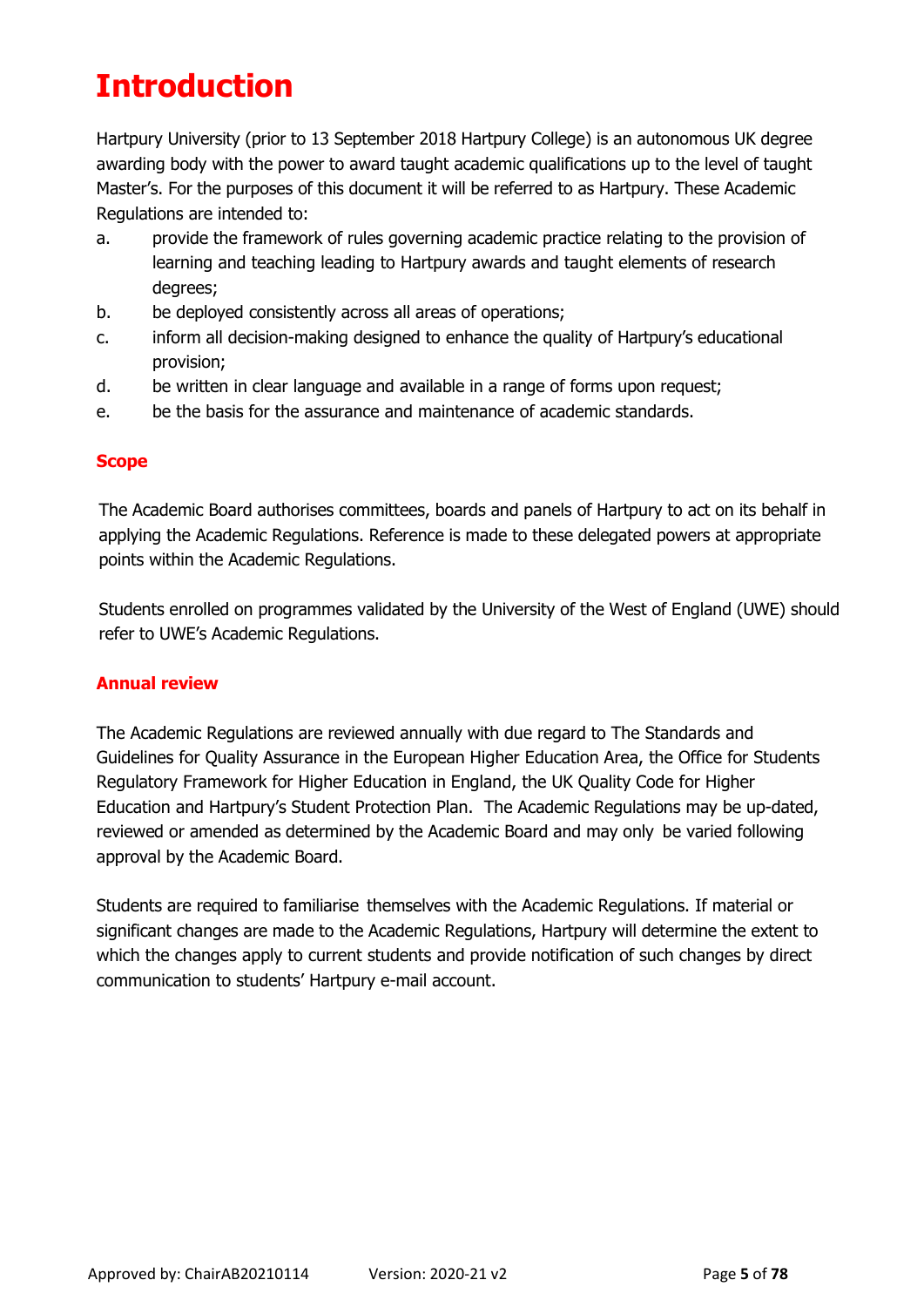# <span id="page-5-0"></span>**Part A: Hartpury Awards**

**A.1** It is the student's responsibility to ensure that they are familiar with, understand and abide by the Academic Regulations. The Academic Regulations apply in all cases except where variant regulations are expressly stated within the approved programme specification. For example, 'nonstandard' variant regulations are exceptionally permitted for awards where there are specific professional body requirements.

## <span id="page-5-1"></span>**A1 Awards**

**A1.1** Hartpury Awards are approved by Academic Board in accordance with the UK National Qualifications Framework that includes the Framework for Higher Education Qualifications in England, Wales and Northern Ireland.

**A1.2** To be eligible for an award, students must have successfully completed the required number of credits at the level(s) specified for that award, and within the prescribed time-frame, except where an examining board determines otherwise. Section D contains more information about assessment decisions.

**A1.3** A student progresses through a programme of study by achieving credit, through successful completion of modules detailed within an approved programme specification. The approved programme specification states the award title, award structure, curriculum, teaching, learning and assessment requirements for the programme and modules making up the programme as well as the assessment regulations and other requirements as prescribed by Academic Board.

**A1.4** Modules are the academic building blocks for programmes and form the basis for assessment and the award of credit. Modules are offered at specified academic levels (3 to 7), in accordance with the UK National Qualifications Framework, and lead to specified amounts of credit.

**A1.5** Credit recognises and provides a means of recording student achievement, incrementally and cumulatively. The credit tariff reflects the number of hours on average that a student is expected to study to achieve the specified learning outcomes at a specified level.

A1.6 If students choose or find it necessary to end their studies earlier than planned, the accumulation of credit may make it possible to obtain an award at a level determined by the amount of credit that has been achieved at the point of departure.

**A1.7** The minimum credit size of a module is 5 credits.

### **Credit tariff**

**A1.8** The amount of credit carried by a module is linked to the notional study time expected of students in order to succeed at the stated level. Notional study time includes scheduled study, staff/student contact time, independent study, private study, time spent in professional practice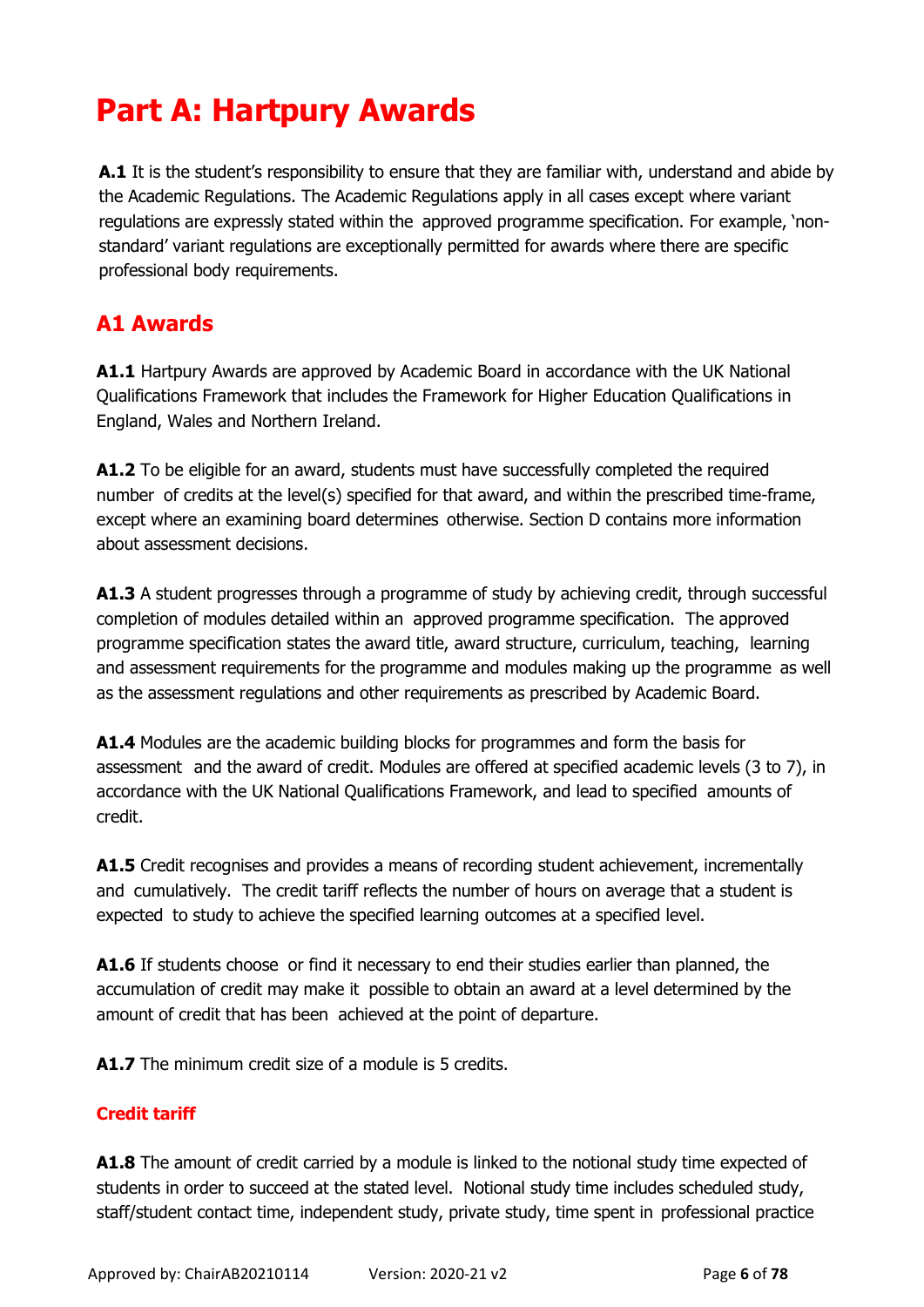when required, revision and the completion of assessment requirements.

**A1.9** The total notional study hours for an award are determined by the credit requirements for that award. Under Hartpury's credit tariff 1 credit involves 10 hours of notional study time and is expressed in Credit Accumulation and Transfer Scheme (CATS) points. For the purpose of comparison with the European Credit Accumulation and Transfer System (ECTS), 120 CATS is equivalent to 60 ECTS.

**A1.10** Learning outcomes and their assessment requirements specify what a student must achieve to be awarded credit.

# <span id="page-6-0"></span>**A2. Credit structure of awards**

**A2.1** Each award shall specify the minimum number of credits at stated levels that a student must obtain in order to be eligible for the award.

**A2.2** Awards recognised or accredited by a professional body may require more than the minimum amount of credit. Where this is the case, a named award not exceeding the minimum credit requirements will be available as part of the programme.

**A2.3** Awards which lead to a Hartpury award, are required to adopt the same credit structure as that used by Hartpury and displayed in tables A1 to A3.

|  | Table A1: Hartpury's Undergraduate Awards |  |
|--|-------------------------------------------|--|
|  |                                           |  |

|                                                                  |                             | Minimum credits required for award |   |      |      |                                         |                                              |
|------------------------------------------------------------------|-----------------------------|------------------------------------|---|------|------|-----------------------------------------|----------------------------------------------|
| <b>Undergraduate Awards</b>                                      | <b>FHEQ</b><br><b>level</b> | <b>Total</b><br><b>credits</b>     | 7 | 6 or | 5 or | Level   Level   Level   Level  <br>4 or | <b>Level</b><br>3 or<br>aboveaboveaboveabove |
| <b>Higher Education Foundation Certificate</b>                   | 3                           | 90                                 |   |      |      |                                         | 90                                           |
| Certificate                                                      | 4                           | 60                                 |   |      |      | 45                                      | 60                                           |
| Certificate of Higher Education                                  | 4                           | 120                                |   |      |      | 90                                      | 120                                          |
| Diploma in Professional Studies                                  | 5                           | 240                                |   |      | 90   | 210                                     | 240                                          |
| Diploma of Higher Education                                      | 5                           | 240                                |   |      | 90   | 210                                     | 240                                          |
| Foundation Degree $1$                                            | 5                           | 240                                |   |      | 90   | 210                                     | 240                                          |
| Foundation Degree with sandwich year <sup>2</sup>                | 5                           | 240                                |   |      | 90   | 210                                     | 240                                          |
| Foundation Degree with integrated<br>placement year <sup>2</sup> | 5                           | 240                                |   |      | 90   | 210                                     | 240                                          |
| Bachelor Degree Ordinary                                         | 6                           | 300                                |   | 60   | 150  | 270                                     | 300                                          |

<sup>&</sup>lt;sup>1</sup> At least 30 credits of work-based learning must be included at Level 4 or above

 $\overline{a}$ 

<sup>&</sup>lt;sup>2</sup> At least 30 credits of work-based learning and credits from a placement year must be included.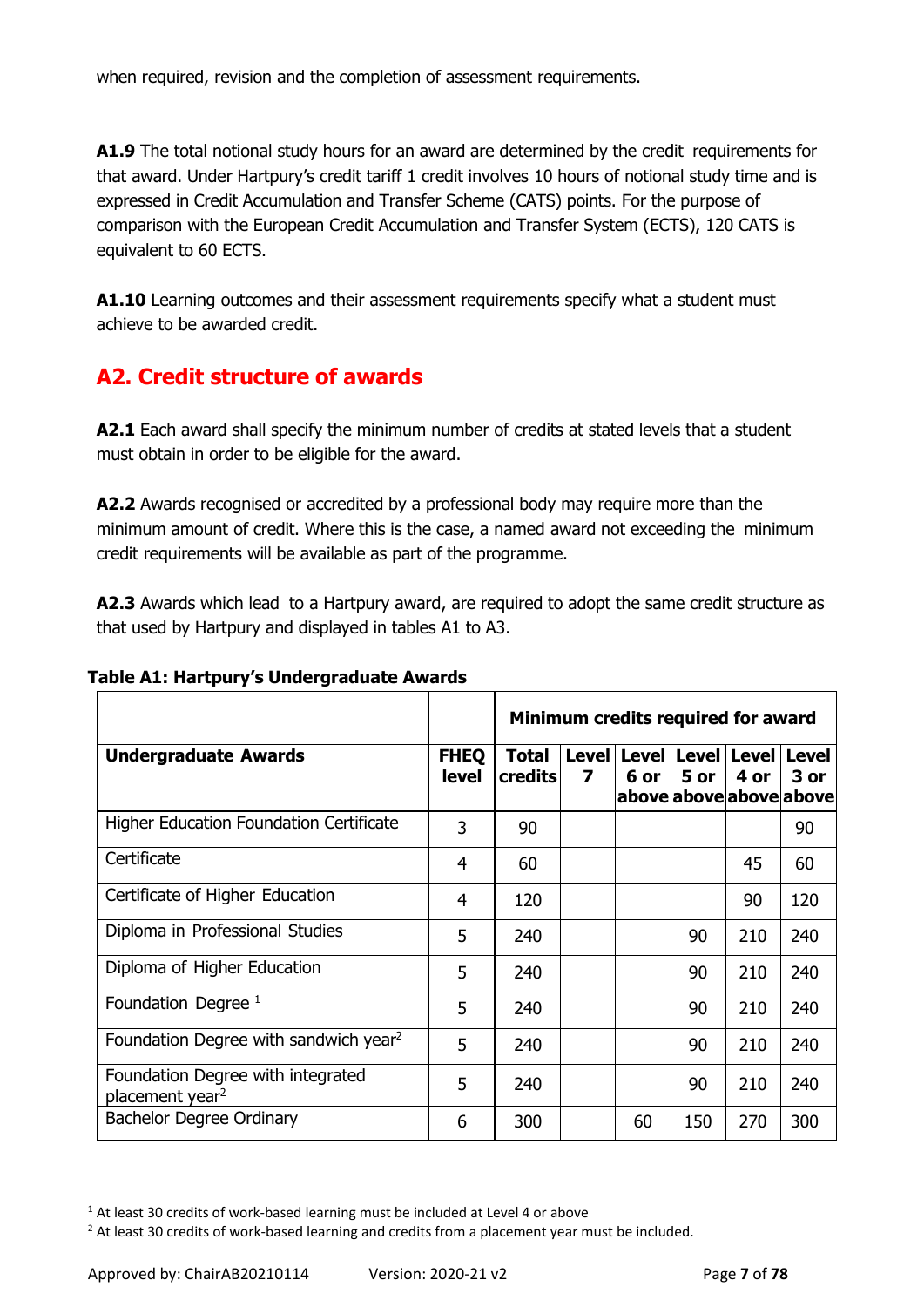| Bachelor Degree Ordinary with integrated<br>placement year <sup>3</sup>                               | 6              | 300 |     | 60  | 150 | 270 | 300 |
|-------------------------------------------------------------------------------------------------------|----------------|-----|-----|-----|-----|-----|-----|
| Bachelor Degree Ordinary (Level 6 entry)                                                              | 6              | 60  |     | 60  |     |     |     |
| Bachelor Degree Ordinary (with foundation<br>year)                                                    | 6              | 420 |     | 60  | 150 | 270 | 420 |
| Bachelor Degree Ordinary with integrated<br>placement year (with foundation year)                     | 6              | 420 |     | 60  | 150 | 270 | 420 |
| Bachelor Degree with Honours                                                                          | 6              | 360 |     | 90  | 210 | 330 | 360 |
| Bachelor Degree with Honours with<br>integrated placement year <sup>4</sup>                           | 6              | 360 |     | 90  | 210 | 330 | 360 |
| Bachelor Degree with Honours with<br>sandwich year <sup>2</sup>                                       | 6              | 360 |     | 90  | 210 | 330 | 360 |
| Bachelor Degree with Honours (Level 6<br>entry)                                                       | 6              | 120 |     | 90  |     | 120 |     |
| Bachelor Degree with Honours (with<br>foundation year)                                                | 6              | 480 |     | 90  | 210 | 330 | 480 |
| Bachelor Degree with Honours with<br>integrated placement year (with<br>foundation year) <sup>2</sup> | 6              | 480 |     | 90  | 210 | 330 | 480 |
| <b>Integrated Masters Degree</b>                                                                      | $\overline{7}$ | 480 | 120 | 210 | 320 | 450 | 480 |
| Integrated Masters Degree with integrated<br>placement year <sup>2</sup>                              | $\overline{7}$ | 480 | 120 | 210 | 320 | 450 | 480 |
| Integrated Masters Degree (with<br>foundation year)                                                   | $\overline{7}$ | 600 | 120 | 210 | 320 | 450 | 600 |
| Integrated Masters Degree with integrated<br>placement year (with foundation year) $2$                | $\overline{7}$ | 600 | 120 | 210 | 320 | 450 | 600 |

### **Table A2: Hartpury's Graduate Entry Awards**

|                              |                             | Minimum credits required for award |            |               |                                     |                               |
|------------------------------|-----------------------------|------------------------------------|------------|---------------|-------------------------------------|-------------------------------|
| <b>Graduate Entry Awards</b> | <b>FHEQ</b><br><b>level</b> | Total<br>credits                   | Level<br>7 | 6 or<br>above | Level Level 5<br><b>or</b><br>above | <b>Level</b><br>4 or<br>above |
| Graduate Certificate         | 6                           | 60                                 |            | 45            |                                     | 60                            |
| Graduate Diploma             | 6                           | 120                                |            | 90            |                                     | 120                           |

 $\overline{a}$ 

<sup>&</sup>lt;sup>3</sup> These credits must include credits from a placement year (at level 4 or above)

<sup>4</sup> These credits must include credits from a placement year (at level 4 or above)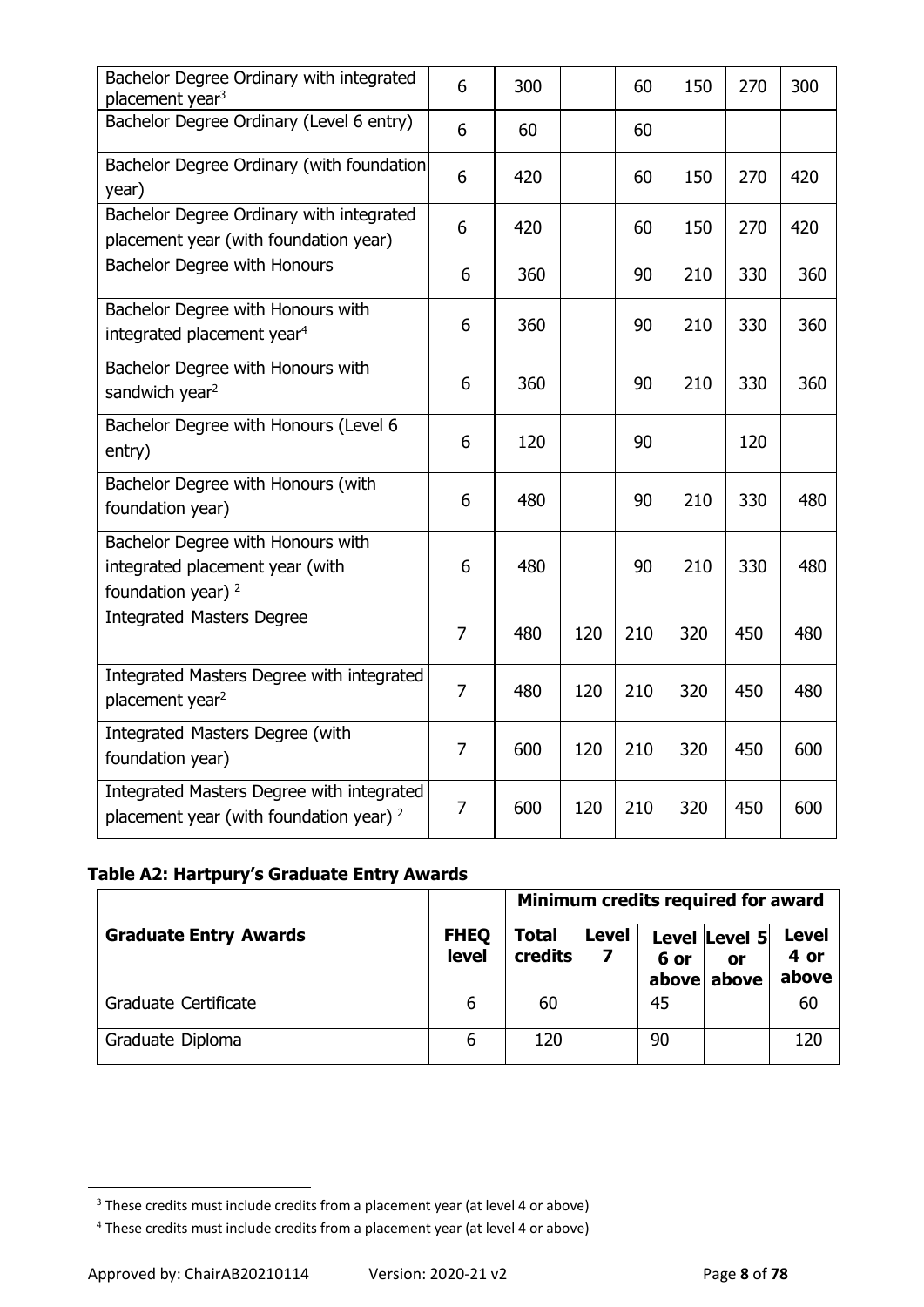#### **Table A3: Hartpury's Postgraduate Awards**

|                            |                             | Minimum credits required for award |                   |                               |                               |                               |
|----------------------------|-----------------------------|------------------------------------|-------------------|-------------------------------|-------------------------------|-------------------------------|
| <b>Postgraduate Awards</b> | <b>FHEQ</b><br><b>level</b> | <b>Total</b><br><b>credits</b>     | <b>Level</b><br>7 | <b>Level</b><br>6 or<br>above | <b>Level</b><br>5 or<br>above | <b>Level</b><br>4 or<br>above |
| Postgraduate Certificate   | 7                           | 60                                 | 45                | 60                            |                               |                               |
| Postgraduate Diploma       |                             | 120                                | 90                | 120                           |                               |                               |
| Master of Arts Degree      | 7                           | 180                                | 150               | 180                           |                               |                               |
| Masters in Research Degree | 7                           | 180                                | 150               |                               |                               |                               |
| Master of Science Degree   |                             | 180                                | 150               | 180                           |                               |                               |

**A2.4** The following undergraduate awards may be granted with specific subject variations: Foundation Degree Foundation Degree Arts (FdA) Foundation Degree Science (FdSc)

Bachelor Degree and Bachelor Degree with Honours Bachelor of Arts Degree (BA) Bachelor of Science Degree (BSc)

Integrated Masters Degree Integrated Master of Arts Degree (MAi) Integrated Master of Science Degree (MSci)

# <span id="page-8-0"></span>**A3. Award titles**

**A3.1** Programmes shall have entry conditions, curriculum and other particular requirements specified within the approved programme specification. Students may obtain a named award only by satisfying the requirements for that award as set out in the approved programme specification.

**A3.2** Only modules which are approved for a named award may contribute towards the credit requirements for that award. These modules may be designated as one of the following:

- Compulsory credits from a compulsory module must be awarded by the examination board in order for the student to be eligible for the intended award.
- Core the module is one of a group of modules where a specified number of credits from the group must be awarded by the examination board in order for the student to be eligible for the intended award.
- Option enrolling on the module is optional. Credits awarded by the examination board can contribute towards the credit total of the intended award.

A programme specification details the modules, and their designated roles, that can contribute towards a named award.

**A3.3** An approved change to an award title should normally be introduced on a phased basis so it does not impact upon current students. Exceptionally, if a change is deemed to be desirable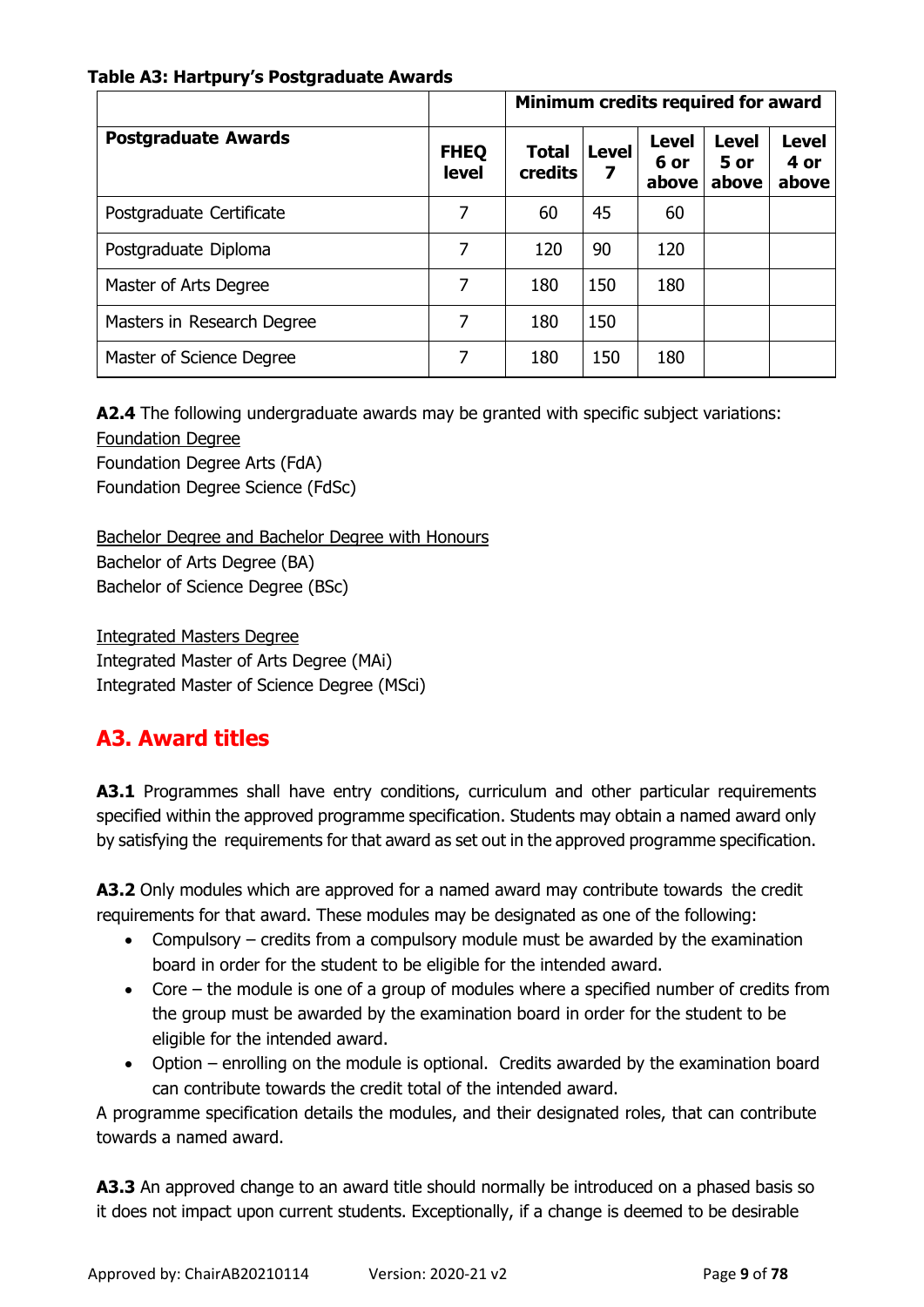for existing cohorts all students must be consulted and give their unanimous consent to the change in writing.

**A3.4** Award titles shall be described using '*and'* to mean an approximately equal balance of credit tariff across the two subjects. Award titles shall be described using 'with' to mean that the minor subject accounts for at least a quarter of the credit tariff for that programme.

## <span id="page-9-0"></span>**A4. Differential levels of awards**

**A4.1** An award may be granted with differential levels of pass, merit, distinction, or with honours classification.

**A4.2** Hartpury may approve other forms of award differentiation where specifically required by a professional or statutory body and agreed for the purpose of the professional recognition or accreditation of an award.

**A4.3** Calculations of differential levels of award shall be based on marks achieved from modules named in the relevant programme specification detailing that award.

**A4.4** Differential levels of award may be based upon the marks achieved for fewer credits than specified below, where some modules have been assessed as passed/not passed only or where some of the qualifying credits have been approved through recognition of prior learning. This may result in differential levels of award being calculated using all available marks.

**A4.5** Differential levels of award are awarded based on an overall award mark calculated to 1 decimal place. A percentage to 0 decimal place is considered to start 0.5% below the percentage and finish 0.4% above the percentage. For example, 68% is considered to range from 67.5% to 68.4%.

### **Bachelor degree with honours classification**

**A4.6** The Bachelor Degree with Honours' classification is based upon the highest marks achieved for 100 credits at level 6 and the next highest marks achieved for 100 credits at level 5 or above (including any remaining level 3 marks). Marks achieved for the best 100 level 6 credits are weighted three times the value of the marks for the 100 credits at level 5 (or any remaining at level 6). Where the credit size of a module which is counted towards the 100 credit set of best marks would give a credit total greater than 100, only the relevant portion of credit needed to complete the 100 credit total is counted. The unused credit may be counted towards the second 100 credit set of best marks.

**A4.7** Students on a Bachelor Degree with Honours (Level 6 entry) will have their honours classification based on the best marks achieved for 100 credits at level 6.

**A4.8** Degree classifications are:

| 70% or more          | First Class;                   |
|----------------------|--------------------------------|
| 60% to less than 70% | Second Class (Upper Division); |
| 50% to less than 60% | Second Class (Lower Division); |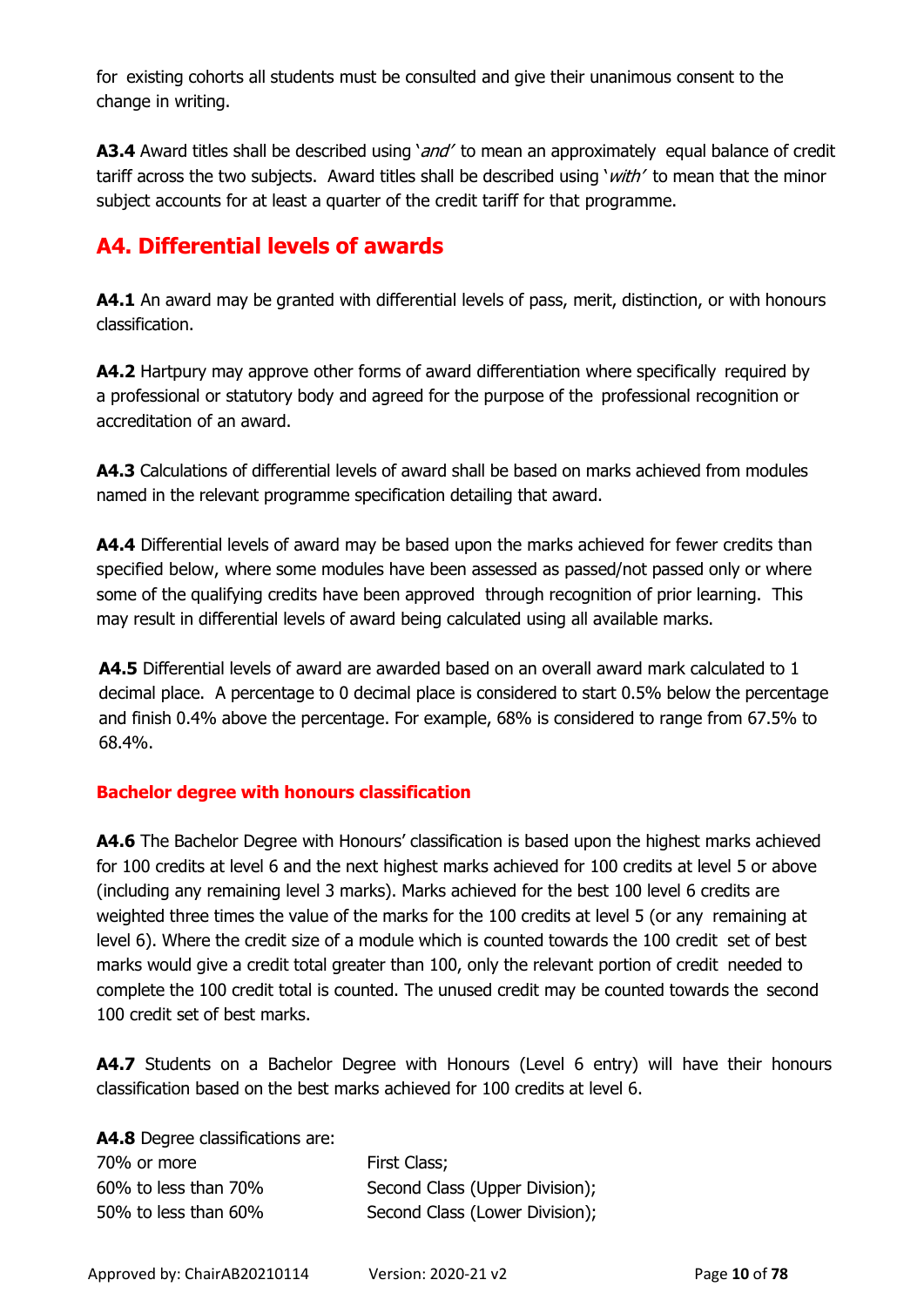### **Undergraduate awards other than honours degrees: differential levels of awards**

**A4.9** An Integrated Masters Degree with distinction shall be awarded when a student achieves an average of 70% or more across 210 credits at level 6 or above. An Integrated Masters Degree with merit shall be awarded when a student achieves an average of at least 60% to less than 70% across 210 credits at level 6 or above. This average will be calculated based upon the marks for all of the level 7 modules and the marks for the best level 6 modules which are required to make up the credit total.

**A4.10** A Bachelor Degree Ordinary is awarded with distinction when a student achieves an average of 70% or more across the best 60 credits at level 6 which are valid for the award. A Bachelor Degree Ordinary is awarded with merit when a student achieves an average of 60% to less than 70% across the best 60 credits at level 6 which are valid for the award.

**A4.11** The calculation of the differential level of Foundation Degree shall be based on marks from 90 credits at level 5. The mark from the designated level 5 module or modules incorporating the work placement or work based learning element of the award shall be used within the calculation and the best marks from the remaining credits required to total 90 credits at level 5. A Foundation Degree with distinction shall be awarded when an average of 70% or more is achieved. A Foundation Degree with merit shall be awarded when an average of 55% to less than 70% is achieved.

**A4.12** A Diploma in Professional Studies with distinction shall be awarded where an average of 70% or more is achieved across the best 90 credits at level 5 or above which are valid for the award. A Diploma in Professional Studies with merit shall be awarded where an average of 55% to less than 70% is achieved across the best 90 credits at level 5 or above which are valid for the award.

**A4.13** A Diploma of Higher Education with distinction shall be awarded where an average of 70% or more is achieved across the best 90 credits at level 5 or above which are valid for the award. A Diploma of Higher Education with merit shall be awarded where an average of 55% to less than 70% is achieved across the best 90 credits at level 5 or above which are valid for the award.

**A4.14** A Certificate in Professional Studies with distinction shall be awarded where an average of 70% or more is achieved across the best 100 credits at level 4 or above, which are valid for the award. A Certificate in Professional Studies with merit shall be awarded where an average of 60% to less than 70% is achieved across the best 100 credits at level 4 or above, which are valid for the award.

**A4.15** A Certificate of Higher Education with distinction shall be awarded where an average of 70% or more is achieved across the best 100 credits at level 4 or above which are valid for the award. A Certificate of Higher Education with merit shall be awarded where an average of 60% to less than 70% is achieved across the best 100 credits at level 4 or above, which are valid for the award.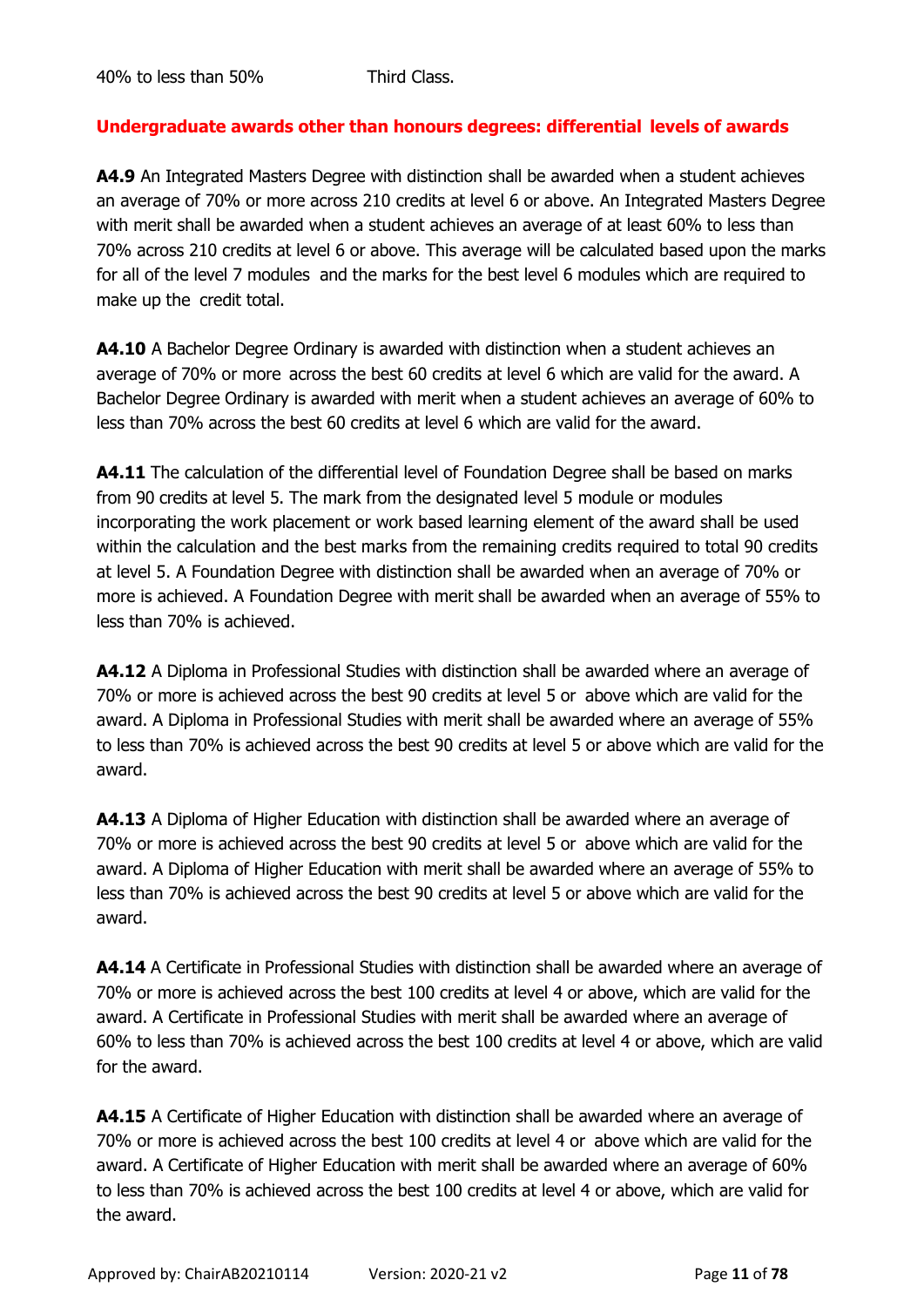### **Graduate Entry Awards: differential levels of awards**

**A4.16** A Graduate Certificate with distinction is awarded where an average of 70% or more is achieved across the best 45 credits at level 6 or above which are valid for the award. A Graduate Certificate with merit is awarded where an average of 60% to less than 70% is achieved across the best 90 credits at level 6 or above which are valid for the award.

**A4.17** A Graduate Diploma with distinction is awarded where an average of 70% or more is achieved across the best 90 credits at level 6 or above which are valid for the award. A Graduate Diploma with merit is awarded where an average of 60% to less than 70% is achieved across the best 90 credits at level 6 or above which are valid for the award.

### **Postgraduate awards: differential levels of awards**

**A4.18** Differential achievement on postgraduate awards shall be expressed as pass, merit and distinction, other than where specific designations are approved by Hartpury and set out in the approved programme specification.

**A4.19** A Postgraduate Certificate with distinction shall be awarded where an average of 70% or more has been achieved across all level 7 credits. A Postgraduate Certificate with merit shall be awarded where an average of 60% to less than 70% has been achieved across all level 7 credits. A Postgraduate Certificate with pass shall be awarded where an average of less than 60% has been achieved across all level 7 credits.

**A4.20** A Postgraduate Diploma with distinction shall be awarded where an average of 70% or more has been achieved across all level 7 credits. A Postgraduate Diploma with merit shall be awarded where an average of 60% to less than 70% has been achieved across all level 7 credits. A Postgraduate Diploma with pass shall be awarded where an average of less than 60% has been achieved across all level 7 credits.

**A4.21** A masters degree with distinction shall be awarded where an average of at least 70% or more has been achieved across the best 120 level 7 credits. A masters degree with merit shall be awarded where an average of 60% to less than 70% has been achieved across the best 120 level 7 credits. A masters degree with pass shall be awarded where an average of less than 60% has been achieved across the best 120 level 7 credits.

## <span id="page-11-0"></span>**A5. Joint awards with other institutions**

**A5.1** The Academic Board may exceptionally approve awards offered by Hartpury in conjunction with one or more organisations recognised as having awarding powers comparable to those of Hartpury.

## <span id="page-11-1"></span>**A6. Recognition of prior learning**

**Definition**: Recognition of prior learning allows a student to be exempted from study where credit can be awarded based upon the prior achievement of learning outcomes. The exempted module/s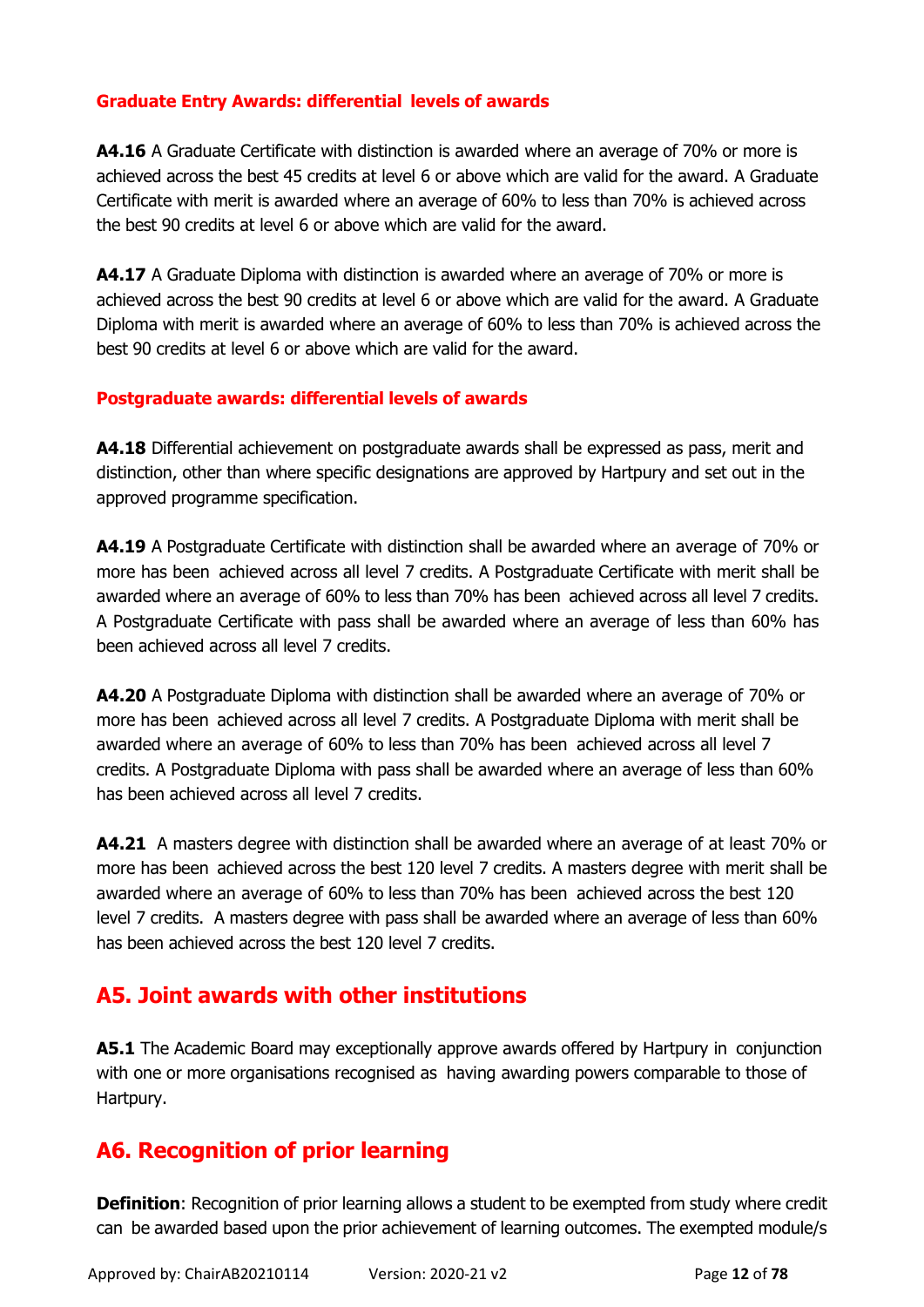or stage/s may contribute to the credit requirements of Hartpury awards, subject to the student meeting all other requirements set out in these regulations.

- Recognition of Prior Certificated Learning (RPL) is learning accredited or certificated by a UK or overseas higher education institution or by an external body (e.g. a professional or other awarding body).
- Recognition of Prior Experiential Learning (RPEL) is learning achieved through experience and/or self-directed study, which may not be formally certificated.

**A6.1** Only credit from prior learning awarded by Hartpury's Recognition of Prior Learning Panel may count towards a Hartpury award.

**A6.2** A student must pay any fee required when they apply for recognition of their prior learning. Paying the fee entitles a student to have their application considered. If the applicable fee is not paid, the application will not be considered.

**A6.3** A student may be awarded credit through recognition of prior learning to contribute to the credit requirements of a Hartpury award unless explicitly stated otherwise within the programme specification.

**A6.4** A student is not eligible for an award based solely on credit gained through recognition of prior learning.

**A6.5** Any award of credit from RPL/RPEL must take the form of one or more of the following:

- Module exemption, exempting the student from studying a particular module. To be eligible for this type of exemption the prior learning must be comparable with the module's learning outcomes, level and notional study hours, in keeping with expectations of current knowledge, and the student must be able to demonstrate they successfully completed what is claimed.
- General credit exemption, exempting the student from studying a number of modules in a programme. To be eligible for this type of exemption the prior learning must be comparable with the learning outcomes of the overall programme or the relevant stage of the programme. This award of credit may only be counted toward a specified programme. If the student wishes to change programme, they may need to re-apply for recognition of prior learning.
- Collaborative scheme credit, where credit from curriculum delivered by a particular collaborative academic partner institution may be used as an alternative to Hartpury's modules where they are specified as part of that programme specification.

In all cases, the student must be able to demonstrate the authenticity, volume, currency and relevancy of the credit being claimed, to the Recognition of Prior Learning Panel. Some modules and programmes preclude the use of RPL/RPEL credit. Where RPL/RPEL is not available it will be detailed on the relevant module or programme specification.

**A6.6** Credit awarded for RPL/RPEL will not carry marks or grades.

**A6.7** The award of RPL/RPEL credit will be recorded at the appropriate examination board and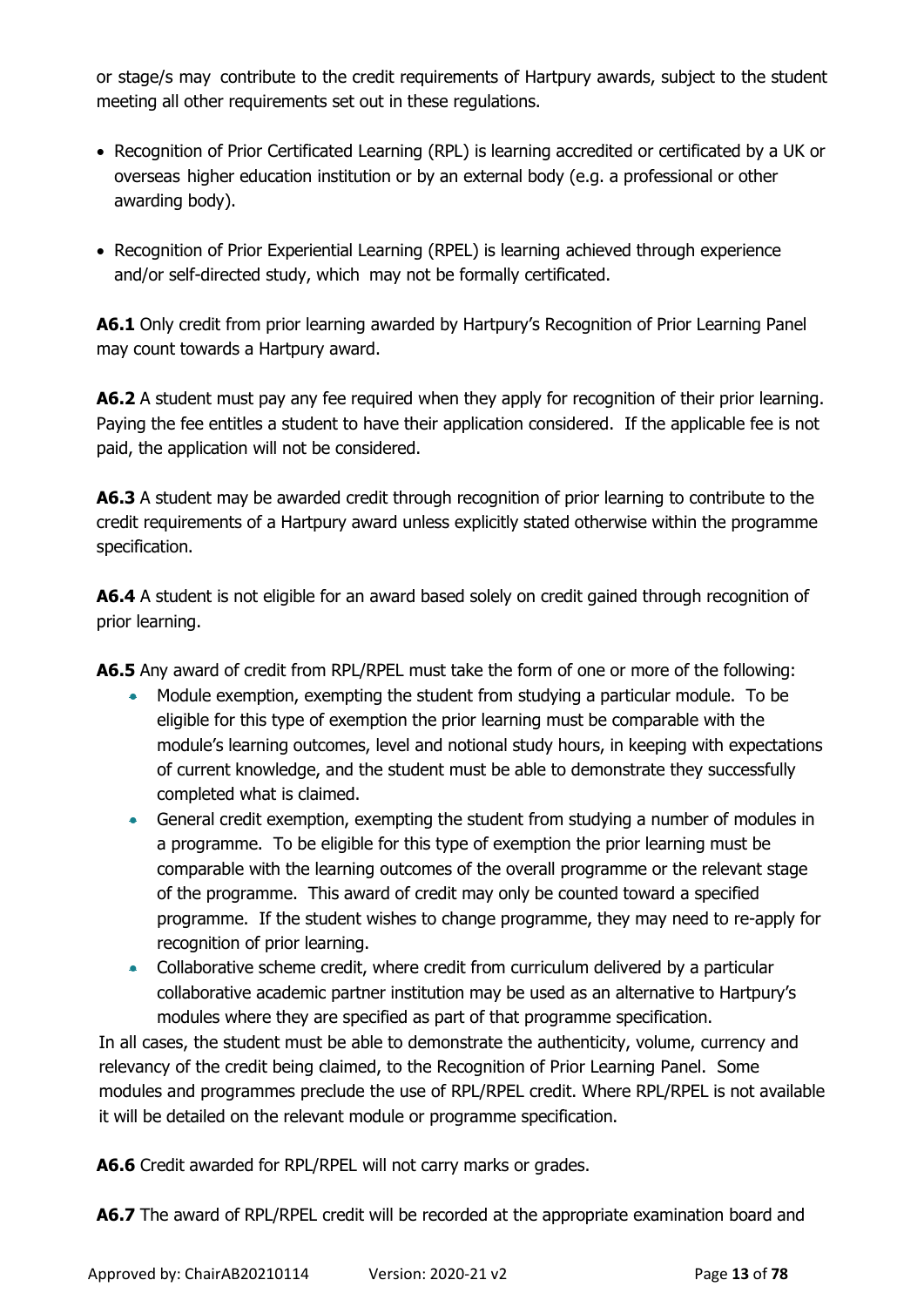identified as RPL or RPEL on the student's certificate of credit.

**A6.8** If a student receives an award of credit in recognition of their prior learning, they may elect not to accept all or part of it before the award is confirmed by an examination board and in line with any conditions that Academic Board may set.

## **A7. Counting Hartpury credit towards more than one award**

**A7.1** To be eligible for an award a student must have unique study credit. Unique study credit is Hartpury module credit which has not previously been counted towards a Hartpury award and has not been awarded on the basis of recognition of prior learning, and may contribute to the award as detailed on the relevant programme specification.

**A7.2** A student can use credit, and its associated marks, awarded by an examination board for study and assessment on a programme under the Hartpury Academic Regulations or following assessment through Hartpury Taught Provision towards more than one award. This is subject to meeting the unique study requirements in A7.1 and provided the:

- modules are valid for the award;
- learning is in keeping with expectations of current knowledge; and;
- programme specification does not state that this is not possible.

**A7.3** The credit for a module of type 'Masters Dissertation' (identified within the programme specification) must be obtained by study and assessment under Hartpury's Academic Regulations, and credit for such modules cannot be awarded on the basis of recognition of prior learning.

## <span id="page-13-0"></span>**A8. Honorary degrees**

**A8.1** Hartpury may grant honorary degrees to persons who have made a major contribution to the work of Hartpury or in recognition of achievement associated more widely with or supportive of its mission, aims and activities whether in business, cultural endeavour, education, the professions, public service, science or technology or otherwise.

**A8.2** The Academic Board shall approve nominations for the award of honorary degrees. Within the other provisions of the Academic Regulations they may establish more specific criteria for the honorary degrees to be awarded in a particular year or at a particular ceremony.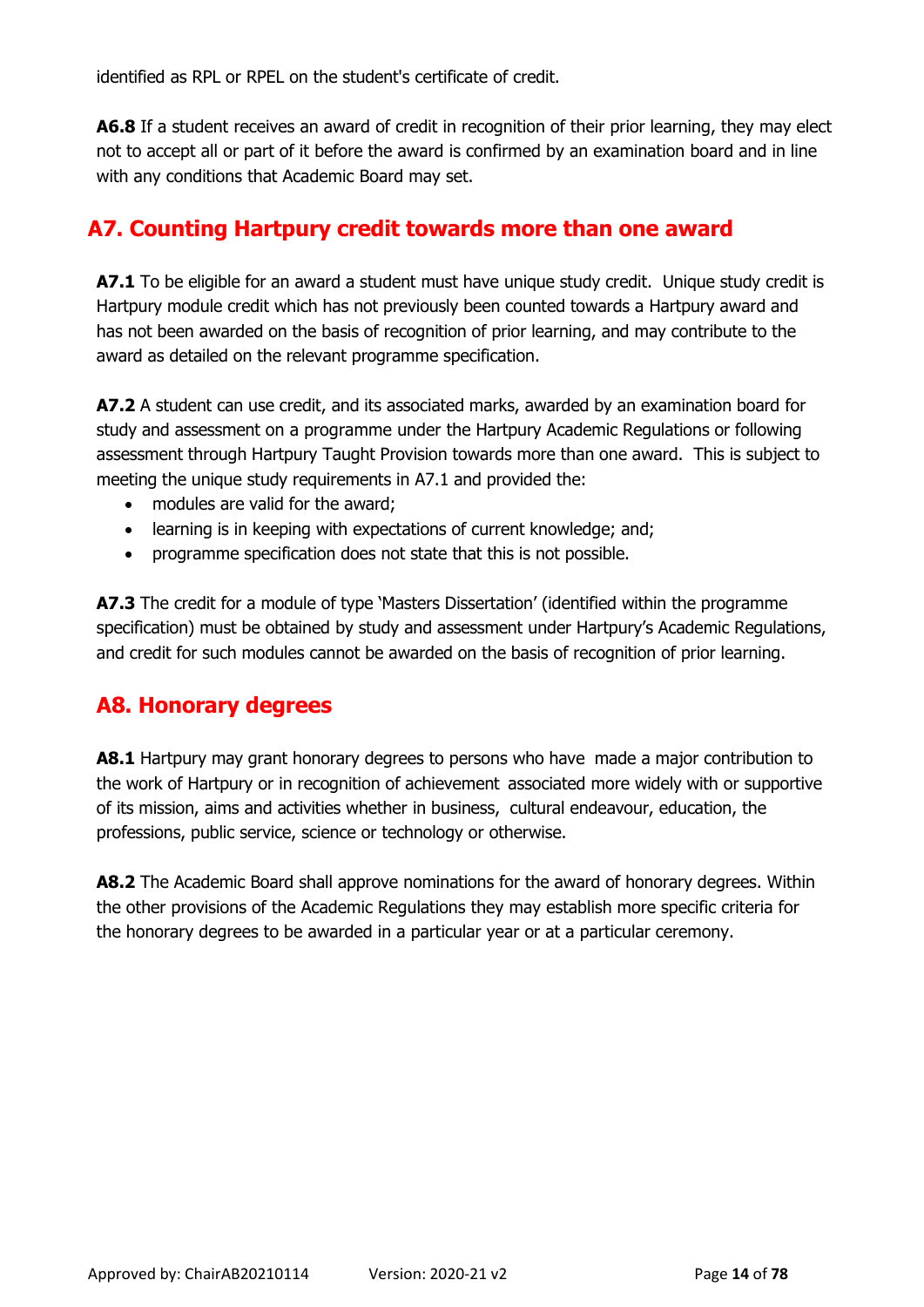# <span id="page-14-0"></span>**Part B: Admission and study**

## <span id="page-14-1"></span>**B1. Admission**

**B1.1** Hartpury requires all applicants and provisional students to show evidence of being able to meet the specified entry criteria for the programme at the point of entry to which they have applied. Admission to programmes delivered by Hartpury leading to awards of other bodies shall additionally be subject to the requirements of the body concerned.

**B1.2** An applicant or provisional student who does not satisfy the normal minimum entrance requirements for an award or module may be admitted on provision of evidence which demonstrates to Hartpury's satisfaction that the applicant can benefit from study at the appropriate level and is likely, on the evidence presented, to achieve the required standard. The following may be accepted as satisfying all or part of its entry requirements:

- a. qualifications, credit or other forms of learning from institutions of higher education or recognised bodies;
- b. evidence of experiential learning not previously assessed by or contributing to the awards of other institutions or bodies which is open to scrutiny and, where necessary, to assessment.

**B1.3** An applicant may seek admission to a programme beyond the initial entry point, termed advanced entry, subject to satisfying the entry requirements specified for the programme and providing evidence which satisfies Hartpury that the applicant has achieved the learning outcomes specified for any part of the programme not undertaken under its assessment regulations. Advanced entry may be achieved through a successful application for Recognition of Prior Learning or by using credit and marks achieved from modules passed before previous withdrawal from a Hartpury programme. In all cases the applicant must be able to demonstrate the learning for which the credit was awarded is valid and relevant for the intended programme; and in keeping with expectations of current knowledge.

**B1.4** Hartpury reserves the right not to offer a place to an applicant where Hartpury, has concluded they were unsuitable for a particular programme, for admission to Hartpury in general, or if they have an outstanding tuition fee debt.

**B1.5** Applicants and provisional students must additionally meet all the other eligibility criteria as set out in Hartpury's Admissions Policy and the offer letter.

## <span id="page-14-2"></span>**B2. Enrolment**

**B2.1** An applicant who has accepted an offer of a place (a provisional student) shall be required to enrol to become a Hartpury student. Enrolment is an annual process, which encompasses agreement of contractual obligations of registration, whereby provisional students and returning students are required to confirm all of the following at the start of each academic year:

- a. the programme upon which they are enrolling and the associated award for which they are registering;
- b. their mode of study as a full-time, part-time or accelerated study student;
- c. the number of credits they will be attempting in the academic year;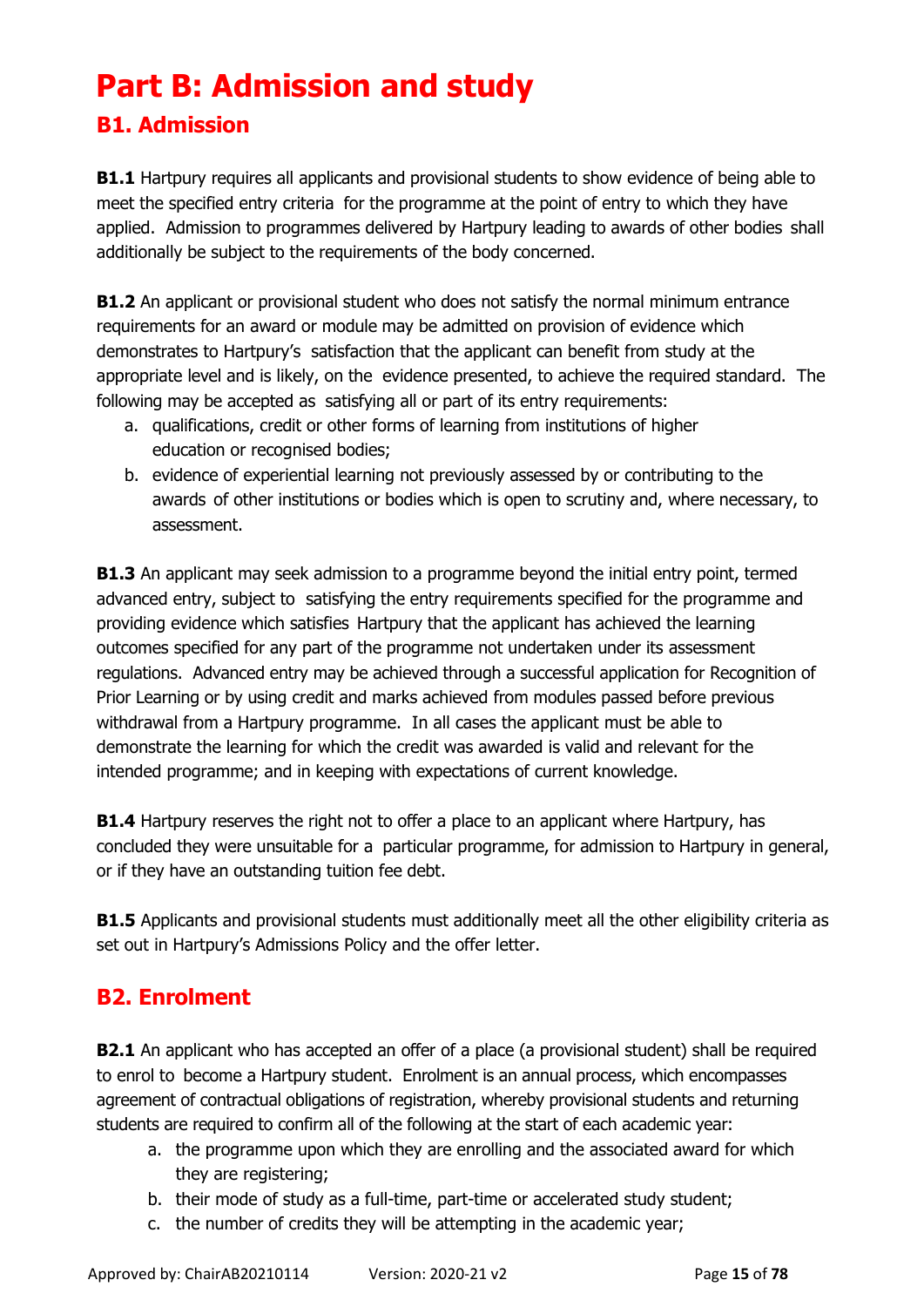- d. their acceptance of Hartpury's Academic Regulations, policies, procedures and other applicable codes of practice and terms and conditions then in force;
- e. their acceptance of any payment schedule associated with the prescribed fees for the programme;
- f. provision of any other evidence that may be required by Hartpury decision-making bodies demonstrating the student's suitability for study, including that they had met any conditions within their offer letter.

Students are responsible for ensuring that they are enrolled on the correct programme, award and modules, and on the correct number of credits in any given year. Students may only change their programme (including transfer between programmes), award, mode of study and number of credits within an academic year upon receiving written permission by Hartpury following the student making a written request.

**B2.2** Enrolment on a programme or module is subject to the following criteria:

- a. Meeting the specific entry requirements,
- b. Not having an outstanding tuition fee debt (or if they do Hartpury is satisfied they can meet their financial obligations); and;
- c. Any limit of the number of available places on the programme or module.

Hartpury may take account of logistical and educational reasons in determining entry to a programme or module. Hartpury may, in exceptional circumstances and at its sole discretion, refuse to permit a provisional student or student to enrol for a programme.

**B2.3** An undergraduate student may not enrol on more than one Hartpury programme simultaneously.

**B2.4** A postgraduate student may enrol on more than one Hartpury programme simultaneously, subject to not exceeding the maximum number of credits for which enrolment is permitted at any one time.

**B2.5** At the start of the programme, and each academic year, an individual is required to enrol within a designated enrolment period. The enrolment must reflect their programme (if applicable) and a valid set of module attempts reflecting their mode of study and their stated target award for the entirety of that academic year. A student who fails to enrol within the designated enrolment period, will be deemed no longer a student and will be withdrawn from their studies.

**B2.6** Except on accelerated study programmes, students enrolling for full time study must enrol on between a minimum of 90 credits and a maximum of 150 credits in one academic year.

**B2.7** Students enrolling for part time study may enrol on a maximum of 90 credits in one academic year.

**B2.8** Students may enrol on a module attempt without enrolling on a programme of study.

**B2.9** Students may enrol on modules additional to those valid for their programme subject to the maximum permitted enrolment of credits, provided they can be accommodated for logistical reasons, and they satisfy all of the following criteria:

a. Hartpury's entry requirements,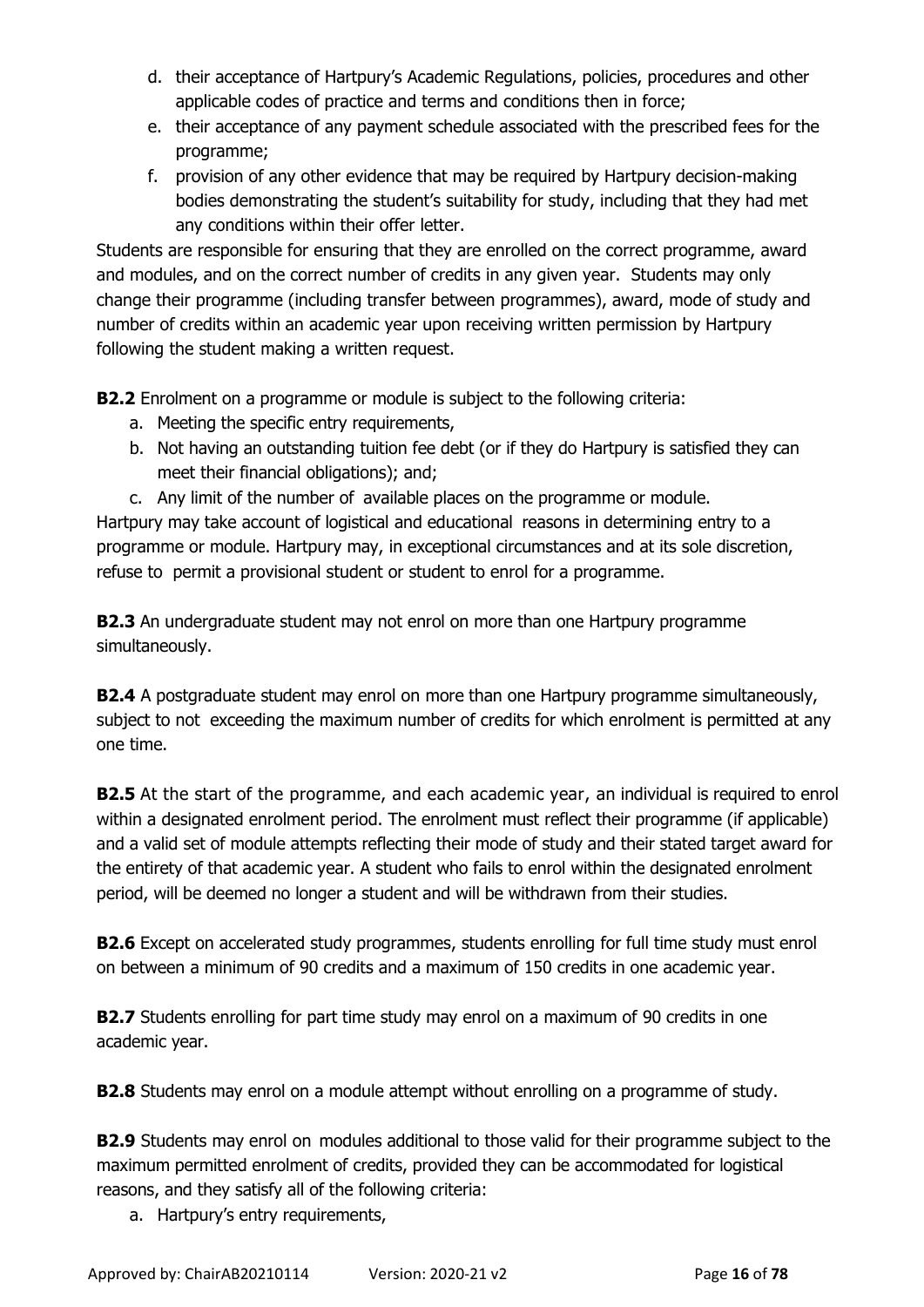- b. The module's stated pre-requisites,
- c. Any professional or third-party requirements of the module.

The exception to this is that a student may not enrol on a module attempt involving work placement unless enrolled on a programme of study that includes this module on its programme specification.

## <span id="page-16-0"></span>**B3. Suspension, withdrawal and expulsion from enrolment**

**B3.1** A student may apply to suspend their studies for a period, normally not exceeding more than two academic years, but during this time they will be enrolled on the programme and the maximum period of enrolment (if applicable) will not be extended. Time constraints do apply to this process and more details can be found in the Appendix Extenuating Circumstances.

**B3.2** A student may withdraw from a module before 14 calendar days have elapsed from the start of their programme enrolment for the academic year and the attempt at the module is not lost.

**B3.3** Irrespective of any fee liability, undergraduate students may withdraw from a module without losing an attempt on that module if withdrawal occurs within one quarter of the module's teaching period or before the deadline for submission of the first assessed element, whichever is the sooner. Students may still withdraw from a module after this point but the module remains on the student's record and an attempt is lost.

**B3.4** Irrespective of any fee liability, students enrolled on taught postgraduate modules only, can withdraw from a module in writing without loss of the attempt within a given time period determined by the timetabled contact time, and illustrated in the table below. The Module Enrolment Change Form should be submitted by e-mail to the student advisor and the programme manager, or submitted in person to the student advisor.

| Module's timetable         | Scenario                                 | Outcome                             |
|----------------------------|------------------------------------------|-------------------------------------|
| Timetabled contact time    | Students can withdraw from the           | Module is removed from the          |
| over a single period of    | module before 17:00 of the second day    | student's record $-$ the attempt is |
| consecutive days           | of contact time                          | not lost                            |
| Timetabled contact time    | Students can withdraw before 17:00       | Module is removed from the          |
| over more than a single    | on the fifth (5) working day after the   | student's record -                  |
| period of consecutive days | first date with timetabled contact time. | the attempt is not lost             |
| but less than 6 weeks      |                                          |                                     |
| Timetabled contact time    | Students can withdraw before 17:00       | Module is removed from the          |
| over a 6-8 week period     | on the tenth (10) working day after the  | student's record $-$                |
|                            | first date with timetabled contact time. | the attempt is not lost             |
| Timetabled contact time    | Students can withdraw before 17:00       | Module is removed from the          |
| over at least a 9 week     | on the fifteenth (15) working day after  | student's record $-$                |
| period                     | the first date with timetabled contact   | the attempt is not lost             |
|                            | time.                                    |                                     |
| All module delivery types  | Anything except the above                | Module remains on student's         |
|                            |                                          | record and its status is            |
|                            |                                          | 'withdrawn' – an attempt is lost.   |

### **Table B1: Postgraduate Withdrawal Time Periods**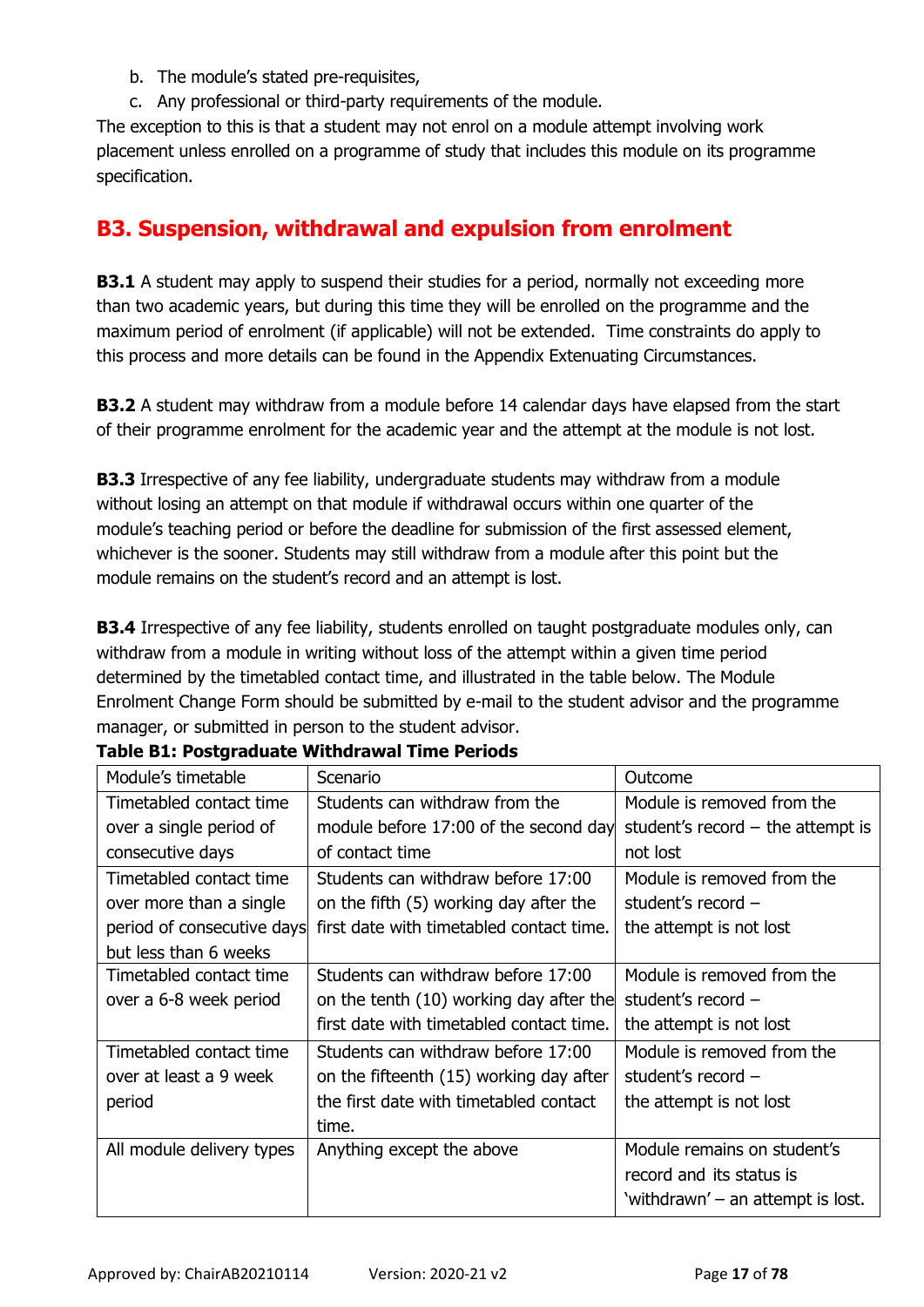**B3.5** A student may not withdraw from an individual module after the module completion date.

**B3.6** A student may withdraw from their programme of studies by informing Hartpury of their intention and their requested date of withdrawal, in writing. The withdrawal will be subsequently considered by a board of examiners who will consider them for the highest award for which they are eligible.

**B3.7** A student may be required to withdraw from programmes and modules for any one of the following reasons:

- a. As a result of a decision by a Programme Examination Board due to failing to meet the requirements of the programme.
- b. If the student voluntarily withdraws from a compulsory professional practice module.
- c. As the result of an institutional procedure, including if the student is deemed to be unfit to undertake a compulsory professional practice module (taking into account the Fitness to Study and Reside Appendix as appropriate).
- d. If the student is found to have submitted false or incorrect information to gain entry to, or claim credit against, a programme of study. Authorities, required by legislation or institutional agreement, will be informed of this action and the nature of the offence.
- e. If the student has misrepresented their achievements at Hartpury to an external body. The external body, and any authorities required by legislation or institutional agreement, will be informed of this action and the nature of the offence.
- f. If the student is deemed by a Programme Examination Board as withdrawn due to prolonged absence or other valid reason;
- g. If the student has not returned from a period of suspended study within the specified time period;
- h. If the student's maximum registration period has elapsed;
- i. If the student is expelled from study due to financial, disciplinary, academic or other valid grounds.

A student required to withdraw under any of these circumstances will be eligible to receive a transcript indicating any credit legitimately earned.

**B3.8** Upon withdrawal, any fee liability will be calculated in line with the student's date of withdrawal. The date of withdrawal shall be the date of the receipt of the notification of withdrawal or the requested date of withdrawal, whichever is the latest. A student is responsible for ascertaining the implications, including financial, of the withdrawal. Where applicable the relevant funding body will be notified of the withdrawal. Following withdrawal from a Hartpury programme if a student wishes to commence a new enrolment for the same or a different programme they must apply through the admissions process.

**B3.9** Students may be required to suspend their studies or be expelled from Hartpury for breach of academic regulations by the Principal (or nominee).

# <span id="page-17-0"></span>**B4. Studying**

**B4.1** All courses shall be taught and assessed in English, unless explicitly specified within a module specification.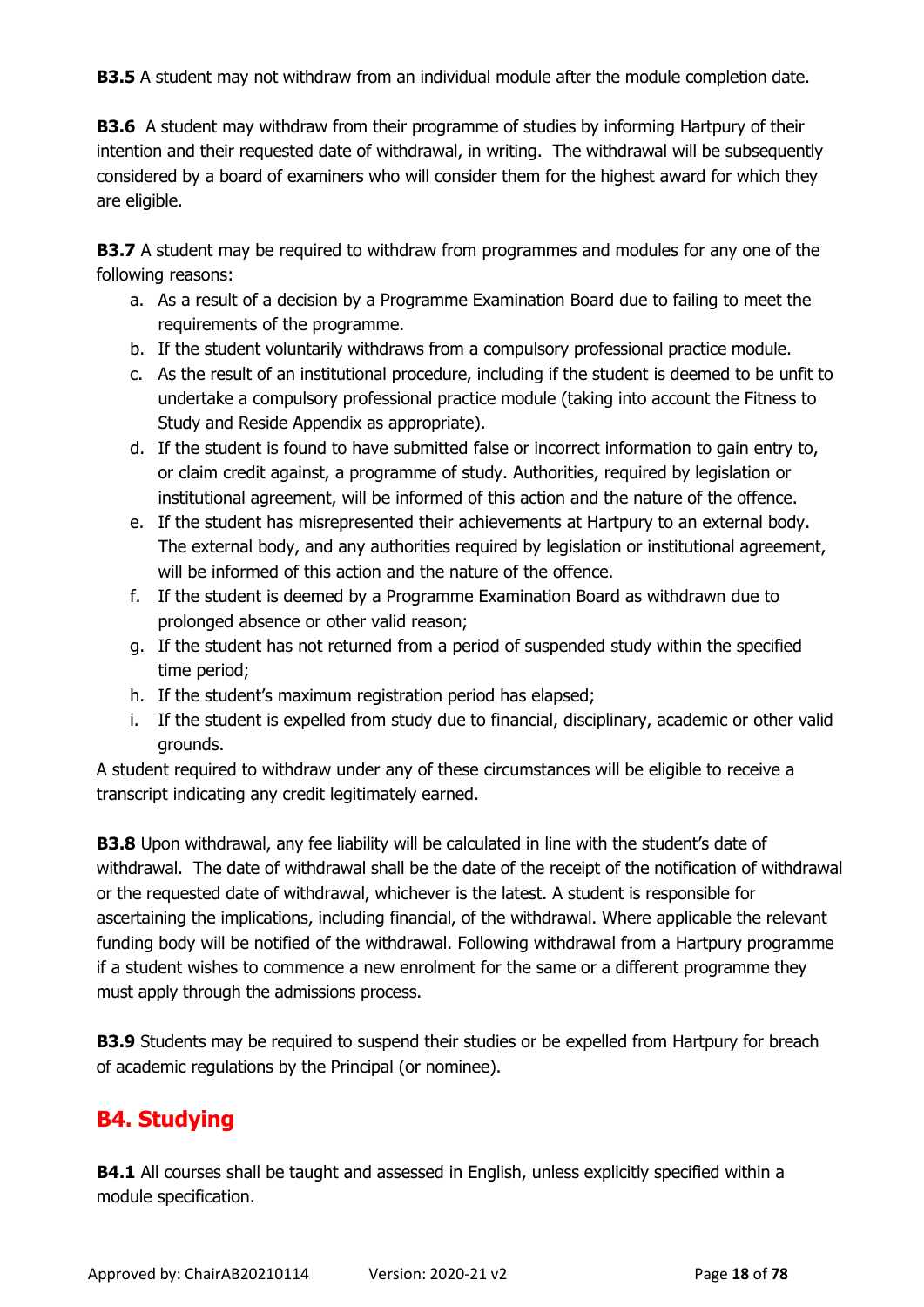**B4.2** Attendance will be required in line with programme and module specifications and may be required during evenings, weekends and outside standard term time. Students are not permitted to undertake a distance learning mode of attendance unless the programme or module on which they are registered has been formally approved for delivery via distance learning and Hartpury has given written permission that the student may do so.

**B4.3** Students should be aware that the main communication channels used by Hartpury to provide accurate, relevant and timely information are the virtual learning environment (VLE) and student email account. Students are expected to check the VLE and their Hartpury student email account at least twice a week. If students do not activate and check this account, or choose to automatically forward emails to a different email account, then Hartpury will not be responsible if important information such as details about classes, assessments, examinations, fees, enrolment etc. is missed.

**B4.4** It is the responsibility of students to maintain links with their academic department and the central administration, respond to requests for information, acknowledge specific communications related to the status of their enrolment and studies, and keep Hartpury informed as to any changes in their contact details. Changes of name, title, or address are to be communicated without delay and, in any event, before the termination of the student's enrolment.

**B4.5** The Academic Board requires departments and Affiliated Academic Partner Organisations to establish and promote arrangements for securing consultation with, and feedback from, students on teaching, learning, assessment methods and procedures as well as other arrangements for programmes and modules.

**B4.6** Each module has a module specification, which sets out the following information:

- a. the learning outcomes and means by which outcomes are achieved and demonstrated.
- b. the validated statement of teaching, learning and assessment requirements.

**B4.7** A student who is unable to undertake, elects not to enrol on, or does not pass, an integrated placement year will be unable to meet the requirements of an award with integrated placement year. If the programme has an award at the same academic level validated within the programme specification without an integrated placement year then the student may remain enrolled on the programme, but their target award will be amended. Where this is not the case, the student will be considered by the Programme Examination Board and may be required to withdraw from the programme.

**B4.8** The rights of students to tuition, assessment, certification and conferment of an award are subject to remaining in good standing with Hartpury, which means acting in accordance with Academic Regulations, policies and codes of practice concerning (but not limited to) discipline, conduct, academic integrity and ethics.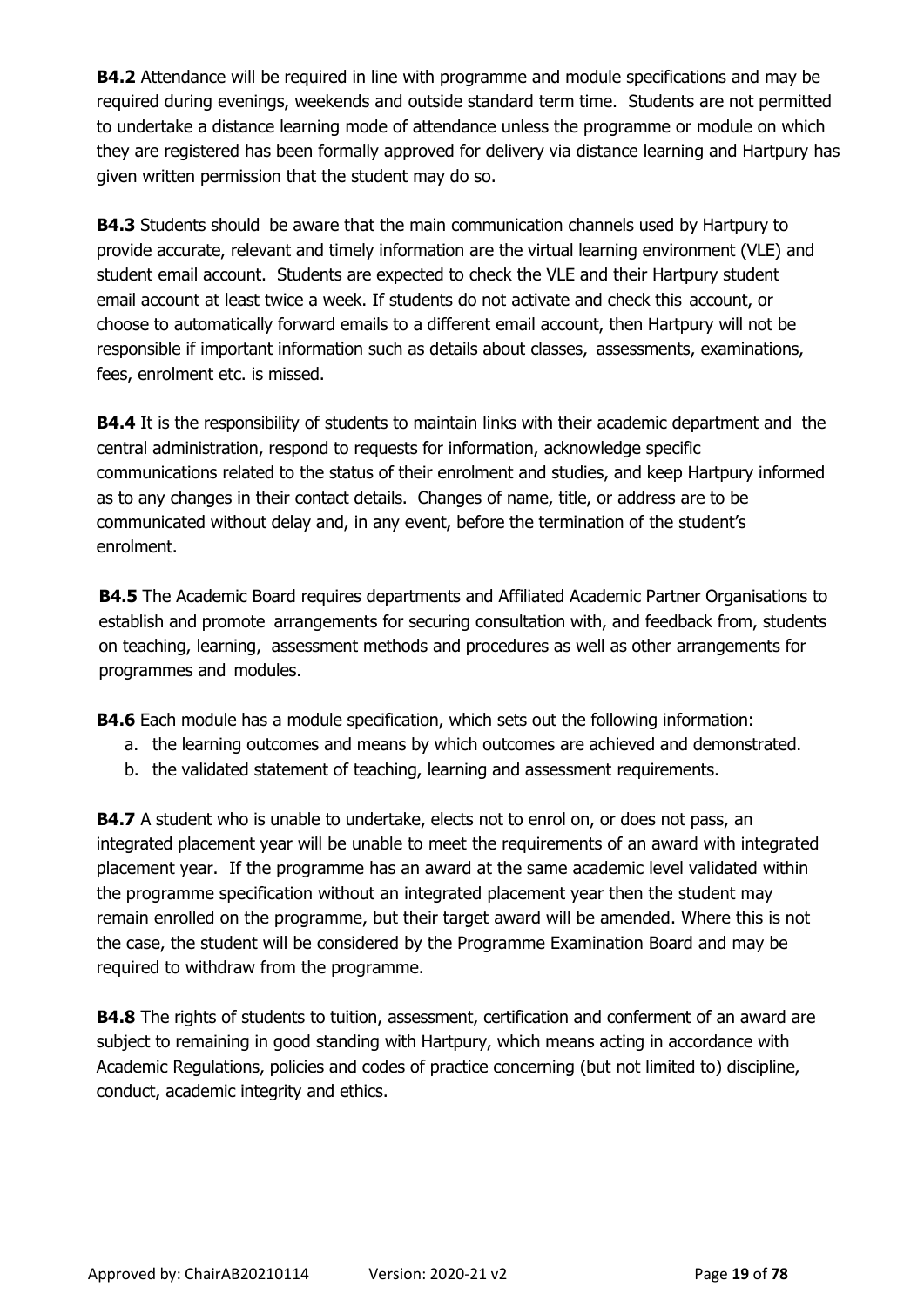### **Maximum enrolment periods for programmes**

**B4.9** A programme has a maximum period of enrolment. The maximum enrolment period will be applied on a *pro rata* basis to students admitted with Advanced Entry, as a result of programme transfer, or who change mode of study. Periods of time when a student's studies are suspended do contribute towards the maximum enrolment period.

| Table B2: Hartpury's Undergraduate Programmes |
|-----------------------------------------------|
|-----------------------------------------------|

|                                                                                    | <b>Period (years)</b>          | <b>Maximum Enrolment</b>       |
|------------------------------------------------------------------------------------|--------------------------------|--------------------------------|
|                                                                                    | <b>Full Time</b><br>study mode | <b>Part Time</b><br>study mode |
| <b>Higher Education Foundation Certificate</b>                                     | 3                              | 3                              |
| Certificate                                                                        | 3                              | 3                              |
| Certificate of Higher Education                                                    | 3                              | 3                              |
| Diploma                                                                            | 5                              | 6                              |
| Diploma in Professional Studies                                                    | 5                              | 6                              |
| Diploma of Higher Education                                                        | 5                              | 6                              |
| Foundation Degree                                                                  | 5                              | 6                              |
| Foundation Degree (with integrated placement or sandwich<br>year)                  | 6                              | 7                              |
| Bachelor Degree (ordinary and with honours)                                        | 6                              | 9                              |
| Bachelor Degree (with integrated placement or sandwich years)                      | $\overline{7}$                 | 10                             |
| Bachelor Degree (Level 6 entry)                                                    | 3                              | 3                              |
| Bachelor Degree (with foundation year)                                             | 6                              | 9                              |
| Bachelor degree with integrated placement year (with<br>foundation year) +         | 8                              | 10                             |
| <b>Integrated Masters Degree</b>                                                   | $\overline{7}$                 | 10                             |
| Integrated Masters Degree with integrated placement year                           | 8                              | 10                             |
| Integrated Masters Degree (with foundation year)                                   | 8                              | 10                             |
| Integrated Masters Degree with integrated placement year<br>(with foundation year) | 9                              | 10                             |

### **Table B3: Hartpury's Graduate Entry Programmes**

|                      | <b>Maximum Enrolment</b><br>Period (years) |                                |  |
|----------------------|--------------------------------------------|--------------------------------|--|
|                      | <b>Full Time</b><br>study mode             | <b>Part Time</b><br>study mode |  |
| Graduate Certificate |                                            |                                |  |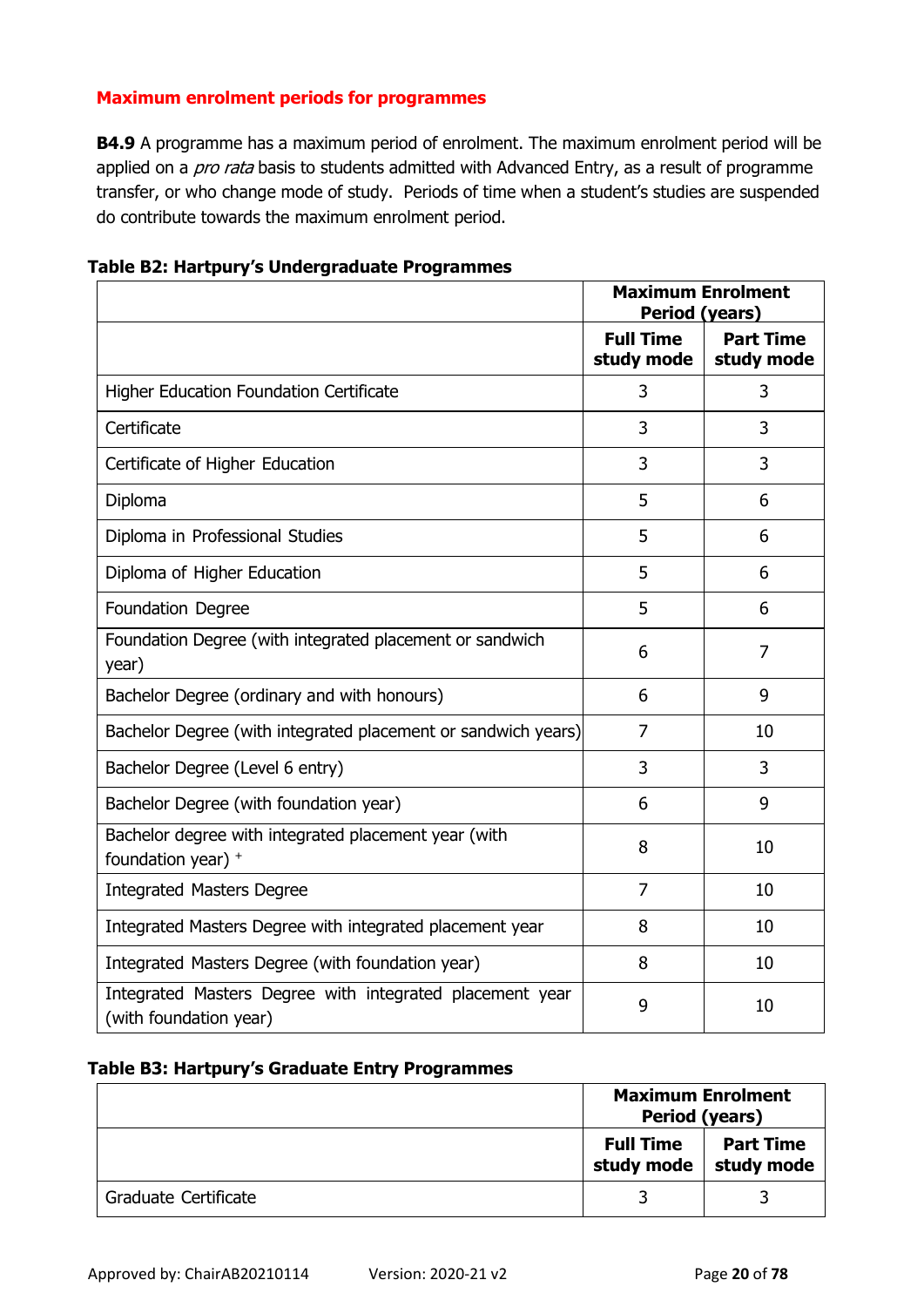| Graduate Diploma |  |
|------------------|--|
|                  |  |

#### **Table B4: Hartpury's Postgraduate Programmes**

|                            | <b>Maximum Enrolment</b><br>Period (years) |                                |
|----------------------------|--------------------------------------------|--------------------------------|
|                            | <b>Full time</b><br>study mode             | <b>Part Time</b><br>study mode |
| Postgraduate Certificate   |                                            |                                |
| Postgraduate Diploma       | 3                                          | 5                              |
| Master of Arts Degree      | 5                                          |                                |
| Masters in Research Degree | 5                                          |                                |
| Master of Science Degree   | 5                                          |                                |

**B4.10** The maximum enrolment period within which a student may complete the route to their target award, including permitted reassessment, may be constrained by limitations on the life span of a module or programme. This is in order to safeguard the currency of knowledge and its application in a professional context or the availability of resources to deliver a module or group of modules. If the maximum enrolment period is constrained, this will be stated in the programme or module specification.

**B4.11** Where a student has not completed their target award, and reaches the maximum enrolment period, they will be allowed to complete outstanding reassessment within a module attempt. However, a student will not be allowed to enrol on a further attempt at a module. They will then be required to withdraw and will be granted the highest award to which they are eligible, validated within their programme of study.

## <span id="page-20-0"></span>**B5. Student complaints**

**B5.1** Complaints from students about any academic matter related to teaching and learning provision, will be considered according to the Complaints Procedure (available on the Hartpury website).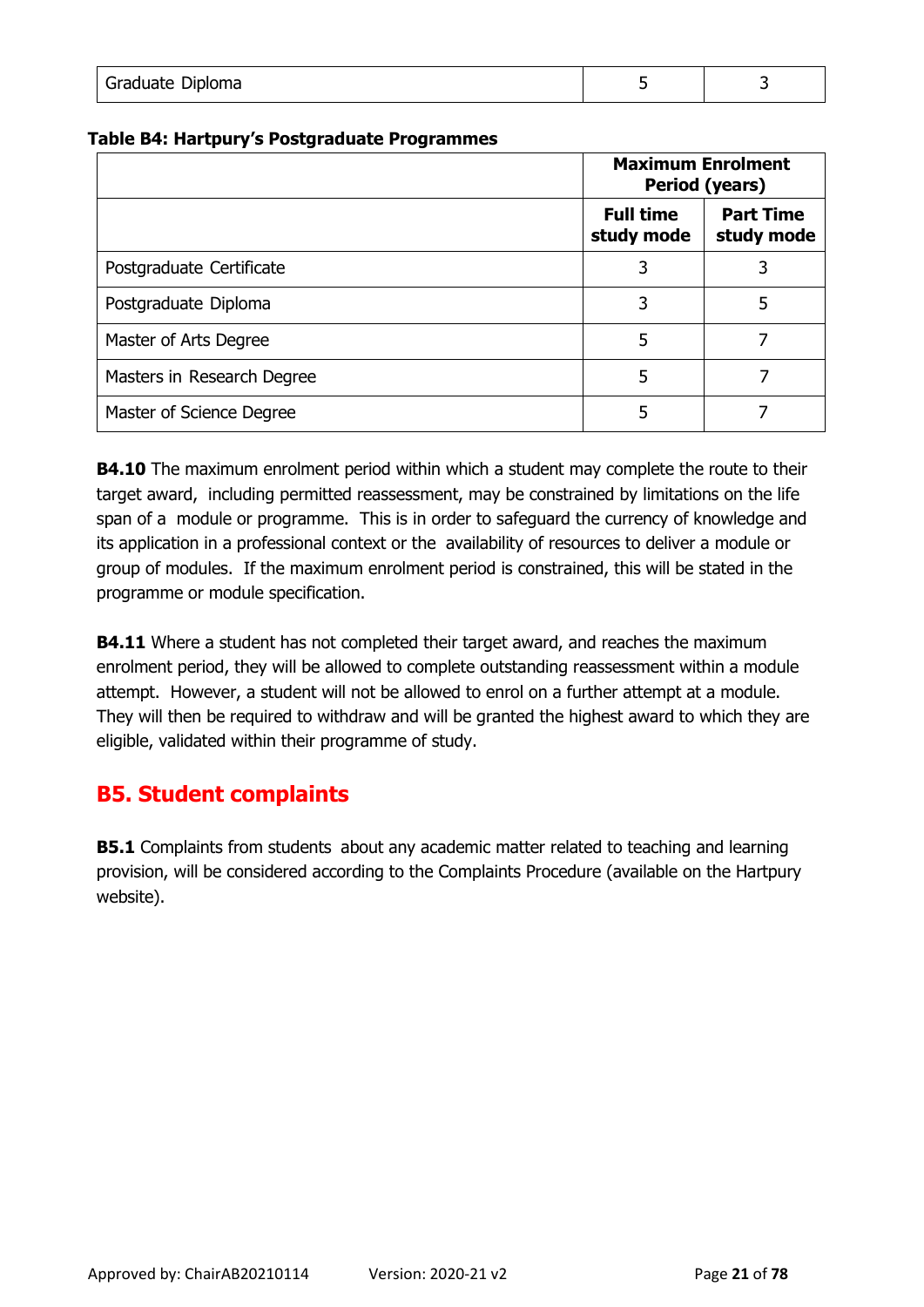# <span id="page-21-0"></span>**Part C: Conduct of assessment**

## <span id="page-21-1"></span>**C1. Assessment**

**C1.1** It is a student's responsibility to ensure that they obtain the information they require to present themselves for assessment. The form of assessment of a module is included within the module specification.

**C1.2** A student is required to submit their own work for assessment (unless submitting an assessment that is the result of requested group work, when all the authors should be clearly stated).

**C1.3** Students are required to submit to all formal assessment required of them. It is the student's responsibility to submit assessment in accordance with the published assessment submission method and submission deadline (date and time).

**C1.4** Hartpury operates a strict code relating to the conduct of examination candidates outlined in the Appendix Conduct of Examinations. This code may be varied where necessary to comply with the written requirements of relevant professional or accrediting bodies and on these occasions a clear statement of the variation will be e-mailed to all candidates' Hartpury e-mail addresses prior to the examination.

**C1.5** In the event that a student is affected by significant and unforeseen personal difficulties or circumstances which may impact on their ability to complete, submit on time or attend a specific assessment, they should advise Hartpury as soon as possible, following the processes and guidance outlined in Appendix Extenuating Circumstances, to enable appropriate action to be taken.

**C1.6** Reasonable adjustments to assessment arrangements may be made for students with a disability or severe short term illness, specific learning difficulty (including dyslexia), mental health condition or chronic medical conditions, pregnancy, maternity or paternity. The method and timing of an assessment may be adjusted in line with a student's needs, taking into account the learning outcomes/competencies of the module and award. Existing practice and experiences will be taken into account, as will the individual's specific needs and adjustments in prior educational settings. See the Appendix Reasonable Adjustments to Assessment Arrangements for more information.

**C1.7** An assessment offence is any action which has the potential to give a student an unfair advantage in an assessment. It is an assessment offence for any student to attempt to achieve through unfair means a higher grade or mark than they would otherwise secure. Assessment offences threaten academic integrity and standards and may bring Hartpury and its awards into disrepute.

**C1.8** Where a submitted assessment is suspected to constitute academic misconduct it must be reported and will be considered in accordance with the procedure within the Appendix Assessment Offences. Assessments may be penalised that are determined to be in breach of Hartpury's Academic Regulations and a formal record of proven assessment offences will be kept.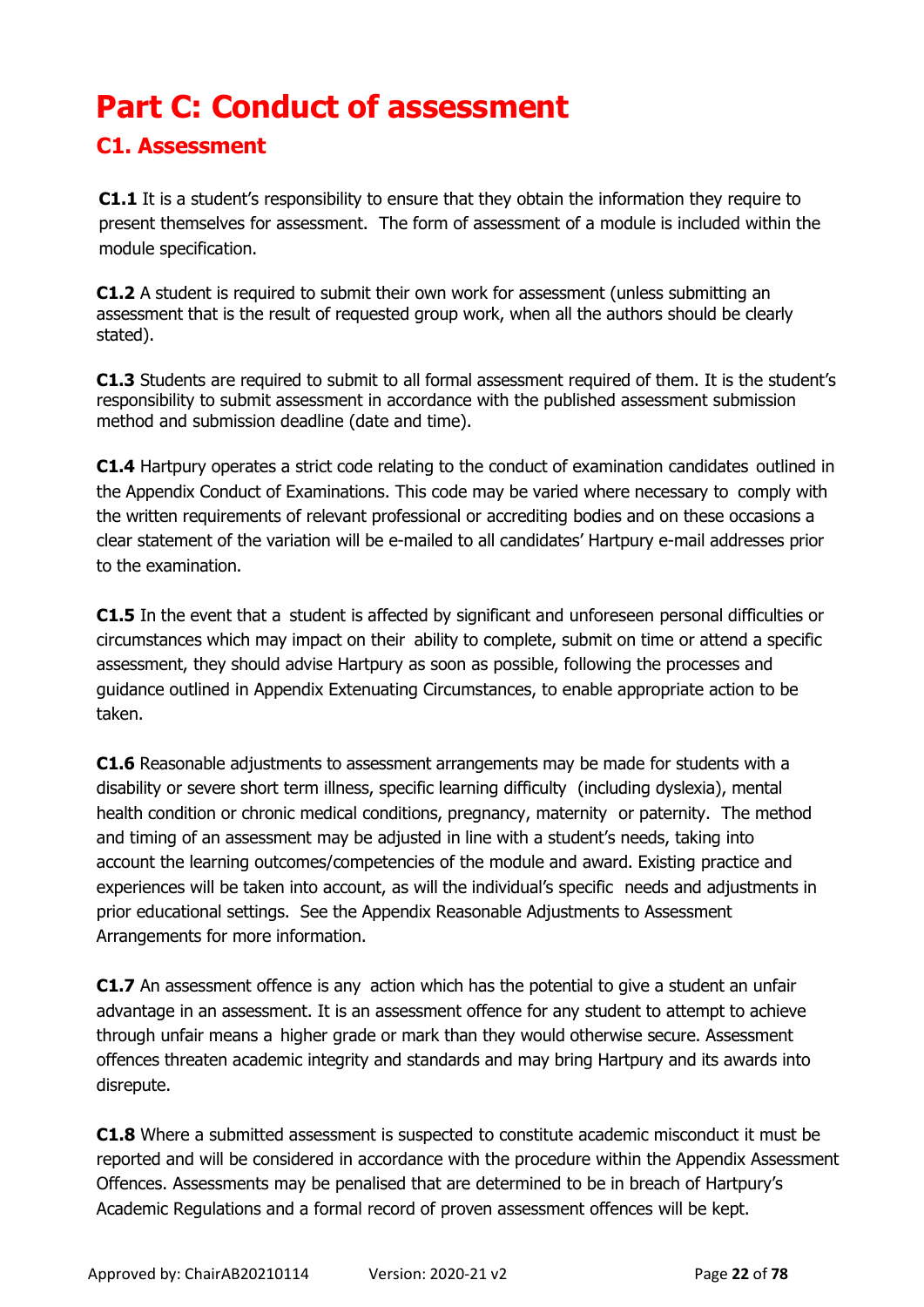## <span id="page-22-0"></span>**C2. Module assessment**

**C2.1** A student is only entitled to submit assessment for a module when they are enrolled on an attempt at that module. A module attempt incurs module tuition fees as outlined in the Tuition Fee Policy, and may consist of a first 'sit' and any 'resit' (reassessment) opportunity the student is awarded by a board of examiners for that module.

**C2.2** The assessment requirements of a module are as described in the module specification.

**C2.3** An assessment can be described as being under controlled conditions, providing that the control exerted is sufficient to determine that the work submitted for assessment is the student's own and that there is parity of treatment between all students taking the assessment.

**C2.4** A module shall have components of assessment. Components may contain one or more elements of assessment.

**C2.5** A module, a component and an element may be marked as 'pass' or 'not pass' or as a percentage, as described in the module specification.

**C2.6** In order to pass a module the overall module mark must be a minimum of a 'pass', or a percentage of 40% for modules at levels 3 to 6 or 50% for modules at level 7. These criteria must also be met in order to pass a resit or retake. The final module mark is expressed as a whole number and is rounded up.

**C2.7** A student who has achieved a module outcome of 'pass' will not be allowed any further assessments to gain a higher mark. As such a student may only submit a further assessment where the board of examiners has confirmed this is permissible within the Academic Regulations (ie the module has an outcome indicating a resit or retake is available).

**C2.8** For modules at levels 3 to 6 with more than one component, the threshold pass mark for a component is a 'pass' or 35% and the threshold pass mark for a module is 'pass' or 40%. If the student does not achieve the threshold for one of the components, but has a mark of 40% or higher for the module and are eligible for a resit, they must resit that component. If the student achieves a mark between 35% and 39% (inclusive) for both of the components, they cannot achieve the module pass mark at that opportunity and if they are eligible for a resit, they must resit both components. Any deviation from this methodology for an individual module will be detailed within the module specification.

**C2.9** For level 7 modules with more than one component, the threshold pass mark for a component is 'pass' or 40% and the threshold pass mark for a module is 'pass' or 50%. If the student does not achieve the threshold for one of the components, but has a mark of 50% or higher for the module and they are eliglble for a resit, they must resit that component. If the student achieves a mark between 40% and 49% (inclusive) for each of the components, they cannot achieve the module pass mark at that opportunity. Therefore, if they are eligible for a resit, they must resit both components. Any deviation from this methodology for an individual module will be detailed within the module specification.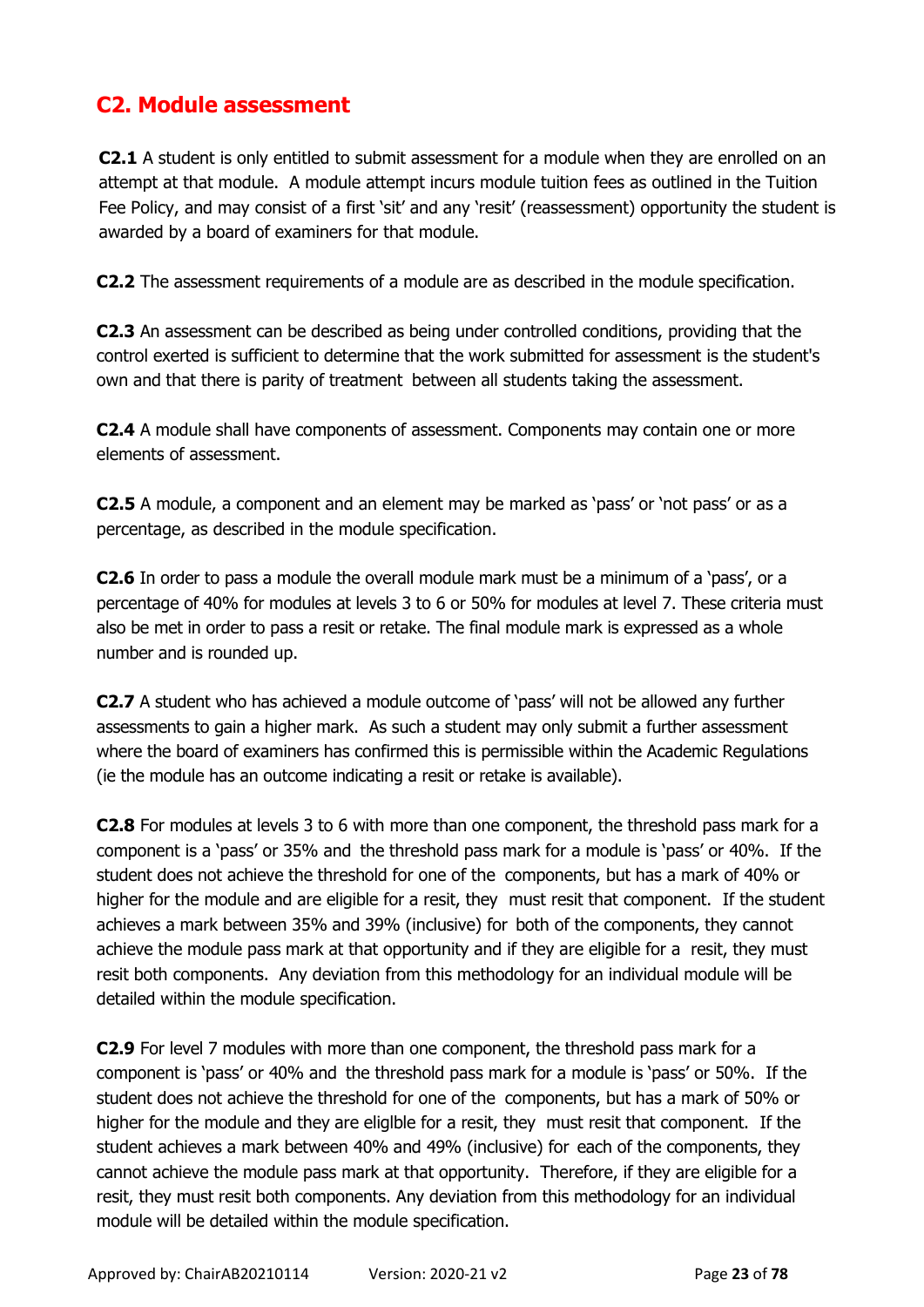**C2.10** Within an attempt, a student is not eligible to resit a component for which the mark already achieved is 40% (levels 3-6) or 50% (level 7) or above.

**C2.11** The mark for a module is calculated as the weighted average of the marks for the components of assessment. Components may be differently weighted. The mark for a component of assessment is calculated as the weighted average of the marks for the individual elements of the component. A pass/not pass element does not contribute a percentage grade to a mark calculation at component or module level. Rather the mark shall be calculated from the remaining points of assessment. Hence, if the pass/not pass assessment is the only element of assessment within a component, then that component shall be marked as 'pass'/ 'not pass' accordingly. For modules where all elements of assessment are pass/not passed, the module mark is expressed as 'pass' or 'not pass' only.

**C2.12** If a student is eligible to resit a component, they will be eligible to submit all elements for that component as identified in the module specification. This will be the case even if, at the previous opportunity, the student completed some or all of the assessments or had extenuating circumstances accepted. Marks for elements of assessment may not be carried forward between assessment opportunities.

**C2.13** If a student has valid extenuating circumstances (accepted) that would mean a resit is inappropriate the Programme Examination Board may permit a student to retake a module.

## <span id="page-23-0"></span>**C3. Module types**

**C3.1** All modules are classified as one of three types which determines how they are assessed:

### **Standard and project modules**

**C3.2** A student has the right to **two** attempts at standard and project modules (unless the module specification states otherwise). No marks are normally carried over between attempts.

### **Professional practice modules**

**Definition**: A module that includes a period of approved work-based learning or study that includes a requirement for assessment of professional competencies by an appropriately qualified practitioner and is undertaken in a professional setting

**C3.3** A professional practice module may have specified entry and assessment requirements where the module contributes to an award which is recognised or accredited by a professional, statutory or regulatory body.

**C3.4** In a professional practice module students do not have a right to an automatic resit or retake. A resit or retake is subject to the discretion of the Programme Examination Board.

**C3.5** The method and attendance requirements for a resit or retake of the professional competencies component are at the discretion of the Programme Examination Board.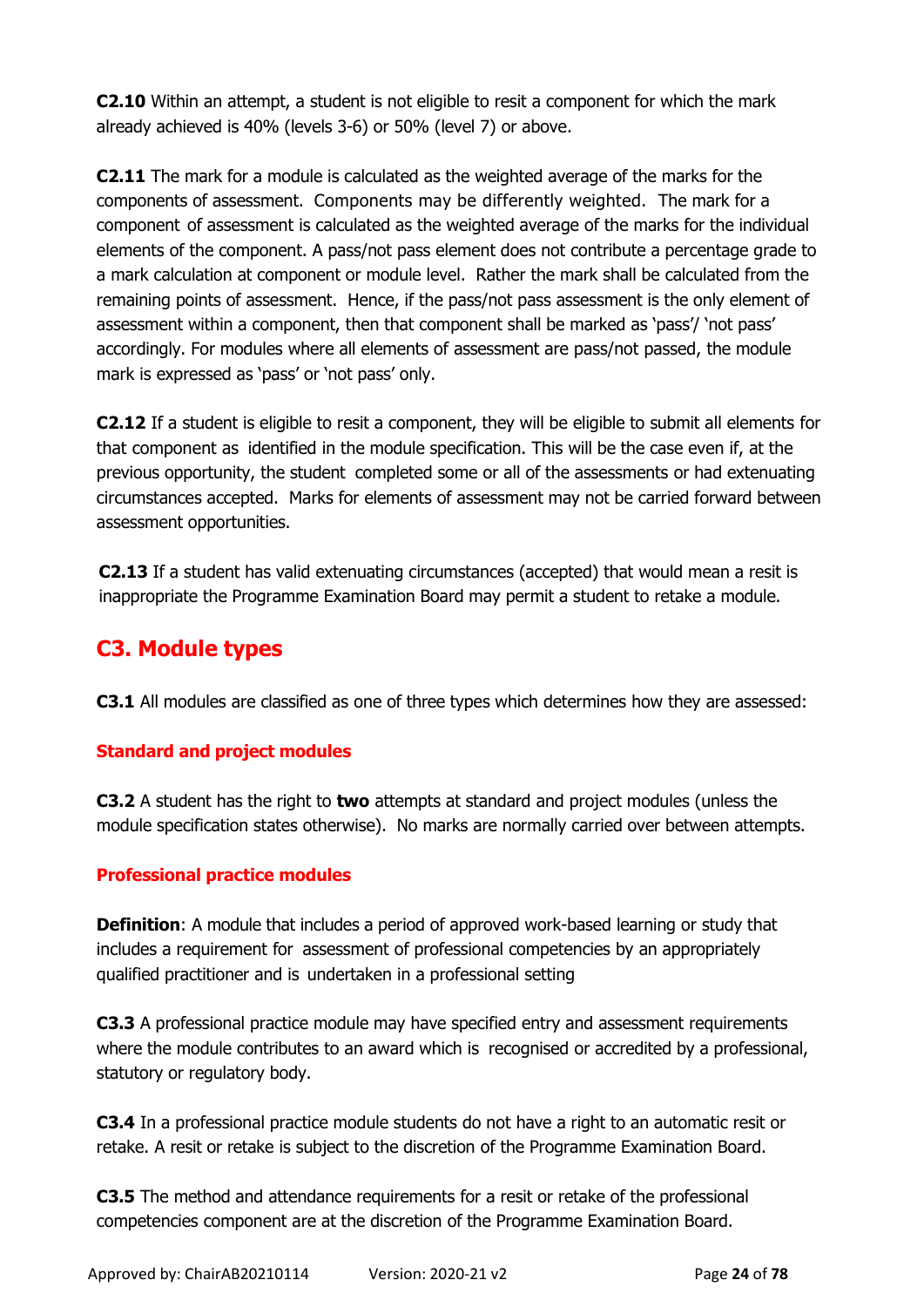**C3.6** Hartpury reserves the right to withdraw a student's enrolment on a programme incorporating compulsory professional practice modules where the student is determined to be unfit to undertake the professional practice module (as an outcome of the Fitness to Study and Reside Appendix). It is for Hartpury to determine whether the student may transfer onto an alternative programme.

#### **Masters dissertation modules**

**C3.7** Students have the right to one attempt, consisting of a sit and resit, for a Masters dissertation module, unless the Programme Examination Board permits a further attempt.

**C3.8** Where full time students are eligible to resit, a maximum period of six months is permitted for the resubmission of the Masters dissertation module. Where part time students are eligible to resit, a maximum period of twelve months is permitted for the resubmission of the Masters dissertation module.

## <span id="page-24-0"></span>**C4. Late submission of work for assessment**

**C4.1.R** Except when business has been significantly affected by force majeure late submission of an element of assessment without documented and approved extenuating circumstances (see Appendix Extenuating Circumstances) is penalised in accordance with the following criteria:

- a. The mark for the element of non-examination assessment submitted up to 24 hours after the published deadline will be reduced by 10% or to the module pass threshold, whichever results in the higher mark, if above the module pass threshold. If the mark for the element of assessment is at or below the module pass threshold it will have no reduction.
- b. The mark for the element of non-examination assessment submitted more than 24 hours after the published deadline will be 0% or 'not pass'.
- c. The mark for the element of examination assessment submitted after the published deadline will be 0% or 'not pass'.

The resultant mark for the element of assessment will be used in the calculation of the component and overall module marks and outcome.

# <span id="page-24-1"></span>**C5. Taking assessments requiring prescribed conditions off campus**

**C5.1** No student shall have the right to take any assessment off campus and permission to do so is at Hartpury's discretion. More information can be found in the Appendix: Reasonable Adjustments to Assessment Arrangements.

## <span id="page-24-2"></span>**C6. Assessments Marking and Feedback**

**C6.1** The Hartpury's processes for setting assessments, marking and providing feedback and moderating marks in its taught provision are approved by Academic Board and articulated in the Appendix Assessment Cycle.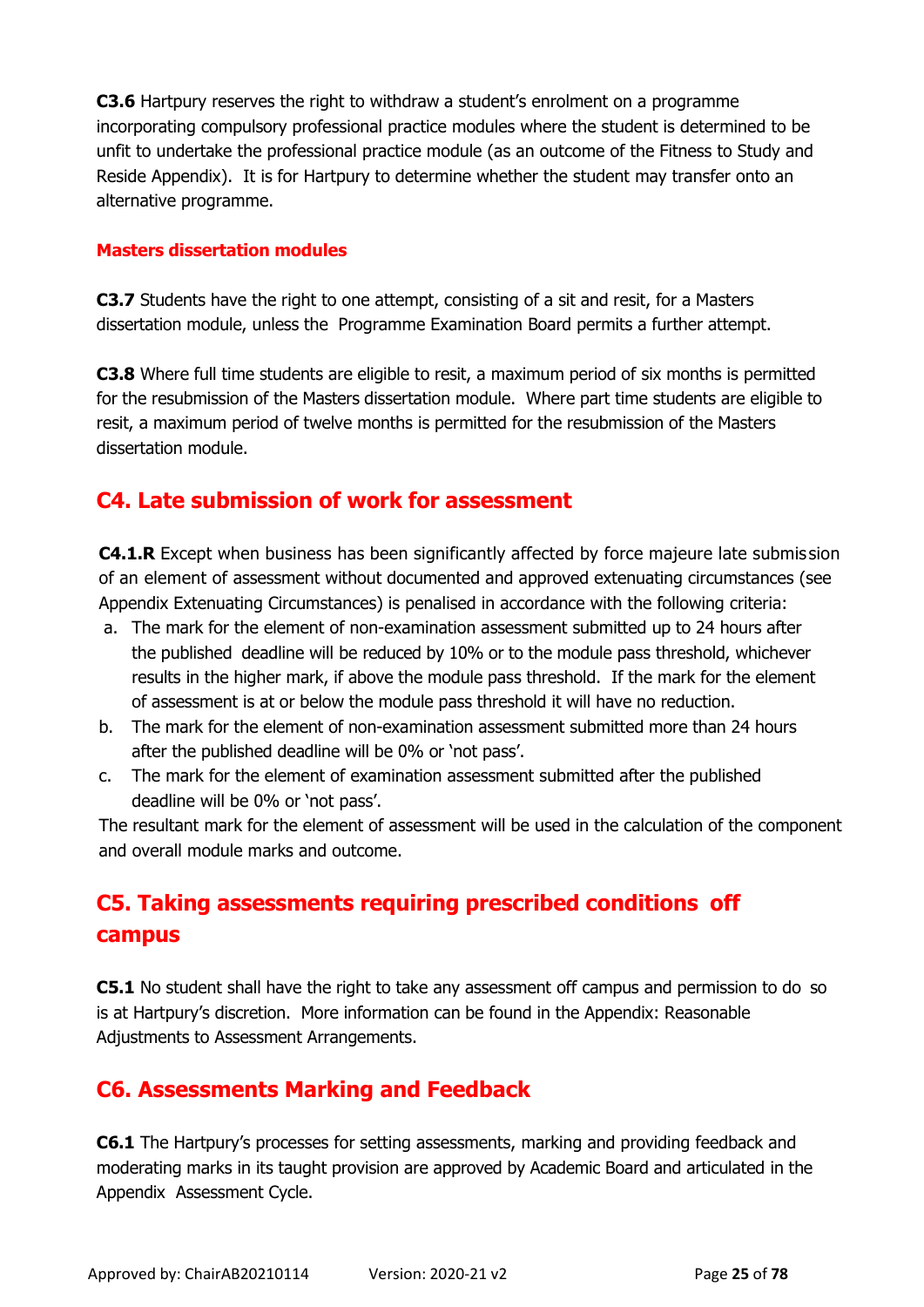**C6.2** Where a written assessment exceeds the set word limit stated on the assessment brief, the marker will not include any work after the maximum word limit has been reached within the allocation of marks. Unless specified otherwise in a particular assessment brief, the word count of an assessment includes all material such as quotations and quantitative or qualitative data presented within the main body of the text (introduction to conclusion), but does not include the reference list/bibliography or supplementary material presented in the form of an appendix. Students may therefore be penalised for a failure to be concise and for failing to conclude their work within the word limit specified.

# <span id="page-25-0"></span>**C7. General resit information**

**C7.1** Students who do not pass one or more components at the first sit are entitled to a resit in the component(s) which have not been passed (professional practice modules are an exception see E5.2).

**C7.2** Unless a Programme Examination Board decides otherwise (usually on the basis of accepted extenuating circumstances) resits of components will be capped at the threshold pass mark for the module.

**C7.3** Once a module has been passed, no further assessments are permitted unless under exceptional circumstances in order to satisfy the requirements of professional bodies. A resit or retake is not permitted to improve a mark where a pass has already been achieved.

**C7.4** It may not be possible to provide an opportunity for a resit for some modules before the next occasion on which the module is run in its entirety. This will not affect the student's rights to a resit, or a retake, but it will affect the timing of that resit or retake.

**C7.5** The module specification will state where attendance is mandatory for a resit.

**C7.6** A student who does not pass the module after the resit will either be eligible for a further resit, a further attempt or will be deemed to have failed the module, as confirmed by a Programme Examination Board.

**C7.7** The outcome for a component may not be carried forward from one attempt to the next (ie to retake).

## <span id="page-25-1"></span>**C8. General retake information**

**C8.1** A retake is a further attempt at a module. Students may retake a module if they are eligible for a further attempt. The overall module mark for a retake will be capped for the purposes of determining a student's eligibility for a differential award (classification) unless the Programme Examination Board decides otherwise.

**C8.2** Students may enrol on a retake of the module at an enrolment point determined by the Programme Examination Board. The requirements for the payment of fees for further attempts are set out in Hartpury's Tuition Fee Policy.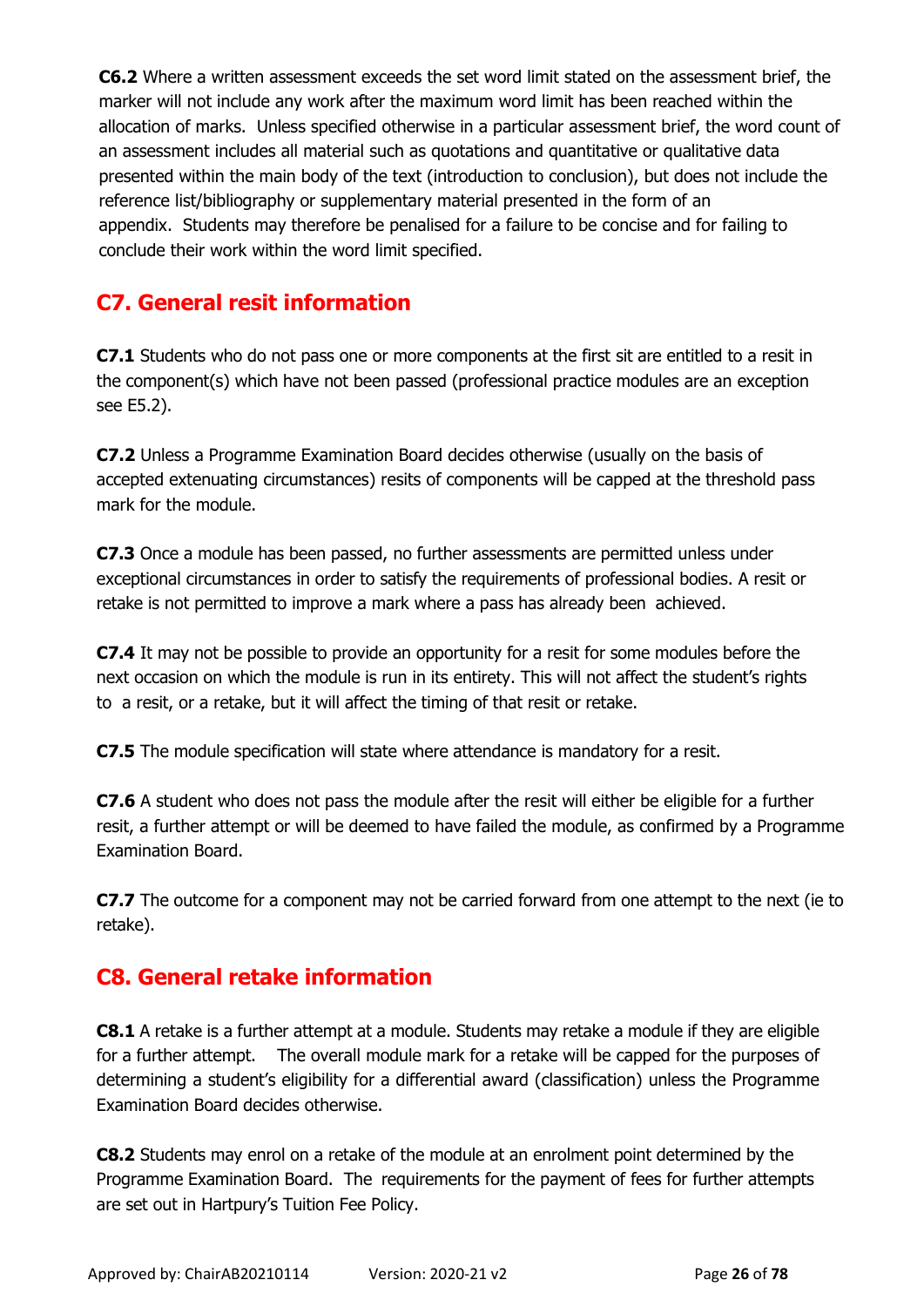**C8.3** A student retaking a module may not demand reassessment in components or modules which are no longer current within the programme. If a module is no longer available for a retake, then an appropriate alternative module will be determined for the student to undertake.

**C8.4** Modules or awards recognised or accredited by professional or statutory bodies may be subject to restrictions (stated on the module or programme specification) on the number of times a retake is permitted to achieve a specific named award.

**C8.5** A student who does not pass the module after the retake will be deemed to have failed the module unless they are eligible for a further retake, as confirmed by a Programme Examination Board.

**C8.6** Students who are confirmed as failing a module which is designated compulsory for the programme on which they are enrolled will be unable to complete a target award of their programme of study. As such the student will be withdrawn from the programme and may not enrol for another programme for which that module is compulsory.

## <span id="page-26-0"></span>**C9. Capping of Marks**

**C9.1** Capping applies across all modules. Capping is at 'Pass', or 40% (levels 3-6) or at 50% (level 7).

**C9.2** Once a mark is capped, it shall not be uncapped for any subsequent submission.

**C9.3** The actual mark achieved for a capped module shall be recorded on a student's Certificate of Credit.

**C9.4** Students are required to resit at the component level and the component mark is capped, unless a Programme Examination Board has decided otherwise.

**C9.5** Students are required to retake at the module level. Therefore the overall module mark of a retake is capped, unless a Programme Examination Board has decided otherwise.

**C9.6** For the purposes of calculation of a differential level of award the overall module mark will be used, which may be the result of capping at component or module level.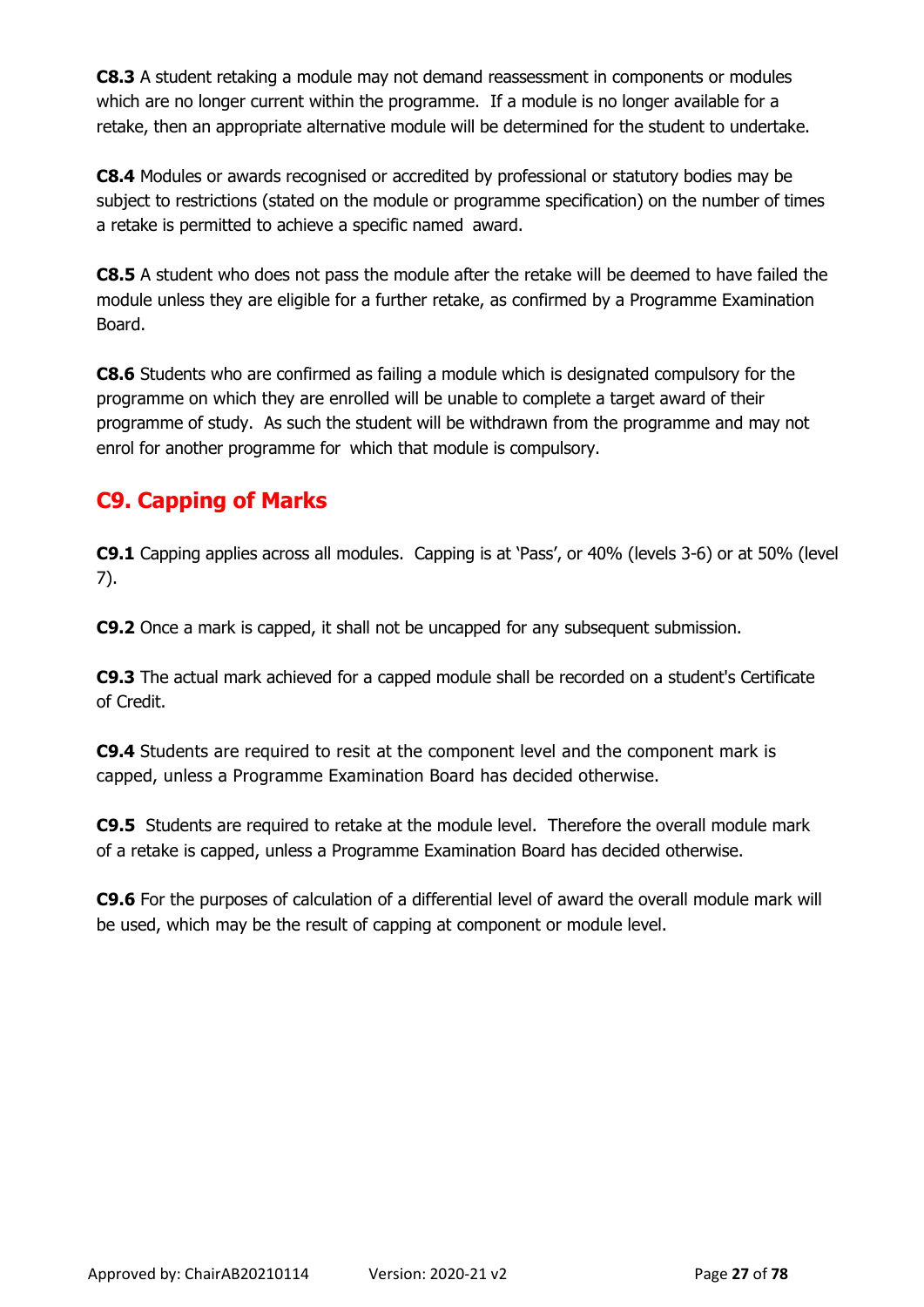# <span id="page-27-0"></span>**Part D: Assessment decisions**

# <span id="page-27-1"></span>**D1. Boards of examiners' responsibility for modules and programmes**

**D1.1** Every module and award is the responsibility of a board of examiners. A board of examiners must include, in its membership, at least one external examiner approved by Academic Board.

**D1.2** The board of examiners is the sole body which may act on behalf of Academic Board in recommending the award of credit, granting an award or amending a properly executed decision.

**D1.3** For modular programmes, Hartpury will operate a two tier structure. A Module Examination Board is responsible for validating module marks and awarding credit, and a Programme Examination Board is responsible for determining eligibility for awards. For those programmes where the use of a single tier board has been approved, a Programme Examination Board will perform both functions.

**D1.4** A board of examiners must include an external examiner (either in person or contributing via a video, web, telephone or other link) in order to have the authority to grant credit or an award to students. However, when a Module Examination Board is considering results for the resit of a module, it may award credit for that module without the relevant external examiner being present.

**D1.5** A board of examiners may exceptionally offer a student the opportunity to be examined through viva voce by the external examiner to inform the board's decision. In such cases, the viva voce shall not lower a student's marks.

**D1.6** No student shall be a member of a board of examiners other than as a candidate for assessment. No member of staff who is enrolled on a module or enrolled for a programme under consideration by the board shall be a member of the board whilst the module or programme is under consideration.

**D1.7** The board of examiners must delegate authority for a sub-committee to act on its behalf if required. A board of examiners may be required to review a decision.

**D1.8** Where a Programme Examination Board has determined that a student has failed to meet the stated requirements for a programme the student may be required to withdraw from the programme. If the student's application on the grounds of extenuating circumstances (with correctly presented evidence) has been accepted, the Programme Examination Board may permit a student to continue on a programme despite a failure in one or more modules subject to the student satisfying any specific requirements, for the award.

# <span id="page-27-2"></span>**D2. Condoned credit**

**D2.1** Marginal failure of a module may be condoned by Programme Examination Boards. Marginal failure is a module outcome with a mark of 37% or greater at levels 3 to 6, or 47% or greater at level 7. The Programme Examination Board will ascertain that this decision will not prevent a student meeting the programme learning outcomes and ensure that the requirements of any professional, statutory and regulatory bodies have been met, before any decision to condone will be made.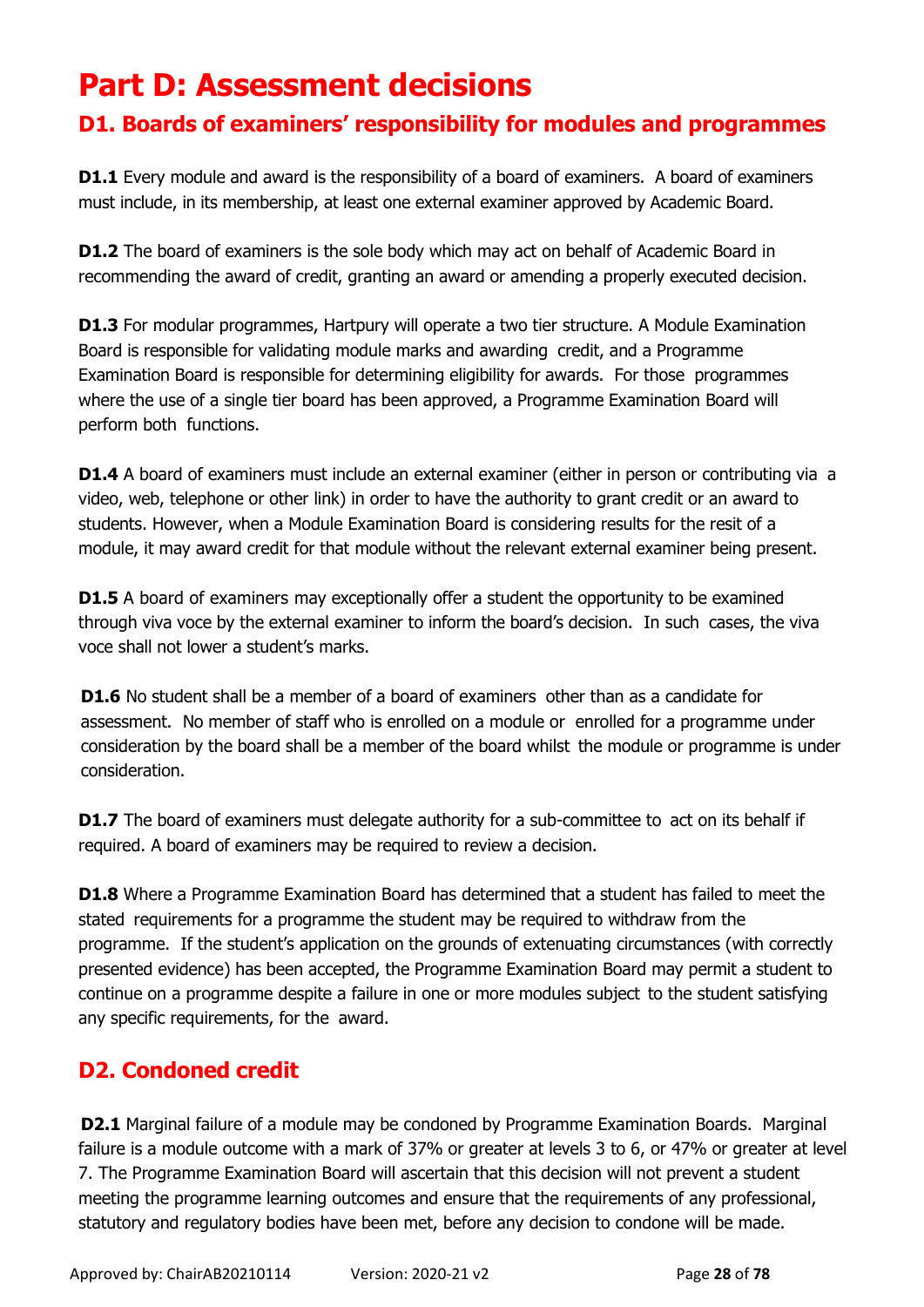Decisions to condone are final and may not be used as grounds for a subsequent academic appeal.

**D2.2** Condoned credit awarded by a Programme Examination Board may contribute to the credit total of an award up to maximum amounts, which must fulfil all of the following conditions:

- a. no more than one quarter of the total credits required for the award;
- b. no more than one third of the credits required at any FHEQ level; and;
- c. no more than the maximum amounts detailed in the table below.

| a maximum of 30 credits at level 3 |                                            |
|------------------------------------|--------------------------------------------|
| a maximum of 30 credits at level 4 |                                            |
| a maximum of 30 credits at level 5 | But overall a maximum of 45 credits can be |
| a maximum of 30 credits at level 6 | condoned at levels 5 and 6.                |
| a maximum of 30 credits at level 7 |                                            |

**D2.3** There can be no retrospective condonation of a failed mark even if the minimum credit requirements are met at a later examination board.

## <span id="page-28-0"></span>**D3. Granting an award**

**D3.1** A Programme Examination Board will recommend an award where a student has met the minimum specified credit and specific requirements for their intended award. A lower level award will be recommended (provided the student has met the minimum specified credit and specific requirements of that award) if the student becomes ineligible to continue onto a higher level of award or the student has suspended their studies or the student has withdrawn from the programme. Having regard to the standard of the award and the student's overall profile of assessment a Programme Examination Board may exercise its discretion as permitted under the assessment regulations in recommending an award to a student.

**D3.2** Academic credit, and an award, may be granted only when all of the following conditions are fulfilled:

- a. the student is enrolled on a programme where the award is specified within the programme specification;
- b. the student has paid the appropriate tuition fees;
- c. the student has successfully met the requisite credit requirements for the award and in accordance with the Academic Regulations;
- d. the award has been recommended by an appropriately convened board of examiners;
- e. the student is not the subject of an allegation of a breach of student conduct
- f. the student has not breached the Terms and Conditions.

**D3.3** A Programme Examination Board may not override a student's credit total as determined by Module Examination Boards except where there is an outcome from the Fitness to Study and Reside Appendix recommending that the student is not eligible for a professionally accredited or recognised award. Where an award is not made to students on grounds of professional unsuitability, and providing the credit requirements have been met in full, students may be entitled to receive a different award as stated in the approved programme specification.

**D3.4** Where death, illness or a similar incapacity means that an enrolled student cannot complete the programme or its required assessments, and there is evidence from previously submitted work that had they been assessed they would have achieved the necessary standard for the award, an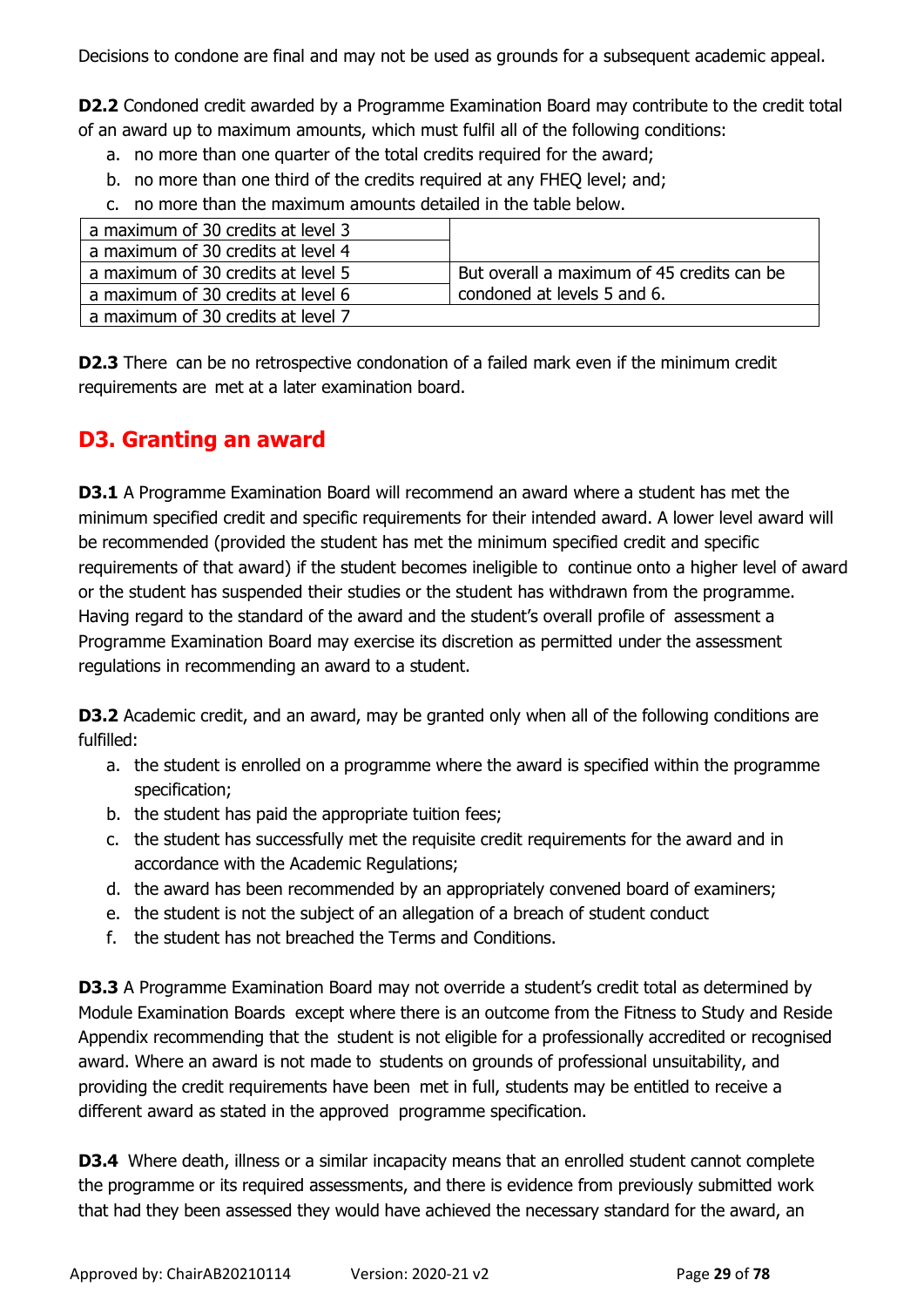aegrotat award may be granted. The Programme Examination Board should ensure that the student is not disadvantaged by applying this regulation and this is subject to the student having met professional, statutory and regulatory body requirements as appropriate for the award.

- Where the student has achieved at least 80% of the required credit total for the award the Programme Examination Board may recommend an aegrotat award with a differential level.
- Where the student has achieved less than 80% of the required credit total for the award the Programme Examination Board may recommend an aegrotat award without a differential level.

**D3.5** A student may decline to accept an aegrotat award. Where a student has not already exhausted the assessment opportunities for modules valid for the award, they may enrol on a module or modules in order to achieve the credit required.

**D3.6** Once the Programme Examination Board has recommended an award and the award has been granted, a student may not continue on that programme to improve their result.

### **Recommending a higher differential level of award**

**D3.7** The Programme Examination Board will consider recommending students whose final award aggregate falls within 1% of a differential award boundary for the higher differential level of award. The following factors may justify this recommendation:

- The majority of credits at the highest FHEQ academic level are in at least the upper boundary.
- Where there is an equal amount of credits (at the highest FHEQ academic level) in at least the upper boundary as in the lower boundary, the mark for the distinctive module(s) of the programme is in the upper boundary.

Modules with accepted Extenuating Circumstances (including Adverse Group Circumstances) or a Force Majeure Flag recorded as affecting their current module mark shall not contribute to calculations of credit totals in the lower boundary.

# <span id="page-29-0"></span>**D4. Absence of assessment marks as a consequence of significant disruption**

**D4.1** The Chair of Academic Board may formally invoke mitigating processes in response to circumstances where business has been significantly disrupted by force majeure, with due consideration of Hartpury's Student Protection Plan. Such action will be reported to the first subsequent meeting of Academic Board. Unless stated otherwise, this action will cover all programmes delivered under these Academic Regulations. In case of doubt, this regulation takes precedence over other regulations relating to student differential awards and progression. Regulations relating to appeals processes remain in force during periods of disruption caused by force majeure. In the case of variant regulations, the Chair of Academic Board will decide which regulations will prevail.

**D4.2** When business has been significantly disrupted by force majeure a Programme Examination Board may award excused credit. The excused credit may contribute to the credit total of an award up to maximum amounts, which in combination with condoned credit, must fulfil both of the following conditions:

- a) no more than one quarter of the total credits required for the award; and;
- b) a maximum of 45 credits of the credits required at any FHEQ level.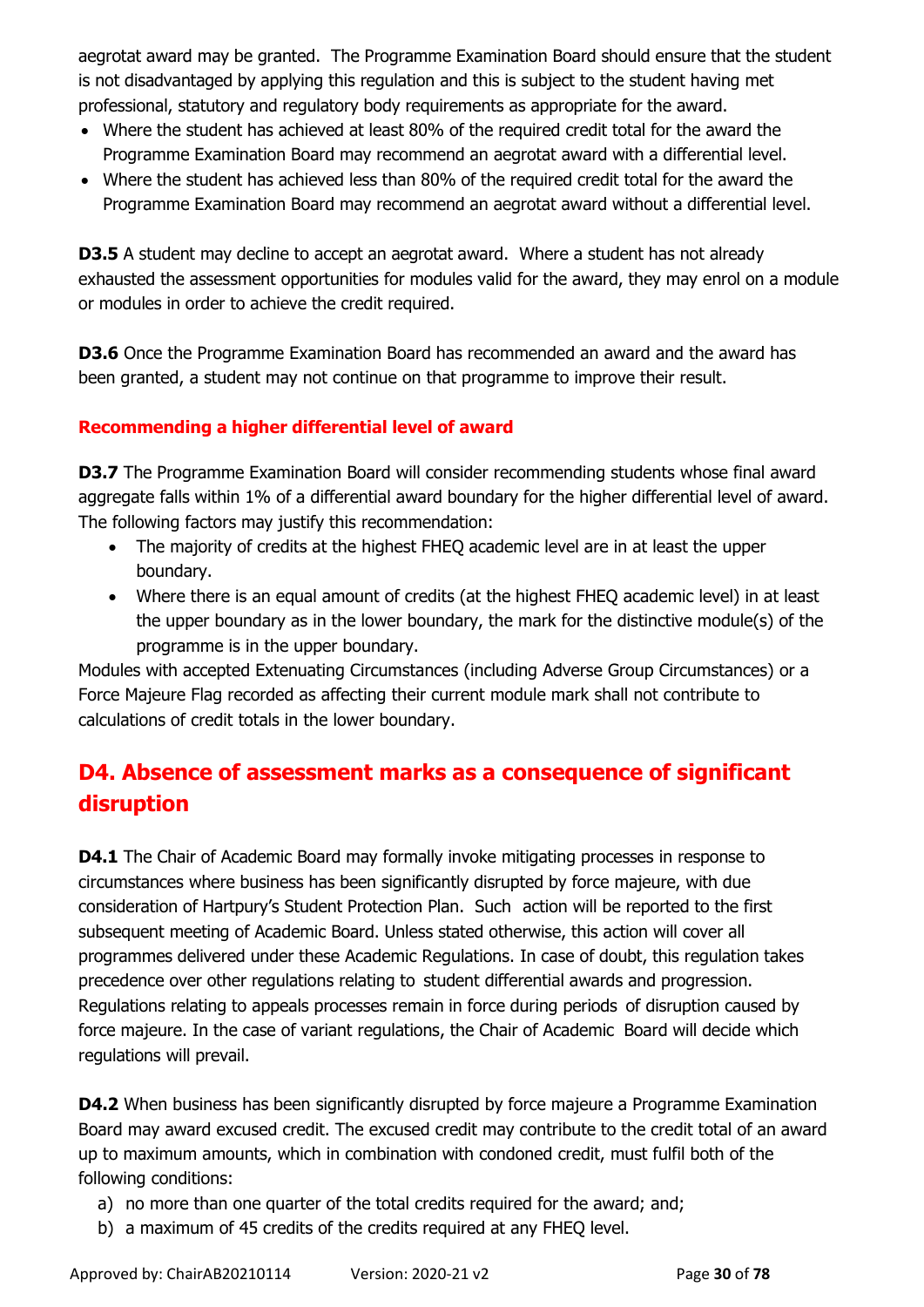The Programme Examination Board will ascertain that this decision will not prevent a student meeting the Programme Learning Outcomes and ensure that the requirements of any Professional, Statutory and Regulatory Bodies have been met, before any decision to excuse credit will be made. Decisions to excuse credit are final and may not be used as grounds for a subsequent academic appeal.

**D4.3** When business has been significantly disrupted by force majeure a threshold pass mark of 'pass' and module outcome of 'pass' may be awarded to a student, for a module if:

- a) the assessment for a module has not been able to be completed as published to students and described in the module specification; and;
- b) assessment has determined that the student has demonstrated achievement of a minimum of all except one of the module's learning outcomes and any professional competencies component contained within a professional practice module.

**D4.4** Modules with marks validated by a Module Examination Board acting under Academic Regulations recognising that business has been significantly disrupted by force majeure will be identifiable within the student record and by Programme Examination Boards.

**D4.5** When business has been significantly disrupted by force majeure, and a student is eligible for an award with a differential level then provided both of the following are met:

- a. A Programme Examination Board has been held in the current academic year prior to the force majeure; and;
- b. The student had marks validated by a Module Examination Board, for modules at the FHEQ academic level of the award at the time of that prior board;

Two calculations of differential level of award, made using the method outlined in A4 of these regulations, will be completed.

- 1. A calculation based on the marks validated by a Module Examination Board at the time of the most recent Programme Examination Board prior to the force majeure – the prior differential level of award; and;
- 2. A calculation based on the marks validated by a Module Examination Board when eligible for the award post the force majeure – the post differential level of award.

If this prior differential level of award is higher than the differential award calculated at the time of the current board (post differential level) the student's profile will be identified and considered by the Programme Examination Board. The Programme Examination Board will recommend the higher differential level of award unless at least one of the criteria below are met, in which case the post differential level of the award will be recommended.

- a. If no credits awarded at the FHEQ academic level of award were achieved with marks of at least the upper boundary.
- b. If the only credits achieved at the FHEQ academic level of award in the upper boundary have confirmed assessment offences on the current assessments.

**D4.6** When business has been significantly disrupted by force majeure a Programme Examination Board will decide not to cap at the threshold pass mark a component of assessment or the overall module mark when confirming eligibility for further resits or retakes. This decision will not alter decisions by previous Programme Examination Boards.

**D4.7** When business has been significantly disrupted by force majeure late submission of an element of assessment without documented and approved extenuating circumstances (see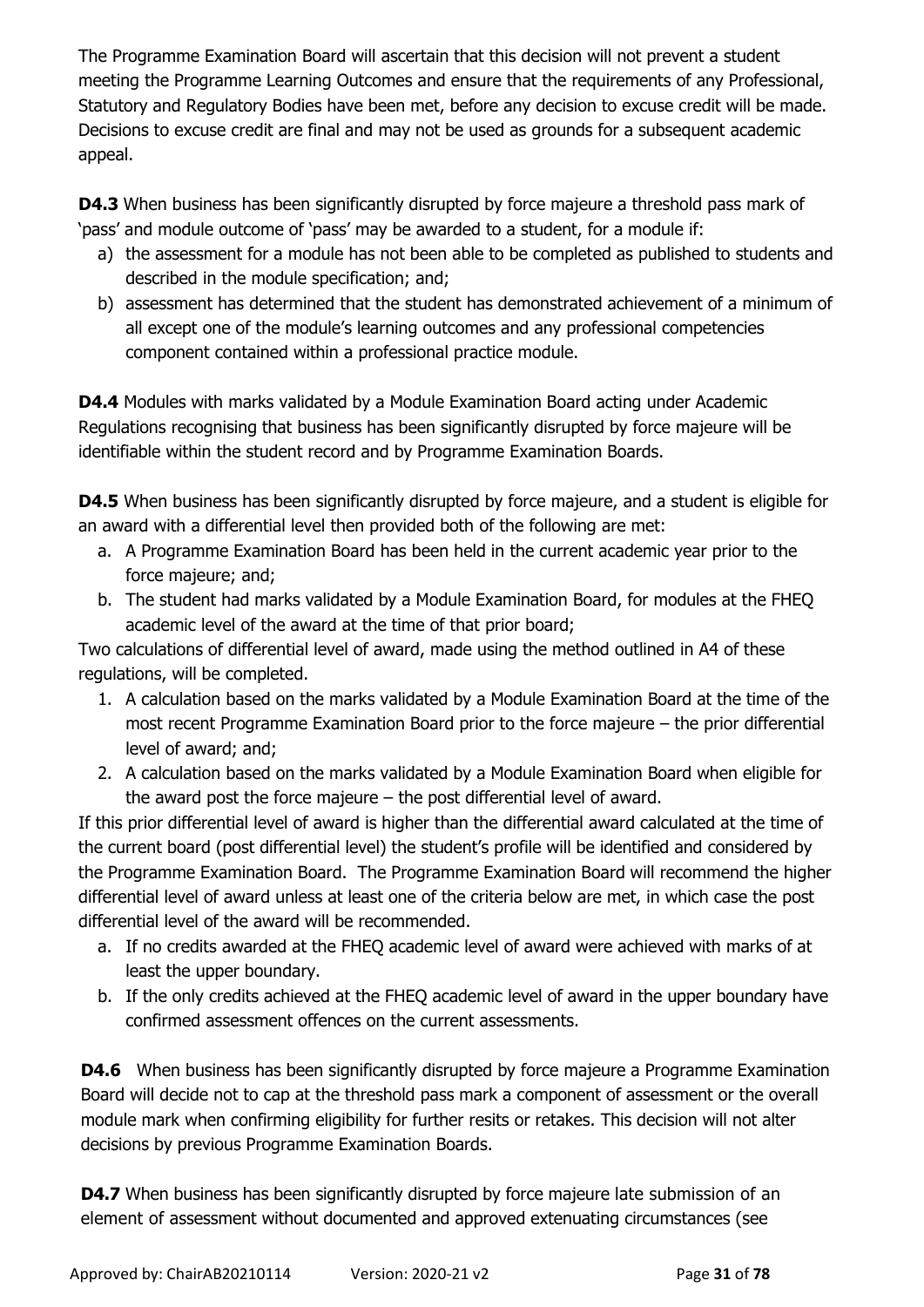Appendix Extenuating Circumstances) is penalised in accordance with the following criteria, except during a period when business has been significantly affected by force majeure:

- a. The mark for the element of non-examination assessment submitted up to 24 hours after the published deadline will have no reduction.
- b. The mark for the element of non-examination assessment submitted more than 24 hours after the published deadline will be 0% or 'not pass'.
- c. The mark for the element of examination assessment submitted after the published deadline will be 0% or 'not pass'.

The resultant mark for the element of assessment will be used in the calculation of the component and overall module marks and outcome.

# <span id="page-31-0"></span>**D5. Publication of results and confirmation of credit**

**D5.1** Students are individually responsible for accessing and ascertaining their own results.

**D5.2** The Certificate of Credit is the formal record of the grades achieved for all modules taken and credit achieved. It is given to a student at the point at which their enrolment ends.

**D5.3** The Certificate of Award confirms that a Hartpury award has been granted. The Certificate of Award records:

- a. Hartpury's name and, if appropriate, any other organisation sharing responsibility for the programme of study;
- b. the student's legally registered name as held on Hartpury's student record;
- c. the award title including any differential level;

# <span id="page-31-1"></span>**D6. Appeals against a decision of a board of examiners**

**D6.1** Students enrolled on a programme of study leading to a Hartpury award have the right of appeal against the decision of a board of examiners. Students will not suffer any disadvantage or recrimination as a result of making an appeal in good faith. How to submit an appeal is set out in the Appendix Academic Appeals.

**D6.2** The only grounds for appeal, against the decision of a board of examiners, shall be that there has been material and significant administrative error or other material irregularity such that the assessments were not conducted in accordance with the approved academic regulations for the programme.

**D6.3** In all cases the original outcome shall be final unless the appeal is upheld and results in an alternative decision.

# <span id="page-31-2"></span>**D7. Review of an examining board decision**

**D7.1** Where an examining board is required to review its decision, it may delegate its responsibility to a sub-committee established for this purpose where there was an error or other procedural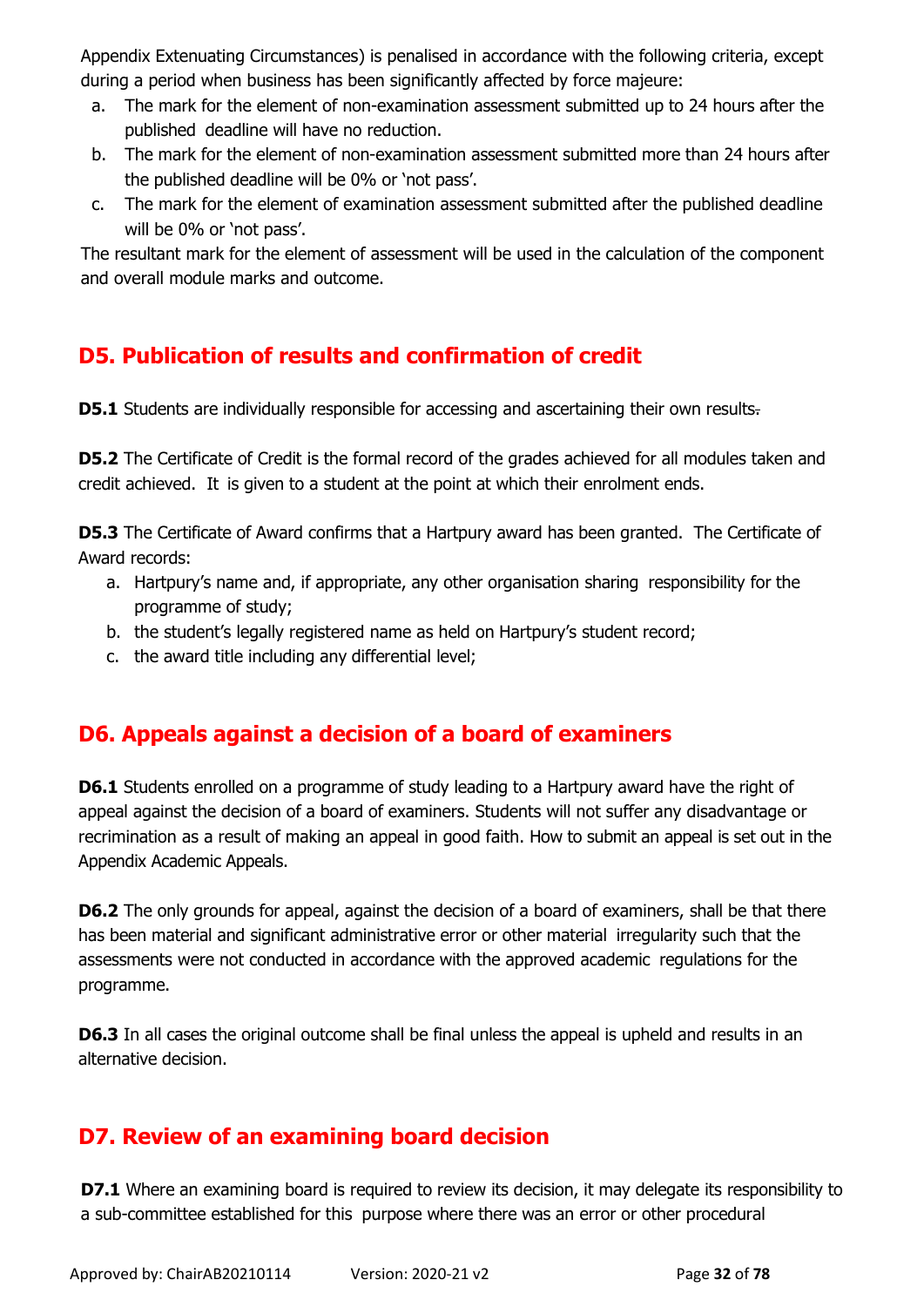irregularity which may have materially affected the integrity of the board's decisions. The terms of reference for this sub-committee are limited to the review in question.

**D7.2** The consent of an external examiner is required for any changes to the original decision of an examining board.

# <span id="page-32-0"></span>**D8. Annulment of a decision of an examining board**

**D8.1** Academic Board may annul a decision of a board of examiners where there has been a material and significant administrative error or other material irregularity, or where it is not possible to reconvene a board of examiners. If the error or irregularity is found to have affected more than one student, the Academic Board may annul all or part of an assessment.

**D8.2** Following consideration of an appeal by a board of examiners, if Academic Board is of the opinion that the board of examiners did not take proper account of the factors for review, it may annul the decision of the board of examiners.

**D8.3** Where a decision has been annulled, the Academic Board shall appoint a board of examiners with the power to make decisions on students' progress and/or awards, including, if necessary, the appointment of new external examiners.

# <span id="page-32-1"></span>**D9. Formally revoking an award from a graduate**

**D9.1** Academic Board may revoke an award granted by Hartpury if:

- a. the graduate has been granted an award and has been found to have been admitted to the programme or granted the award under false pretences or on material non-disclosure;
- b. the graduate has been granted an award or an honorary degree and has acted in a manner which the Academic Board considers would bring and/or had brought the Hartpury name into disrepute, as a result of the granting of the award.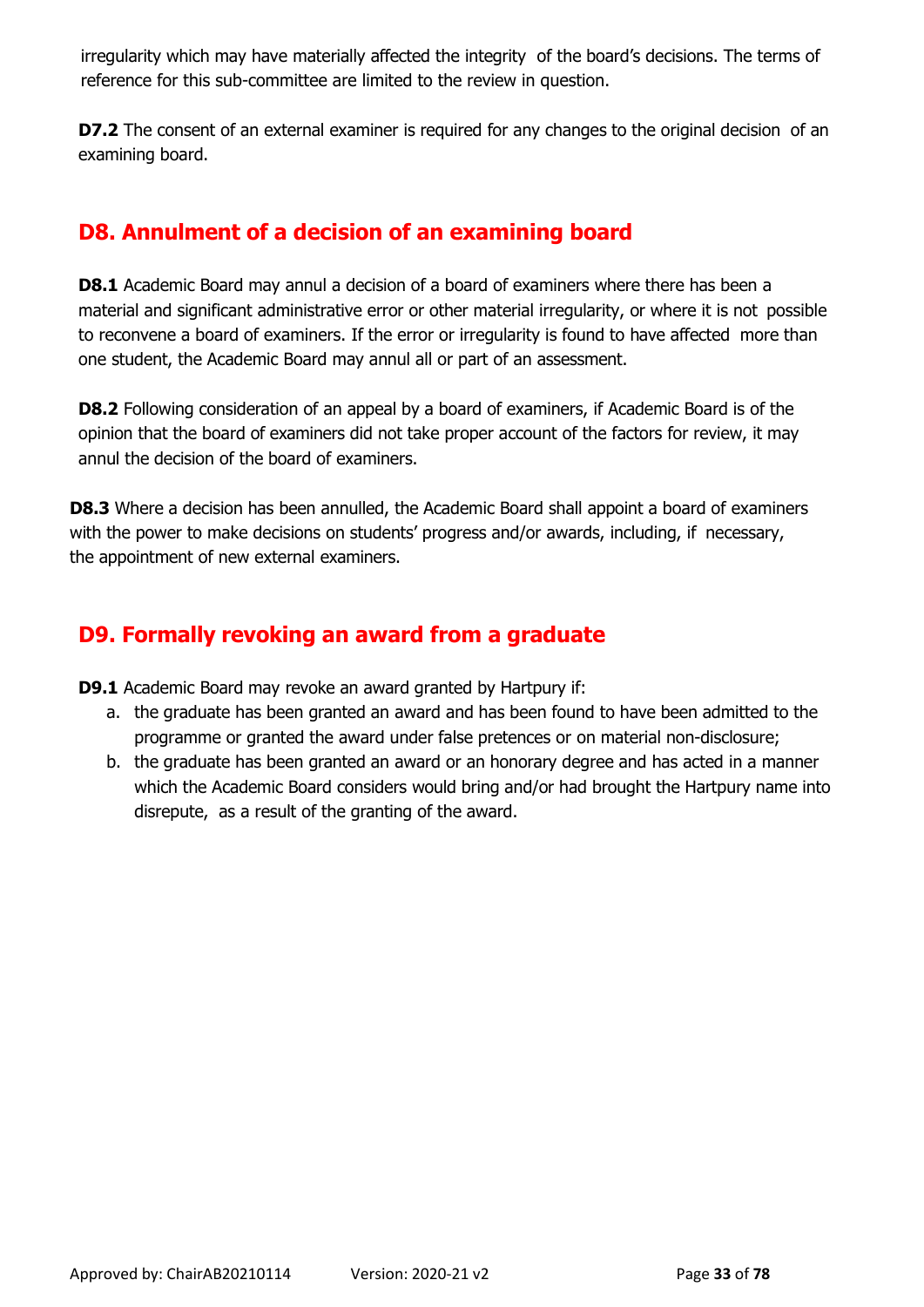# <span id="page-33-0"></span>**Appendix. Academic dress**

#### **Academic Dress for Hartpury Awards**

## **Level 3 and 4 Awards (e.g. Foundation Certificate and other Undergraduate Certificates)**

Gown: Black traditional gown. Hood: Black hood, CNAA shape, part lined (tip) black silk with red 'Hartpury University' acorns. No cord on cap edge. Neckband is black silk. Hat: Black mortar board.

#### **Level 5 Awards (e.g. Foundation Degree and Diplomas)**

Gown: Black traditional gown Hood: Black hood, full shape, fully lined black silk with red 'Hartpury University' acorns. No cord on cap edge. Neckband is black silk. Hat: Black mortar board.

### **Level 6 Awards (e.g. Bachelor Degree, Graduate Certificate, Graduate Diploma)**

Gown: Black traditional gown Hood: Black hood, full shape, fully lined black silk with red 'Hartpury University' acorns. Red cord on cap edge. Neckband is black silk with red 'Hartpury University' acorns. Hat: Black mortar board.

#### **Postgraduate Certificate, Postgraduate Diploma**

Gown: Black traditional gown Hood: Black hood, full shape, fully lined red silk with black 'Hartpury University' acorns. No cord on cap edge. Neckband is red silk with black 'Hartpury University' acorns. Hat: Black mortar board.

#### **Masters Degrees (including Integrated Masters)**

Gown: Black traditional gown with full sleeves Hood: Black hood, full shape, fully lined red silk with black 'Hartpury University' acorns. Red and grey cord on cap edge. Neckband is red silk with black 'Hartpury University' acorns. Hat: Black mortar board.

#### **Dress for Hartpury Officers**

**To be confirmed.**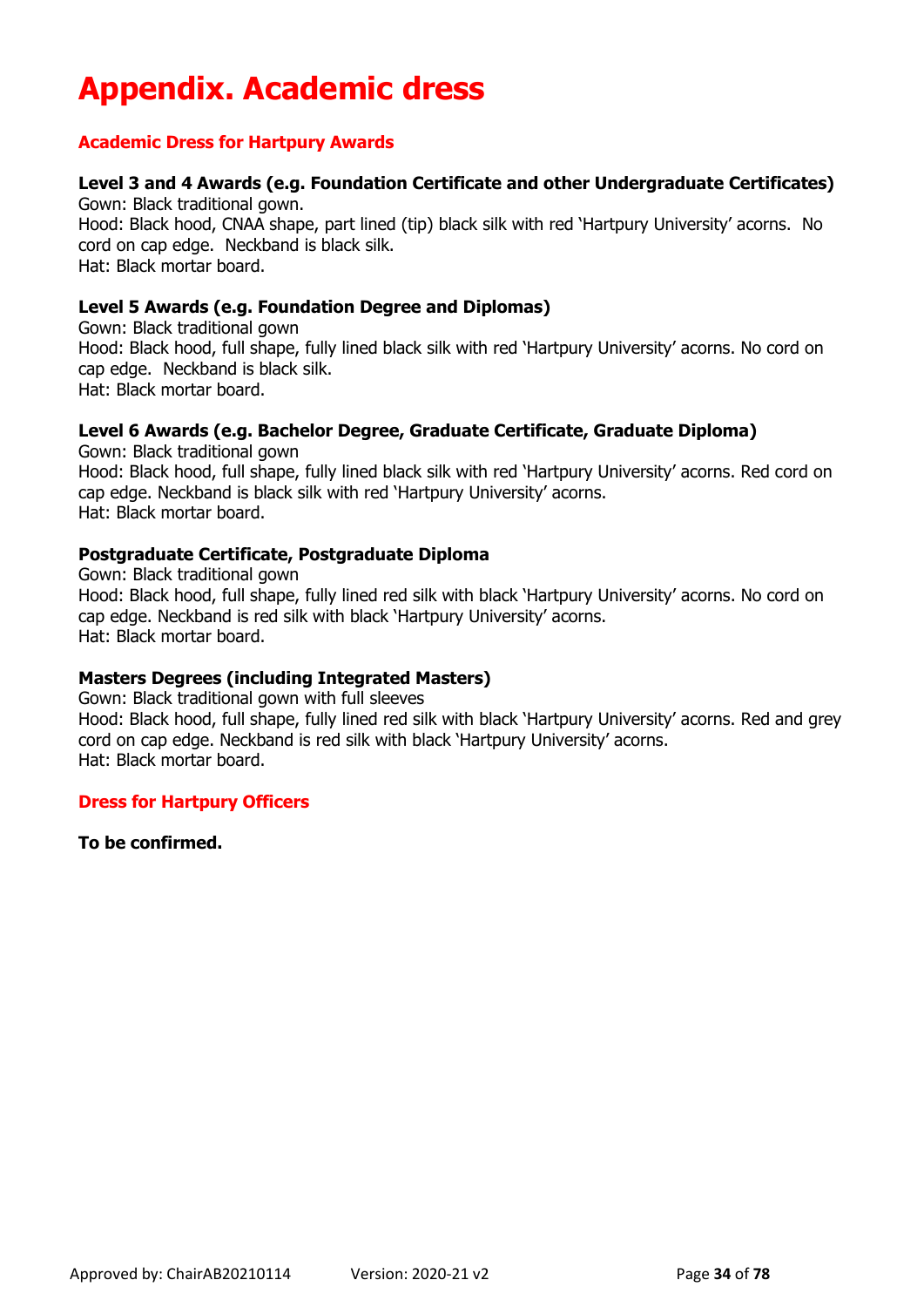# <span id="page-34-0"></span>**Appendix. Additional and variant regulations**

The following is a list of the additional variant regulations that may apply to a programme or module. Where these regulations are applicable the relevant programme or module specification will include details.

### **AV1**. Variant to Academic Regulation C2.8

For modules at levels 3 to 6 with more than one component, the threshold pass mark for a component is a 'pass' or 40% and the threshold pass mark for a module is 'pass' or 40%. If the student does not achieve the threshold for one of the components, but has a mark of 40% or higher for the module and are eligible for a resit, they must resit that component.

### **AV2**. Variant to Academic Regulation C2.9

For level 7 modules with more than one component, the threshold pass mark for a component is 'pass' or 50% and the threshold pass mark for a module is 'pass' or 50%. If the student does not achieve the threshold for one of the components, but has a mark of 50% or higher for the module and they are eligible for a resit, they must resit that component.

### **AV3**. Variant to Academic Regulation C2.8

For modules at levels 3 to 6 with more than one component, the threshold pass mark for an element is a 'pass' or 40% and the threshold pass mark for a component is a 'pass' or 40% and the threshold pass mark for a module is 'pass' or 40%. If the student does not achieve the threshold for one of the elements, but has a mark of 40% or higher for the component and are eligible for a resit, they must resit that component. If the student does not achieve the threshold for one of the components, but has a mark of 40% or higher for the module and are eligible for a resit, they must resit that component.

### **AV4**. Variant to Academic Regulation C2.9

For level 7 modules with more than one component, the threshold pass mark for an element is a 'pass' or 50% and the threshold pass mark for a component is 'pass' or 50% and the threshold pass mark for a module is 'pass' or 50%. If the student does not achieve the threshold for one of the elements, but has a mark of 50% or higher for the component and they are eligible for a resit, they must resit that component. If the student does not achieve the threshold for one of the components, but has a mark of 50% or higher for the module and they are eligible for a resit, they must resit that component.

### **AV5.** Variant to Academic Regulation D2.1

Marginal failure of a module may not be condoned by Programme Examination Boards. Marginal failure is a module outcome with a mark of 37% or greater at levels 3 to 6, or 47% or greater at level 7.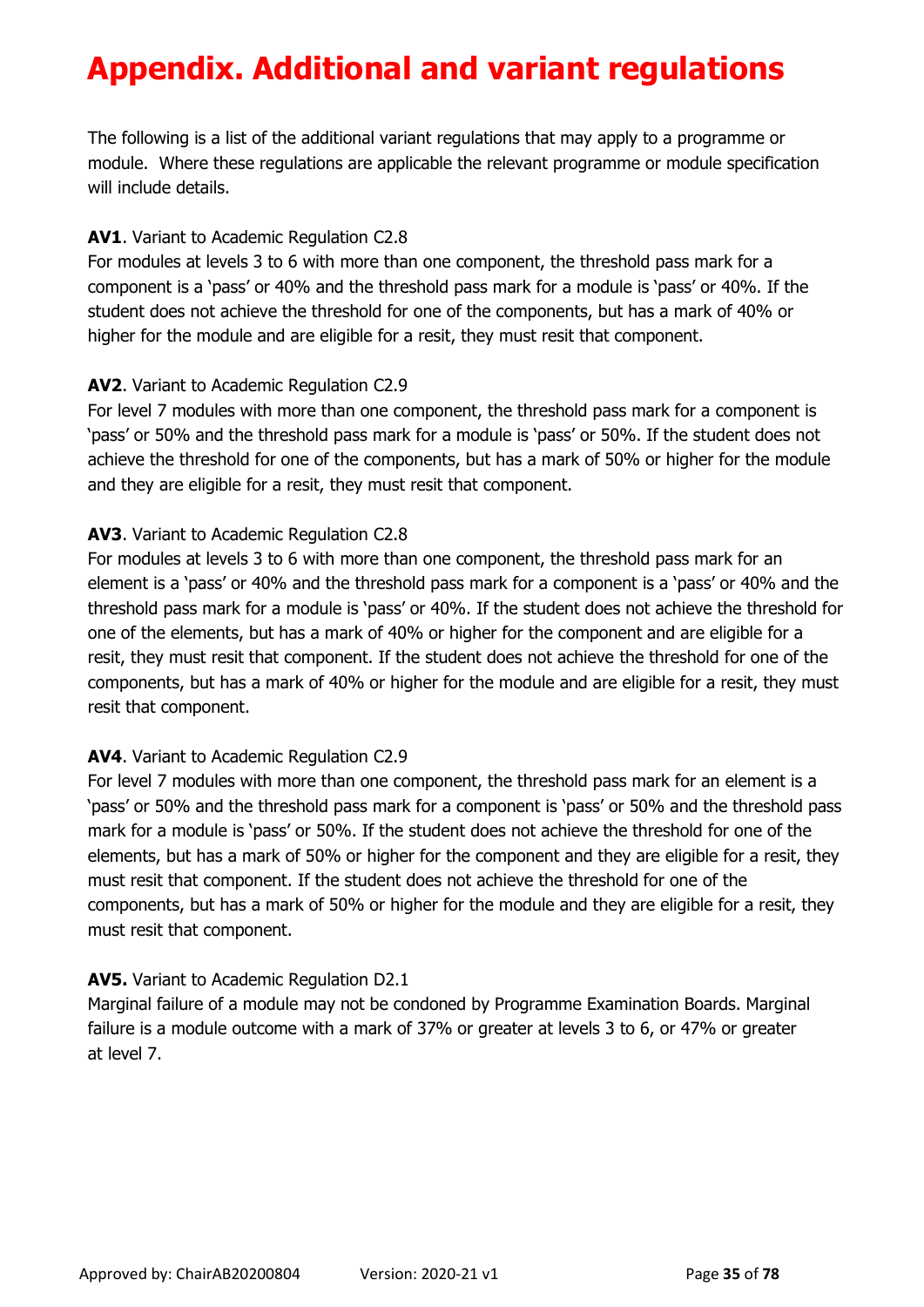# <span id="page-35-0"></span>**Appendix. Appeals Procedure**

# **Principles**

As outlined in the Academic Regulations students enrolled on a programme validated by Hartpury have the right to appeal a decision of a board of examiners and any other decision-making body at Hartpury, with the exception of a complaint considered through the Hartpury Complaints Procedure. The only grounds for appeal shall be that there has been material and significant administrative error or other material irregularity such that assessments were not conducted in accordance with the approved academic regulations for the programme or if new material evidence comes to light that the student was, for valid reasons, unable to disclose to the decisionmaking body at the time of the decision. All appeals shall be considered on their individual merit.

A student studying at an Affiliated Academic Partner Organisation may submit an academic appeal to Hartpury, following this procedure if they are enrolled on a franchised programme. If they are studying on a validated only programme a student should complete the affiliated organisation's procedures for considering appeals against decisions first and then may utilise stage two of this procedure following the same steps and time scales described.

The following shall not be deemed legitimate grounds for appeal. Any appeals founded exclusively on one or more of these grounds shall be rejected automatically:

- i. appeals against the academic judgement of internal or external examiners (including marginal failure to attain a higher differential award);
- ii. appeals based upon informal assessment of student work by members of academic staff;
- iii. appeals based upon a board of examiners' decision to condone a module;
- iv. that, at the time of the assessment, there existed circumstances which adversely affected the student's performance and which the student was unable to communicate to the Programme Examination Board before it reached its decision. – these should be dealt with under the Appendix Extenuating Circumstances unless evidence is provided that a claim has been submitted under this procedure but has not been considered in accordance with the appendix at the time of assessment;
- v. dissatisfaction with teaching or service-related provision, including supervision these should be dealt with under the Complaints Procedure;
- vi. lack of awareness by a student of the relevant procedure or regulations.

# **Procedure**

A student shall always bring their concern to the institution's attention by using an informal outcome query form to facilitate timely resolution.

Should submission of an outcome query form not produce a satisfactory outcome the student may submit a formal academic appeals' application, which shall:

- a. be submitted electronically and in writing. Third party applications must include a signed consent from the student to act upon their behalf;
- b. be received no later than ten working days after the formal notification of the board's decision. Discretion may be used to consider and allow a late request where a student demonstrates good reason for delay;
- c. state clearly the grounds on which the application is based, identify the issue(s) about which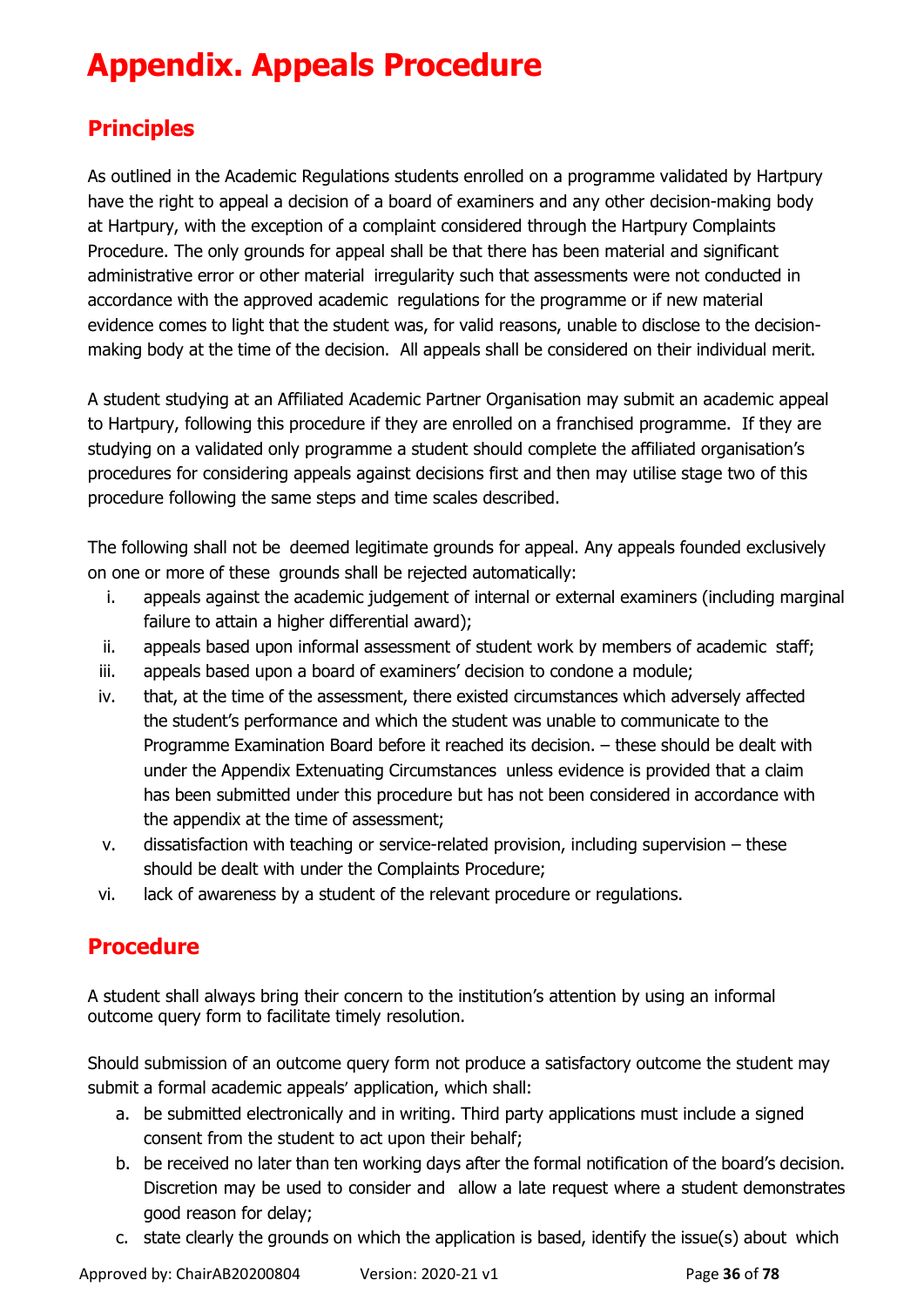remedy is sought and where appropriate identify the new decision sought;

d. include all relevant documentary evidence on which the application relies (for example, medical or death certificates); discretion may be exercised to allow late submission of evidence where a student demonstrates good reason for delay.

#### **Formal consideration of the appeal**

If an application meets the conditions listed above, a nominated investigating officer shall undertake such enquiries as necessary to establish the facts of the board's decision and the evidence on which it was made in light of the relevant regulations.

In light of these enquiries, the nominated investigating officer shall either:

- i. determine that there is no legitimate grounds on which the application can proceed; or
- ii. agree the action to be taken in relation to the appellant's academic profile in light of the appeal, or
- iii. reject the appeal.

An appellant shall normally be notified of the outcome (and reasons for the outcome) at this stage of their appeal application by email within four to six weeks from the receipt of the submission of supporting evidence (where relevant). Where a case is likely to take longer than four to six weeks, students shall be notified to this effect. The student shall be notified of their right to request a review of this decision.

#### **Review of appeal decision**

- a. An appellant that has grounds to believe that there has been material and significant administrative error or other material irregularity such that the assessments were not conducted in accordance with the approved academic regulations for the programme or if new material evidence comes to light that the appellant was, for valid reasons, unable to disclose at the time of the assessment has the right to request a review of the handling of their appeal by the Hartpury Appeals Review Panel.
- b. Requests for review, with grounds given, should be submitted in writing within 10 working days of receipt of the email informing them of the outcome of their application.
- c. The Appeals Review Panel shall include a member of the Senior Management Team or nominee (Chair), one senior member of academic staff from each department, with considerable experience of the board business and a nominee of the Academic Registry. No member of the Appeals Review Panel shall consider an appeal in which they have a direct interest. The quorum shall be two-thirds of the members eligible to attend including the Chair.
- d. If the appellant has disclosed grounds for a review the Appeals Review Panel will review the documents relating to the case within the scope of those grounds.
- e. If the appellant is a student on a validated only programme at an Affiliated Academic Partner Organisation, the Chair of the Affiliated Academic Partner Organisation's review group, shall have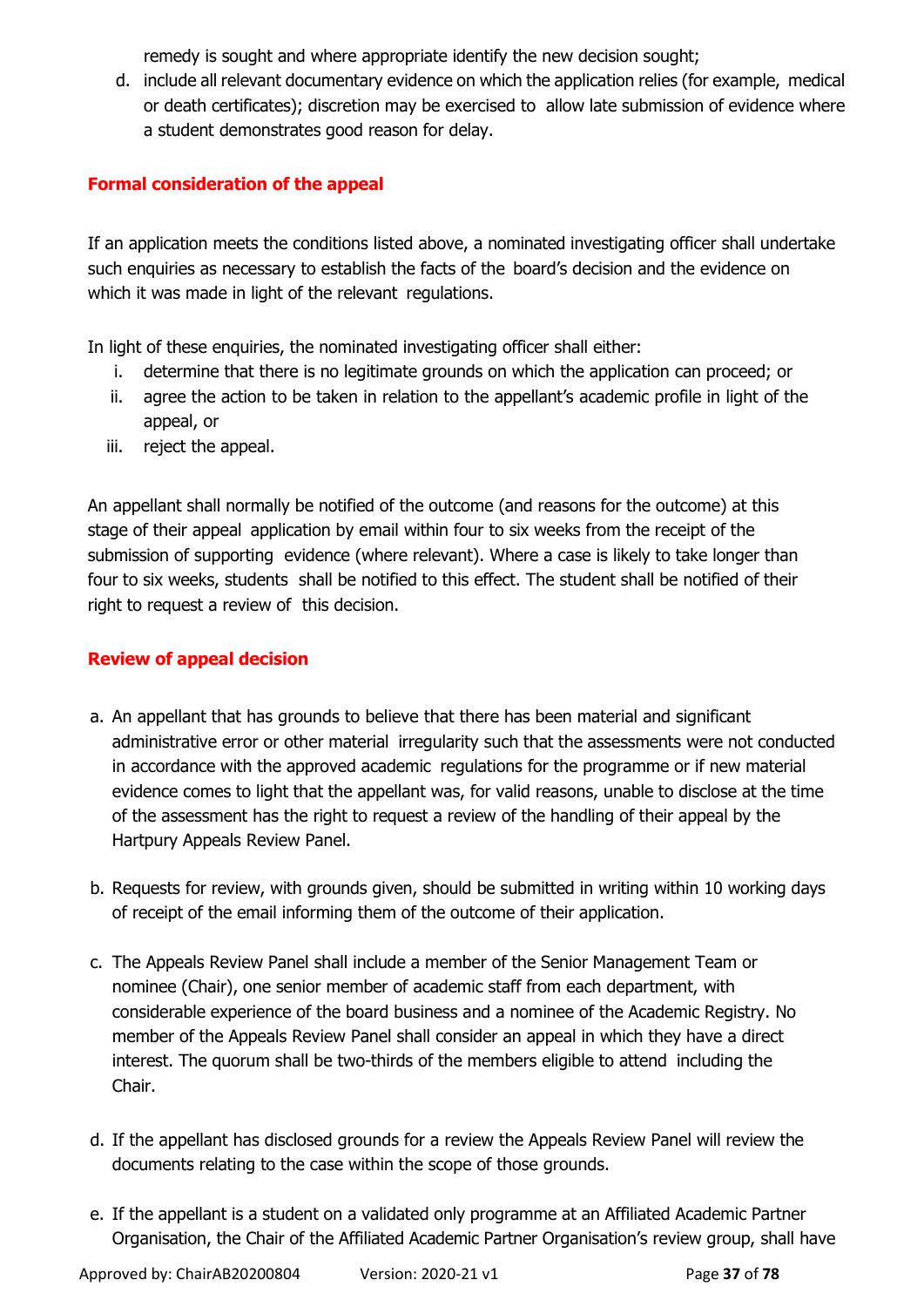the right to appear before the panel, to speak and to amplify any written statement

- f. The Appeals Review Panel may:
	- i. confirm the decision made during formal consideration of the appeal was appropriate; or;
	- ii. agree a different course of action to be taken in relation to the appellant's academic profile in light of the review of the appeal decision.
- g. If an Affiliated Academic Partner Organisation is required to review an appeal decision, it shall do so (so far as is practical) involving the same officers. Any meeting of an affiliated institution's review group shall (so far as is practicable) comprise the same members and meet within seven working days of the date of the instruction to do so.
- h. The appellant shall be advised in writing of the Appeals Review Panel's decision, normally within four to six weeks of the Request for Review having been received. The student will be given reasons for the decision. The decision of the Appeals Review Panel will be final and the appellant will be issued with a Completion of Procedures Letter.

### **Independent review**

Once a student has been issued a Completion of Procedures letter, this denotes the exhaustion of internal procedures. At this stage, appellants who believe that their case has not been dealt with properly or that the outcome is unreasonable may be able to complain to the Office of the Independent Adjudicator for Higher Education (OIA) if the complaint is eligible under its rules and once all internal procedures have been concluded.

## **Changes to decisions**

Changes made to decisions as a result of an appeal must be approved by the Chair of the relevant decision-making body and recorded as an addendum to the minutes.

## **Annual report**

As part of the Annual Quality Report, Academic Board receives an annual report that covers the volume and nature of appeals received by Hartpury, and the proportion of those that are upheld and lead to review of decisions of boards of examiners. Appellants' personal details are anonymised for the purposes of annual reporting. Annual reporting informs the review of Hartpury's Appeals Procedure to ensure that we continue to adopt a fair and consistent approach to applications.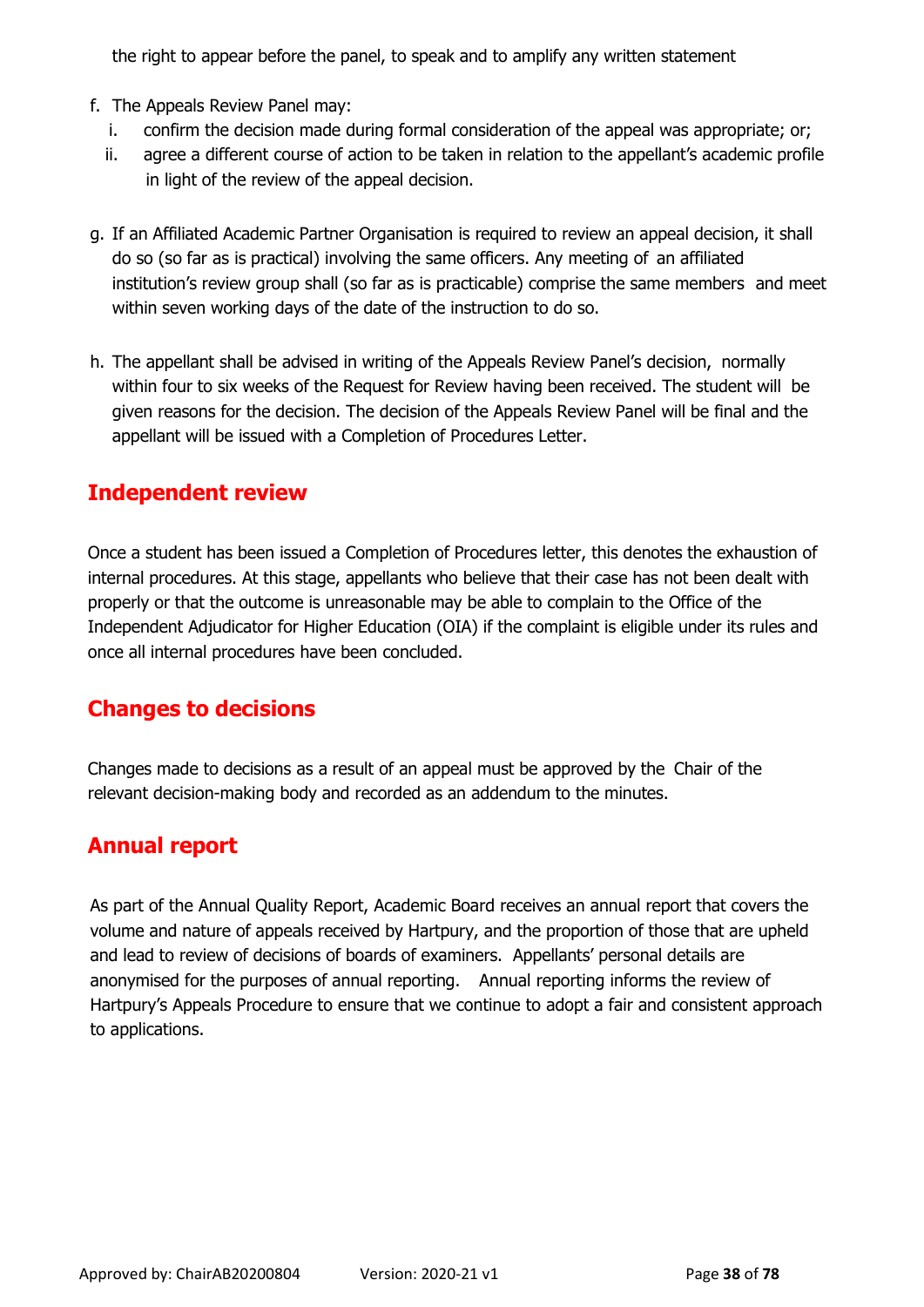# **Appendix. Assessment Cycle**

This assessment cycle covers all Higher Education taught curriculum, including provision delivered by Academic Partner Organisations. The Academic Standards and Enhancement Committee has oversight of this cycle to ensure it operates effectively and that all students receive parity of assessment.

The revised UK Quality Code 2018 has a Standards' Core Practice that requires 'The provider uses external expertise, assessment and classification processes that are reliable, fair and transparent'. A part of the Advice and Guidance that underpins this Core Practice, and others, focusses on Assessment. Within it is states 'Deliberate, systematic quality assurance ensures that assessment processes, standards and any other criteria are applied consistently and equitably, with reliability, validity and fairness.' For more information about the purposes of assessment see the Advice and Guidance: Assessment document available from<https://www.qaa.ac.uk/quality-code> .

| <b>Stage of cycle</b> | <b>Details</b>                                                                                                                                                                                                                                                                                                                                                                                                                                                      |
|-----------------------|---------------------------------------------------------------------------------------------------------------------------------------------------------------------------------------------------------------------------------------------------------------------------------------------------------------------------------------------------------------------------------------------------------------------------------------------------------------------|
| <b>Stage 1</b>        | <b>Curriculum Design</b>                                                                                                                                                                                                                                                                                                                                                                                                                                            |
|                       | 1. Module specification assessment strategy sets out clearly how the assessment will enable demonstration of the<br>learning outcomes.                                                                                                                                                                                                                                                                                                                              |
|                       | 2. An " <b>assessment <i>for</i> learning</b> " approach will use a strategy which links with the Teaching and Research<br>Excellence Strategy to facilitate the process of reaching the outcomes rather than being merely after the event<br>measurement.                                                                                                                                                                                                          |
|                       | 3. Assessment strategies should (a) take account of the diversity of the student body and promote inclusivity (b)<br>encourage sound academic practice and "design out" assessment offences (c) support the student to become<br>'employment ready' and (d) take a programme level holistic view of the assessment experience of students<br>(including a range of assessment types and opportunities for formative feedback, whilst avoiding over-<br>assessment). |
|                       | 4. Timings of assessment, type and feedback to be considered at curriculum approval stage at a programme<br>level (including any consequent resourcing issues). To be supported by a programme level assessment map<br>within the programme specification template and a calendar of assessments within the Programme Handbook.<br>There would not normally be more than one assessment due within a single teaching week.                                          |
| <b>Stage 2</b>        | <b>Assessment setting</b>                                                                                                                                                                                                                                                                                                                                                                                                                                           |
|                       | 1. An <b>internal verifier</b> will be allocated to every module to support the content, level and student's experience<br>of the module's assessment in accordance with processes agreed by the Academic Standards and<br>Enhancement Committee (which will have oversight of this process to ensure it is meeting expectations).                                                                                                                                  |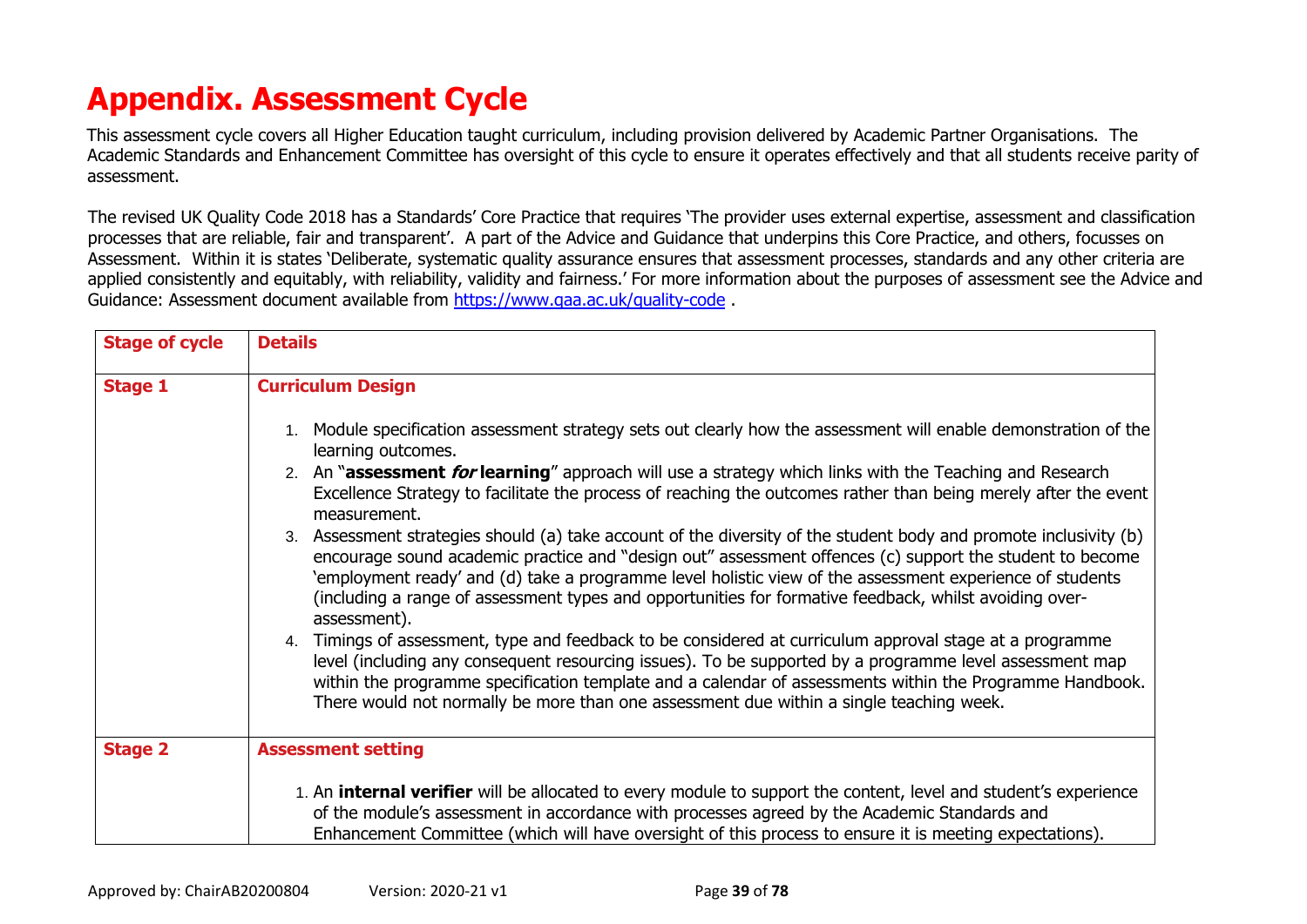|                | Either the module leader or internal verifier would normally be qualified to the academic level above that of<br>the module. An inexperienced module leader will be supported by the allocation of an experienced internal<br>verifier.<br>2. Stage one of the internal verification process (IV1) will be completed by the allocated internal verifier<br>reviewing all draft assessment documents (including the assessment brief). Evidence of this scrutiny is<br>included within Module File.<br>3. An assessment brief will contain assessment criteria, marking criteria (an explanation of the criteria to which<br>the work will be marked), submission date and guidance, statement indicating if marking is not going to be<br>completed anonymously and the date a student may expect feedback.<br>4. External examiners may have the opportunity to scrutinise all assessment briefs as part of the preparation for<br>Module Examination Boards and controlled conditions assessment briefs at levels 5, 6 and 7 (HE levels 2, 3<br>and M) prior to publication to students. However, in circumstances of significant disruption by force majeure<br>this may not occur. The involvement of the external examiner in the assessment setting is captured in the<br>Module Enhancement Report within the Module File. Assessments from modules at levels 3 and 4 (HE levels 0<br>and 1) will only be scrutinised by an external examiner on specific request, e.g. from Academic Standards and<br>Enhancement Committee or a PSRB.<br>5. Following publication of the HE Academic Calendar the programme team agree an assessment calendar to<br>ensure feasibility of assessment return for staff and that the calendar is supportive of student achievement,<br>e.g. normal to have no more than one assessment per teaching week.<br>6. For Collaborative Provision – the timings and requirements may differ depending on the agreed assessment<br>calendar for that partnership, however the internal verification process should still be evidenced consistently.<br>The Programme Link Tutor should have oversight of a staged process of delegation according to the<br>development of the partnership. |  |
|----------------|-----------------------------------------------------------------------------------------------------------------------------------------------------------------------------------------------------------------------------------------------------------------------------------------------------------------------------------------------------------------------------------------------------------------------------------------------------------------------------------------------------------------------------------------------------------------------------------------------------------------------------------------------------------------------------------------------------------------------------------------------------------------------------------------------------------------------------------------------------------------------------------------------------------------------------------------------------------------------------------------------------------------------------------------------------------------------------------------------------------------------------------------------------------------------------------------------------------------------------------------------------------------------------------------------------------------------------------------------------------------------------------------------------------------------------------------------------------------------------------------------------------------------------------------------------------------------------------------------------------------------------------------------------------------------------------------------------------------------------------------------------------------------------------------------------------------------------------------------------------------------------------------------------------------------------------------------------------------------------------------------------------------------------------------------------------------------------------------------------------------------------------------------------------------------------------------------------------------------------|--|
| <b>Stage 3</b> | <b>Assessment Information Publication</b><br>i. The following assessment information is published on the module's HE Moodle page:<br>• Module specification (including information on Reasonable Adjustments.<br>• Assessment brief and associated documentation.<br>• Information on the type and timing of feedback (formative/summative) that can be expected during the<br>module, e.g. assessment template with feedback summary sheet for online submission).<br>The SEEC Marking Criteria are published on the programme's HE Moodle page.<br>ii.                                                                                                                                                                                                                                                                                                                                                                                                                                                                                                                                                                                                                                                                                                                                                                                                                                                                                                                                                                                                                                                                                                                                                                                                                                                                                                                                                                                                                                                                                                                                                                                                                                                                    |  |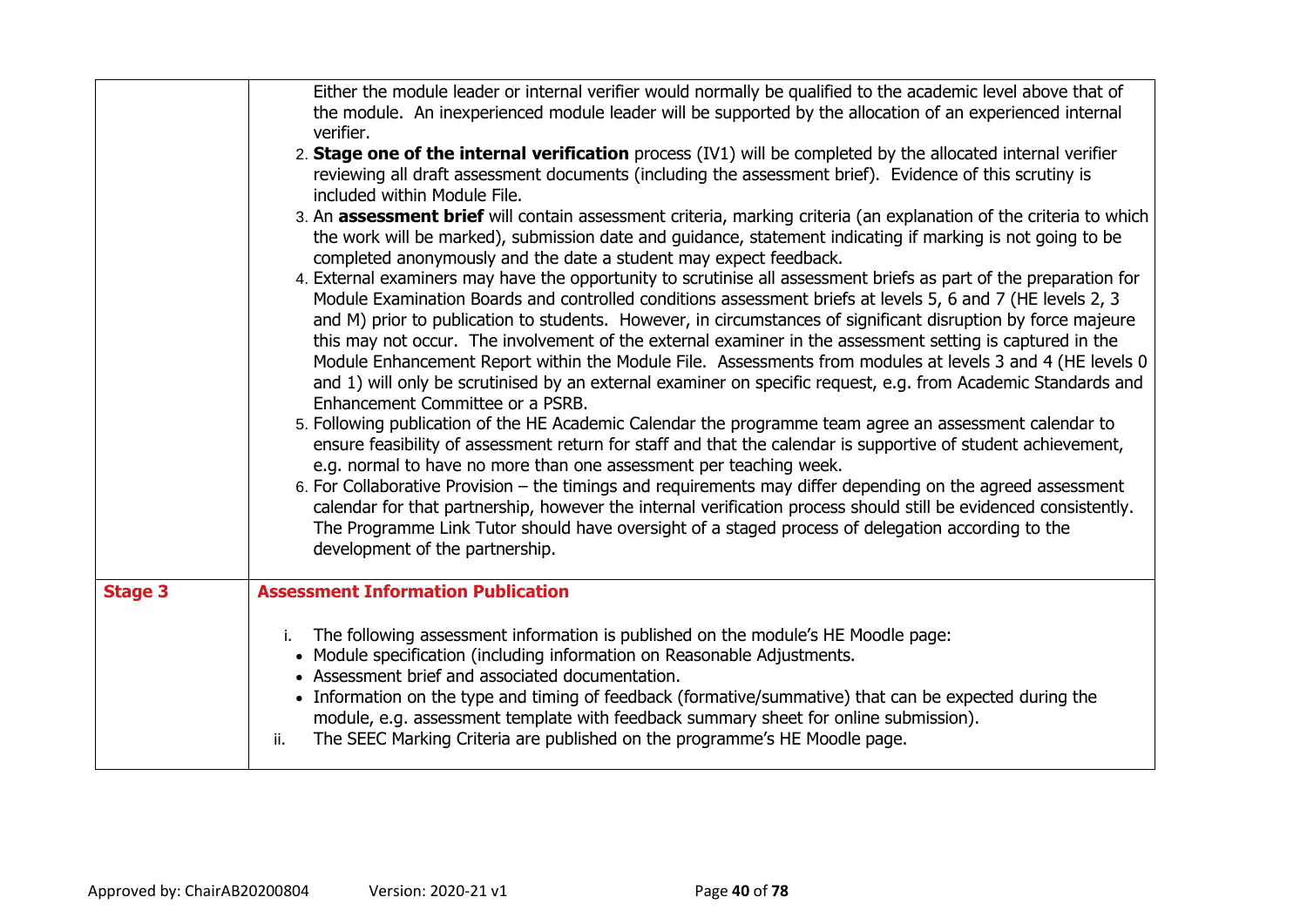| <b>Stage 4</b> | <b>Assessment Submission</b>                                                                                                                                                                                                                                                                                                                                                                                                                                                                                                                                                                                                                                                                                                                                                                                                                                                                                                                                                                                                                                      |  |
|----------------|-------------------------------------------------------------------------------------------------------------------------------------------------------------------------------------------------------------------------------------------------------------------------------------------------------------------------------------------------------------------------------------------------------------------------------------------------------------------------------------------------------------------------------------------------------------------------------------------------------------------------------------------------------------------------------------------------------------------------------------------------------------------------------------------------------------------------------------------------------------------------------------------------------------------------------------------------------------------------------------------------------------------------------------------------------------------|--|
|                | Student completes and submits assessment/takes exam/does presentation etc. following the guidance on the<br>assessment brief.                                                                                                                                                                                                                                                                                                                                                                                                                                                                                                                                                                                                                                                                                                                                                                                                                                                                                                                                     |  |
|                |                                                                                                                                                                                                                                                                                                                                                                                                                                                                                                                                                                                                                                                                                                                                                                                                                                                                                                                                                                                                                                                                   |  |
| <b>Stage 5</b> | <b>Assessment Marking</b><br><b>A. Guiding principles</b>                                                                                                                                                                                                                                                                                                                                                                                                                                                                                                                                                                                                                                                                                                                                                                                                                                                                                                                                                                                                         |  |
|                | The purpose of these processes is to ensure that marks appropriately reflect the standard achieved (a particular issue<br>around borderlines) and are consistent across the cohort of students. " <i>Policies and procedures for marking</i><br>assessments and moderating marks are clearly articulated, consistently operated and regularly reviewed." (from<br>revised UK Quality Code: Advice and Guidance: Assessment)<br>In all instances marking should be recorded and evidenced consistently within the Module File for audit trail<br>purposes and for the benefit of successor module leaders and external examiners.<br>New markers (to either the institution or higher education marking) should be mentored by an experienced<br>marker.<br>Normally the internal verifier will remain the same for internal verification one (assessment setting) and internal<br>verification two (assessment marking).<br>An exception for practical reasons to internal marking processes includes the practice component of<br>professional practice modules. |  |
|                | B. Which internal marking and verification process is appropriate?                                                                                                                                                                                                                                                                                                                                                                                                                                                                                                                                                                                                                                                                                                                                                                                                                                                                                                                                                                                                |  |
|                | 1. If an assessment has a team of markers the module leader (or nominee) should lead Process D Standardisation<br>(see section C below) before further internal verification is completed.<br>2. Oral assessment and/or presentation                                                                                                                                                                                                                                                                                                                                                                                                                                                                                                                                                                                                                                                                                                                                                                                                                              |  |
|                | which contributes 100% of module grade and outcome at levels 5, 6 or 7 (HE levels 2, 3 or M) shall be assessed<br>by more than one member of staff (Process B Double Marking for internal verification). Presentations, where<br>possible, should be recorded.                                                                                                                                                                                                                                                                                                                                                                                                                                                                                                                                                                                                                                                                                                                                                                                                    |  |
|                | that make other contributions shall normally be assessed by a single marker and all recorded. Process C Sample<br>Moderation shall be utilized during internal verification, normally from the recording.<br>3. Practical examinations and practical skills assessments:                                                                                                                                                                                                                                                                                                                                                                                                                                                                                                                                                                                                                                                                                                                                                                                          |  |
|                | which contribute 100% of module grade and outcome at levels 5, 6 or 7 (HE levels 2, 3 or M) shall be marked<br>and a second member of staff circulating for the duration of assessments completing Process B Double Marking.                                                                                                                                                                                                                                                                                                                                                                                                                                                                                                                                                                                                                                                                                                                                                                                                                                      |  |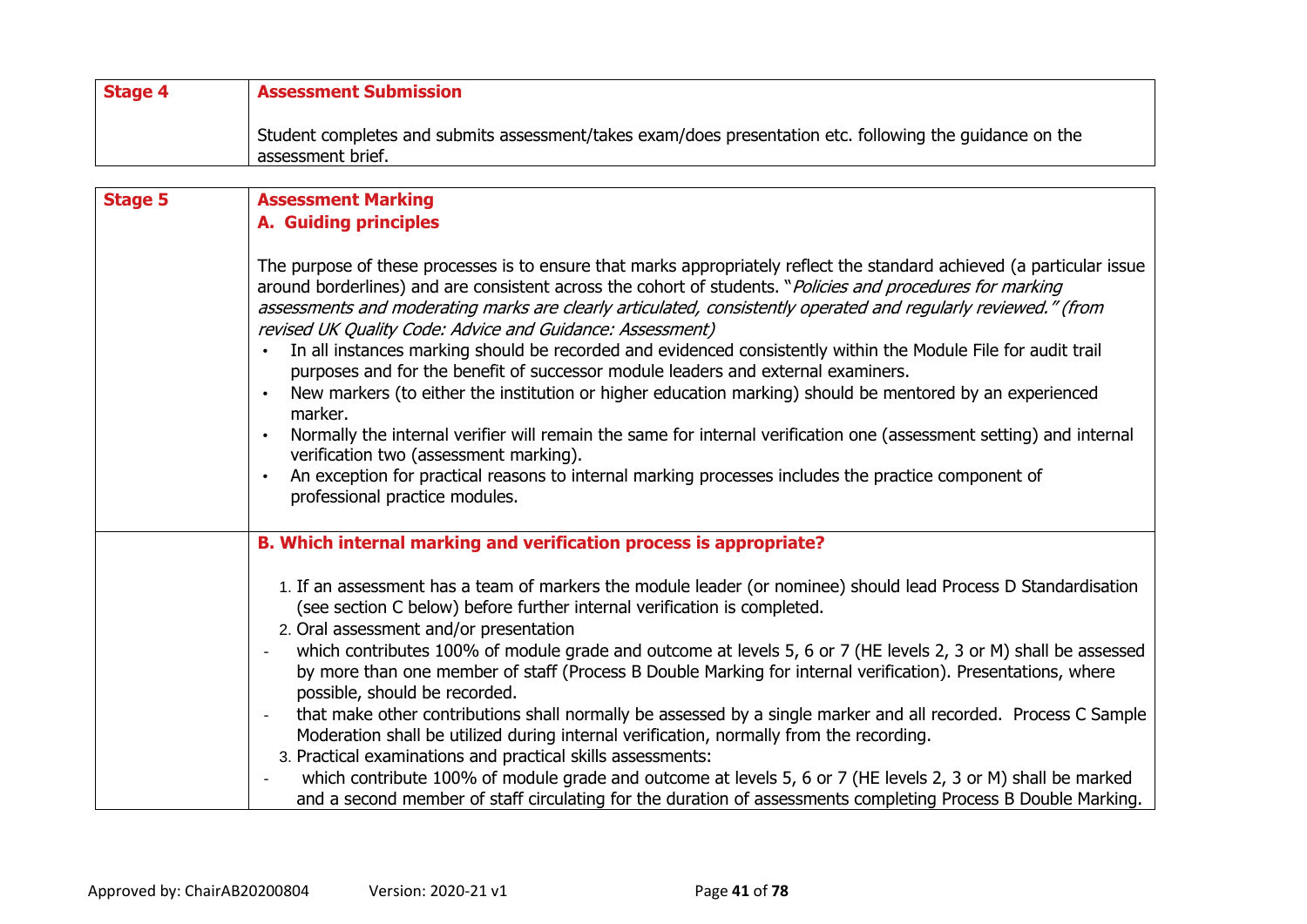| that make other contributions shall be marked by a single marker and all recorded with Process C Sample<br>Moderation completed from the recordings or a second member of staff circulating and completing Process B<br>Double Marking.<br>4. Assessments within project modules:<br>that contribute 100% of the module grade and outcome at levels 5, 6 or 7 (HE levels 2, 3 or M) of 45 credits or<br>$\frac{1}{2}$<br>larger require Process A Double Blind Marking.<br>that contribute 100% of the module grade and outcome at levels 5, 6 or 7 (HE levels 2, 3 or M) of less than 45<br>$\overline{\phantom{a}}$<br>credits require Process B Double Marking.<br>that are other than the two above examples shall be marked by a single marker and internally verified using<br>Process C Sample Moderation.<br>5. Written assessments not within project modules require Process C Sample Moderation.<br>6. Collaborative provision: as agreed with the collaborative partner, but usually this would follow the same<br>procedures as above. |
|-----------------------------------------------------------------------------------------------------------------------------------------------------------------------------------------------------------------------------------------------------------------------------------------------------------------------------------------------------------------------------------------------------------------------------------------------------------------------------------------------------------------------------------------------------------------------------------------------------------------------------------------------------------------------------------------------------------------------------------------------------------------------------------------------------------------------------------------------------------------------------------------------------------------------------------------------------------------------------------------------------------------------------------------------------|
| <b>C. Internal Marking and Verification Processes' Descriptions</b><br>- Double Blind Marking: first marking by two different markers for each assessment who cannot see the<br>$\mathsf{A}$<br>feedback and mark allocated by the other marker. The two marks are recorded and if both are within a grade<br>boundary the first marker's mark becomes the final mark; if they differ across a single grade boundary then the two<br>markers have a discussion (with a record completed of key points) to determine a final mark (and appropriate<br>feedback); if they differ across more than one grade boundary or they cannot agree a final mark then the assessment<br>is marked by a third experienced marker to produce a final mark. Following double blind marking a student will<br>receive a single assessment grade and a single set of assessment feedback taking into account the comments of all<br>markers.                                                                                                                         |
| - Double Marking: each assessment is marked (with feedback and a grade) by a first marker. A second<br>B<br>marker (usually the module's internal verifier) then reviews the assessment, the feedback and the grade to confirm<br>the suitability of the feedback and mark awarded. If they agree with the grade boundary then they add any feedback<br>to the feedback summary sheet; if they differ by one grade boundary then the two markers have a discussion to<br>determine a final mark (and appropriate feedback); if they differ across more than one grade boundary or they<br>cannot agree a final mark then the assessment is third marked to produce a final mark. This process is recorded on<br>an IV2 form. Following double marking a student will receive a single assessment grade and a single set of<br>assessment feedback taking into account the comments of all markers.                                                                                                                                                  |
| - Sample Moderation: following each assessment being marked by a first marker the distribution of<br>$\mathbf C$<br>marks for all assessments and a sample of the assessments will be scrutinised by the module's allocated internal                                                                                                                                                                                                                                                                                                                                                                                                                                                                                                                                                                                                                                                                                                                                                                                                                |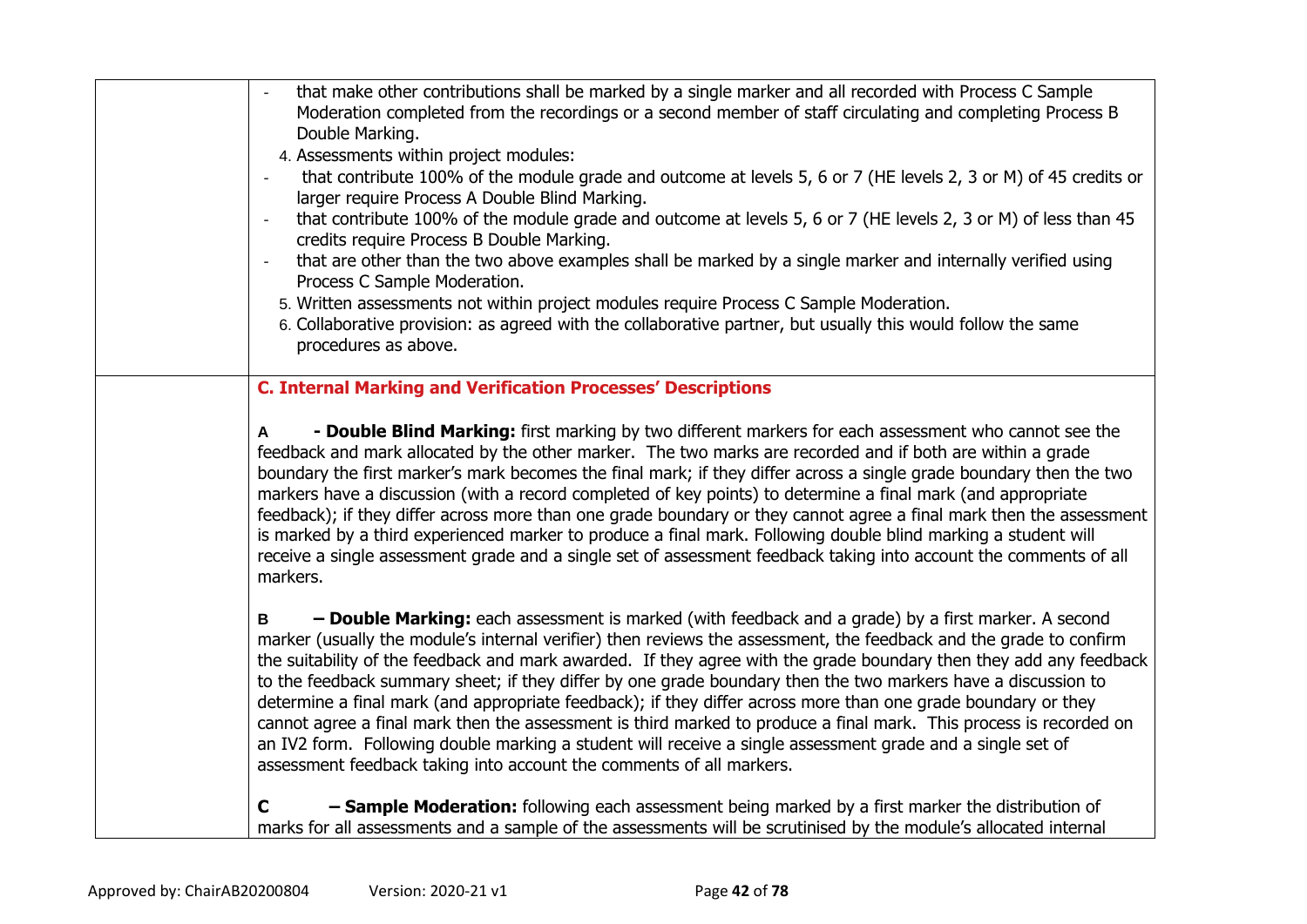| verifier to confirm the suitability of the feedback and grade boundary awarded. The sample is the square root of<br>the number of assessments submitted for marking, with a minimum of 6 (or all the assessments if less than 6) and<br>a maximum of 12 ensuring a representative spread from the lower, mid and high range of marks, including a<br>sample of borderline marks. N.B. If a computer marked the assessment the sample should be double that indicated<br>above. If the internal verifier identifies an arithmetic error (most commonly with examinations with multiple<br>questions) or believe the mark should be in a different grade boundary (and retain this belief following discussion<br>with the module leader [or main first marker if the internal verifier is the module leader]) the sample should be<br>increased to 50% of the submitted assessments. If a further error/difference is identified all assessments should be<br>revisited. If no further error/difference is identified then the sample moderation stops at this point. If the internal<br>verifier identifies a concern regarding feedback then all submitted assessments should be revisited. The internal<br>verifier does not provide feedback to the student but does sign and date the assessment to indicate that it has been<br>part of the internal verification sample. The final marks and feedback can then be confirmed. This process is<br>recorded on an IV2 form. |
|--------------------------------------------------------------------------------------------------------------------------------------------------------------------------------------------------------------------------------------------------------------------------------------------------------------------------------------------------------------------------------------------------------------------------------------------------------------------------------------------------------------------------------------------------------------------------------------------------------------------------------------------------------------------------------------------------------------------------------------------------------------------------------------------------------------------------------------------------------------------------------------------------------------------------------------------------------------------------------------------------------------------------------------------------------------------------------------------------------------------------------------------------------------------------------------------------------------------------------------------------------------------------------------------------------------------------------------------------------------------------------------------------------------------------------------------------------------------------------|
| - Standardisation: The module leader (or nominee) will lead the standardization process. The first stage<br>D<br>is a compulsory briefing for all members of the marking team (which ideally would involve all members attending (or<br>viewing a recording of) the students' assessment briefing alongside reading the assessment brief (and marking<br>scheme if appropriate). The second stage is optional and involves the team completing a pre-marking exercise<br>using a sample of assessments to set standards. This is recommended for new modules or new marking teams.<br>The third stage is compulsory and involves the module leader (or nominee) ensuring that the marks awarded for<br>assessments are consistent and comparable across markers (or that discrepancies can be explained and rationalised<br>and this is evidenced). If the sample is adjusted during this process, adjust all work marked by that marker(s)<br>appropriately (sampling might identify a problem across the whole range of marks or just in particular areas of<br>range). If sampling identifies inconsistencies in marking, all work marked by that marker(s) should be reconsidered<br>by the module leader (or nominee) as in Process B Double Marking. Once the module leader (or nominee) is<br>assured that the marking is consistent and appropriate across all markers then this process is complete. This<br>process is recorded on an IV2 form.                      |
| <b>D. Assessment Feedback</b>                                                                                                                                                                                                                                                                                                                                                                                                                                                                                                                                                                                                                                                                                                                                                                                                                                                                                                                                                                                                                                                                                                                                                                                                                                                                                                                                                                                                                                                  |
| Feedback on assessments which have a formal assessment brief<br>II.<br>Feedback shall:<br>inform students explicitly whether or not they have met specific threshold assessment criteria;<br>a.<br>inform students how well they have met specific assessment criteria;<br>b.<br>be legible;<br>c.                                                                                                                                                                                                                                                                                                                                                                                                                                                                                                                                                                                                                                                                                                                                                                                                                                                                                                                                                                                                                                                                                                                                                                             |
| d.<br>be provided within the timescale stated above and not later than the date published in advance to the students.                                                                                                                                                                                                                                                                                                                                                                                                                                                                                                                                                                                                                                                                                                                                                                                                                                                                                                                                                                                                                                                                                                                                                                                                                                                                                                                                                          |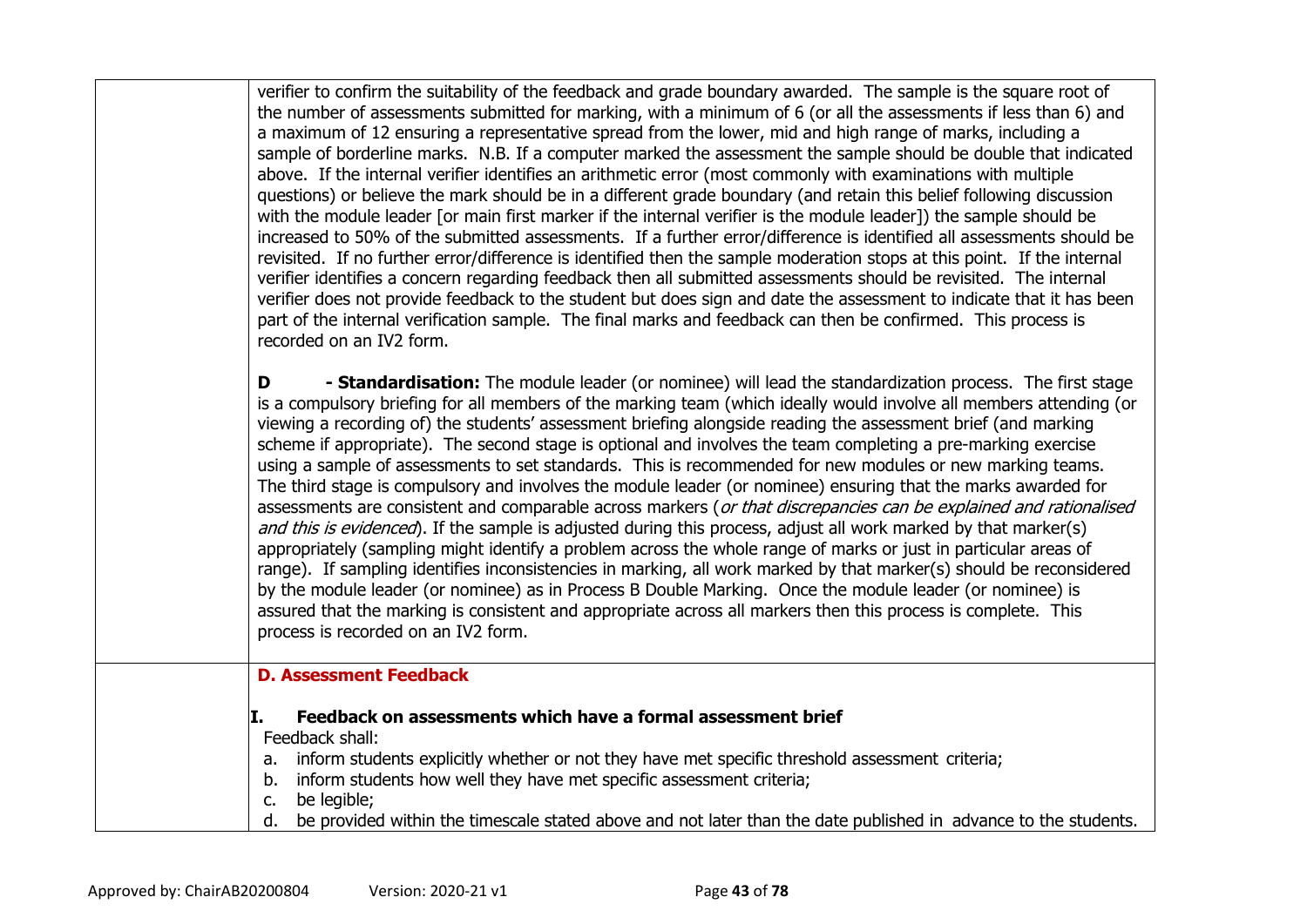|                | Additionally, where possible, feedback shall:<br>provide comments on content and technique;<br>e.<br>act as a form of dialogue between student and tutor;<br>f.<br>describe how students could have improved the current piece of work and/or how they could improve future<br>g.<br>work;<br>encourage students to reflect critically on their work; and;<br>h.<br>i.<br>improve students' understanding of the topic of the assignment, particularly highlighting areas where<br>misunderstanding is evident.<br><b>II.</b><br><b>Feedback on examinations</b><br>Students will be informed of the outcome in terms of the grade obtained and the module leader shall state on the<br>module's Moodle page how the students will have access to feedback on individual examinations including individual<br>questions. |  |
|----------------|--------------------------------------------------------------------------------------------------------------------------------------------------------------------------------------------------------------------------------------------------------------------------------------------------------------------------------------------------------------------------------------------------------------------------------------------------------------------------------------------------------------------------------------------------------------------------------------------------------------------------------------------------------------------------------------------------------------------------------------------------------------------------------------------------------------------------|--|
| <b>Stage 6</b> | <b>External Examiner Scrutiny of Marking</b><br>For modules at levels 5, 6 or 7 (HE levels 2, 3 or M):                                                                                                                                                                                                                                                                                                                                                                                                                                                                                                                                                                                                                                                                                                                   |  |
|                | The external examiner will review a sample of submitted assessments prior to confirming the grades and<br>i. I<br>outcomes are appropriate at the Module Examination Board. The sample is the square root of the number of<br>assessments submitted for marking, with a minimum of 6 (or all the assessments if less than 6) and a maximum<br>of 12 ensuring a representative spread from the lower, mid and high range of marks, including a sample of<br>borderline marks.                                                                                                                                                                                                                                                                                                                                             |  |
|                | ii. The following will also to be made available to external examiners: module specification, appropriate evidence of<br>internal verification, assessment/exam briefs, marking criteria, overview of assessment marks awarded, draft<br>module report within the Module File.                                                                                                                                                                                                                                                                                                                                                                                                                                                                                                                                           |  |
|                | For modules at levels 3 or 4 (HE levels 0 or 1):<br>The external examiner will only review a sample of submitted assessments and the Module File as described<br>i.<br>above on specific request, e.g. from Academic Standards and Enhancement Committee or a PSRB.<br>ii. A member of the Higher Education Executive will review the Module File and may review a sample of submitted                                                                                                                                                                                                                                                                                                                                                                                                                                   |  |
|                | assessments.                                                                                                                                                                                                                                                                                                                                                                                                                                                                                                                                                                                                                                                                                                                                                                                                             |  |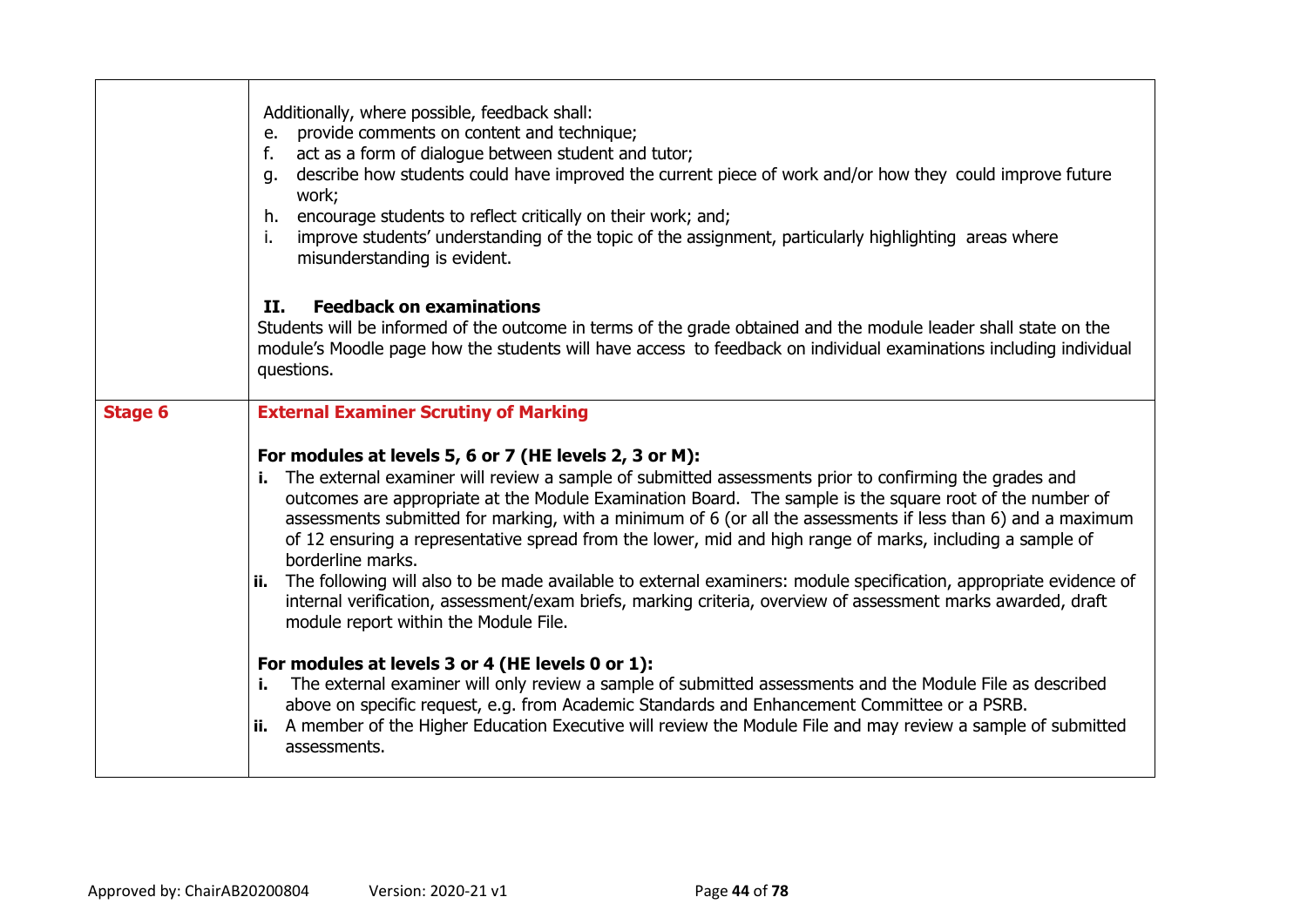| <b>Stage 7</b> | <b>Agreeing the module aggregate</b>                                                                                                                                                                                                                                                                                                                                                                                                                                                                                                                                                                                                                                                                                                                                                                                                                                                                            |
|----------------|-----------------------------------------------------------------------------------------------------------------------------------------------------------------------------------------------------------------------------------------------------------------------------------------------------------------------------------------------------------------------------------------------------------------------------------------------------------------------------------------------------------------------------------------------------------------------------------------------------------------------------------------------------------------------------------------------------------------------------------------------------------------------------------------------------------------------------------------------------------------------------------------------------------------|
|                | (for modules with more than one component of assessment) revised UK Quality Code: Advice and Guidance:<br>Assessment  "Where borderline marks are identified, policies for the consideration of grades to be awarded are<br>consistent, fair and freely available to staff and students."                                                                                                                                                                                                                                                                                                                                                                                                                                                                                                                                                                                                                       |
|                | 1. The aggregate of the different assessment components for the module needs to be agreed prior to the Module<br>Examination Board.<br>2. Where the aggregate mark ends up as a borderline (see definition for sampling), module leader may need to<br>consider whether this mark is the correct reflection of overall demonstration of how learning outcomes have been<br>met (this is more likely to be an issue where the nature of the assessment makes accuracy to within 1% difficult).<br>3. There should be an audit trail within Module File confirming that borderline marks have been considered (or that<br>not appropriate to do so) and, where changed, rationale noted.<br>4. For modules at levels 5, 6 or 7 (HE levels 2, 3 or M) external examiners should be provided with a final set of<br>marks as signed off by module leader (including comments about changes) within the Module File. |
| <b>Stage 8</b> | <b>Continuous Monitoring for Enhancement and Curriculum Design</b>                                                                                                                                                                                                                                                                                                                                                                                                                                                                                                                                                                                                                                                                                                                                                                                                                                              |
|                | Assessment outcomes and external examiner reports will feed into continuous monitoring and review and inform<br>curriculum design and assessment setting for the future.                                                                                                                                                                                                                                                                                                                                                                                                                                                                                                                                                                                                                                                                                                                                        |
|                | Module and Programme Enhancement Reports will consider the appropriateness of the assessment strategy and<br>should be the first place to initiate a change. These include capturing discussions with the external examiner.                                                                                                                                                                                                                                                                                                                                                                                                                                                                                                                                                                                                                                                                                    |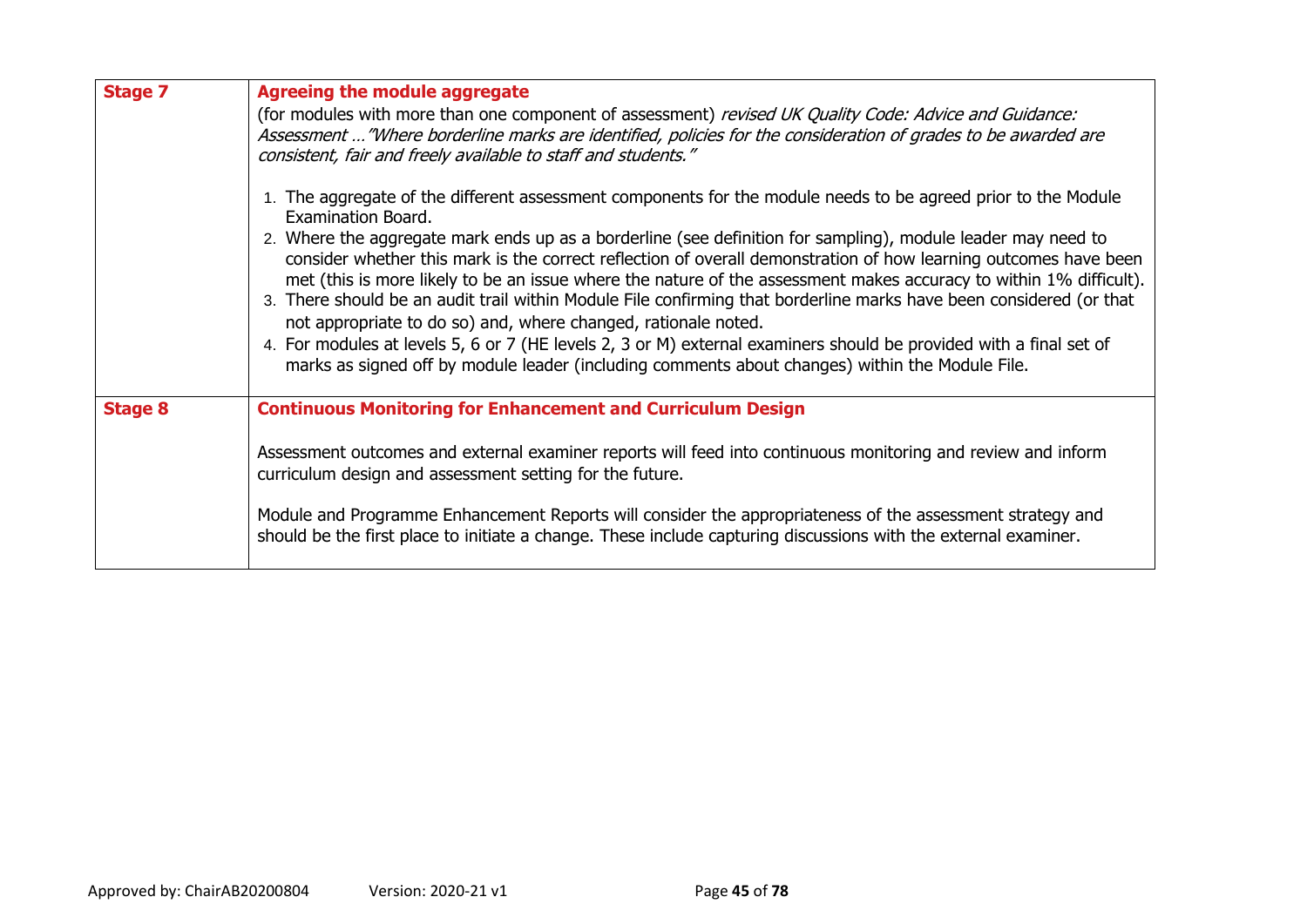# **Appendix. Assessment Offences**

#### **Principles**

It is the responsibility of every student studying under Hartpury's Academic Regulations (including students studying at Hartpury's Affiliated Academic Partner Organisations) to familiarize themselves with the academic regulations and associated policies and documents. Every Hartpury student is required to act with honesty and mutual trust (Academic Integrity) to ensure that their marks and outcomes are based on their own efforts and awarded in accordance with the academic regulations that promote a fair and equitable educational experience for all.

Hartpury's approach to academic integrity is to foster and facilitate good academic practice, providing practical guidance to students to help them develop learning skills that will enable them to represent their work correctly. Where assessed work is found to display poor levels of scholarship, advice and support will be offered.

Hartpury requires all students to comply with the academic regulations and to take care to follow the appropriate conventions and standards for academic practice in their subject discipline as may be defined in assessment briefs and other guidance provided by academic staff. Work that does not meet appropriate or acceptable standards of academic practice in this respect threatens academic integrity and standards and will be investigated as alleged assessment offences.

#### **Assessment Offences**

It is an assessment offence for a student to commit any act whereby they obtain an unfair advantage with a view to achieving a higher grade or mark than they might otherwise secure. Hartpury takes the investigation of all alleged assessment offences seriously.

Behaviour that constitutes an assessment offence in the context of this policy statement include, but is not limited to, the examples of assessment offences outlined below.

#### Plagiarism

Plagiarism is presenting someone else's work as your own.

- Copying more than a single phrase from another person's work without the use of quotation marks or acknowledgement of the sources;
- Summarising another person's work by simply changing a few words or altering the order of presentation without acknowledgement;
- Paraphrasing material from a source without acknowledging the original author;
- Not respecting or acknowledging the copyright and intellectual property of others;
- Presenting concepts or designs that have been created by others without acknowledgement of the source;
- Copying another student's work with or without their knowledge or agreement (this may also be deemed as collusion);
- Downloading material from the web and submitting it as your own work;
- Using course notes without referencing;
- Self-plagiarism students may not re-use work (or a substantial part of it) that has previously been submitted for a different assessment

#### **Collusion**

Approved by: ChairAB20200804 Version: 2020-21 v1 Page **46** of **78** • Submitting entirely as your own work, assessment that was completed in collaboration with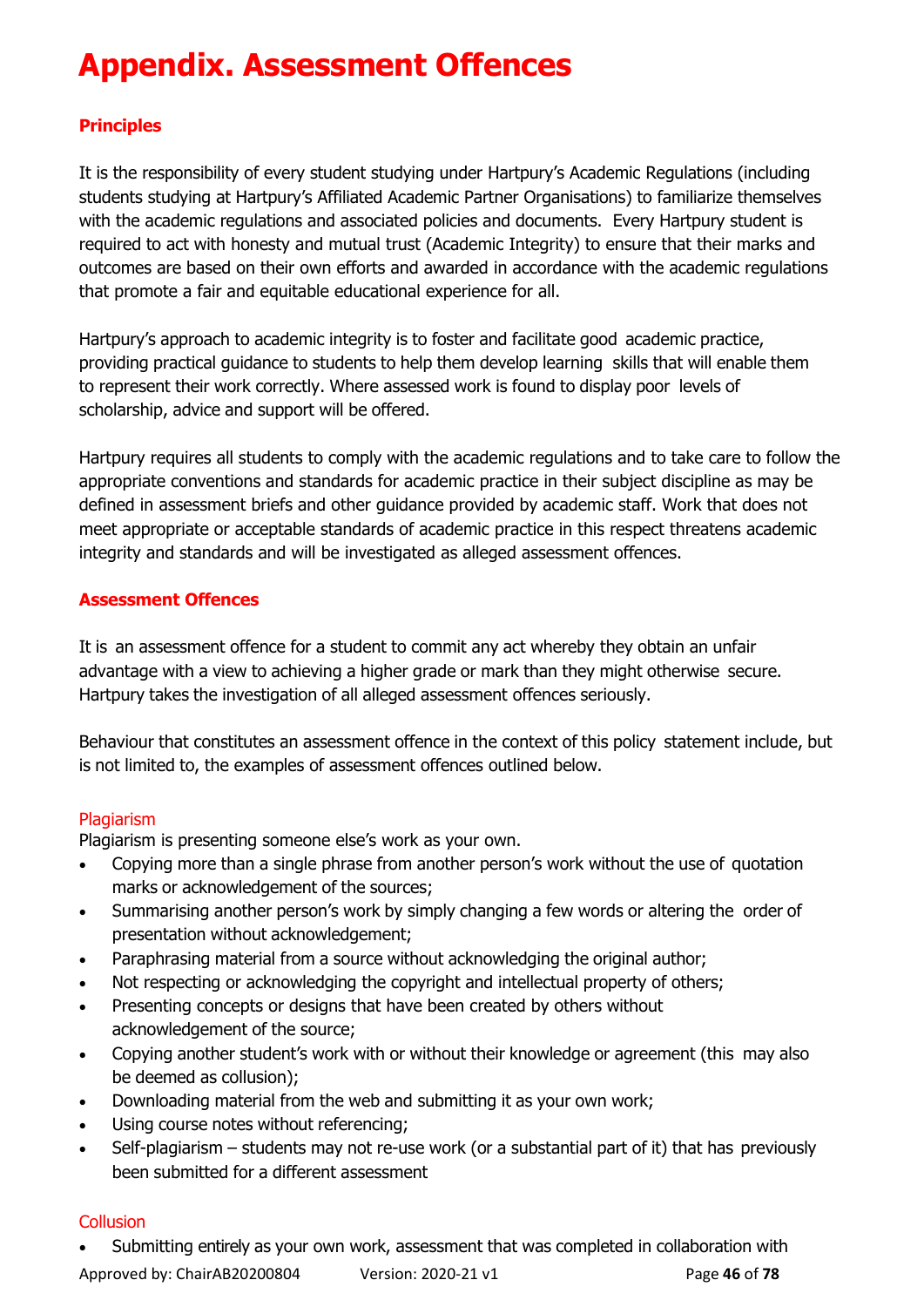another person(s);

• Assisting another person in the completion of work submitted as that other person's own unaided work, including permitting them to copy all or part of your work;

#### Contract Cheating

- Submitting as your own, work which has been produced in whole or part by another person on your behalf, e.g. by using a 'ghost writing' service, essay mill, or similar.
- Making available, or seeking to make available, material to another student with the intention that the material is used by the other student to commit an assessment offences.

#### **Falsification**

- Falsifying or misrepresenting the results of experimentation/research data;
- Misrepresenting the word count on written work;
- Falsifying your references and/or bibliography;
- Falsifying a signature or witness statement

#### **Fabrication**

Reporting on experiments/research never performed or data never collected.

#### Cheating in assessments

- Having in your possession materials and/or devices which are not allowed for that assessment;
- Unauthorised communication in an assessment, including talking before an invigilator gives you permission to do so.

#### **Hartpury's Responsibilities**

Hartpury will foster good academic practice and support student learning by:

- i) Ensuring that students are provided with appropriate information about plagiarism and other assessment offences and promoting good learning, teaching and assessment practices and raising awareness of assessment offences during taught sessions; and;
- ii) Ensuring allegations of assessment offences are investigated robustly and fairly.

Hartpury will appoint an Assessment Offence Officer who will:

- Provide advice to staff members on whether a suspected assessment offence case should be formally referred to the assessment offence investigation procedure;
- Oversee arrangements for providing guidance, support and/or further training to students in instances of poor scholarship;
- Compile information and evidence about specific alleged assessment offences as part of the investigation procedure;
- Provide informal advice about the implications and possible outcomes of the process of academic procedures to students and provide details of any other sources of support or counselling available to them e.g. the student representative body;
- Take an active role to identify and promote good practice and staff development in relation to the detection and deterrence of assessment offences; and;
- Identify emerging issues and trends in assessment offence monitoring data and promulgate suitable actions arising from them.

Hartpury will appoint an Executive Officer who shall be a member of the Higher Education Executive and who will:

• Facilitate the formation of, and chair, an investigating panel where required.

Approved by: ChairAB20200804 Version: 2020-21 v1 Page **47** of **78** • Consider the evidence for the alleged assessment offence and confirm the decision and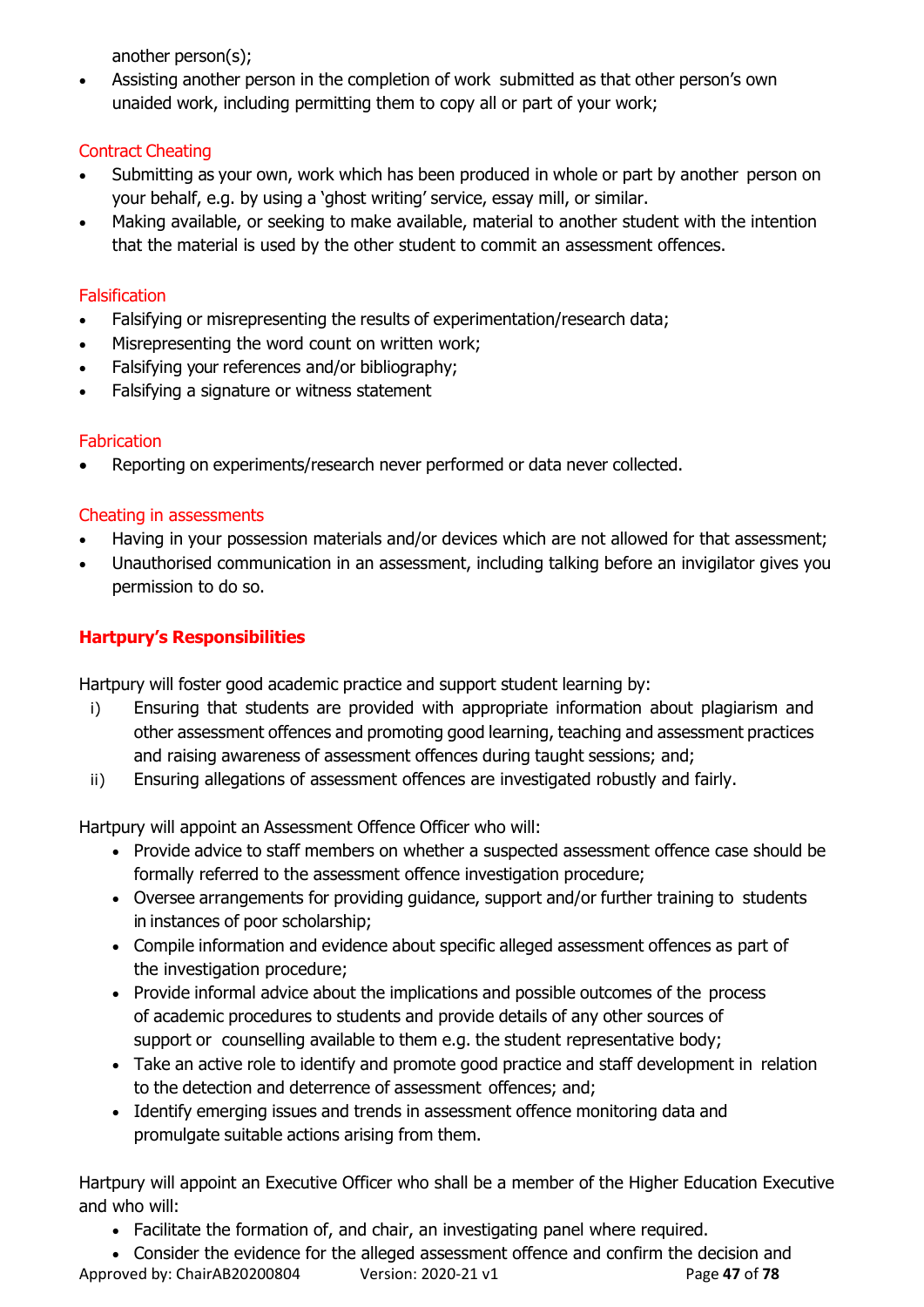penalty (as applicable) according to the Annex Assessment Offences of the academic regulations;

- Contact the relevant Department if there may be a case to be considered under the Fitness to Study and Reside Appendix;
- Contact the Dean if the alleged assessment offence may have brought Hartpury into disrepute;
- Ensure that the outcome of each case is communicated in writing to the student within five working days of the relevant meeting.

#### **The Student's Responsibilities**

Students are expected to:

- i) undertake assessment in accordance with the academic regulations, policies and associated documents;
- ii) be responsible for their own work, and not knowingly allow others to commit plagiarism or collusion by copying/using their work in breach of academic regulations;
- iii) avail themselves of the information and training opportunities provided which are aimed at developing their understanding of academic practices and skills such as referencing, citation, paraphrasing and compiling a bibliography; and;
- iv) retain all evidence of preparation for the assessment by themselves and be prepared to submit this for scrutiny on instruction/ request, regardless of final submission method.

#### **The use of text-matching and plagiarism detection software**

Hartpury reviews assessments for plagiarism and other assessment offences as part of its assessment of student work and has the right to subject work to scrutiny using text-matching or plagiarism detection software, or other resources, as appropriate, on either a comprehensive or sample basis.

It is important to note that the use of electronic detection software in this way is seen only as an adjunct to the normal exercise of academic judgement not as a replacement for it. Academic staff may choose to make the outcome reports from this software available to students to be used as part of formative feedback to the student, or as a learning tool to improve the student's understanding of acceptable and unacceptable academic practice in areas such as referencing, paraphrasing and citation.

Where an assessment offence is suspected in a particular piece of work it may be scrutinised using electronic detection software and/or other resources. A student must be prepared to submit all evidence of preparation of the assessment by themselves for scrutiny, regardless of final submission method. Subsequently, the student will be informed that this process has taken place and should there be a case to answer will be able to view the outcome report of the scrutiny as part of the evidence gathered during the investigation.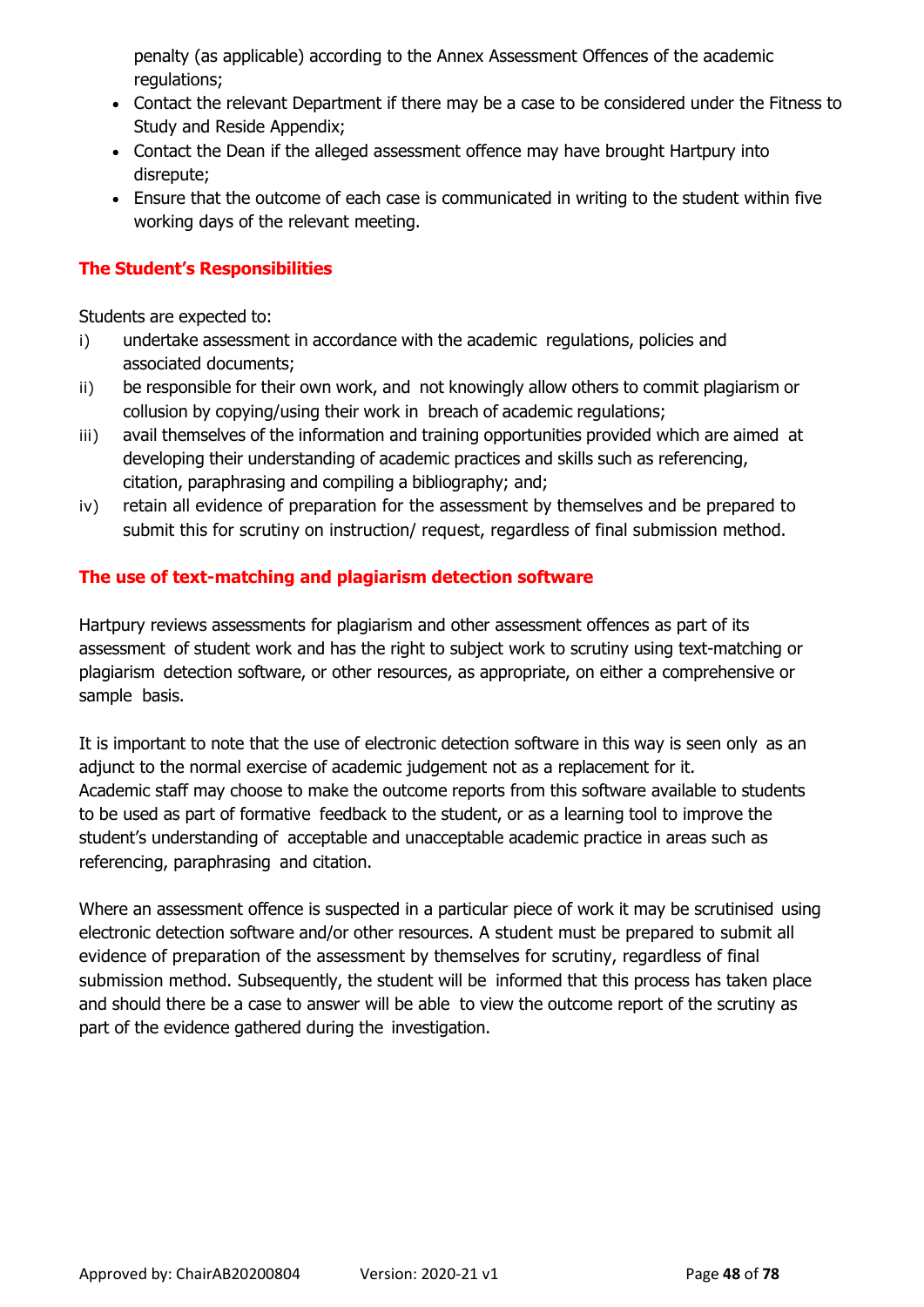#### **The Assessment Offence Investigation Process**



Approved by: ChairAB20200804 Version: 2020-21 v1 Page **49** of **78**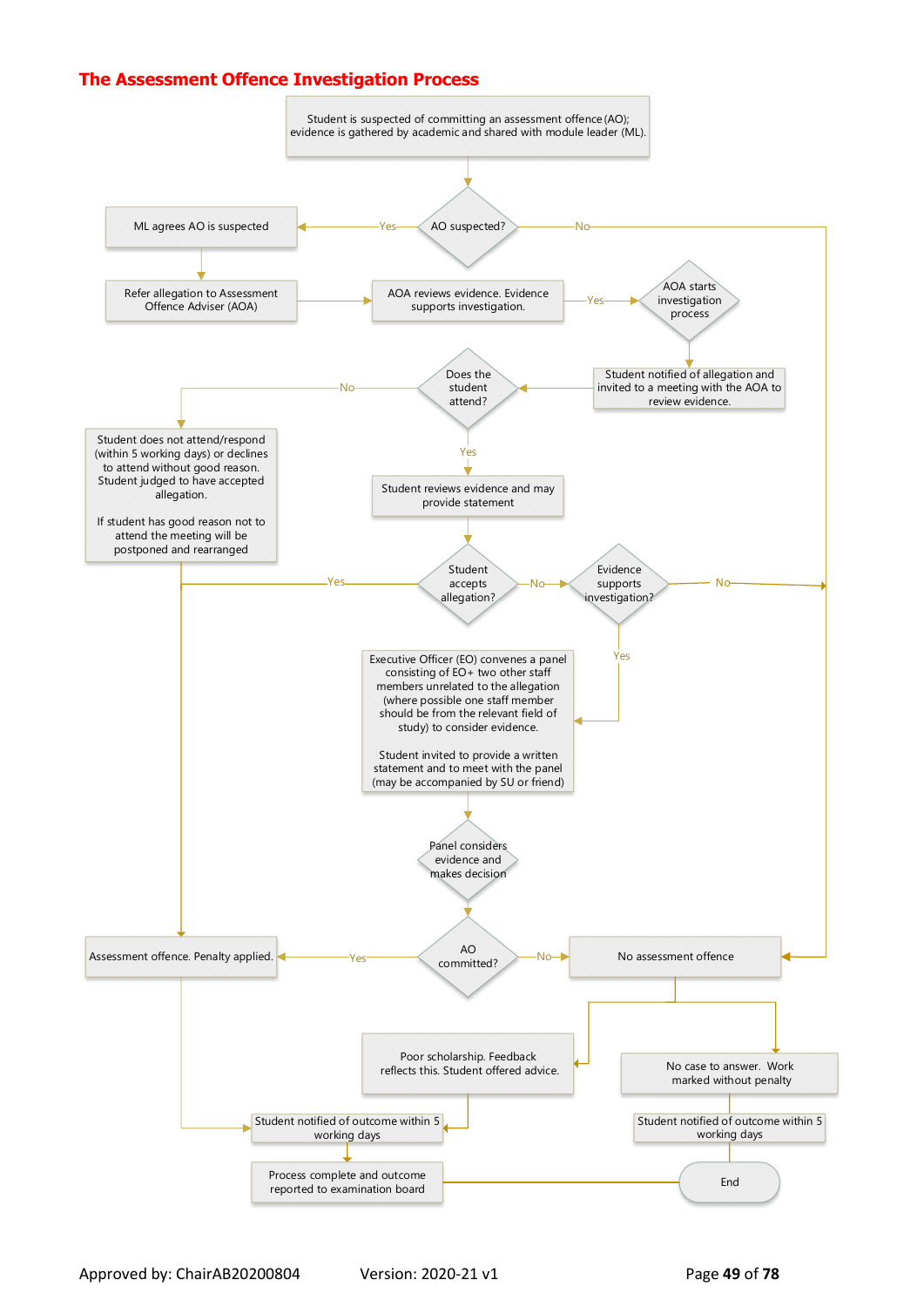#### **Penalties for proven assessment offences**

Students found to have committed an assessment offence may be required to undertake supplementary academic integrity training to help them improve their academic practice in addition to any other penalty that may be imposed by the Institution.

Alleged assessment offences will normally be processed as one offence if:

- the assessments have been submitted in parallel; and;
- the student had not yet been notified of the first assessment offence allegation prior to submission of the subsequent assessment(s).

Any penalty applied in the event of an assessment offence within a group assessment will normally be applied to all members of the group. The two exceptions, when the penalty will only apply to the member(s) of the group who committed the assessment offence, are:

- Where a member of the group acknowledges, in writing to the Assessment Offence Adviser, that they have committed an assessment offence, and this does not involve other group members;
- Where the offence can be shown to be committed by (a) specific member(s) of the group responsible for those sections of the work that contain (are affected by) the assessment offence.

| <b>Offence committed</b>       | Normal penalty to be applied                                                                                                                          |
|--------------------------------|-------------------------------------------------------------------------------------------------------------------------------------------------------|
| Poor academic practice         | No penalty.<br>Check mark given has taken account of poor<br>scholarship and concerns are included in written<br>feedback                             |
| First offence                  | Element of assessment has work affected by the<br>assessment offence discounted for marking, and is<br>marked against assessment criteria without it. |
| Second and subsequent offences | Assessment element and component marks reduced to 0<br>% or NOT PASSED/FAIL.                                                                          |

The range of penalties that may be imposed where cases are proven are shown below.

Guidance to inform a decision of poor scholarship includes the:

- volume of assessment affected; and;
- academic experience of the student e.g. academic level and year of higher education study at Hartpury.

#### **Reporting assessment offences to the Boards of Examiners**

It is not within the remit of the Boards of Examiners to determine whether an offence has occurred or to make a decision on an appropriate penalty. However, where an assessment offence is found to have occurred in two or more modules the Programme Examination Board may decide to:

- take no further action; or;
- vary the class of award recommended.

The Chair of the Programme Examination Board may make a report to the Dean to consider instituting further action.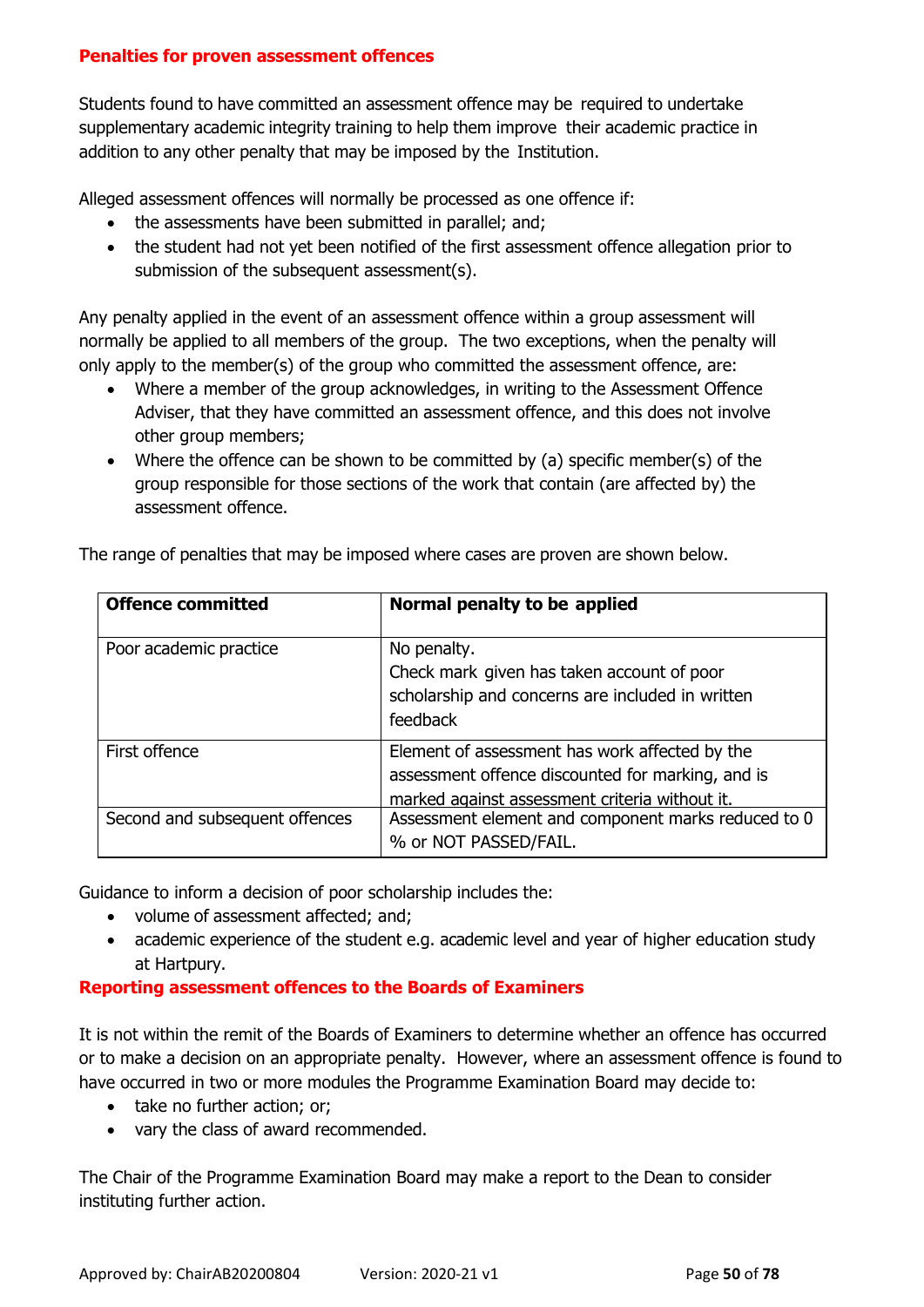# **Appendix. Conduct of Examinations**

- a. Candidates must not enter the examination room until instructed to do so by the examinations staff. Candidates are permitted to enter the exam room up to thirty minutes after the official start time of the examination. No additional time will be given to a candidate who has arrived after the official start time of the examination.
- b. No candidate may leave the examination room during the first thirty minutes of the examination and until examinations staff has instructed them they may leave. A candidate who leaves the examination room without the permission of an invigilator will normally be deemed to have withdrawn from the examination and will not be re-admitted to the examination room.
- c. Upon entering the examination room candidates must comply with the invigilators' instructions.
- d. Candidates must bring their institutional ID card as proof of identity and produce it for inspection as requested.
- e. Once in the examination room candidates must not communicate in any way with any person other than an invigilator**.**
- f. A candidate must not leave their place without the permission of an invigilator, and will be accompanied by an invigilator if they wish to do so temporarily.
- g. A candidate whose script has been collected will not be re-admitted to the examination room.
- h. A candidate must not start writing, other than to complete the identification details on the answer booklet, until given permission to do so by examination staff.
- i. The examination question paper may be retained by the candidates only where this is indicated on the rubric of the exam paper.
- j. Candidates must only use the official stationery provided and must submit all work completed for assessment. Rough work must be done on the stationery provided and handed in with the completed answer script. No candidate shall remove any answer script, rough work, official stationery or equipment from the room.
- k. Candidates must stop writing immediately when they are instructed to do so at the end of the examination. The examination staff member will state when the examination ends.
- l. Smoking or the use of electronic cigarettes is not permitted in the examination room and candidates are not permitted to leave the examination room for a smoking break at any time.

#### **Items permitted in the examination room**

Approved by: ChairAB20200804 Version: 2020-21 v1 Page **51** of **78** It is a candidate's responsibility to ensure they have the correct equipment for their exam e.g. pen, pencil, eraser, non-programmable calculator if allowed for that examination. Candidates are permitted to bring in with them still water or juice in a clear, unlabelled plastic bottle with no wording or logos. They are also permitted small amounts of food that are not noisy or distracting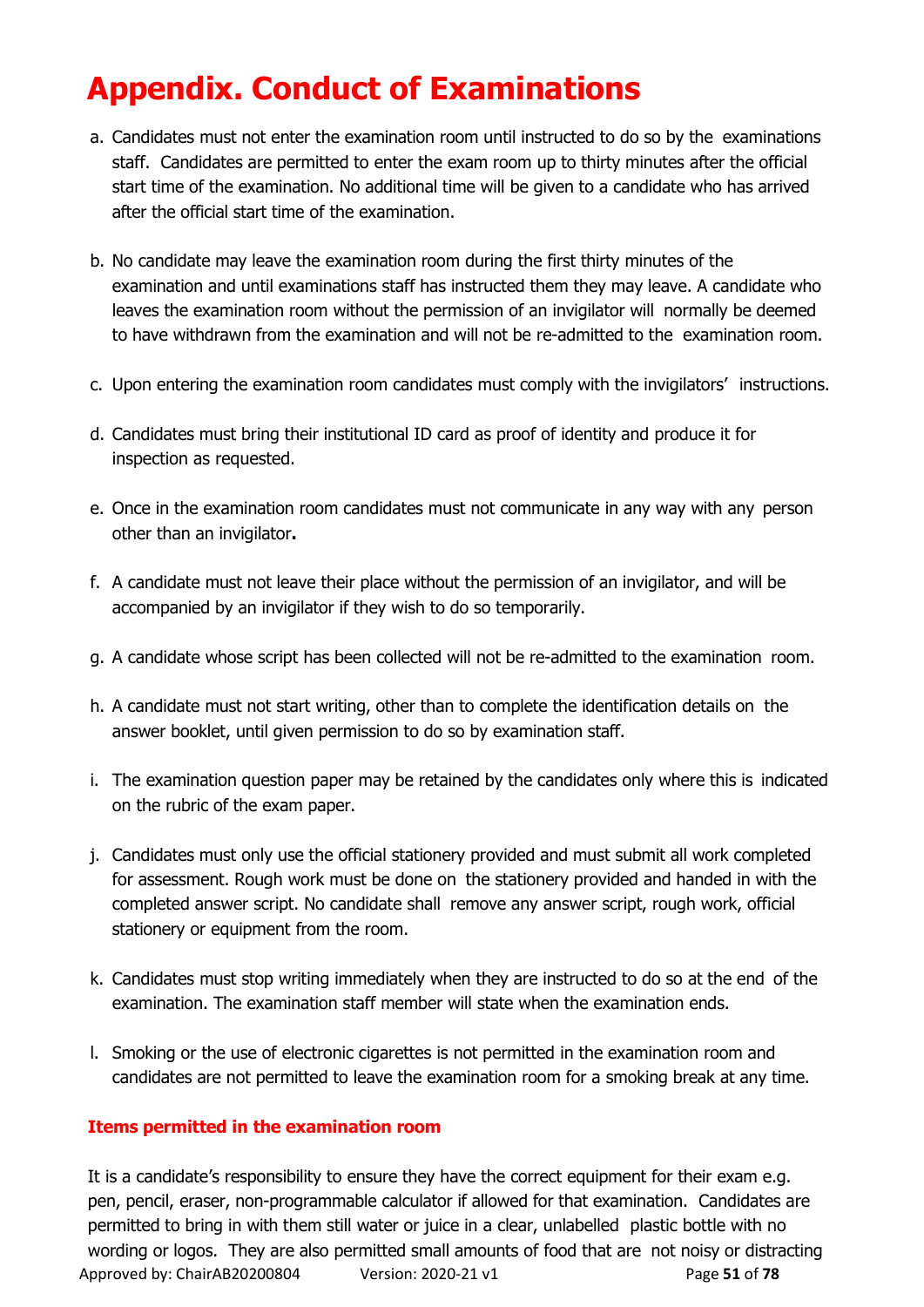to others. Any items that do not comply with this will be removed. Exceptionally, a candidate for whom a reasonable adjustment has been authorised in advance may have available and use additional aids not specified in the rubric of the paper or by the assessment regulations.

#### **Items not permitted in the examination room**

Candidates must not have in their possession at their place in the examination room nor make use of any book, mobile phone/device, manuscript, calculator, personal computer, electronic organiser, smartwatch or similar device or any other aid which is not specifically allowed in the rubric of the examination paper. Devices must be switched off and all alarms disabled.

A candidate who brings any unauthorised item to their place by mistake shall inform an invigilator immediately they discover its presence.

#### **Emergency evacuation of examination room**

In the event of an emergency evacuation of the examination room (e.g. when a fire alarm sounds) candidates must obey the instructions of the examination staff, who will give priority to the safety of the candidates and then to actions enabling the resumption of the examination. Where it is logistically possible, the time elapsed between the start of the evacuation and the resumption of the examination will not count towards the time allocation for the completion of the examination. Where this is not possible the circumstances will be reviewed, taking the advice of the module's external examiner if required, to determine the best course of action, which may include re-running the examination if this is required.

### **Variations to the procedures**

These procedures may be varied where necessary to comply with the written requirements of relevant professional or accrediting bodies.

### **Breaches of examination regulations and procedures**

A candidate who an invigilator believes to be using unfair means (including unauthorised aids, copying or communicating with others), will be informed of this and their answer paper marked at the appropriate place. Unless the candidate is required to leave the examination room for any other reason, they will be permitted to continue the examination.

A candidate who, in the opinion of the senior invigilator, causes an unreasonable disturbance, and continues or repeats it after warning, shall be required to leave the examination room and will not be re-admitted.

A candidate breaching any examination procedure will be reported to the Assessment Offences Advisor and investigated following the Appendix Assessment Offences.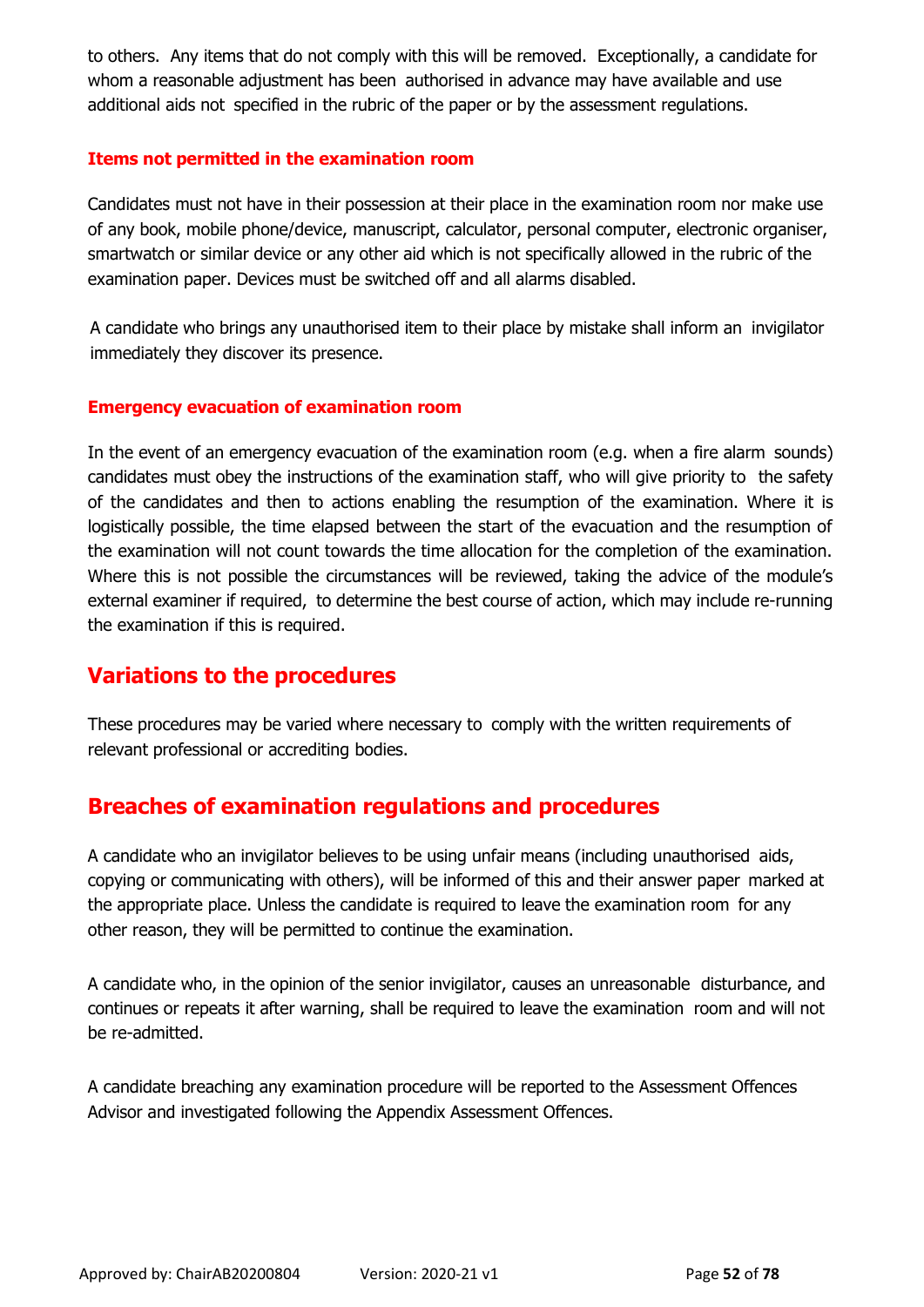# **Appendix. Extenuating Circumstances: Students experiencing difficulties which impact on their ability to meet assessment deadlines**

## **Principles**

These procedures apply to students on the Hartpury's taught programmes and modules only. Taught modules which are part of research programmes do fall under the procedures as described in this document.

Whilst it is each student's personal responsibility to undertake their required assessments on the dates set, Hartpury recognises that at times students may encounter personal difficulties or circumstances outside of their control that they were not aware of when enrolling on their course (programme or module), which affect their ability to sit an exam or submit a piece of work on or by the required date.

#### **Scope of circumstances considered**

The circumstances should be outside the student's control and not able to be reasonably anticipated.

| Personal circumstances which may                                                                          | <b>Example of appropriate evidence</b>                            |
|-----------------------------------------------------------------------------------------------------------|-------------------------------------------------------------------|
| prevent submission of, or attendance at                                                                   |                                                                   |
| assessments on the required date                                                                          |                                                                   |
| Serious personal accident or injury of                                                                    | Medical certification of serious accident (doctor's               |
| self or close family member.                                                                              | note, hospital letters, hospital appointments).                   |
| Serious illness of self or close family                                                                   | Medical certification of serious illness (doctor's                |
| member (including mental health):                                                                         | note, hospital letters, hospital appointments,                    |
| • an incapacitating illness or unexpected<br>deterioration in an ongoing illness or<br>medical condition; | copy of prescription or medication, letter from a<br>counsellor). |
| breaks and sprains of the normal writing<br>hand/arm.                                                     |                                                                   |
| An assault where the student is the                                                                       | Independent (third party) evidence of the                         |
| victim                                                                                                    | assault (e.g. police report)                                      |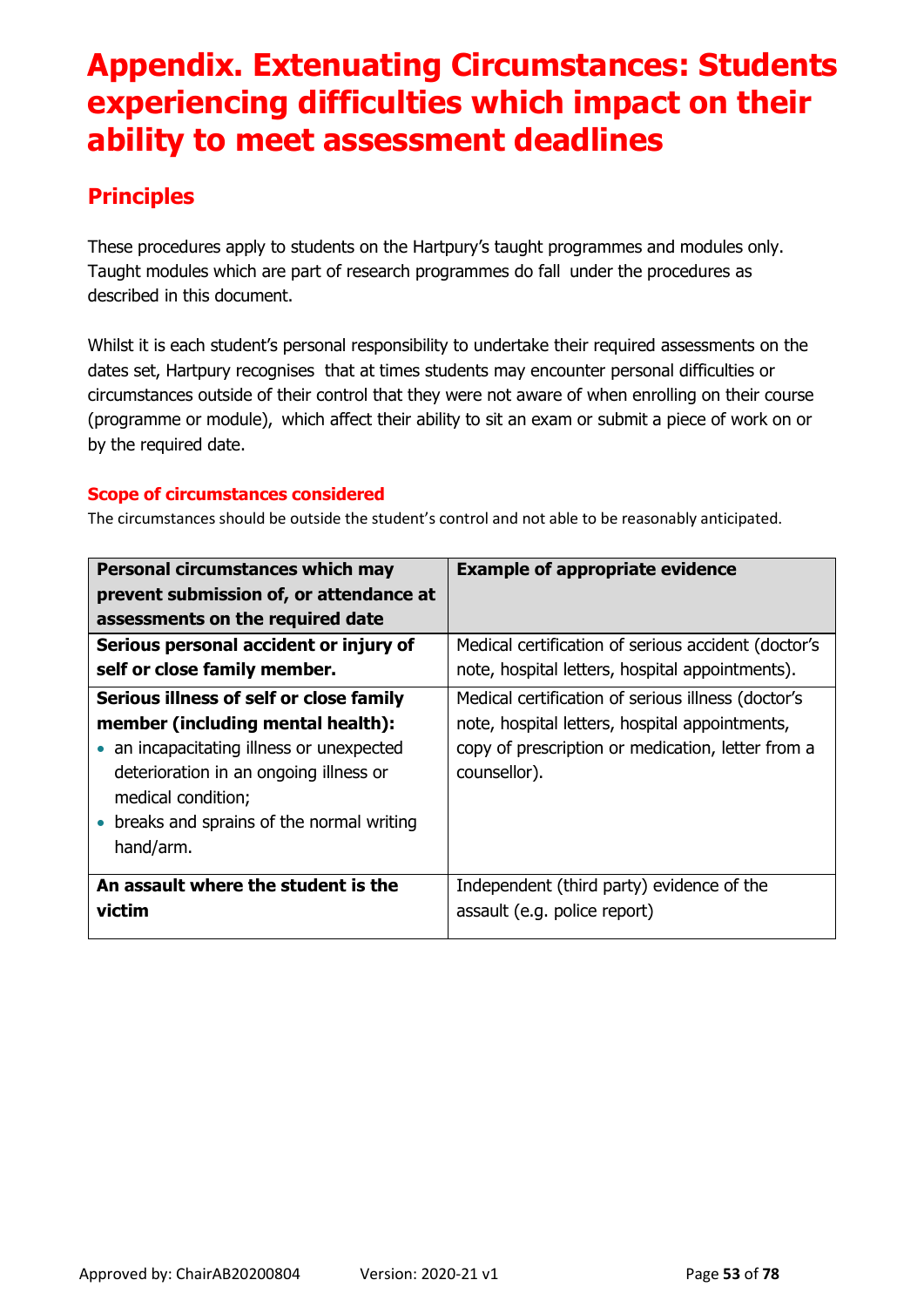| Personal circumstances which may                                                                                                                                                                                                                                                                                                                                                                                                                                      | <b>Example of appropriate evidence</b>                                                                                                                                                                                                                                                                                                                                                                                                                               |
|-----------------------------------------------------------------------------------------------------------------------------------------------------------------------------------------------------------------------------------------------------------------------------------------------------------------------------------------------------------------------------------------------------------------------------------------------------------------------|----------------------------------------------------------------------------------------------------------------------------------------------------------------------------------------------------------------------------------------------------------------------------------------------------------------------------------------------------------------------------------------------------------------------------------------------------------------------|
| prevent submission of, or attendance at                                                                                                                                                                                                                                                                                                                                                                                                                               |                                                                                                                                                                                                                                                                                                                                                                                                                                                                      |
| assessments on the required date                                                                                                                                                                                                                                                                                                                                                                                                                                      |                                                                                                                                                                                                                                                                                                                                                                                                                                                                      |
| Death of significant close individual<br>The definition of 'close' is not confined to<br>partner, parent or child and might reasonably<br>include significant others (e.g. primary<br>carers, grandparents, or friends) where the<br>relationship between the student and the<br>deceased can be proven to be demonstrably<br>close.<br>Regardless of the type of relationship it is the<br>impact of the death on the student that<br>needs to be clearly explained. | Death certificate, order of service, newspaper<br>announcement or corroboration from a member<br>of the student's family (e.g. a supporting<br>letter).<br>In cases of death relating to 'significant others',<br>or where the student's family name does not<br>correspond to that of the deceased, the claim<br>should be accompanied by a brief explanation of<br>the student's relationship to the deceased.<br>Where appropriate, additional information on the |
| It is recognised that the anniversary of a<br>death might trigger a claim for personal<br>$circumstances - again$ it is the impact on the<br>student's ability to undertake assessments<br>that needs to be evidenced.                                                                                                                                                                                                                                                | location of a funeral, and any requirements for<br>religious observance may be helpful.                                                                                                                                                                                                                                                                                                                                                                              |
| Major household problem: fire,<br>burglary, requirement to appear in<br>court. All must be relevant to the date of<br>the assessment event or the period leading<br>up to it, and confined to student's own (or<br>dependent's) household.                                                                                                                                                                                                                            | Independent (third party) evidence of serious<br>personal disruption e.g. fire officer, police<br>officer, court or tribunal officer.                                                                                                                                                                                                                                                                                                                                |
| Serious personal disruption: victim of a<br>crime, court attendance, relationship<br>breakdown, unanticipated or non-negotiable<br>commitment to duties associated with an<br>elected office (that would not be<br>rearranged), membership of a voluntary<br>organisation or service with reserve forces.<br>Examples of relationships include<br>husband/wife, civil partner; long term<br>relationship.                                                             | Independent (third party) evidence of serious<br>personal disruption e.g. letter of corroboration<br>from the relevant organisation, solicitor's letter,<br>letter from courts or member of the student's<br>family, written evidence from the police<br>(including a crime reference number) counsellor,<br>social worker, victim support, etc.                                                                                                                     |
| <b>Unplanned or unexpected</b><br>circumstances during pregnancy or for a<br>parent with a baby under six months old: in<br>cases where a student or infant becomes<br>unwell during pregnancy or post-birth or<br>something unplanned or unexpected<br>happens and the student needs additional<br>support beyond that outlined in the<br>pregnancy support plan.                                                                                                    | Medical certification (doctor's note, hospital<br>letters, hospital appointments).                                                                                                                                                                                                                                                                                                                                                                                   |
| <b>Impact of natural disaster: severe</b><br>weather which prevents attendance or<br>submission, civil disruption or other major<br>hazard (including major breakdown in<br>transport system).                                                                                                                                                                                                                                                                        | A letter from the police or other authority<br>depending on the nature of the incidence<br>confirming its nature and severity; evidence of<br>flight cancellations, evidence of local conditions<br>(e.g. travel web pages), evidence from local web<br>pages of road closures.                                                                                                                                                                                      |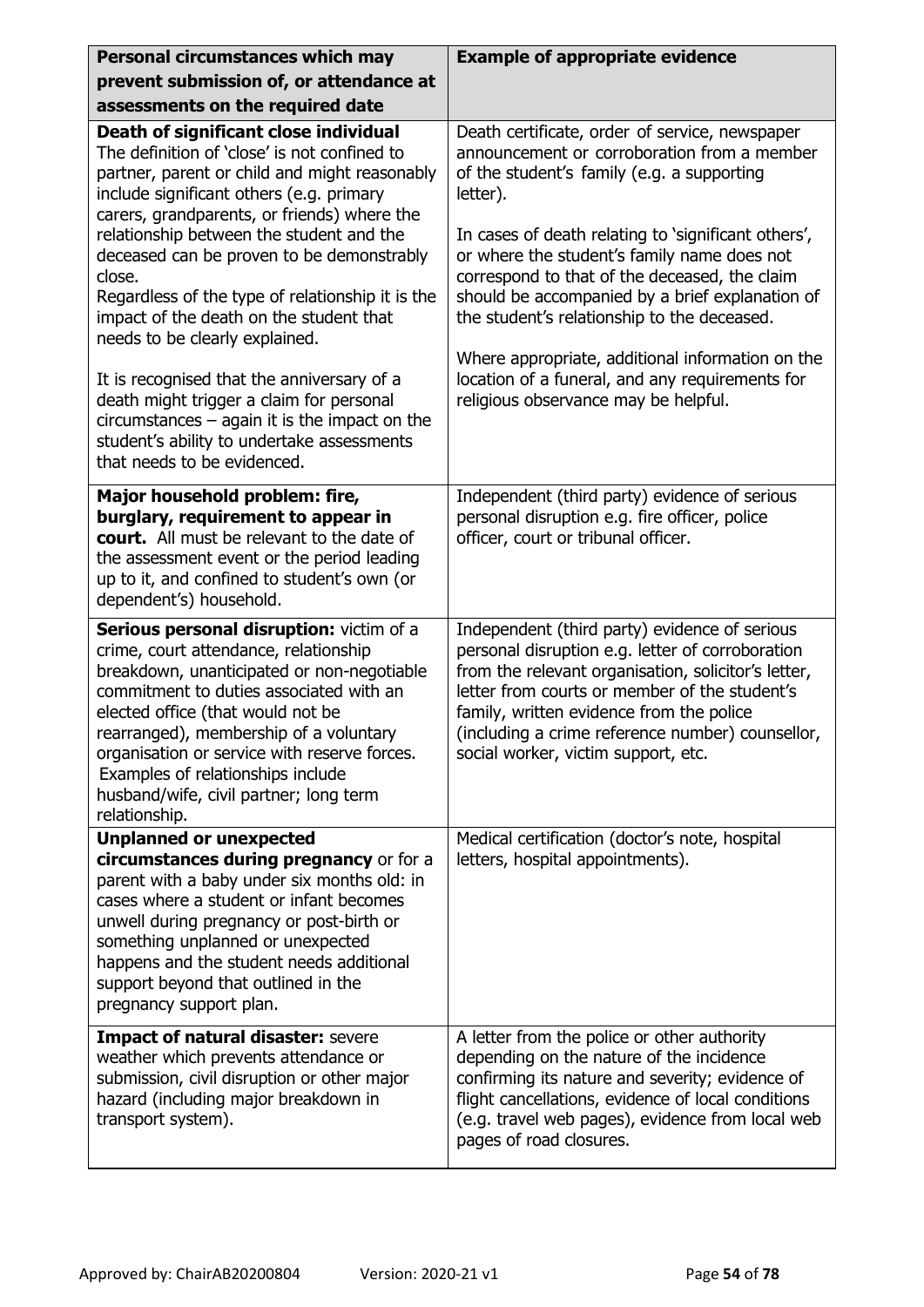| Personal circumstances which may<br>prevent submission of, or attendance at<br>assessments on the required date                                                                                                                                                                                                                                                                      | <b>Example of appropriate evidence</b>                                                                                                                                                                                                                                                                                                                                                                                                                                                           |
|--------------------------------------------------------------------------------------------------------------------------------------------------------------------------------------------------------------------------------------------------------------------------------------------------------------------------------------------------------------------------------------|--------------------------------------------------------------------------------------------------------------------------------------------------------------------------------------------------------------------------------------------------------------------------------------------------------------------------------------------------------------------------------------------------------------------------------------------------------------------------------------------------|
| Major, unplanned and verified changes<br>in work commitments that could not be<br>rearranged.                                                                                                                                                                                                                                                                                        | Employer letter providing evidence of significant<br>change of employment circumstances (not valid<br>for full time students).                                                                                                                                                                                                                                                                                                                                                                   |
| <b>Highly contagious illness:</b> for example<br>swine flu/norovirus/gastroenteritis where the<br>medical advice is to stay at home and not<br>visit a doctor.                                                                                                                                                                                                                       | An application may be submitted without<br>evidence if it is not possible to obtain any.<br>However, if evidence is available to the student<br>it should be submitted and cover the period of<br>absence.                                                                                                                                                                                                                                                                                       |
| Students who are the primary carer for<br>a disabled person and something<br>unexpected has affected their ability to<br>submit.                                                                                                                                                                                                                                                     | Medical certification (doctor's note, hospital<br>letters, hospital appointments). Independent<br>evidence of serious personal disruption e.g.<br>letter of corroboration from relevant<br>organisation, counsellor.                                                                                                                                                                                                                                                                             |
| <b>Students with Disabilities where either:</b><br>• they are affected by other illnesses or<br>events disproportionately because of their<br>disability;<br>• the condition is fluctuating or episodic; or;<br>the disability, mental health condition,<br>medical condition or Specific Learning<br>Difficulty (e.g. dyslexia) has been<br>diagnosed since the module's enrolment. | Medical certification (doctor's note, hospital<br>letters, hospital appointments).                                                                                                                                                                                                                                                                                                                                                                                                               |
| If evidence of a requirement for<br>reasonable adjustments is provided too<br>late to be taken into account in the<br>delivery or assessment of a module.                                                                                                                                                                                                                            | Corroboration from a Dyslexia Adviser or<br>Disability Adviser.                                                                                                                                                                                                                                                                                                                                                                                                                                  |
| <b>Religious observance</b><br>Scheduled examinations only: where a<br>student misses an examination due to<br>participation in collective worship, abstinence<br>or a ritual.                                                                                                                                                                                                       | One or more of the following:<br>a. a letter from a religious leader (giving their<br>title and role) explaining the nature of the<br>obligation and how it impacts on the student;<br>b. a personal statement by the student<br>explaining the nature of the obligation and<br>the way in which it impacts on their<br>assessment calendar supported by<br>independent evidence such as a published<br>timetable of festivals or events showing the<br>date, time and nature of the observance. |
| <b>Unplanned or unexpected circumstances</b><br>associated with gender reassignment or<br>transition                                                                                                                                                                                                                                                                                 | Medical certification (doctor's note, hospital<br>letters, hospital appointments). Independent<br>evidence of serious personal disruption e.g. letter<br>of corroboration from relevant organisation,<br>counsellor.                                                                                                                                                                                                                                                                             |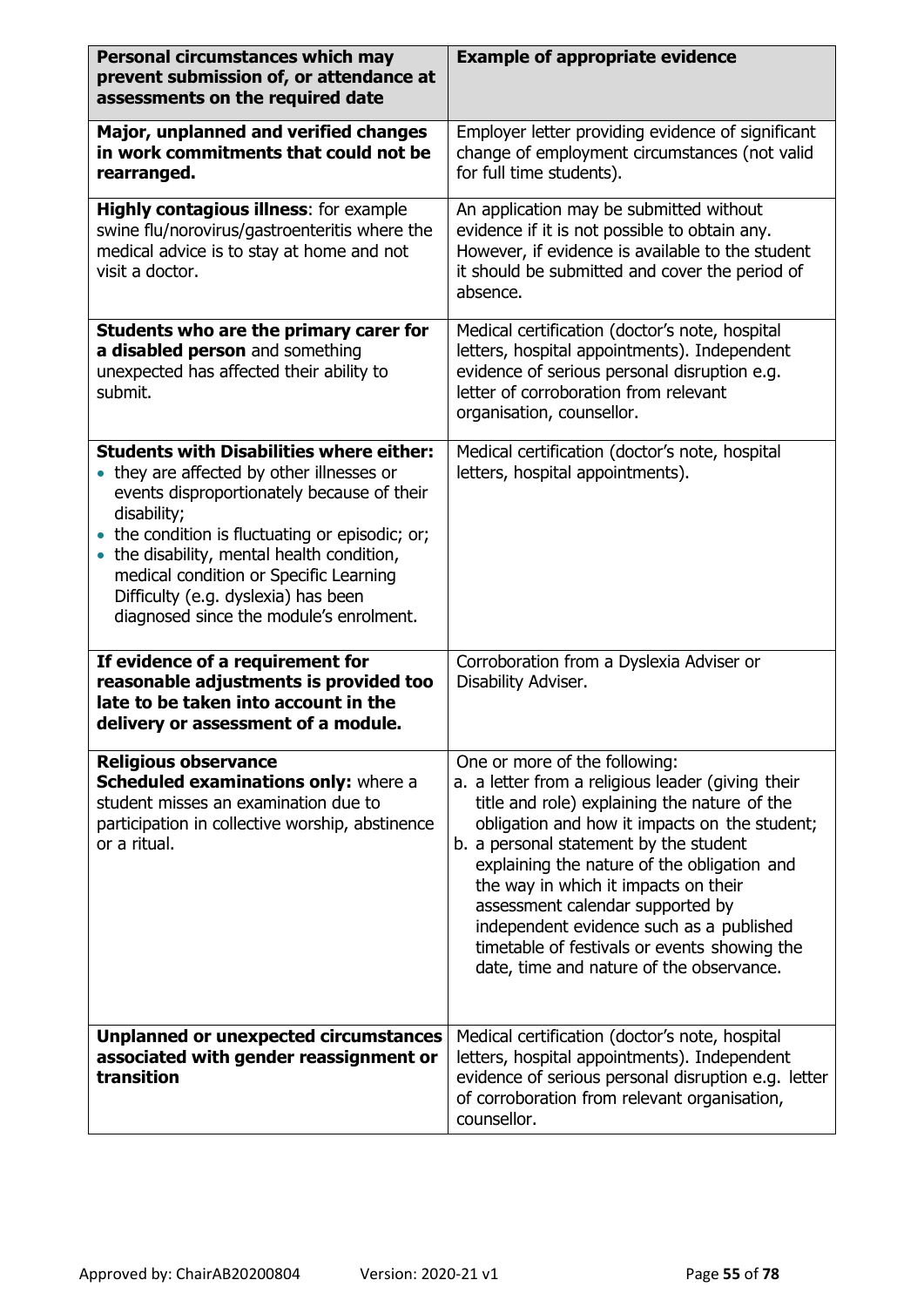| Personal circumstances which may<br>prevent submission of, or attendance at<br>assessments on the required date                                                                                                                                                                                                                                                                                                                                         | <b>Example of appropriate evidence</b>                                                                                                                                                                                                                                       |
|---------------------------------------------------------------------------------------------------------------------------------------------------------------------------------------------------------------------------------------------------------------------------------------------------------------------------------------------------------------------------------------------------------------------------------------------------------|------------------------------------------------------------------------------------------------------------------------------------------------------------------------------------------------------------------------------------------------------------------------------|
| Commitment at a national/<br>international level (e.g. sporting); the<br>student is selected to compete at national<br>or international level or attend a training<br>camp which requires absence from Hartpury<br>on the date that the assessment was due to<br>be submitted or the assessment sat or for at<br>least a week during the period she/he might<br>reasonably have been expected to give time<br>to the production of work for assessment. | Official correspondence from the relevant<br>organization or sporting body confirming the<br>requirement to be available on specified dates.<br>Letter from organiser or team manager (or<br>appropriate equivalent source) confirming<br>representation and relevant dates. |
| Unique career enhancing opportunity:<br>this should be linked to practice based<br>learning and/or contribute to regional<br>development and entrepreneurialism. It<br>should be relevant to the programme of<br>study and supported by the programme<br>team and apply to required absence on the<br>date that the assessment was due to be<br>submitted or the assessment sat.                                                                        | Official correspondence from the relevant<br>employer/programme team confirming the<br>requirement to be available on specified dates.                                                                                                                                       |
| Verifiable Institution-wide, site-<br>wide, nationally or internationally-<br>wide failures of equipment.                                                                                                                                                                                                                                                                                                                                               | As appropriate to the situation.                                                                                                                                                                                                                                             |

Examples of circumstances which are **not** acceptable reasons for failing to submit or undertake an assessment:

- **Colds or known conditions such as hay fever**. Sore throats, sprains (other than in the writing hand/arm).
- **Accidents/illness affecting relatives or friends** unless serious or if the student is a sole carer / has a disability so is disproportionately affected.
- **Normal assessment/examination stress or anxiety experienced during revision or the assessment period.**
- **Non-serious domestic, social or personal disruptions:** moving house, change of job, holidays, weddings, normal job pressure, failed travel arrangements, financial difficulties, oversleeping.
- **Study related circumstances:** equipment failure including computing/printer difficulties (unless they occur in the examination itself), failure to have taken back up copies for work stolen or corrupted, bunching of deadlines/examinations, missing books, poor time management, misreading the examination timetable, taking the wrong examination.
- **Difficulty with the English language.**
- **Different teaching methods in the United Kingdom to a home or previous institution.**
- **Examination conditions**: disruption in the examination room, excessive noise, behaviour of other students. Normally such conditions will have been reported to the invigilators who will pass the reports onto the faculty to be dealt with as appropriate.

#### **Evidence requirements**

Students applying under any of the processes outlined in this appendix, must provide original, independent documentary evidence. This must show that their personal circumstances were out of

Approved by: ChairAB20200804 Version: 2020-21 v1 Page **56** of **78**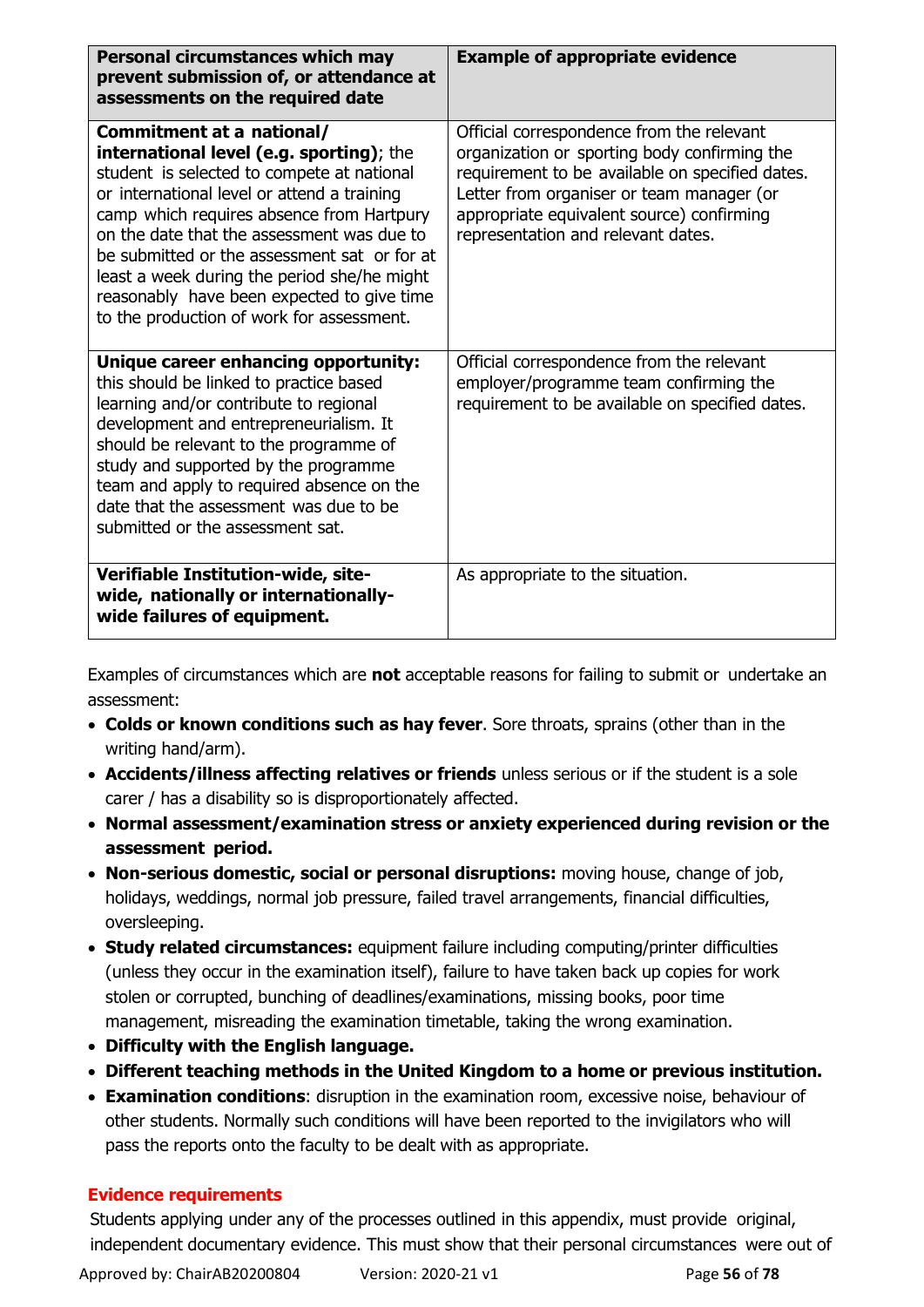their control and could not be prevented. The evidence must be dated and correlate with the dates of the assessment. Evidence must be in English with any translation of supporting documentation organised and financed by the student and undertaken by an authorised translator, for example, a local authority translation service.

Evidence must be original and on headed paper and signed and dated by the author. Evidence presented by email may be acceptable if the email has been sent by the author from the official address of the relevant organization. Hartpury reserves the right to request to see the original document if required.

Evidence relating to medical conditions must be written by appropriately qualified professionals who are independent to the student.

Hartpury will deem any documentation that has been amended either by the original author or by the student for any reason as inadmissible. If there is concern that a student may have fraudulently presented documentation to Hartpury, the matter will be investigated and considered under the Hartpury's procedures for investigating alleged assessment offences or under the terms of the Appendix. Student Expulsion for Academic Reasons.

Evidence presented by students must meet the standards required to provide Hartpury with the necessary assurances to satisfy the regulations. Hartpury reserves the right to take such steps as deemed necessary to verify the evidence submitted without prior notification to the student. Where Hartpury is unable to authenticate the material to its satisfaction, it will not be accepted.

#### **Self-certification**

In exceptional circumstances a student may use self-certification as evidence to accompany an application if they cannot provide any other form of evidence. Self-certification may be used no more than three times during each academic year (September to August). Each use may cover one or more assessments.

## **A student cannot submit on time due to the impact of a significant and serious event arising shortly before the deadline: assessment deadline extension process.**

Students are expected to plan their workload to avoid being impacted upon by a minor illness or other cause. However, if a **significant** and **serious** event arises shortly before the published hand-in deadline for an individual coursework assessment which may prevent submission and for which a student can provide original, independent documentary evidence, they may apply for an extension to the hand-in deadline.

The normal extension period is five working days to avoid delaying the provision of feedback to the rest of the cohort, to allow for sufficient marking time and to facilitate the efficient processing of student work, particularly prior to examination boards.

**To note:** Dates when Hartpury is closed do not count as working days. For example, public holidays do not count as working days.

A student applying for an extension of longer than five working days must provide original, independent evidence as to why the additional time is necessary to support them in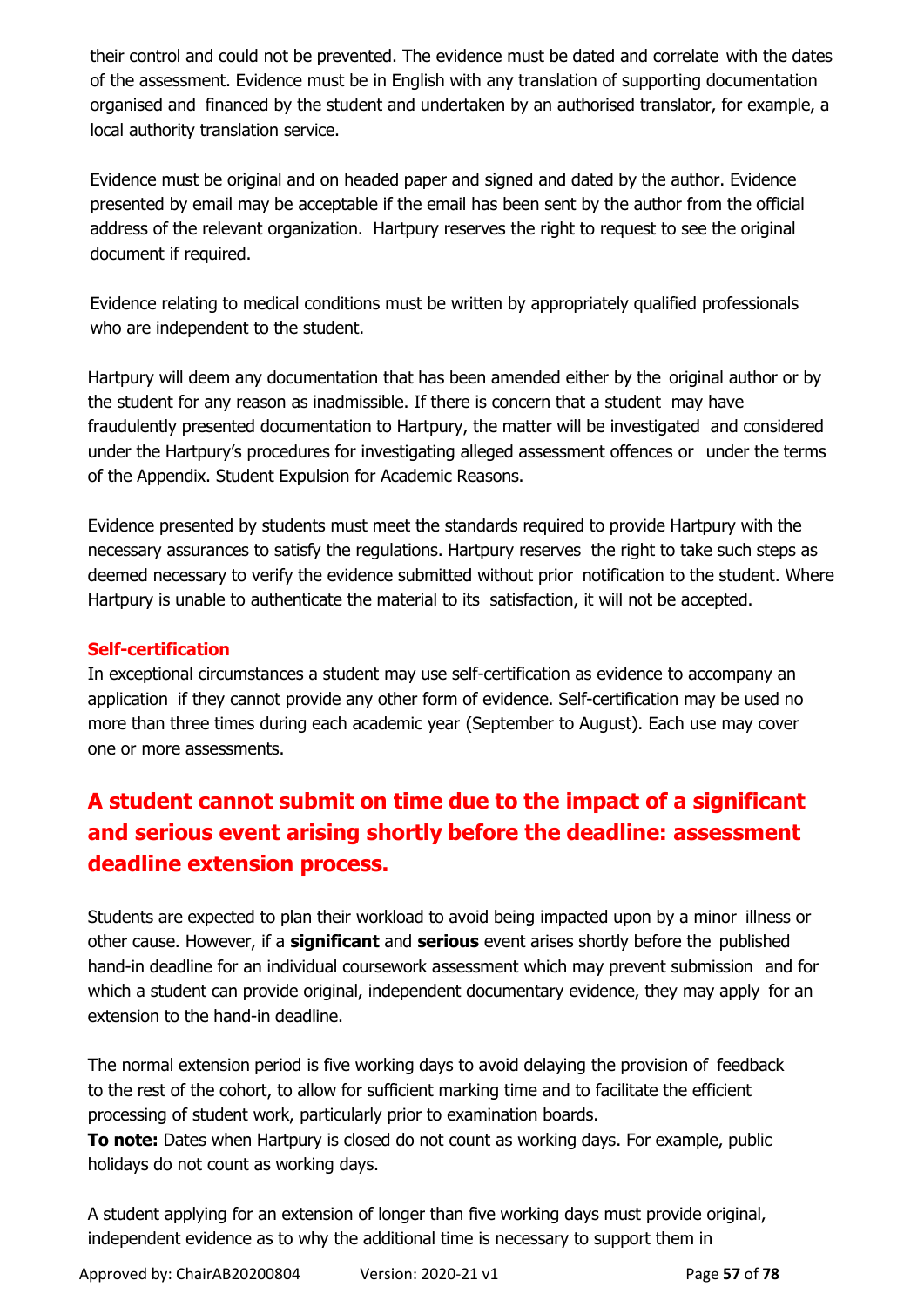completing and submitting the work. Where providing an extension of longer than five working days cannot be granted without the student gaining an unfair advantage or the work is unable to be processed prior to examination boards then the maximum extension given may be less than the requested period.

#### **The process for applying for an extension**

A student making a request for an extension must do so through the Student Advisor. Extensions may not be agreed between an individual tutor and the student.

If an extension to a deadline is granted the assessed work will be marked as if on time.

The extension request must normally be submitted at least two full working days (48 hours) before the deadline. An extension request will normally only be considered if:

- a. the request is submitted within the permitted timescale;
- b. relevant third party documentary evidence is attached to the request.

A student using the Assessment Deadline Extension Process may still apply through the Missed Assessments Process.

#### **Assessment types and extensions**

Due to the type and timing of some forms of assessment it will not be possible for an extension to be given, or the maximum extension may be less than five working days.

| <b>A. Extensions are</b><br>normally available for the following<br>assessment types                                                                                                                               | <b>B. Extensions are not</b><br>normally available for the following<br>assessment types                                                                                                                                                                                                                                                                                                                             |
|--------------------------------------------------------------------------------------------------------------------------------------------------------------------------------------------------------------------|----------------------------------------------------------------------------------------------------------------------------------------------------------------------------------------------------------------------------------------------------------------------------------------------------------------------------------------------------------------------------------------------------------------------|
| An individual piece of work, for example:<br>coursework;<br>an individual presentation;<br>an individual viva.                                                                                                     | Group work, for example:<br>• jointly assessed group work;<br>a group presentation;<br>• group design review;<br>• a group report for which the same mark is<br>assigned to all contributors.                                                                                                                                                                                                                        |
| a poster;<br>an individual poster presentation.                                                                                                                                                                    | Assessments limited by logistical constraints,<br>for example:<br>• assessments to be completed whilst on a field<br>trip;<br>• time-constrained examinations and other<br>assessments;<br>• assessments submitted for marking by a group<br>of staff at a fixed time (including practical<br>assessments involving time-constrained<br>resources);<br><b>Objective Structured Clinical Examinations</b><br>(OSCEs). |
| Work associated with practice but only if it<br>is a portfolio or a written submission which<br>includes professional practice evidence (but<br>is not the practice element of a professional<br>practice module). | Practice elements of professional practice modules.                                                                                                                                                                                                                                                                                                                                                                  |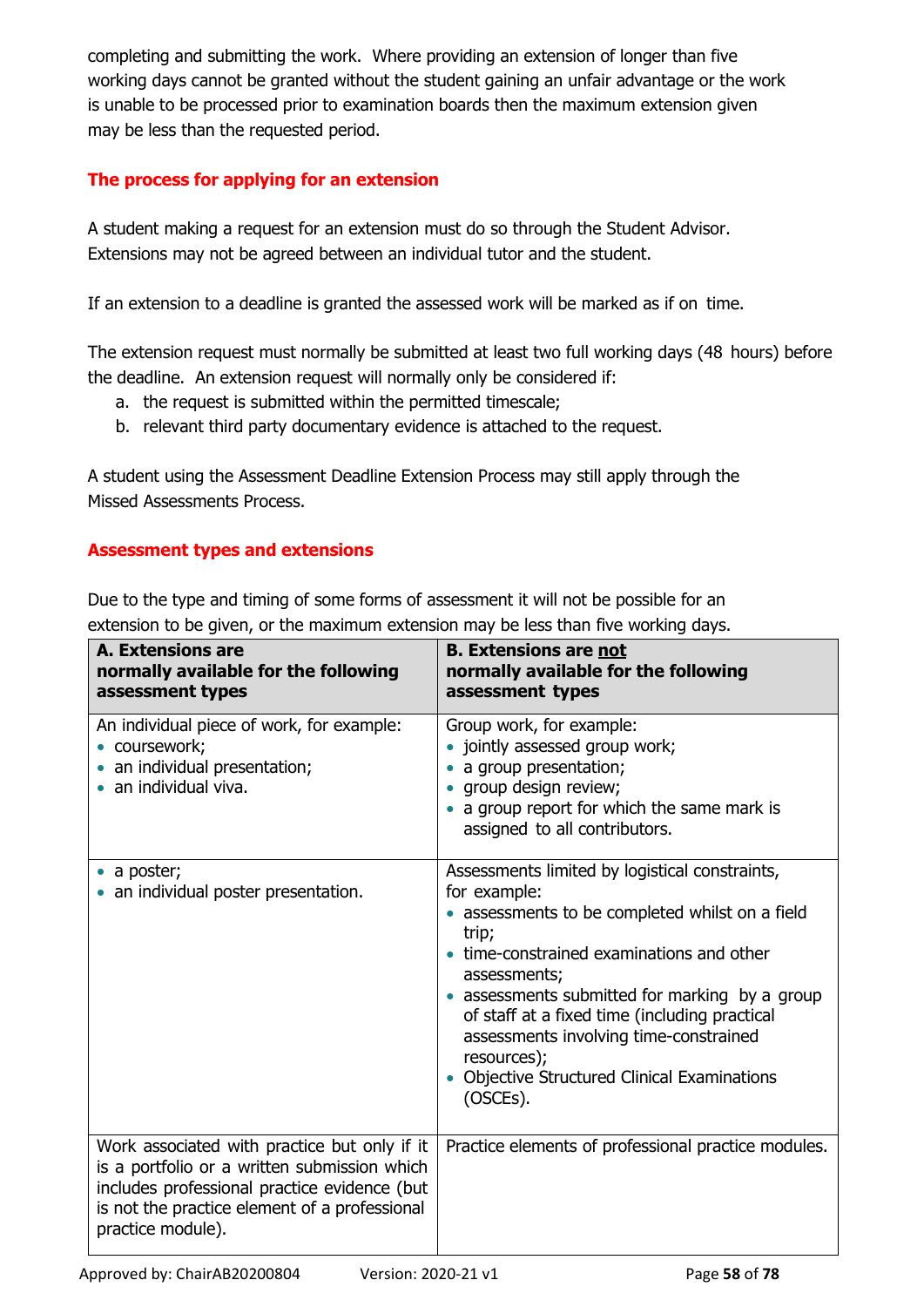Additional points to note:

- i. as the work is submitted after the deadline a student may receive their mark later than the rest of the cohort;
- ii. repeated requests for extensions to deadlines would normally activate a detailed review of a disabled student's current support, or to consider whether a student who does not have reasonable adjustments in place, requires them;
- iii. Granting an extension must not disadvantage other students enrolled on the module, or unduly advantage the student who is applying for the extension;
- iv. a student is permitted to submit the work earlier than the expiry date of the extension period if they wish;
- v. there will be no further extension upon an already granted extension.

#### **Late five working day extension requests**

Requests made after the assignment deadline will normally not be considered. Only if an incident occurs during the two full working days (48 hours) before the deadline and the student provides independent documentary evidence of a situation which demonstrates they cannot meet one or more of the requirements above, will a later request be considered. An example of such a situation may be an emergency event on the evening before/morning of the hand in. For example, if a student was unexpectedly admitted to hospital for medical treatment.

## **A student is unable to submit or attend an assessment due to their personal circumstances: Missed assessments process**

If a student has chosen to submit an assessment or attend an exam, they cannot usually apply under the missed assessments process (see section on late applications below).

A student may use the missed assessments process in one of the following circumstances:

- i. they submit a title page stating that they are submitting an application under the missed assessments process;
- ii. they do not submit an assignment due to the impact of their personal circumstances;
- iii. they notify Hartpury they are unable to attend an assessment due to the impact of their personal circumstances; or;
- iv. they do not attend an examination or other controlled conditions assessment (such as a presentation) due to the impact of their personal circumstances.

Students must ensure they have read the Academic Regulations alongside this procedure before submitting an application for a missed assessment. Applications for missed assessments will be rejected if a student goes onto submit an assessment after making an application.

#### **Using the missed assessments process.**

- a. Applications for missed assessments must be submitted via the Student Advisor, and should be on the application form.
- b. Students are encouraged to submit a title page stating they are submitting an application under the missed assessments process or notify the Student Advisor and Module Leader they are unable to attend a face-to-face assessment.
- c. Students are strongly advised to obtain guidance or advice from the Student Advisor prior to submitting their form. Such advice will be limited to the procedures to be followed and the required evidence.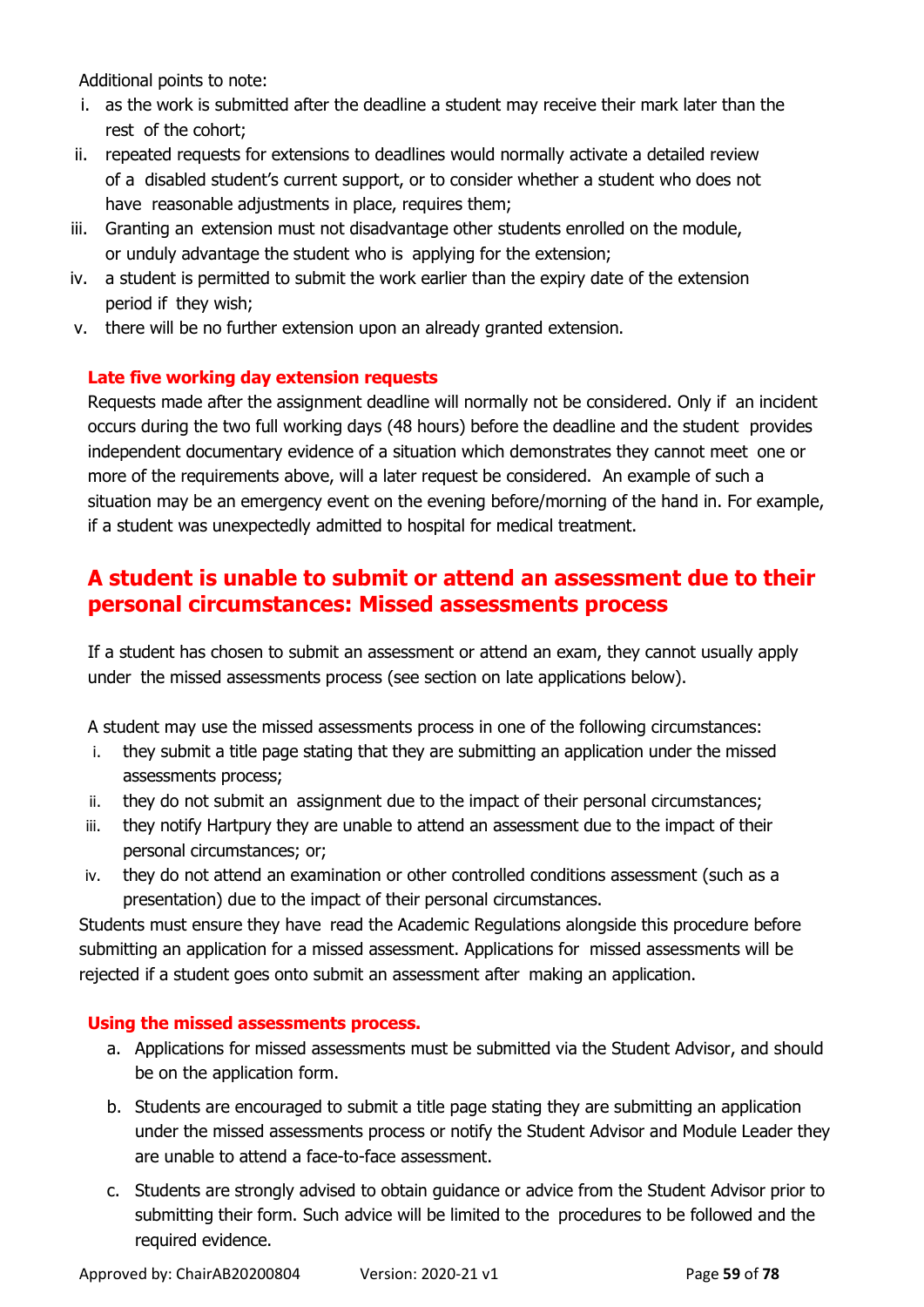- d. Where a student is studying with an academic partner they should contact their local administration office for guidance
- e. It is the student's responsibility to ensure that the form is completed and that all relevant information and supporting documentary evidence is submitted. A verbal notification regarding personal difficulties is not sufficient.
- f. When filling out the form, students must ensure they record exactly which assessments have been affected and link this to the modules they relate to. They must clearly state why the circumstances adversely affected their ability to attend or to submit the assessment. The reasons given must be linked to the dates of the assessment and the Scope of Circumstances above.
- g. All the following pieces of information are essential:
	- i. personal details name, student number, programme title;
	- ii. details of how the circumstances affected the student's studies / assessment and relevant dates and details;
	- iii. documentary evidence.
- iv. Electronic submission is authentication of the signature and confirmation of the date.
- h. A student's application will not be carried forward between assessment opportunities. A new form, and new up to date evidence, will need to be submitted which demonstrates that the circumstances are continuing and affecting the student's ability to submit or attend assessments. For longer term circumstances please see the sections on 'ongoing conditions, disabilities or pregnancy and maternity' or 'suspension of studies'.

#### **Final deadline for submission of an application**

A missed assessments application should be made in advance of an assessment. However, if the student's situation prevents this, it must be received no later than ten working days later the formal notification of the examining board's decision.

If a student encounters any problems which might prevent them from applying or providing evidence by the relevant deadline, they should contact a Student Advisor as soon as possible.

If the evidence is still not available when the application is considered and no other independent corroborating evidence is available, it will be rejected.

#### **Late applications**

Applications received after the final deadline will not be considered unless a student can demonstrate that circumstances beyond their control prevented the disclosure of the relevant factors at that time. Applications must be received no later than ten working days after the formal notification of the examining board's decision. In addition to providing evidence of their circumstance, students must also provide evidence showing why they did not apply at the appropriate time.

In exceptional circumstances, where a student can demonstrate, with the support of independent documentary evidence, that they could not reasonably have been expected to have complied with the regulations owing to the specific nature of the issues involved, an application which has been submitted beyond this time frame may be reviewed.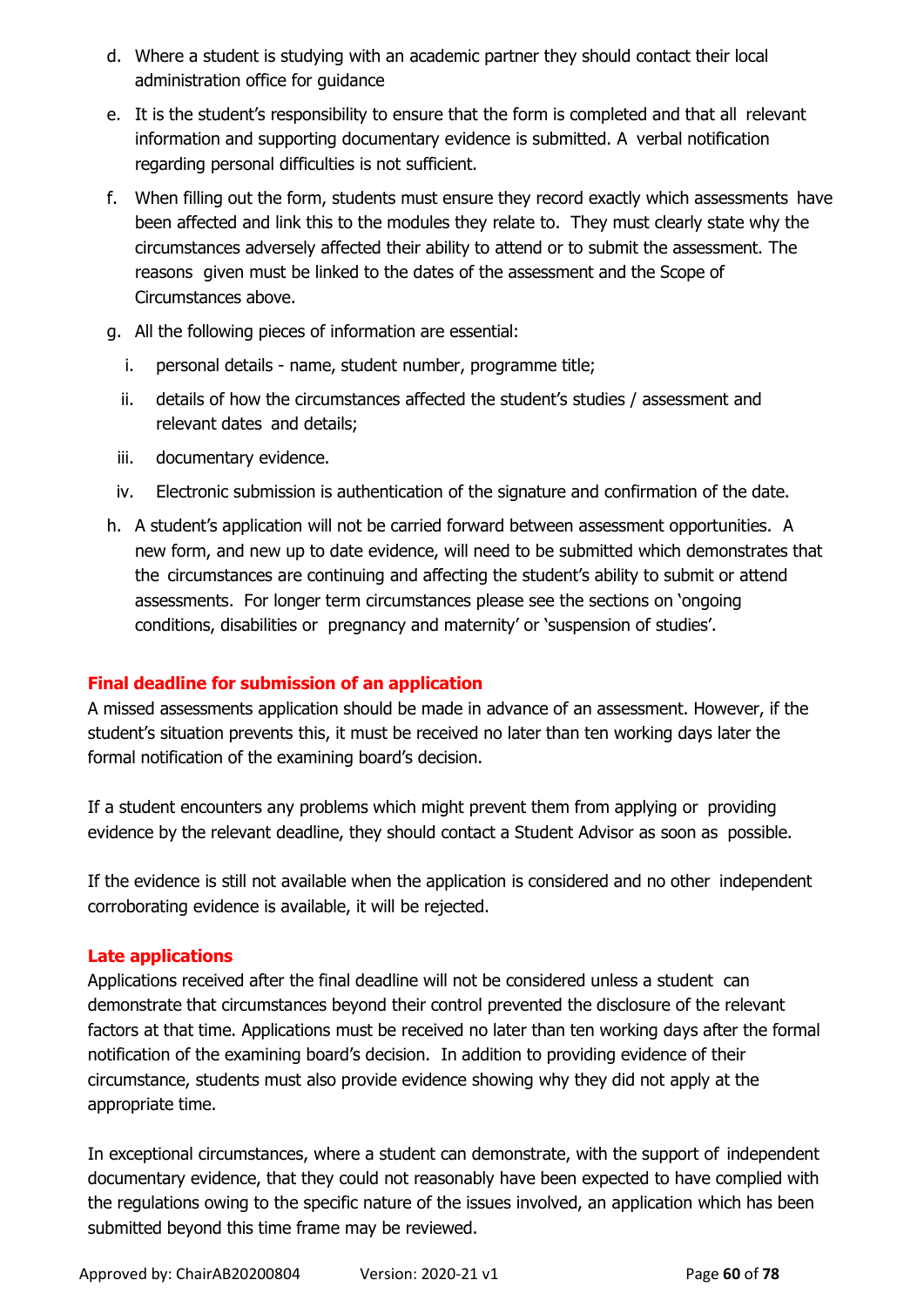Where appropriate, if the late claim is upheld after the relevant examining board has met, the Chair of the Examining Board will be notified and a sub- examination board convened to reconsider the student's academic profile.

#### **Third party applications**

A third party may not make a submission on behalf of a student unless in very exceptional circumstances where a student is unable to submit a request on their own behalf. For example, if they are unexpectedly confined to hospital for medical treatment. For such an application to be accepted the submission must state why the student was unable to make the application themselves; the name and contact details of the third party and their connection to the student; and that the application is supported by evidence.

## **A student requests the exceptional removal of a mark due to personal difficulties affecting an assessment they have attempted**

Exceptionally, a student may apply to have their mark for an assessment removed **after** attempting the assessment. This is permitted on only two grounds and there are specific requirements for the evidence which **must** be provided.

#### **Ground 1: The student's circumstances affected their judgement to the extent they were unable to determine that they should not have done the assessment.**

The evidence must cover the period of assessment and explain the impact on the student's judgement at that time.

#### **Ground 2: The student attended an examination but was taken ill during the event and was unable to complete the assessment.**

The application must be supported by written, verifiable, and independent evidence of the illness. The evidence would usually be corroborated by an institutional record of the student leaving the assessment (for example, a report of the examination invigilator or academic staff responsible for supervising the assessment).

The application process and all deadlines around late applications are the same as for the missed assessments process. Applications for the exceptional removal of a mark should be made by the student **as soon as possible** after the assessment.

#### **The process for considering missed assessment or exceptional mark removal applications**

Hartpury operates a two-stage process which has full delegated authority from Programme Examination Boards to make decisions whether to accept or reject applications.

#### **Stage one**

Designated staff will consider cases following the submission of the application. Depending on the nature of the circumstances and evidence provided, the staff member may be able to consider the application or will consult with an academic reviewer before a decision is made.

#### **Stage two**

Where staff are unable to reach a decision at stage one, the application will be considered by a Panel. The panel will convene at intervals during the year, meeting formally or virtually. The panel may, if appropriate, request and receive reports from tutors. The panel will comprise at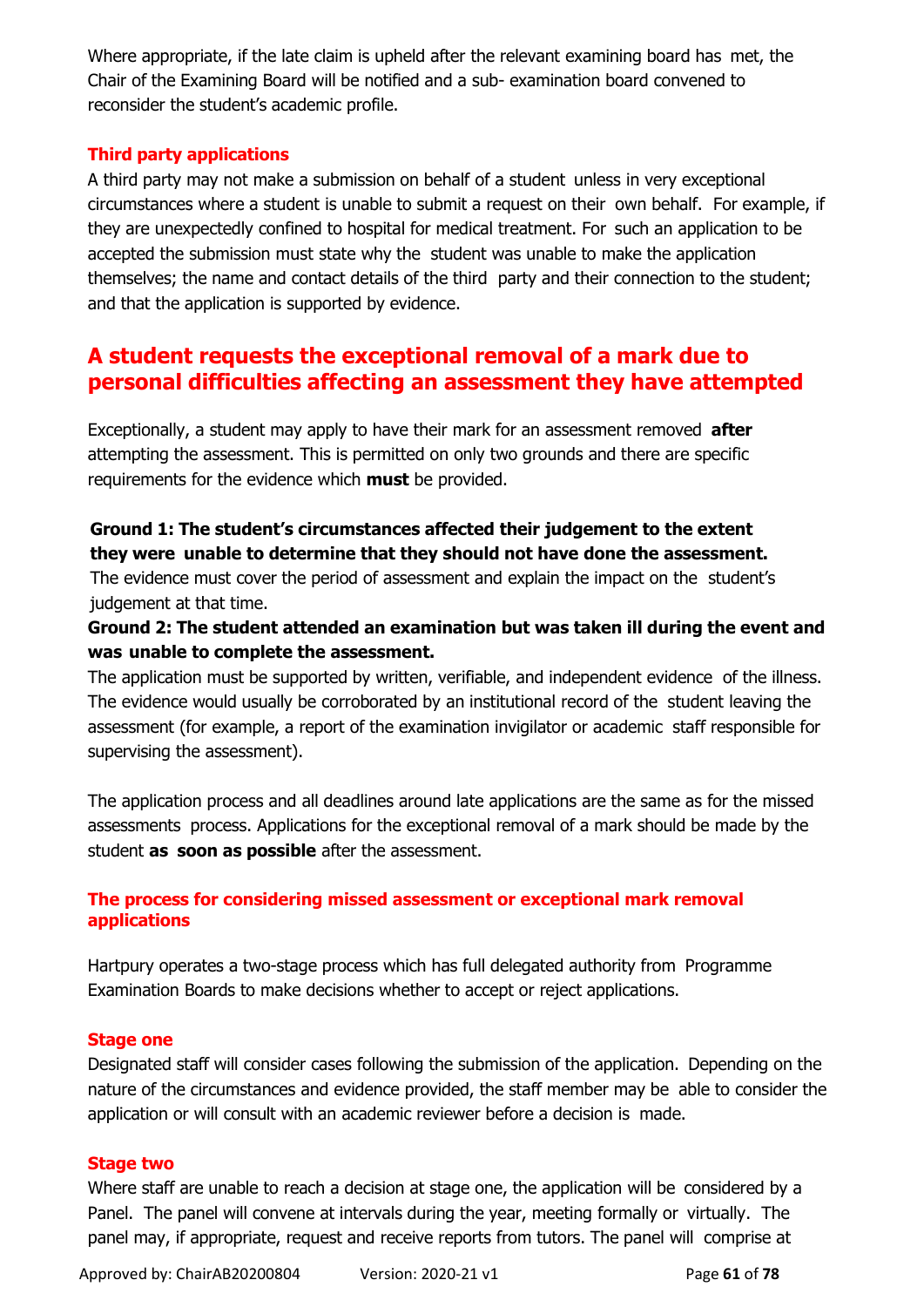least three members of staff, including the Chair and an academic.

#### **Confidentiality**

All cases and evidence provided must be treated as confidential. If a student subsequently appeals (using the Appendix. Appeals Procedure) or makes a complaint (using the Complaints Procedure) any relevant paperwork may be accessed as part of that investigation.

#### **Notification of outcomes**

The decisions to accept or reject missed assessments applications will be recorded and entered onto the Student Record system. Students will be notified of the outcome via email and any subsequent Programme Examination Board decision will be available following the publication of results.

#### **What happens when a missed assessments or exceptional mark removal application is accepted?**

If an application for the removal of a mark is accepted, the mark will be removed and replaced by a mark of 0%. A student may not subsequently use this decision as grounds for academic appeal should any further assessment give a lower mark than the mark that has been removed under this process.

Decisions about the impact of individual personal circumstances upon a student's progression or eligibility for an award will be made by a Programme Examination Board. Where a missed assessments application has been accepted or where a mark has been removed due to a student's personal circumstances, the Board can use its discretion to take account of these and may:

- i. allow a resit or retake of a failed module;
- ii. allow the mark for a resit or retake to be uncapped;
- iii. accept failure of a module/s when recommending eligibility for a named award.
- iv. recommend an aegrotat award.

Please note:

- i. these decisions are subject to the assessment requirements (including professional body requirements) for the award;
- ii. some of these outcomes may have visa implications for those students who require one.

Acceptance of an application does **not** permit any of the following:

- i. an adjustment to the marks for individual modules;
- ii. to allow students who have passed a module to retake it;
- iii. to waive the fees for a retake unless in very exceptional cases which are markedly different from the usual run of cases;

iv. to allow marks for elements of assessment within a failed component to be carried forward; Please note that if a mark is removed for an assessment where an assessment offence has been proven to have taken place, the assessment offence will remain on the student's record.

## **Adverse circumstances affecting a whole student cohort or subcohort.**

A Module Examination Board will take account of any circumstances relating to the delivery or assessment of a module adversely affecting the performance of a whole cohort or a sub-group of students on a component of assessment or the module (for example, an incident affecting an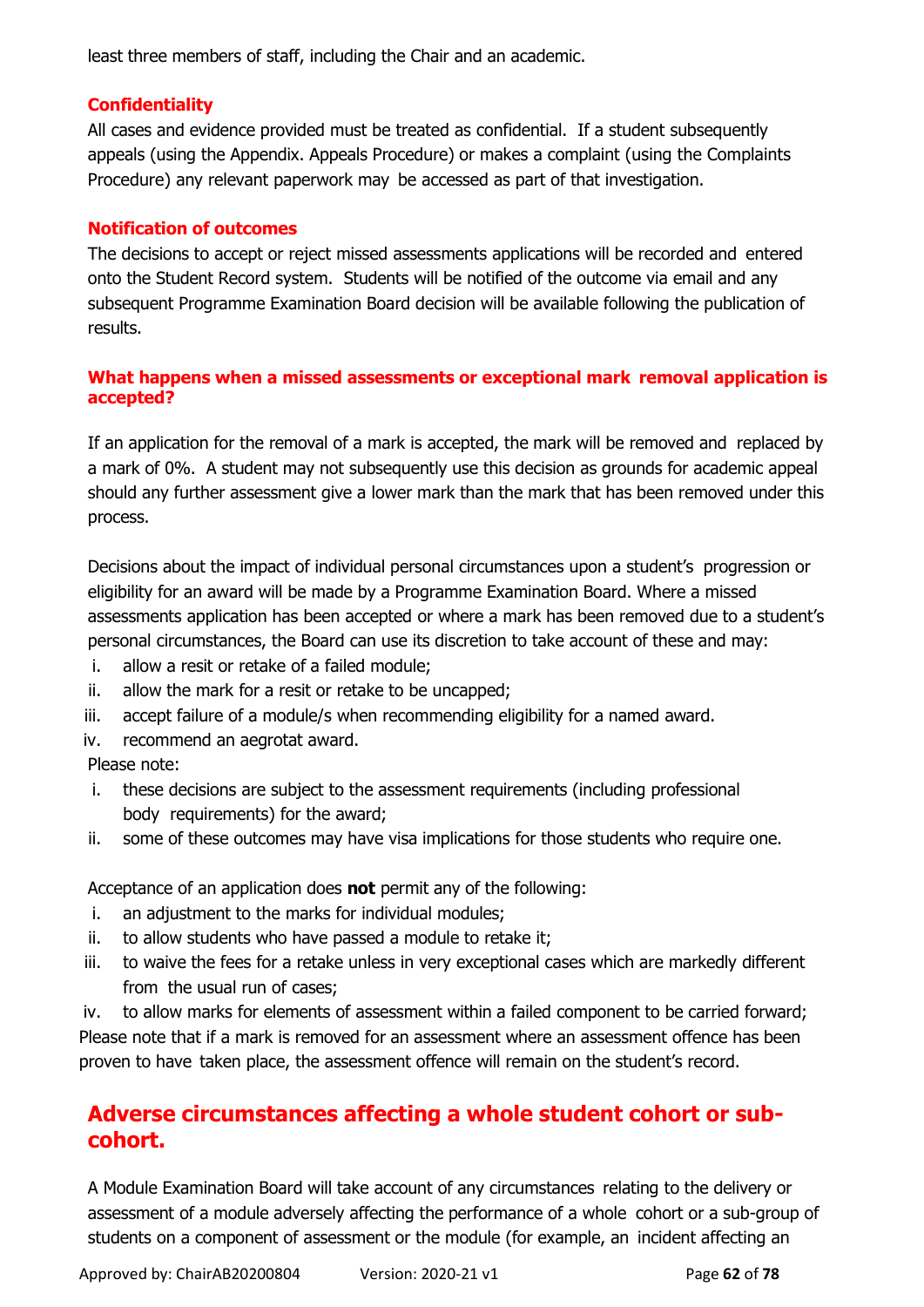examination). The Board may consider such matters when requested to do so by members of staff, students enrolled on the module or based on a report received from examination invigilators.

In the case of submissions from students, normally the details should be provided in writing to the Student Advisor no later than the end of the assessment period or five working days after the assessment in question (whichever is later). However, the Board will have discretion to consider submissions received after this date, provided they are received prior to the Board meeting. In such cases students should **not** submit an individual application for personal extenuating circumstances or for the exceptional removal of a mark.

Actions available to Module Examination Boards in such circumstances may comprise revising assessment marks.

Actions available to Programme Examination Boards in such circumstances may comprise any of the following:

- i. Following due discussion and consideration, a classification uplift.
- ii. allow a resit or retake of a failed module;
- iii. allow the mark for a resit or retake to be uncapped.

## **A student has experienced serious but temporary circumstances which have impacted upon their learning or ability to complete or attend assessments: Suspension of studies**

If a student is only enrolled on modules they may not suspend their studies. Only students enrolled on a programme may suspend their studies. A student may suspend their studies with the intention to return to the programme within twenty four calendar months. A request to suspend studies during the current academic year must be received no later than seven months after enrolment. The date of the suspension is the date that Hartpury receives written notification of the student's request to suspend their studies.

It will only be possible for Hartpury to grant a request from a student to suspend study on a programme that is available at the point of their anticipated return. Programmes that are in cessation may preclude, or limit the period of, a student's suspension of studies.

After the deadline if the student does not withdraw and they are experiencing serious but temporary personal circumstances preventing them from doing their assessments they should refer to the regulations on submitting a missed assessments application.

Students suspending their studies should note the following:

- i. academic progression may be affected;
- ii. there may be fee implications. Students are advised to consult the Hartpury Tuition Fee Policy for more information;
- iii. there may be academic consequences for a programme accredited by a Professional, Statutory and Regulatory Body;
- iv. there may be implications on immigration status and for completion of studies for students who require a visa;

Approved by: ChairAB20200804 Version: 2020-21 v1 Page **63** of **78**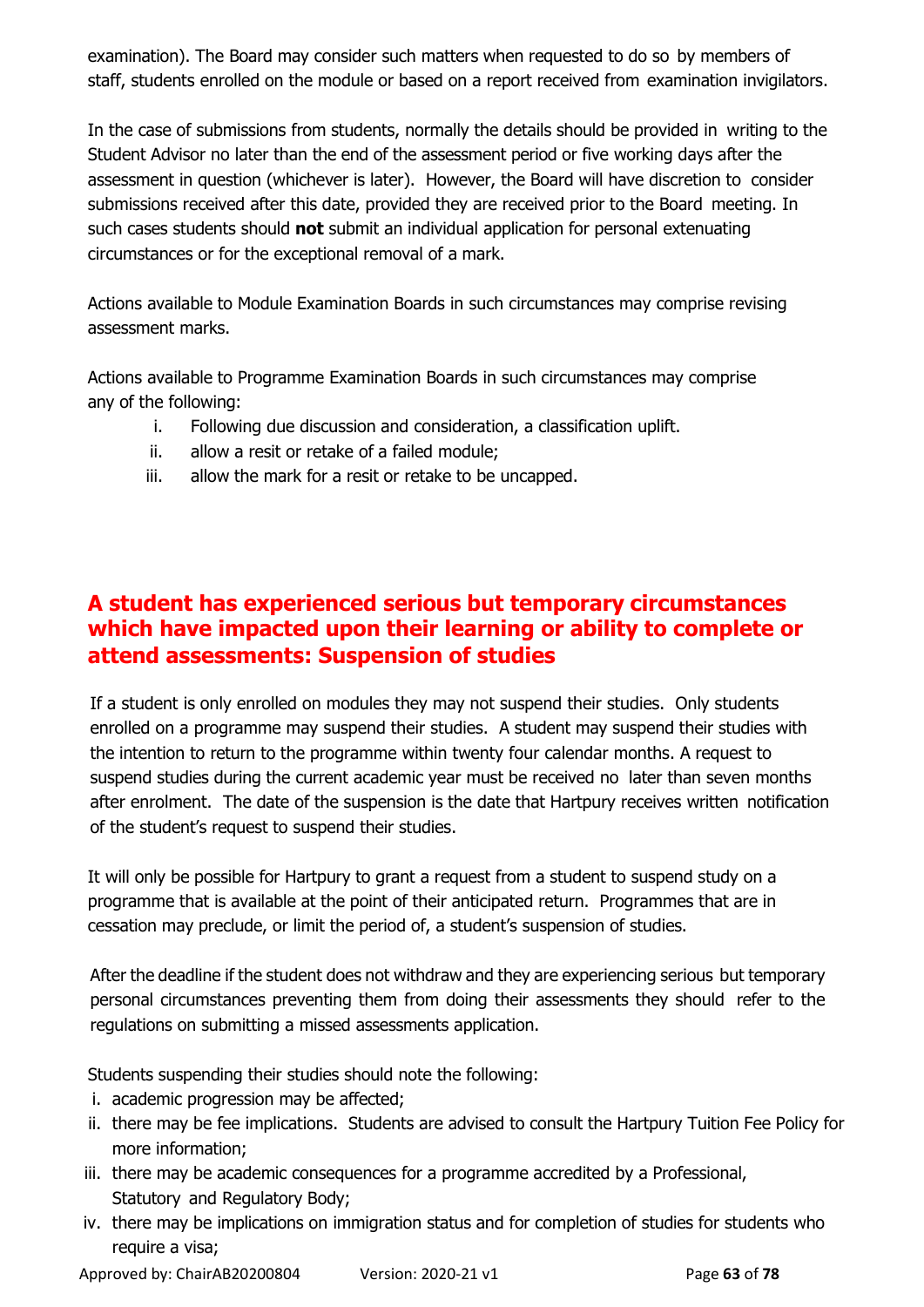- v. they cannot submit work for assessment or sit examinations;
- vi. no marks for work submitted after the suspension of studies commences will be recorded, but credit for modules which have been passed prior to the suspension of studies will be awarded;
- vii. any period of suspension is included in the student's maximum enrolment period for the programme on which they are enrolled.

On a student's return:

- i. all assessments for all modules will need to be taken, unless the whole module has been passed;
- ii. the form of module assessment may be different;
- iii. the student may be required to change their mode of attendance depending on the number of modules they have already passed e.g. from full-time to part-time;
- iv. the student will be required to enrol on the version of the programme currently running, to ensure the currency of their subsequent learning.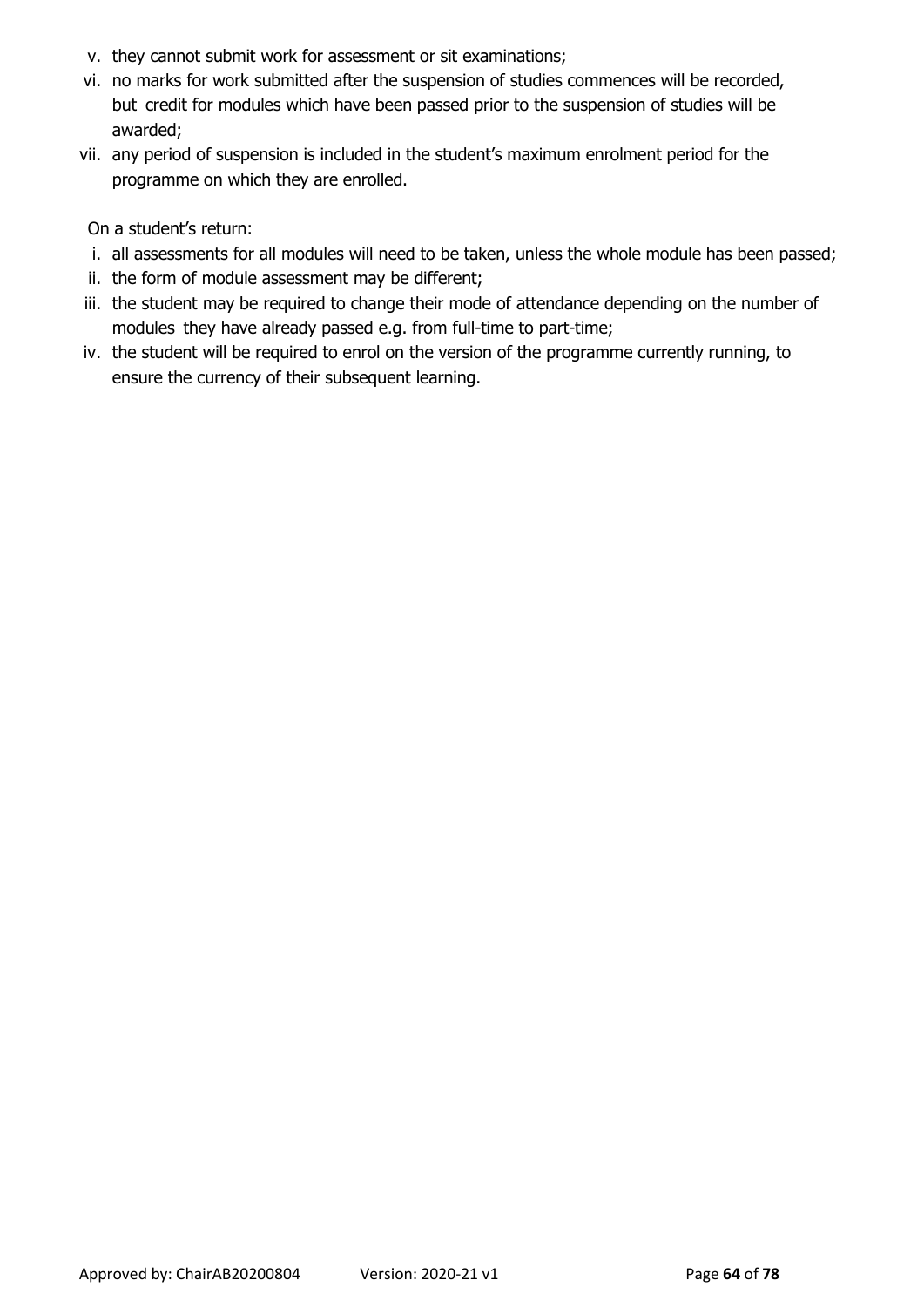# **Appendix. Fitness to study and reside**

## **Principles**

Hartpury University needs to be satisfied that individuals admitted, enrolling for, and undertaking their studies are professionally suitable to do so, with reference to the standards of the particular profession and/or the requirements of any relevant Professional, Statutory and Regulatory Bodies (PSRBs) and in addition considered fit to study and reside. Hartpury University will consider and address concerns regarding students' fitness to study and reside howsoever they arise and will endeavour to take action to deal with concerns promptly and fairly. Hartpury University recognises that dealing with matters in this way is critical not only to ensure consistency and that relevant professional standards are attained and maintained, but also to supporting student wellbeing, learning and academic achievement and to the furtherance of a positive student experience. As such evaluation of the application of these principles and procedure will be included within the Annual Quality Report.

This Procedure applies to all applicants that have accepted an offer to study at Hartpury University at all times (not just during term time or placement learning). It will have particular relevance to those programmes of study that lead to professional registration and/or a license to practise in a professional context. Hartpury University reserves the right to use this Procedure in situations where behaviour or an allegation or complaint is made that calls into question their suitability for their expected future profession. Students are required at all times to:

- demonstrate acceptable standards of conduct,
- demonstrate relevant values and attitudes,
- satisfy relevant criminal record requirements, and
- satisfy relevant health requirements

When operating this Procedure, Hartpury University staff will consider what support and guidance may be offered. Students are reminded of the support services provided by Hartpury University through the Academic Services team and by the Students' Union and are encouraged where appropriate to seek support from relevant external sources (e.g. local GP's or mental health services) as well as from sources internal to Hartpury University (e.g. the Wellbeing service or Learning Support or Aspire). Students will be encouraged to seek and engage with support. Whilst Hartpury University anticipates that most matters involving fitness to study and reside concerns will be dealt with under this Procedure, matters may arise where it is appropriate for Hartpury University to implement other institutional processes as an alternative or in addition, and Hartpury University is not prevented from doing so at any time. This procedure is not intended to deal with issues of assessing practice competencies. In appropriately serious cases, Hartpury University has the right to require the suspension of a student's studies and/or the withdrawal of a student's enrolment on their studies.

Students should be aware that, in the course of dealing with fitness to study and reside concerns, Hartpury University may consider it appropriate to consult and/or refer matters to third parties such as PSRBs, the NHS Counter Fraud Service, Social Services, the Police or the Disclosure and Barring Service. Hartpury University will normally notify the student when doing so, but may do so on occasion without notification to the student in situations deemed to be of risk. Where such third party or agency carries out any investigation (including criminal proceedings) or other process,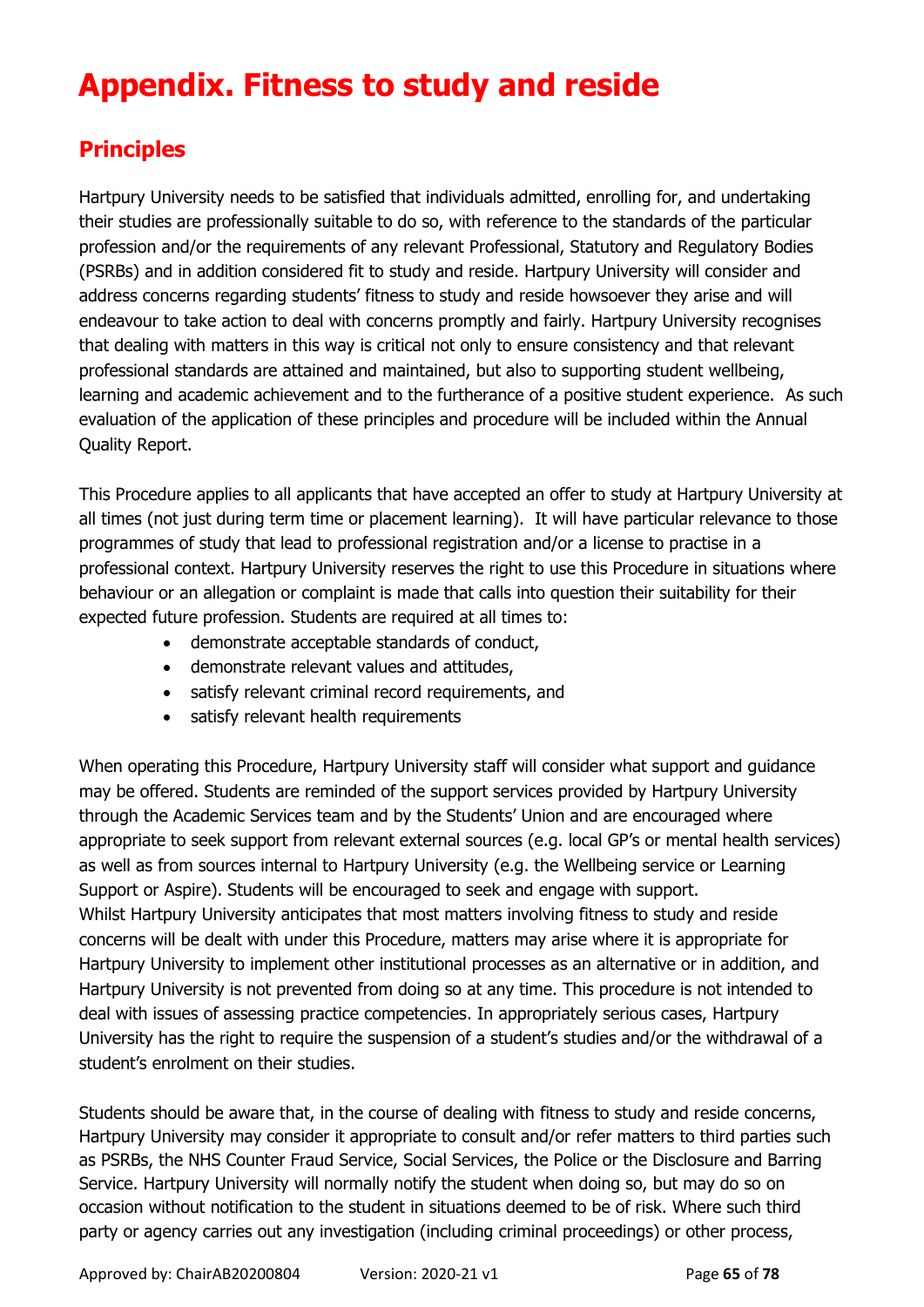Hartpury University may suspend or delay taking action under this Procedure, although it is not obliged to do so. Hartpury University will not be bound by the outcome of any third party or agency investigation or other process.

Concerns about a student's wellbeing will be acted upon promptly. Early intervention may prevent situations developing into crises at a later stage. If concerns regarding a student's health (mental and physical) are considered to be posing a risk to their own, safety or wellbeing, or that of others, the Safeguarding and Wellbeing Manager will be contacted for advice or emailed via [safeguarding@hartpury.ac.uk.](mailto:safeguarding@hartpury.ac.uk)

Hartpury University recognises that concerns may be raised by a variety of individuals, for example, Support staff, Course /Personal Tutors, Teaching staff and third parties (such as health professionals). This Procedure seeks to promote early intervention, active collaboration between staff, students and third parties, and consistency of approach. Matters will be dealt with sensitively and non-judgementally and in a coordinated manner across Hartpury University. Whilst Hartpury University will seek to work with students in a spirit of cooperation, cases may arise in which it may, under this Procedure, determine that a student is unfit to study or reside and that his/her Studies or Residence should be suspended or withdrawn.

In implementing this Procedure, Hartpury University will at all times remain mindful of its duty of care and its obligations to students under the Equality Act 2010, including in appropriate cases its obligation to make reasonable adjustments. It will also remain mindful of the confidential and sensitive nature of fitness to study and reside matters and of its obligations under the Data Protection Act 1998.

Staff dealing with fitness to study and reside cases must contact the Safeguarding and Wellbeing Manager or Head of Learning Support for guidance in order to consider the student's immediate support needs and the appropriateness of intervening under this Procedure.

Where there are critical concerns about the risks posed by a student's health or where a temporary suspension is being considered, the Safeguarding and Wellbeing Manager will normally get in touch with the "emergency contact" provided by the student at the point of enrolment. The student's consent for this action to be taken will be sought. Hartpury University reserves the right to make this contact if it deems the student's vital interests are at risk even if such consent is not given and/or the student is unable to give such consent.

## **Scope**

Hartpury University will be concerned if reasonable suspicion suggests that the student's fitness to study and reside may be, or may become, impaired and as a result any of the following may occur:

- a risk which may be serious and immediate is posed to the student's own health, safety or wellbeing and/or that of others;
- a student's behaviour is (or is at risk of) adversely impacting on teaching and learning activities of other students and staff and/or the studying, working, living co-operatively and in close proximity of others;
- Hartpury University is unable to balance the needs and rights of the student against the need to protect the wellbeing of other students and staff
- the support needs of a student fall outside the scope of the support and other services which Hartpury University can reasonably be expected to provide

Approved by: ChairAB20200804 Version: 2020-21 v1 Page **66** of **78**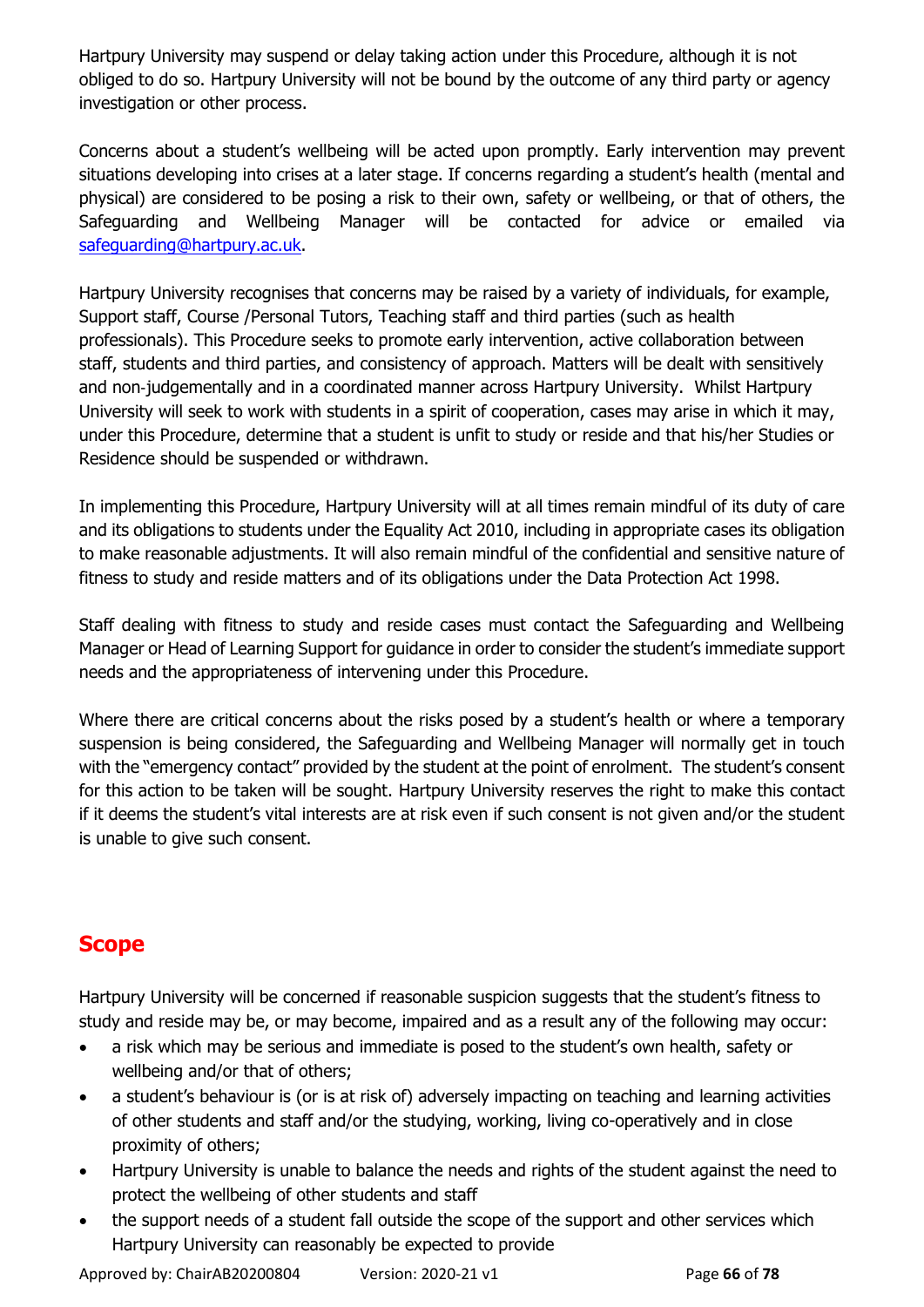- the proper operation of the profession, in instances of professional suitability is or may be adversely affected or brought into disrepute;
- a relevant placement or work based setting is or may be undermined.

Examples of where fitness to study and reside concerns may arise include (but are not limited to) instances where a student has or is suspected of having:

- health, mental health, emotional or inter-personal problems, or failure to disclose these, which indicate a lack of insight and appropriate management thereof, and which give rise to concerns about possible risk to self or others
- failed to comply with PSRB requirements and/or guidance in relation to professional suitability at any point in time
- failed to act within any statutory frameworks which set out students' professional duties and responsibilities
- breached standards of acceptable conduct including those set out in Hartpury University policies or by a relevant PSRB in their requirements or guidance, for example in connection with (but not limited to):
	- o abuse or harassment, including through the use of social media
	- o violent, aggressive or threatening behaviour (physical, verbal or other)
	- o sexual misconduct
	- o failure to ensure and promote animal welfare
	- $\circ$  failure to treat others with dignity or respect, or to practise in a non-discriminatory way
	- o dishonesty or untrustworthiness (e.g misrepresentation of qualifications or professional experience, or the forging of documents or signatures, or theft or making false expenses claims)
	- o repeat or serious assessment offences
	- o breach of confidentiality
	- $\circ$  activities which constitute a criminal offence or the commission of a criminal offence
	- o alcohol or substance abuse problems or addiction
	- o lack of motivation or interest and/or failure to engage in learning activities
	- o lack of communication and engagement with the programme team
	- o anti-social behaviour which adversely affects the proper operation of placement/work-based settings
	- o the failure to demonstrate an attitude, demeanour or communication appropriate for individuals working in the profession concerned
	- o inconsistent, unreliable or inappropriate behaviour in learning, study or placement/workbased learning settings

## **Procedure**

Please note that where a student decides to withdraw from the programme, or is required to withdraw on academic (including competency) grounds, and there is an outstanding fitness to study and reside concern, the fitness to study and reside process will normally continue until completed so that a formal judgement can be reached, whether or not the student chooses to engage with the process.

Should a student without good cause be unwilling or unable to participate at any stage of this Procedure or attend a meeting/hearing, Hartpury University reserves the right to follow the Procedure in their absence.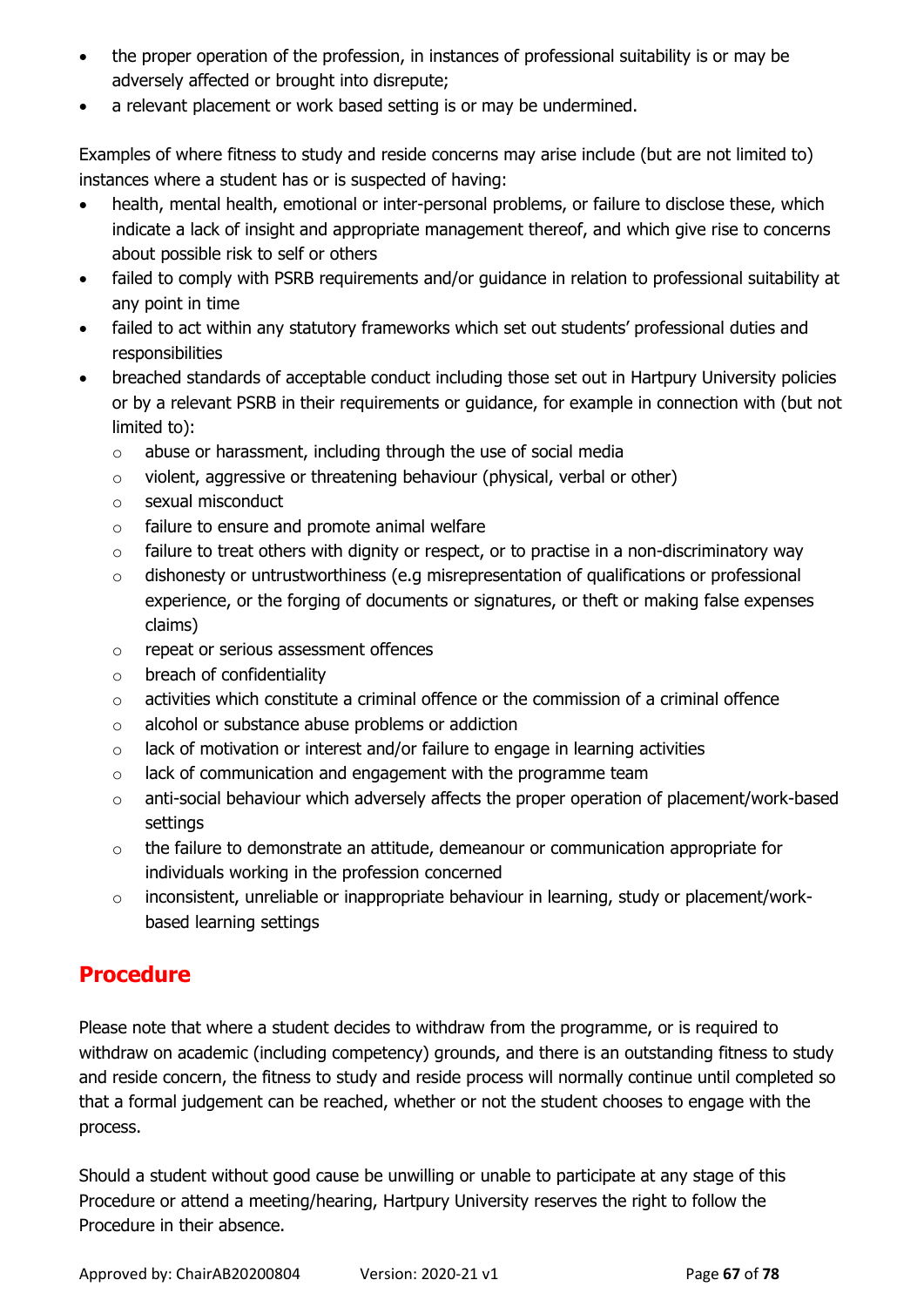- 1. Staff to whom disclosures are made or concerns are raised are encouraged to consult with their Head of Department (or nominee) or the Safeguarding and Wellbeing Manager (or nominee) to discuss next steps.
- 2. The relevant Head of Department or the Safeguarding and Wellbeing Manager (or nominee) will consider the concern raised and whether it should be considered through this procedure and/ or another mechanism.
- 3. The standard of proof applied at every stage of this Procedure is the balance of probabilities.
- 4. Where the Head of Department or the Safeguarding and Wellbeing Manager decides the concern should be considered through this procedure they will notify the designated administrator who will ensure they are recorded centrally. The Head of Department or Safeguarding and Wellbeing Manager will review and determine which level the concern is considered to be:

**Level 1:** Initial, emerging or minor concerns

**Level 2:** Serious and/or continuing concerns

**Level 3:** Critical and/or persistent or cumulative concerns.

The procedure may be entered at any level without any requirement for an earlier level to have been commenced or exhausted, although it is anticipated that most situations can be managed by action taken at Levels 1 and/or 2. At which Level the Procedure is implemented will depend on factors such as the nature of the fitness to study and reside concern, the seriousness of any risk posed and the student's response to any steps taken so far by Hartpury University to manage the situation

- 5. The Head of Department or the Safeguarding and Wellbeing Manager (or nominee) will assess whether the student about whom fitness to study and reside concerns have been raised poses a serious risk to:
	- their own health, safety and/or wellbeing and/or that of others
	- the professional activities of a placement provider or other professional organisation or to a practice situation
	- the property of Hartpury University and/or others, and/or
	- the reputation of Hartpury University or a placement provider or other professional organisation, and/or its proper functioning and/or its activities
- 6. Where immediate action is reasonably required to remove or reduce risk, the Head of Department will make a recommendation to the Dean: Teaching and Learning (or nominee) or the Director of HR and Residential Services that the student be temporarily suspended and/or excluded from premises. Any temporary suspension or exclusion made under this section is a neutral act and is not a determination regarding any fitness to study and reside concerns raised.

The Dean or the Director of HR and Residential Services will consider the recommendation and may:

- i. suspend the student from their studies at their placement or work-based learning setting and/or related learning activities for a specified period of time
- ii. suspend the student from their studies for a specified period of time and/or
- iii. exclude the student from Hartpury University premises for a specified period of time pending steps being taken under this Procedure and/or any third party investigation/prosecution.

The Programme Manager or Associate Head of Department will consider whether specific arrangements can reasonably be put in place for the student in order to minimise the impact on their studies, and will liaise with the student's Head of Department to make these arrangements as appropriate.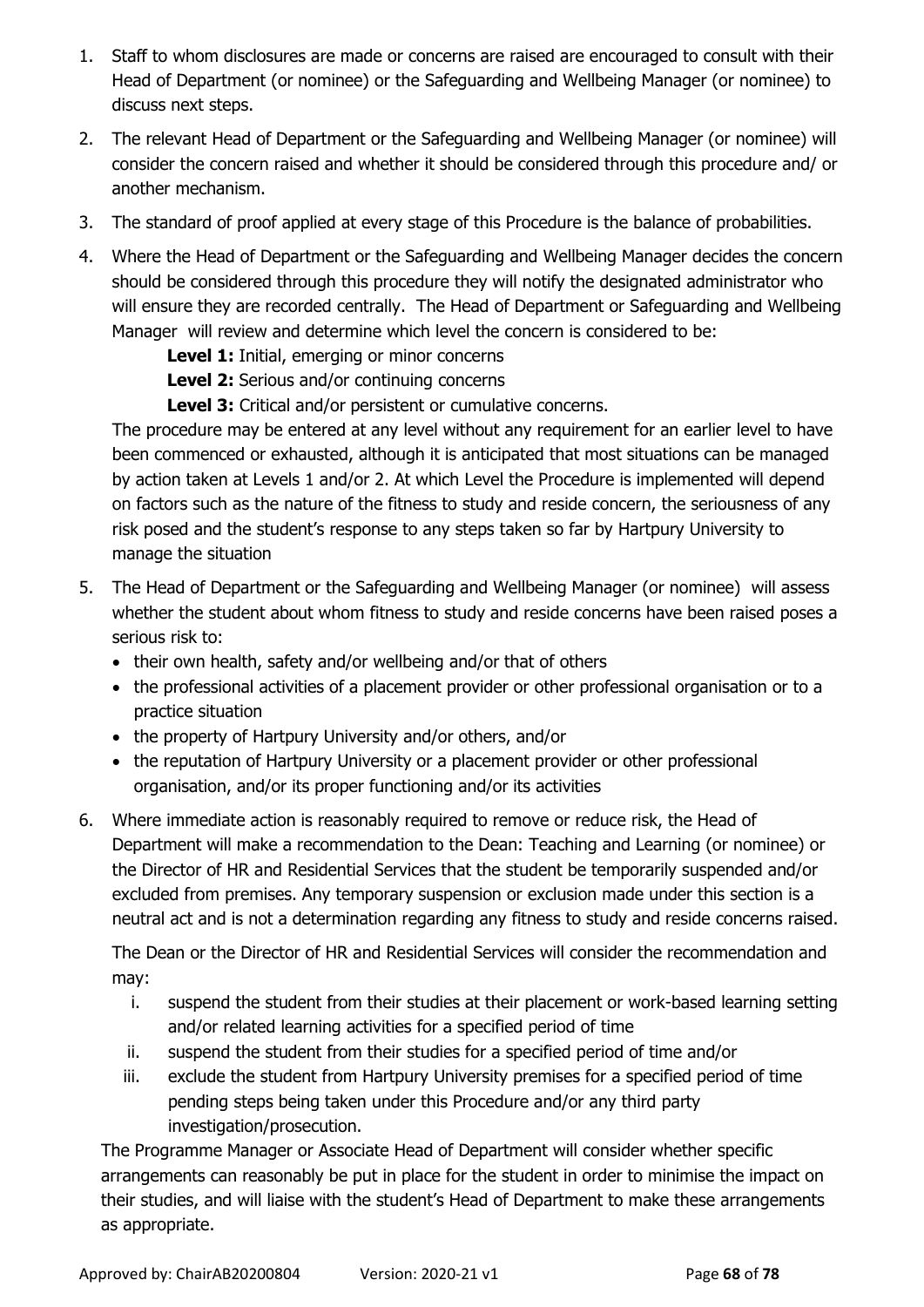The Programme Manager and Dean or the Director of HR and Residential Services will review at regular intervals whether it is reasonable for the suspension/exclusion to continue or whether it should be revoked or extended for a further specified period of time.

7. The student will be notified in writing (e-mail to their Hartpury University e-mail account) of the decision to investigate the allegation through this procedure and the level of the concern. They shall also be informed of any temporary neutral acts at this time, with reasons. This shall occur normally within 3 working days of the date of the decision.

Students shall be reminded that they may, at any stage, be accompanied and/or represented by one member of staff, friend, relative, or representative of the Students' Union. This is in addition to any health professional or support worker who may usually accompany the student. The role of this individual is to provide support to the student. It is not to advocate or represent the student.

#### **Investigations**

- 8. Prior to any matter being determined, Hartpury University will undertake an investigation as is reasonable and appropriate in the circumstances. The purpose of the investigation will be to inform Hartpury University of the nature of the fitness to study and reside concern, to recommend to the Head of Department or the Safeguarding and Wellbeing Manager the Level at which it should be dealt with (if any), and to investigate the concern itself and prepare a report to be presented at the relevant Level (if appropriate). A member of staff will be appointed by the relevant Head of Department or the Safeguarding and Wellbeing Manager to act as Investigating Officer. Any investigation will be carried out in a transparent and fair manner.
- 9. The Investigating Officer will determine the process to be followed for the investigation and will speak with the student concerned and with other students, staff and third parties where relevant (such as placement providers or health professionals). Where concerns are initial or minor, an investigation meeting with the student may not be necessarily be held. In more complex cases, a professionals' meeting or case conference may be called in order to ascertain the nature of the concern and gather information. The student will be informed that an investigation is being carried out, the identity of the Investigating Officer, and will be invited to respond.

#### **Level 1 – Initial, Emerging or Minor Concerns**

- 1.1 The designated administratorwill write to the student (in an e-mail to their Hartpury University email account) that there is a concern about their fitness to study and reside and the nature of the concern and that the matter is to be dealt with under Level 1. The student will be provided with a copy of this Procedure. The student will be invited to a meeting to discuss the concern and any support needs the student may have.
- 1.2 The Programme Manager or the Safeguarding and Wellbeing Manager and student will meet, in the presence of the Associate Head of Department (or nominee).
- 1.3 Following the meeting, the Programme Manager or the Safeguarding and Wellbeing Manager will determine whether or not the student's fitness to study and reside is impaired or may become impaired and any actions to be taken. The Associate Head of Department's feedback will be considered during this process. Such actions may include (but are not limited to) one or more of the following outcomes:
	- no further action to be taken
	- issue a warning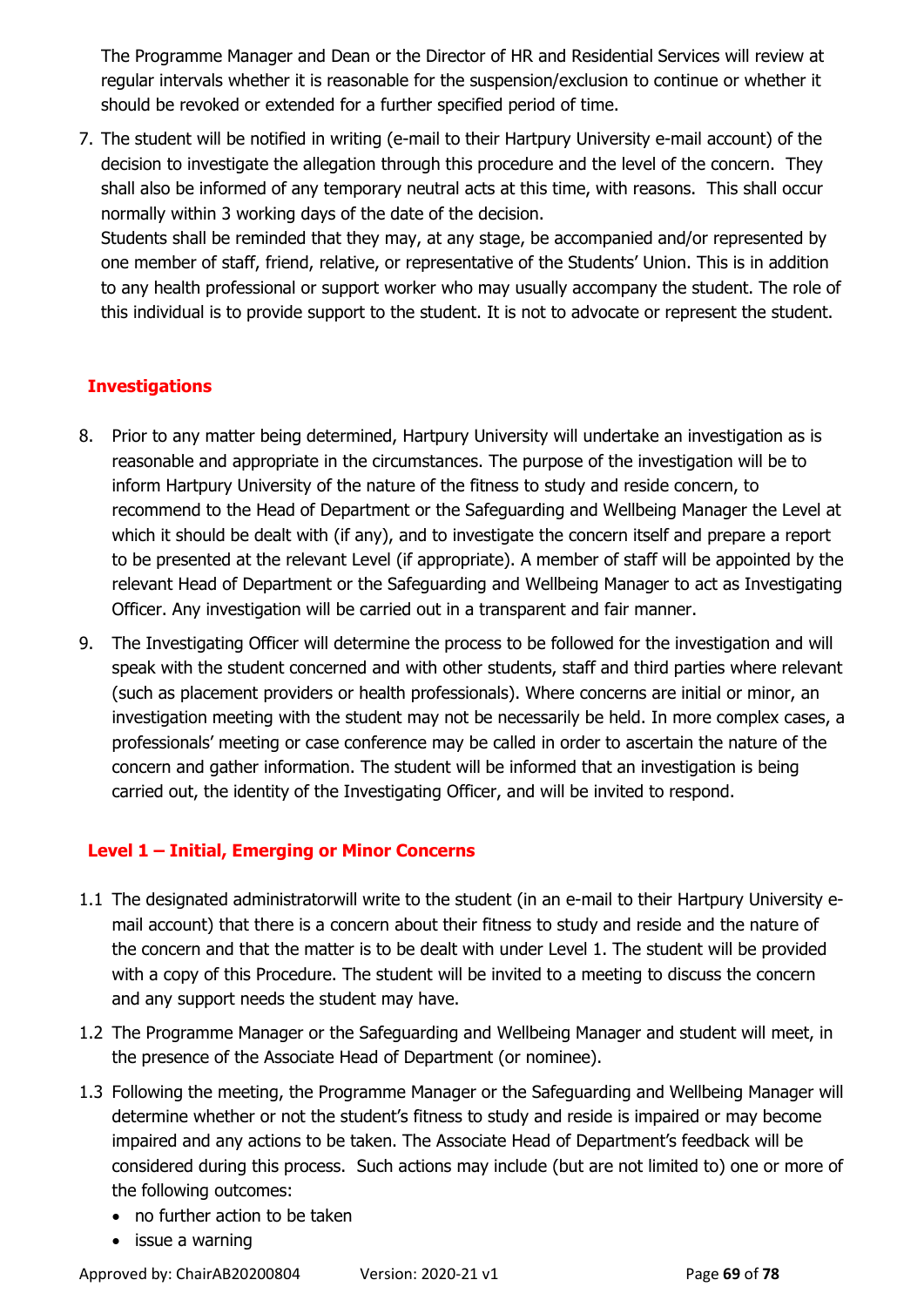- support arrangements to be put in place for the student
- an action plan be drawn up
- the matter to be referred to another Level
- the matter referred for consideration under another Hartpury University process

#### **Level 2 – Serious and/or continuing or repeated concerns**

- 2.1 The student will be invited to a meeting with the Head of Department, or the Safeguarding and Wellbeing Manager and at least one other member of staff, to discuss the concern and any support needs the student may have. The student will be given full opportunity to respond, either before (in writing) and/or at the meeting, to the concern. The Head of Department may invite other staff members involved to attend the meeting and may consult with and seek information from other persons in order to deal with this matter and to provide support to the student. Records of previous meetings under this Procedure and any action plans may be available at the meeting.
- 2.2 The student will normally be given at least 5 working days' notice of the meeting and will be provided in advance of the meeting with the relevant documentation supporting the concern.
- 2.3 The Head of Department or the Safeguarding and Wellbeing Manager will determine whether or not the student's fitness to study and reside is impaired or may become impaired and any actions to be taken. Such actions may include (but are not limited to) one or more of the Level one examples and:
	- the student be withdrawn temporarily from placement, other work-based setting or related learning activity
	- the student maybe excluded from residence

#### **Level 3 – Critical, and/or persistent or cumulative concerns**

- 3.1 The student will normally be given at least 10 working days' notice of a hearing before a Fitness to Practice Panel. The student will normally be given in writing:
	- notice of the date, time and place of the hearing
	- details of the concern
	- a copy of the investigation report
	- a reminder of the right to be accompanied and/or represented at the hearing
- 3.2 A member of staff from Academic Services, will act as Secretary to the Fitness to study and reside Panel. They will act as a note-taker at the panel hearing and will provide guidance on procedure.
- 3.3 The main events of the hearing (and any subsequent meeting held to review progress and/or provide additional support) will be formally recorded (in writing) with one copy sent to the student, one copy retained, one sent to the Head of Department or the Safeguarding and Wellbeing Manager and one to any relevant third parties.
- 3.4 The student may submit to the Secretary of the Fitness to study and reside Panel, at least five working days in advance of the hearing date, a written statement in response to the concern to be considered at the hearing.
- 3.5 Notice of any witnesses to be called by the student and/or Hartpury University's Case Presenter at the hearing must be given in writing to the Secretary to the Fitness to study and reside Panel at least 2 working days in advance of the date of the hearing together with a written statement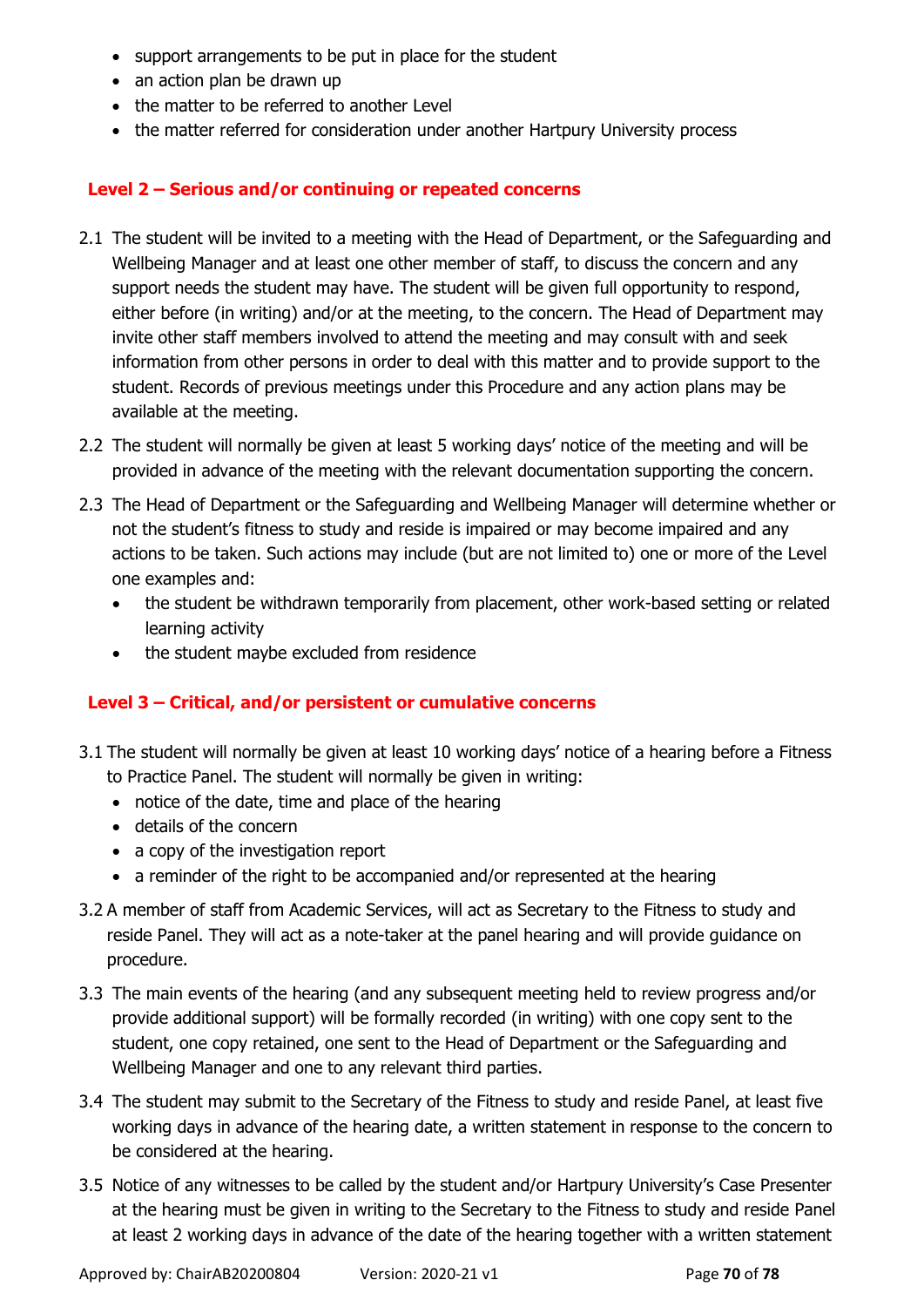of the contribution that each witness will make. The Secretary to the Fitness to study and reside Panel will provide a copy of each party's witness notice and statements to the other party.

- 3.6 A Fitness to study and reside Panel will be convened and will normally consist of four members:
	- one member of Hartpury University Executive, Dean, or Director of HR and Residential Services or Head of Department or the Safeguarding and Wellbeing Manager (who will act as Chair)
	- one member of academic staff from the Department in which the student is based
	- one independent member of academic staff from another Department
	- one member of the relevant profession and external to Hartpury University

All Fitness to study and reside Panel members will be impartial and will have not normally have had prior involvement in the case. A Fitness to study and reside Panel will not meet unless all members of the Panel are present (although if required this may be by electronic means).

- 3.7 Whilst the order and procedure to be followed at a hearing before a Fitness to Study Panel will be at the discretion of the Chair and will comply with the principles of natural justice, the following will normally occur:
	- i. A member of Hartpury University staff appointed to act as Case Presenter (usually the Investigating Officer) will outline the fitness to study and reside concern and the evidence in support of the concern.
	- ii. The student may respond at this stage.
	- iii. The Case Presenter may call and question witnesses.
	- iv. The student may question these witnesses.
	- v. The student will present their case.
	- vi. The student may call and question witnesses.
	- vii. The Case Presenter may question these witnesses.
	- viii. The Case Presenter will sum up.
	- ix. The student may reply.
	- x. The members of the Fitness to study and reside Panel may question the student, the Case Presenter and any witness at any time during the hearing and may recall the parties or witnesses at any time during the hearing.
	- xi. The Chair may adjourn or postpone the hearing where it is reasonable to do so. The Fitness to study and reside Panel may ask for specific enquiries to be undertaken, additional witnesses to be called and/or additional information to be presented. This includes where the student, without good reason, has not attended.
- 3.8 The Fitness to study and reside Panel will retire in private to deliberate. The Secretary to the Fitness to study and reside Panel may retire with the Panel in order to provide procedural advice but will play no part in the Panel's decision-making. Matters will be determined by the Professional Suitability Panel on the balance of probabilities and by way of a simple majority. If a decision is not achieved, the Chair will have the casting vote.
- 3.9 The Fitness to study and reside Panel will determine whether or not the student's Fitness to study and reside is impaired, or maybe impaired (including if they are unfit to practice), and any actions to be taken. Such actions may include (but are not limited to) one or more of the following outcomes:
	- no action to be taken
	- the matter be downgraded to a lower Level (although where possible the matter shall be resolved at this point)
	- the matter be referred for consideration under another Hartpury University process
	- support arrangements and/or reasonable adjustments be put in place for the student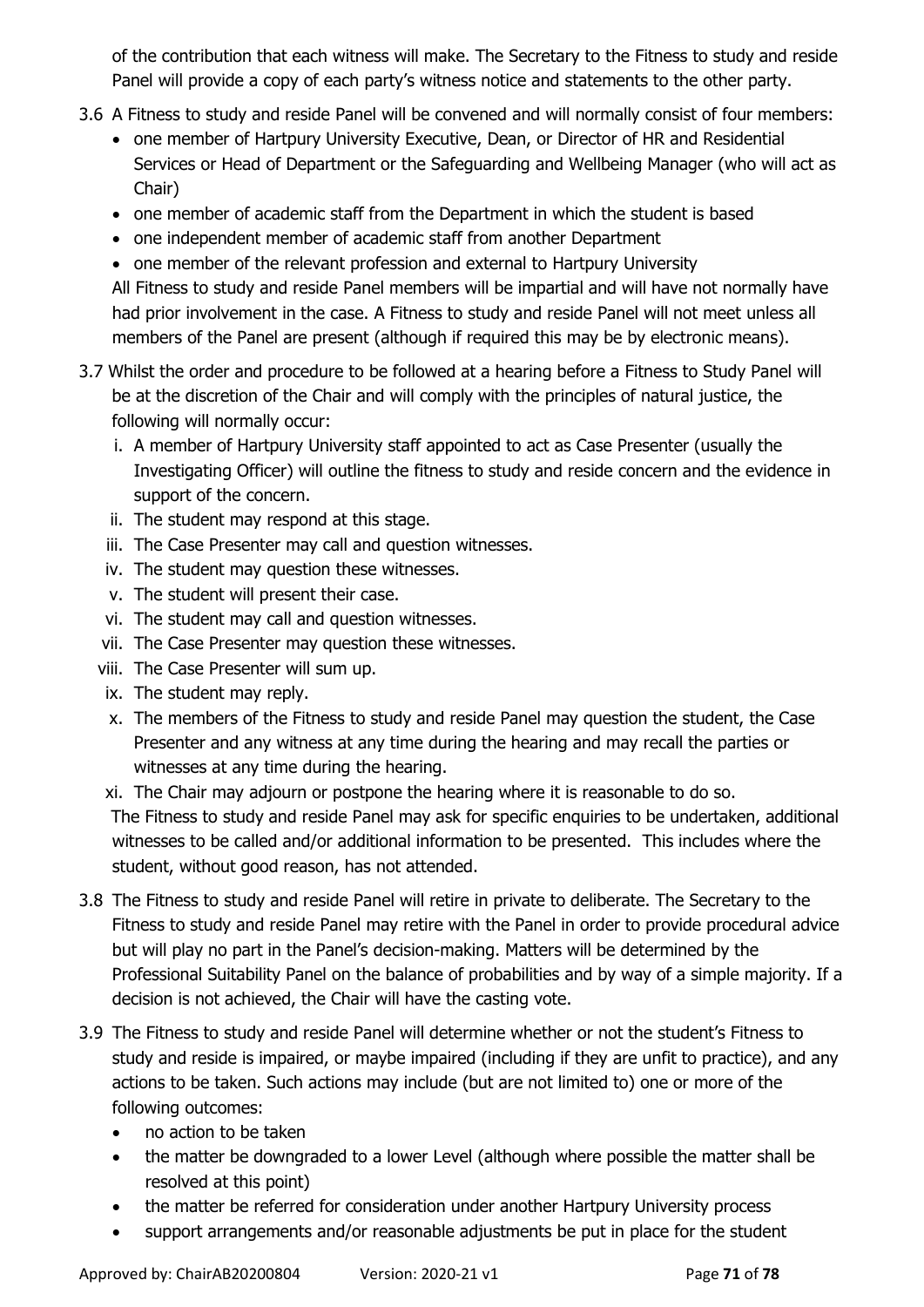- an action plan to be drawn up
- a written warning be given to the student
- the student be withdrawn (temporarily or permanently) from placement or other work-based activity or related learning activity or Hartpury University residence
- the student be transferred to a non-professional programme
- a recommendation be made to the Dean that a professional award is withheld or withdrawn
- a recommendation be made to the Programme Examination Board that an alternative nonprofessional award be awarded
- a recommendation be made to the Dean that the student be required to suspend their studies for a specified period of time (with or without conditions)
- a recommendation be made to the Dean that the student be required to withdraw from their course
- a recommendation be made to the Dean that the student be expelled from Hartpury University and not be permitted readmission in the future

#### **Notification of the decision and outcomes**

- 4.1 The student will be notified in writing (e-mail to their Hartpury University e-mail account) normally within 8 working days of the date of the decision, of the decision, the reasons for that decision and any actions to be taken (although for Level 3 concerns the student and the Case Presenter may also be notified verbally in advance of this time).
- 4.2 Where the outcome includes drawing up of an action plan, the plan will set out how the matter will be managed and any requirements to be placed in the student. The action plan will state the implications should the student fail to comply with any requirements placed upon them (e.g. the matter may be referred to be dealt with at a higher Level of the Procedure). The student will be provided with a copy of the action plan. The plan will state the date(s) that it shall be reviewed by an appropriate member of staff at a review meeting(s) who will consider whether any requirements have been complied with. The student will be invited to the review meeting and the outcomes of the review meeting notified to the student in writing (e-mail to their Hartpury University e-mail account).
- 4.3 A copy of the decision letter and any associated documentation will be retained and a copy within the student's file.

#### **Appealing a decision**

A student may raise a written appeal following the Appeals Procedure (appendix of the Hartpury University Academic Regulations) against any neutral suspension or exclusion imposed, or against the outcome of Levels 2 and 3 of this Procedure, within 10 working days of the date of the decision letter

The decision of the Dean, Director of HR and Residential Services or Fitness to study and reside Panel, as appropriate, will take effect and remain in force until such time as it may be changed by the appeal outcome.

#### **References**

Hartpury University regularly provides student related references to third parties (such as educational

Approved by: ChairAB20200804 Version: 2020-21 v1 Page **72** of **78**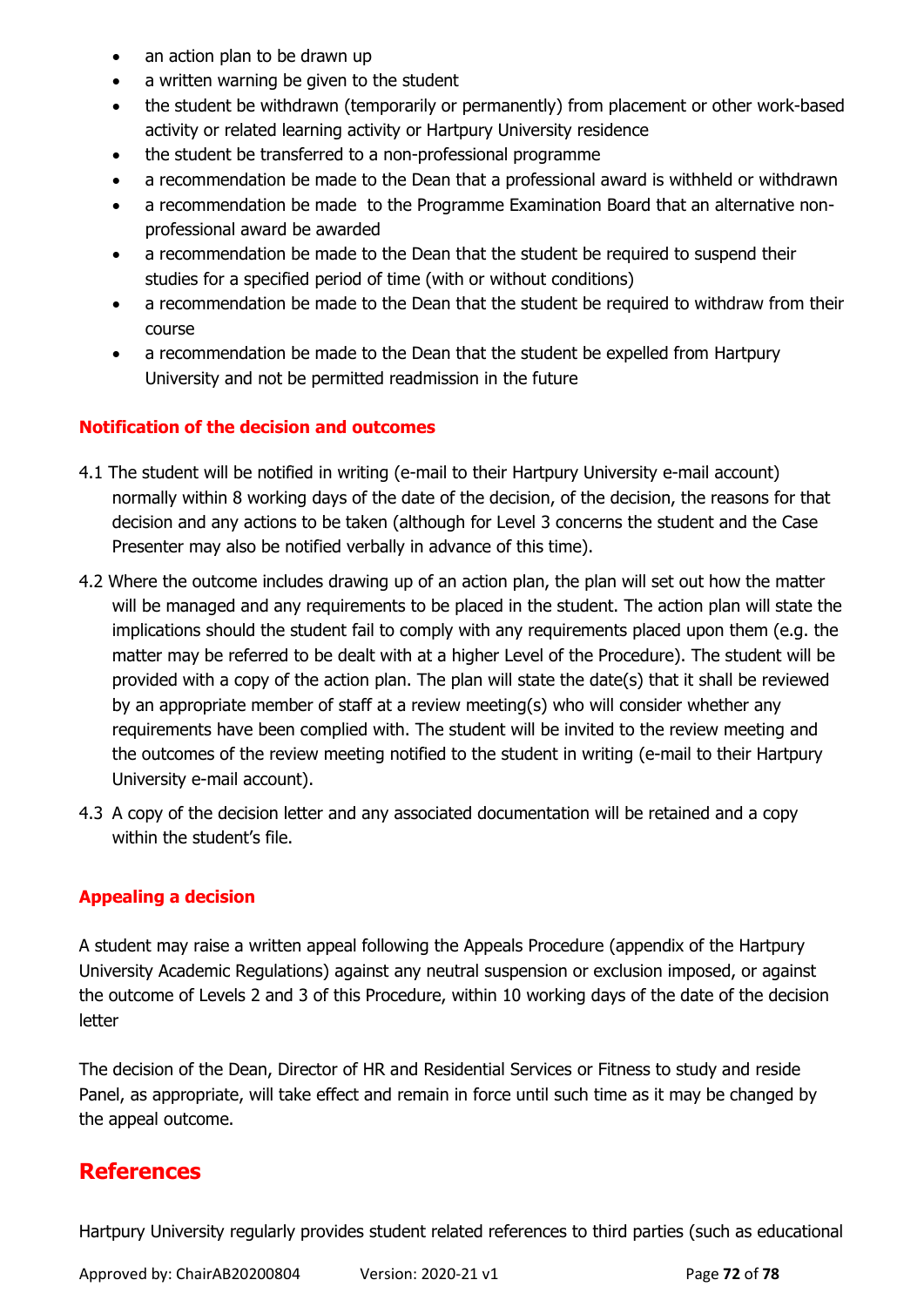institutions and potential employers).

When providing a reference in a professional context (for example, in connection with potential employment in a profession or admission on to a professional programme of study at another institution) for a student who has been subject to the Procedure at Level 3, Hartpury University will refer to the professional suitability concern raised against the student, the associated circumstances, and the decision and outcome of the Level 3 proceedings. Students will be actively encouraged to contact the employing organisation and discuss full details of the case with the prospective employer.

Hartpury University will not normally refer to issues arising in connection with professional suitability proceedings under Levels 1 and 2 when providing references, but reserves the right to do so when it considers it appropriate (for example, in a matter involving issues of safeguarding and/or client/animal/service user safety).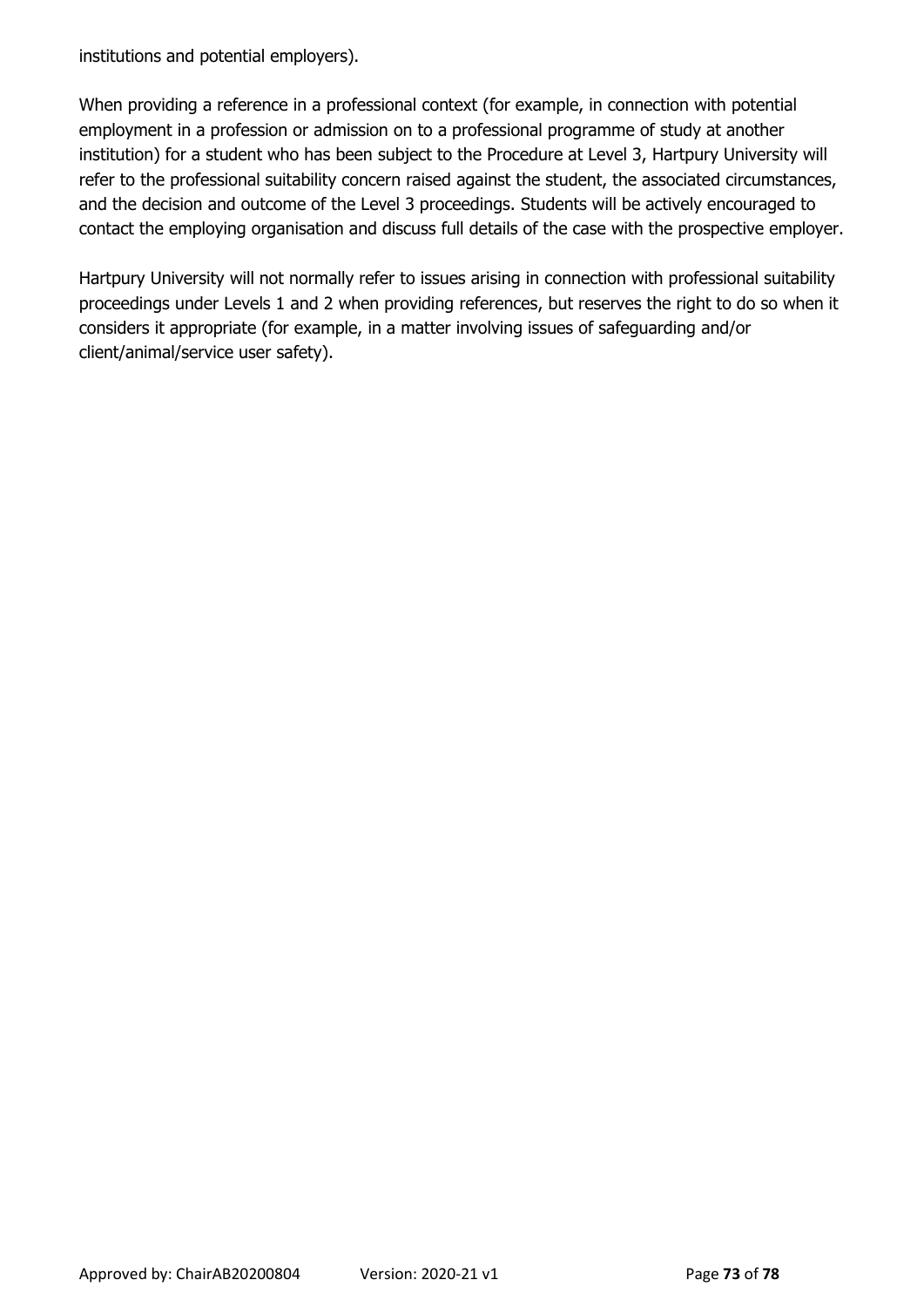# **Appendix. Reasonable Adjustments to Assessment Arrangements**

## **Principles**

Hartpury values the diversity of its student population and is strongly committed to creating and sustaining a first-rate and positive learning experience for all. The adoption of inclusive teaching, learning and assessment methods does not negate the need for consideration of the implementation of reasonable adjustments and alternative assessment methods for individual students. Hartpury will consider all reasonable requests for adjustments or alternative assessments to reduce the effect of a difficulty or disability that places any student at a substantial disadvantage to other students.

Hartpury applies the following principles in considering reasonable adjustments to assessment arrangements (including alternative assessments):

- Equality and diversity underpin our core values. We ensure that equality and diversity is embedded in everything we do.
- Students will not be unreasonably prevented from applying for, registering upon, or successfully completing a programme of study.
- Reasonable adjustments to assessments must not undermine confidence in the academic standards of programme or modules as demonstrated in the learning outcomes.
- Reasonable adjustments to assessment arrangements for individuals must not disproportionately disadvantage other students.
- Determination of what is reasonable may vary between programmes of study as a result of their differing requirements, particularly in relation to students on programmes that are recognised or accredited by a Professional, Statutory and Regulatory body (PSRB).

#### **Scope of circumstances considered**

Reasonable adjustments will be provided where necessary, for students with a disability, or severe short term illness, specific learning difficulty (including dyslexia), mental health condition or chronic medical conditions, pregnancy, maternity or paternity, or faith obligations. The circumstance must be having a substantial impact on a student's capacity to study and/or take assessments in the usual way.

The student is responsible for obtaining and providing evidence (and certification as appropriate) to support a claim, and for bearing any costs involved in this. Where no evidence is provided, or where evidence is supplied after published deadlines, adjustments to assessment arrangements will not be approved. Adjustments will not be applied retrospectively and a student should consult the Extenuating Circumstances Procedure.

### **Range of adjustments considered**

Reasonable adjustments and alternative assessments must not affect the validity or reliability of assessment outcomes for determining the competencies and threshold standard of students, but may involve, for example;

i. changing assessment types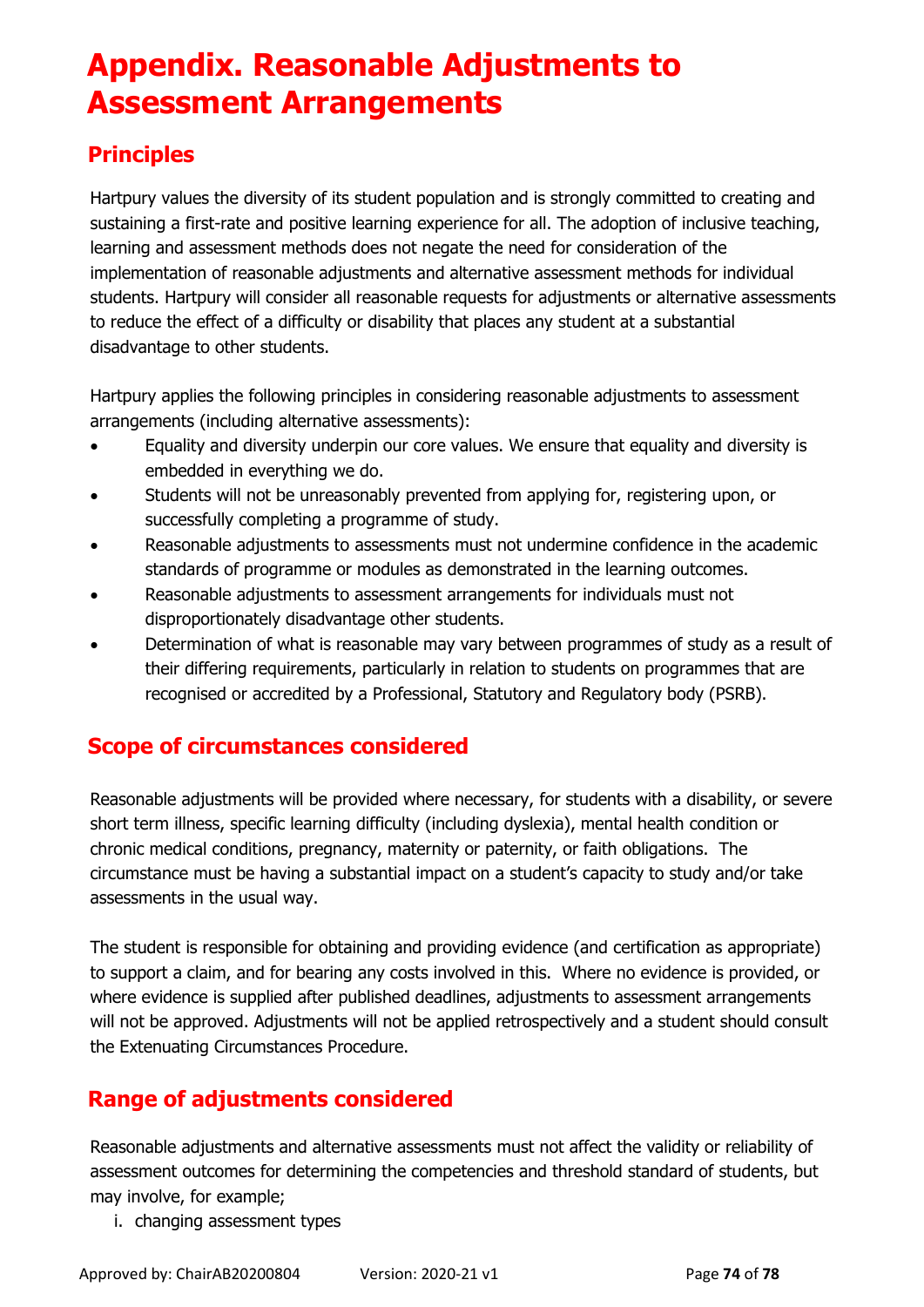- ii. changing usual assessment arrangements, including location of assessment and submission deadlines,
- iii. adapting assessment materials,
- iv. providing assistance during assessment,
- v. re-organising the assessment's physical environment,
- vi. using assistive technology.

Where reasonable adjustments to assessment arrangements are required, advice will be sought from those professional staff with responsibility for the support of disabled students i.e. HE Learning Support in the Achievement and Success Centre.

Hartpury will make every effort to accommodate students' needs if adequate notice is given. However, Hartpury cannot permit students to dictate the precise form of modification to be adopted. Adjustments to assessments will be designed to ensure the student can demonstrate they have met the module learning outcomes. In relation to assessment there is no duty to make any adjustment to the application of a 'competence standard', but the duty does apply to the process by which competence is assessed. Competence standards are defined as an academic, or other standard applied for the purpose of determining whether or not a person has a particular level of competence or ability. Hartpury will consider applications for reasonable adjustments relating to assessments of competence. Adjustments will not be made which, by their nature, do not allow the student to demonstrate they have met the module learning outcomes.

#### **Process for considering adjustments to assessment arrangements**

- a. Students wishing to be considered for alternative assessment arrangements must apply in writing via the Student Advisor. The application should be made as soon as possible and by week 6 of the semester (or 4 weeks prior to the assessment date, whichever falls soonest). Adjustments to assessment may not be possible if application and submission of evidence misses this date. No alternative arrangements can be made by a Module Leader or Academic Tutor.
- b. The application must explain why the adjustment is required, the assessments that require adjustment, and what the challenges of the current assessments are. Evidence must be provided at the same time as the application and should specify the nature of the circumstance or condition, and the likely impact (and time period of this impact) on the student. Applications will not be considered without documentary evidence.
- c. An acknowledgement of the application shall be sent to the student within two working days of receipt to the student's institutional e-mail address. If a student does not receive an acknowledgement they should verify that the student advisor has received the application.
- d. An Assessment Adjustments Panel will be convened to consider the application. The meeting will include a member of Higher Education Executive with signatory authority (Chair), the Deputy Academic Registrar (or nominee), the relevant Module Leader (or nominee) and a member of Learning Support. Additional evidence and information will be sought prior to the panel as required.
- e. The Assessment Adjustments Panel will consider the application. They will consider the evidence submitted and whether proposed adjustments are required and whether they enable the student to demonstrate the module's learning outcomes and any associated competence standards. The panel will either approve the application, reject the application or request more evidence in order to consider the application.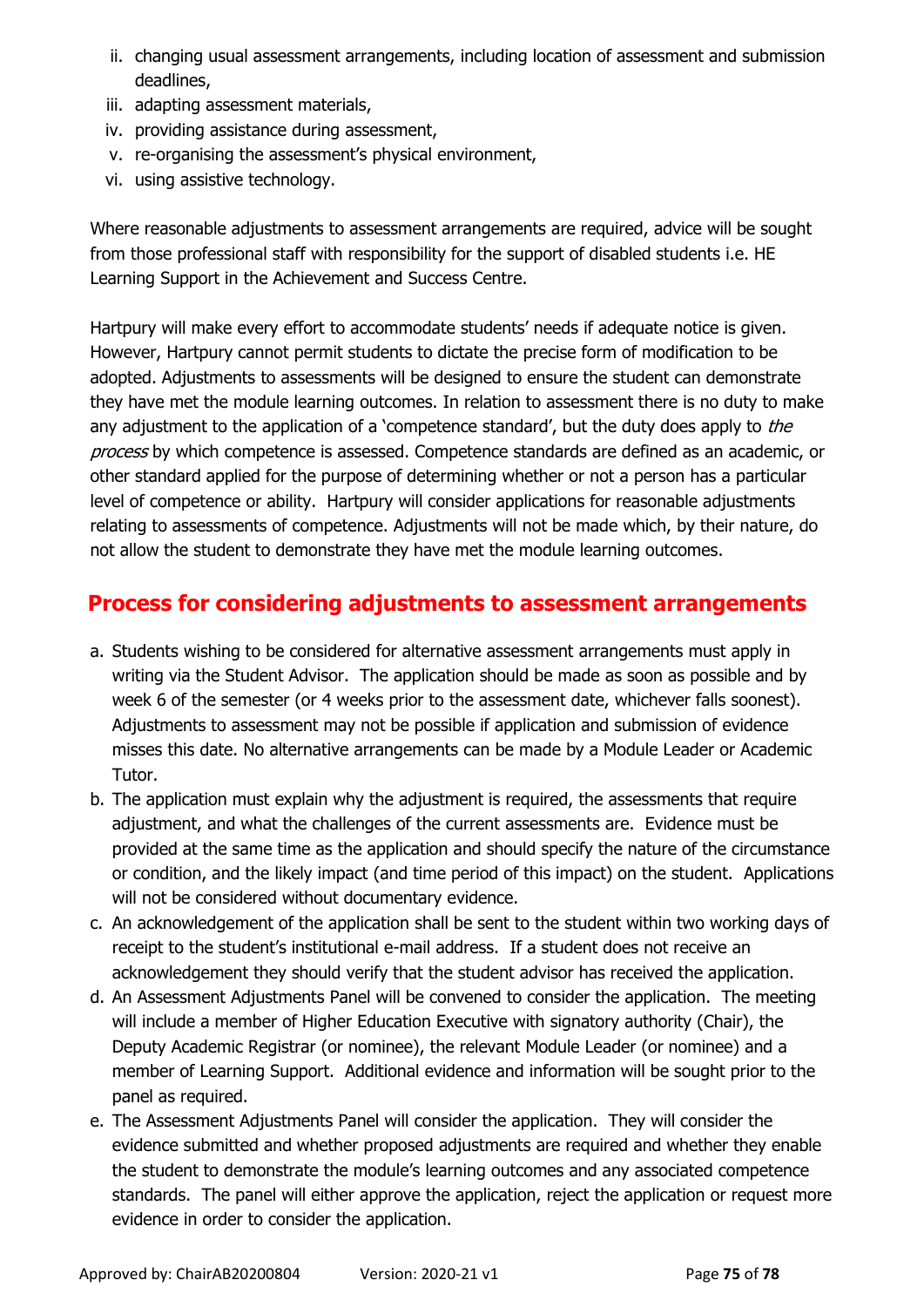- f. The Assessment Adjustments Panel will nominate a member to meet (in person or technology assisted) with the student (and a nominee from HE Learning Support if appropriate) to discuss the outcome of the panel. If the student does not accept the outcome then the student will be able to submit an additional statement and/or evidence and thie member will re-convene the Assessment Adjustments Panel to review the decision. The outcome shall subsequently be confirmed in writing to the student, the module leader and the Head of Department, via the institutional e-mail address.
- g. Any associated assessment documentation shall be produced and published by Academic Services to the student and module leader.
- h. A student has the right to appeal this decision following the Appeals Procedure.

### **Taking assessments requiring prescribed conditions off campus**

A student enquiring about taking an assessment under controlled conditions off campus should be aware that the location off campus is subject to approval by Hartpury. A student seeking permission to take an assessment under controlled conditions off campus must apply in writing to the Student Advisor supported by relevant documentary evidence as early as possible and before the published assessment submission deadline.

Permission to take an assessment off campus will usually be granted only where the assessment: a. is for students participating in an academic exchange, and can be arranged at one of the other institutions participating in the exchange;

- b. is for students involved in national or international elite / high performance sporting / or other activities at that level, or a unique career enhancing opportunity approved by Hartpury and where the assessment may be invigilated by responsible approved individuals (e.g. staff from the national governing body of the sport); or;
- c. is for students on an approved period of work placement or similar programme-related activity e.g. presentation of research at an international conference, either in the UK or abroad, contributing towards the achievement of their award, to Hartpury's strategic mission or to the development of the student experience.

Where a student is away from the UK on the date of the examination may exceptionally be permitted to take the examination off campus if**:**

- i. they are paying an international rate fee and are a final year student whose permanent home address is outside of the UK and who would need to return only to take a resit;
- ii. they are on a approved placement taking place outside of the UK which is linked to a credit bearing module and have been allowed to proceed to the placement with a requirement to complete the resits during the placement;

A student other than those covered by these will not normally be permitted to take an assessment under controlled conditions off campus, unless they demonstrate very exceptional circumstances.

A student granted permission to take an assessment under controlled conditions off campus, except if this was part of a reasonable adjustment in response to illness or disability, will be charged a fee. The fee covers courier postage of examination papers and stationery, liaison with the examination centre off campus, and the administrative costs including preparing examination packs. It does not cover any other costs such as the organisation of the venue, fees charged by the venue or invigilators. Where any additional costs are incurred by Hartpury, these will also be charged to the student. The student will be invoiced for the fee and must pay any additional costs

Approved by: ChairAB20200804 Version: 2020-21 v1 Page **76** of **78**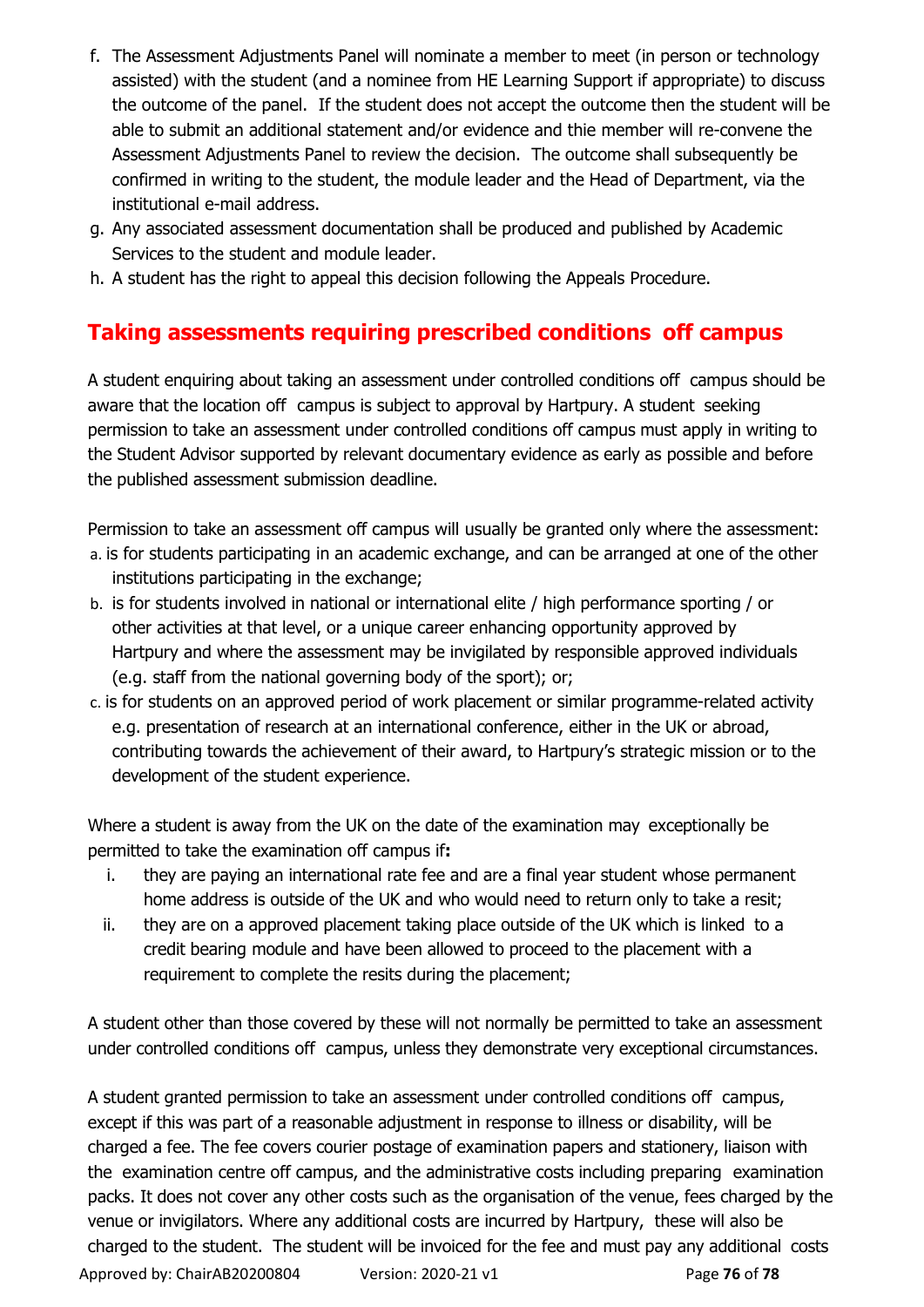associated with the invigilation or organisation of the examination or assessment. A student who does not pay the fee and/or any additional expenses will be treated as a debtor.

#### **Consideration of a request**

The application will be assessed to review whether it is within the scope of circumstances considered and if secure arrangements can be made in time. At this point a request may be rejected. However, if the request is accepted, contact will be made with the British Council Office or other institution to establish whether the exam sitting can be facilitated. This will determine whether the exam can be taken overseas. The student will then be informed of the decision in writing to their institutional e-mail address..

If a request is rejected or it is not possible to facilitate the examination off campus, the student will be expected to return to Hartpury to sit it.

If a request is accepted, students must be aware of the following:

- taking account of time zone differences, the assessment shall normally be synchronized with the scheduled time of the assessment so as to prevent any possibility of communication between candidates at different centres. Students should be aware this could mean that the examination may take place at an unsociable hour;
- in order to ensure security, a student taking an assessment under controlled conditions off campus will not be permitted to retain the question paper at the end of the assessment;